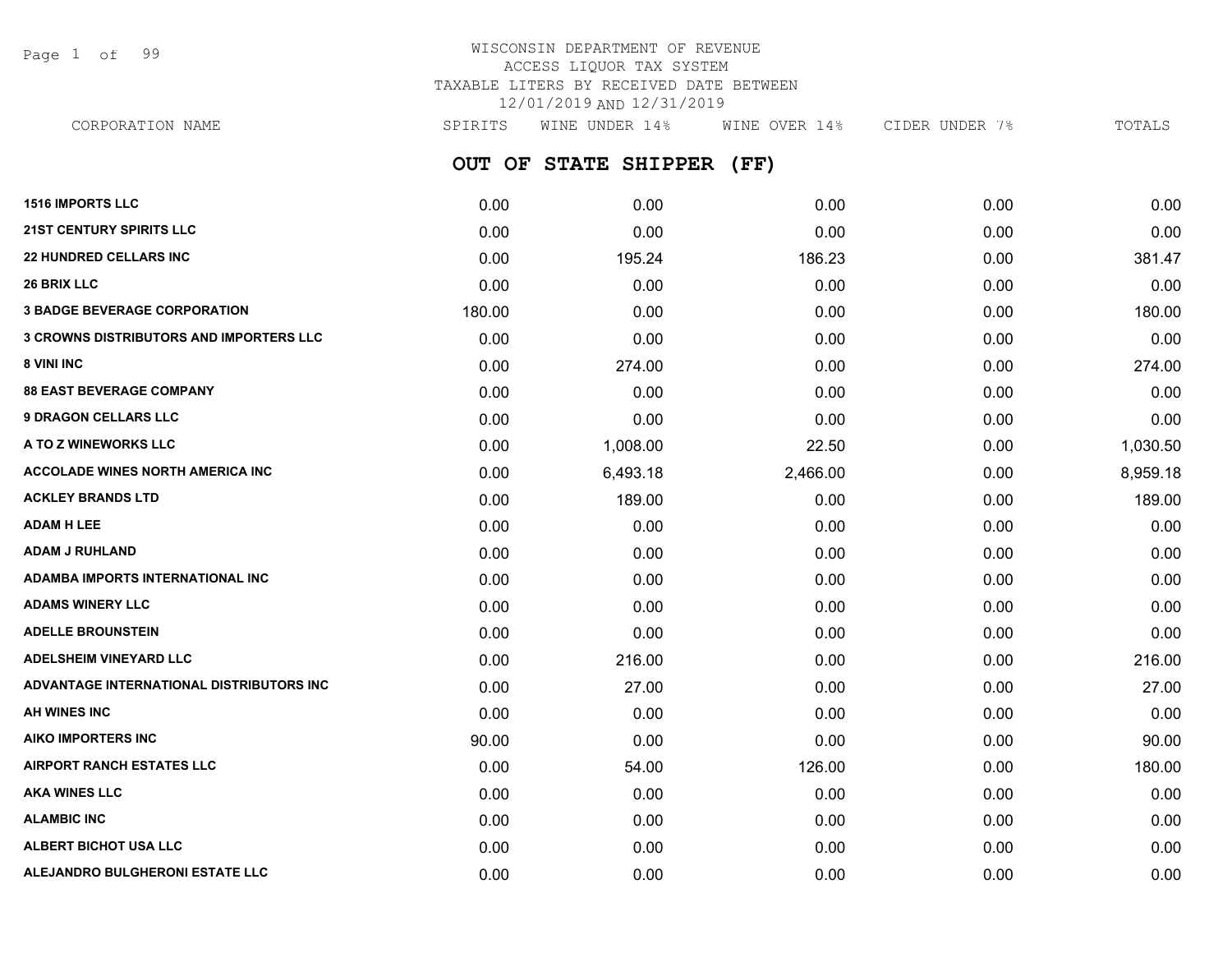| CORPORATION NAME                       | SPIRITS  | WINE UNDER 14% | WINE OVER 14% | CIDER UNDER 7% | TOTALS    |
|----------------------------------------|----------|----------------|---------------|----------------|-----------|
| ALEXANDRIA NICOLE CELLARS LLC          | 0.00     | 0.00           | 0.00          | 0.00           | 0.00      |
| ALL BRAZILIAN IMPORT & EXPORT INC      | 0.00     | 0.00           | 0.00          | 0.00           | 0.00      |
| ALLIED IMPORTERS USA LTD               | 0.00     | 396.00         | 0.00          | 0.00           | 396.00    |
| <b>ALLORO VINEYARD INC</b>             | 0.00     | 0.00           | 0.00          | 0.00           | 0.00      |
| <b>ALLTECH'S BEVERAGE DIVISION LLC</b> | 382.50   | 0.00           | 0.00          | 0.00           | 382.50    |
| <b>ALPHA &amp; OMEGA WINERY LLC</b>    | 0.00     | 0.00           | 13.50         | 0.00           | 13.50     |
| <b>ALPHA MARKETING NETWORK INC</b>     | 0.00     | 174.00         | 546.00        | 0.00           | 720.00    |
| <b>ALTAMAR BRANDS LLC</b>              | 49.50    | 0.00           | 0.00          | 0.00           | 49.50     |
| <b>ALTAMURA WINERY INC</b>             | 0.00     | 0.00           | 252.00        | 0.00           | 252.00    |
| <b>AMAVI CELLARS LLC</b>               | 0.00     | 0.00           | 0.00          | 0.00           | 0.00      |
| <b>AMBRABEV LLC</b>                    | 0.00     | 0.00           | 0.00          | 0.00           | 0.00      |
| <b>AMERICAN BEVERAGE CORP</b>          | 0.00     | 1,880.88       | 0.00          | 0.00           | 1,880.88  |
| <b>AMERICAN ESTATES WINES INC</b>      | 0.00     | 504.00         | 0.00          | 0.00           | 504.00    |
| AMERICAN NORTHWEST DISTRIBUTORS INC    | 0.00     | 0.00           | 0.00          | 0.00           | 0.00      |
| AMERICAN VINTAGE BEVERAGE INC.         | 4,725.00 | 0.00           | 0.00          | 0.00           | 4,725.00  |
| <b>AMERICAN VINTNERS LLC</b>           | 0.00     | 351.00         | 540.00        | 0.00           | 891.00    |
| <b>AMERICAN WINE TRADE INC</b>         | 0.00     | 252.00         | 0.00          | 0.00           | 252.00    |
| <b>AMIR PEAY</b>                       | 0.00     | 0.00           | 0.00          | 0.00           | 0.00      |
| AMRUSS, INC.                           | 0.00     | 0.00           | 0.00          | 0.00           | 0.00      |
| <b>AMUSE BOUCHE LLC</b>                | 0.00     | 31.50          | 0.00          | 0.00           | 31.50     |
| <b>ANCIEN WINES INC</b>                | 0.00     | 0.00           | 0.00          | 0.00           | 0.00      |
| <b>ANCIENT PEAK INC</b>                | 0.00     | 0.00           | 0.00          | 0.00           | 0.00      |
| ANDERSONS CONN VALLEY WINERY INC       | 0.00     | 0.00           | 0.00          | 0.00           | 0.00      |
| <b>ANDIS WINES LLC</b>                 | 0.00     | 126.00         | 0.00          | 0.00           | 126.00    |
| <b>ANDREW FOX</b>                      | 0.00     | 0.00           | 0.00          | 0.00           | 0.00      |
| <b>ANDREW T BECKSTOFFER</b>            | 0.00     | 0.00           | 39.00         | 0.00           | 39.00     |
| <b>ANGELA OSBORNE</b>                  | 0.00     | 0.00           | 0.00          | 0.00           | 0.00      |
| <b>ANHEUSER-BUSCH COMPANIES LLC</b>    | 0.00     | 0.00           | 0.00          | 12,316.43      | 12,316.43 |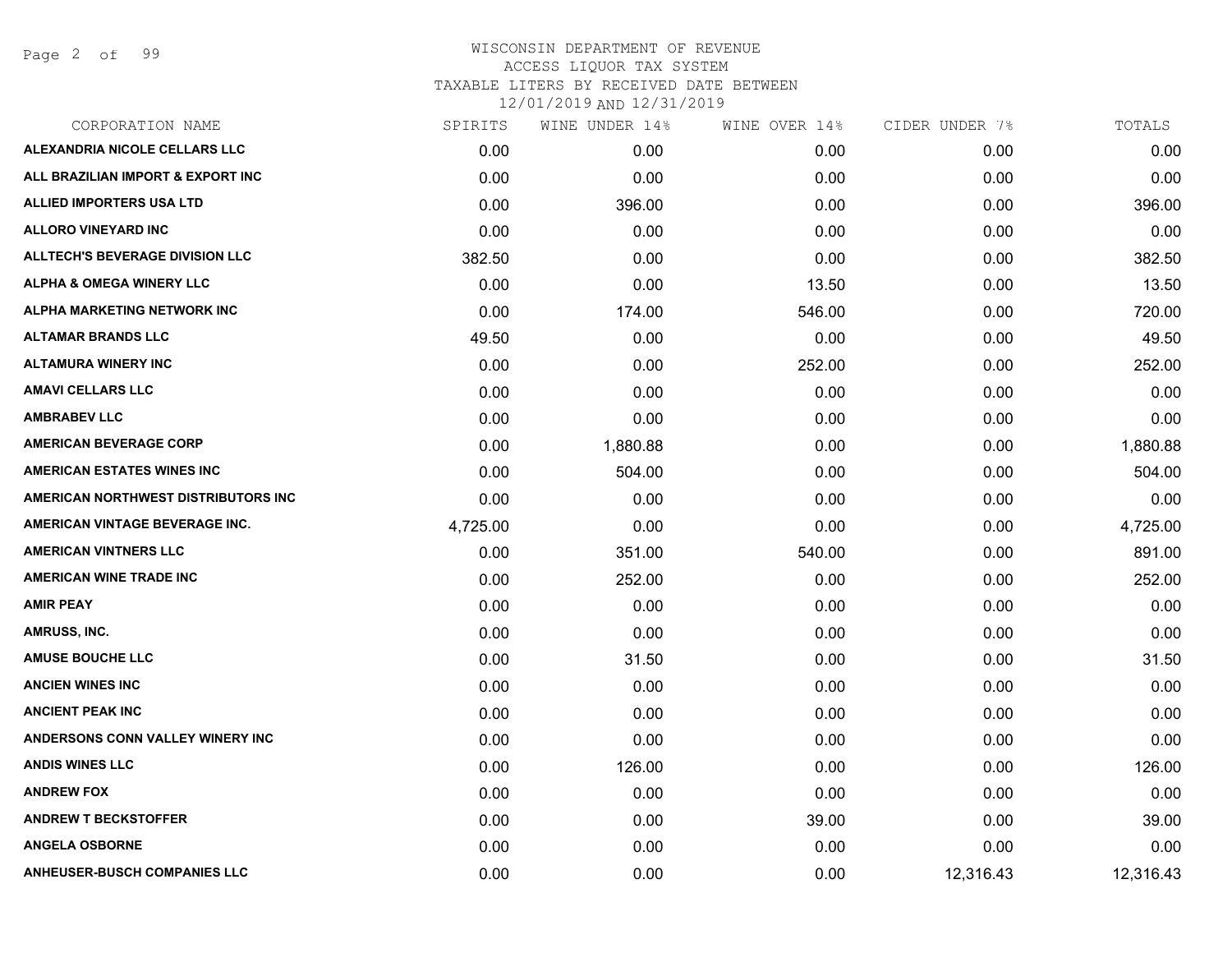Page 3 of 99

# WISCONSIN DEPARTMENT OF REVENUE ACCESS LIQUOR TAX SYSTEM TAXABLE LITERS BY RECEIVED DATE BETWEEN

| CORPORATION NAME                       | SPIRITS   | WINE UNDER 14% | WINE OVER 14% | CIDER UNDER 7% | TOTALS    |
|----------------------------------------|-----------|----------------|---------------|----------------|-----------|
| <b>ANNE HUBATCH</b>                    | 0.00      | 0.00           | 0.00          | 0.00           | 0.00      |
| <b>ANTHONY BOZZANO</b>                 | 0.00      | 0.00           | 0.00          | 0.00           | 0.00      |
| <b>ANTHONY M TRUCHARD</b>              | 0.00      | 0.00           | 0.00          | 0.00           | 0.00      |
| <b>ANTIPODEAN WINES LLC</b>            | 0.00      | 909.00         | 0.00          | 0.00           | 909.00    |
| <b>APOLOGUE LLC</b>                    | 0.00      | 0.00           | 0.00          | 0.00           | 0.00      |
| <b>APOSTROPHE BRANDS LLC</b>           | 504.00    | 0.00           | 0.00          | 0.00           | 504.00    |
| <b>APPELLATION TRADING COMPANY LLC</b> | 0.00      | 0.00           | 0.00          | 0.00           | 0.00      |
| <b>APPELLATIONS LP</b>                 | 0.00      | 0.00           | 0.00          | 0.00           | 0.00      |
| <b>ARANO LLC</b>                       | 0.00      | 36.00          | 0.00          | 0.00           | 36.00     |
| <b>ARCHANA A DAVE</b>                  | 0.00      | 0.00           | 0.00          | 0.00           | 0.00      |
| <b>ARCHER ROOSE INC</b>                | 0.00      | 0.00           | 0.00          | 0.00           | 0.00      |
| AREL GROUP WINE & SPIRITS INC          | 0.00      | 9.00           | 0.00          | 0.00           | 9.00      |
| <b>ARETE WINES LLC</b>                 | 0.00      | 0.00           | 0.00          | 0.00           | 0.00      |
| <b>ARIETTA INC</b>                     | 0.00      | 0.00           | 0.00          | 0.00           | 0.00      |
| <b>ARNOLD ANTON CARLSON</b>            | 0.00      | 10,448.78      | 0.00          | 0.00           | 10,448.78 |
| <b>ARNOT-ROBERTS LLC</b>               | 0.00      | 0.00           | 0.00          | 0.00           | 0.00      |
| <b>ARPENT LLC</b>                      | 0.00      | 68.95          | 0.00          | 0.00           | 68.95     |
| <b>ARTISANAL DISTILLATES INC.</b>      | 0.00      | 0.00           | 0.00          | 0.00           | 0.00      |
| <b>ARTISANAL IMPORTS INC</b>           | 0.00      | 0.00           | 0.00          | 0.00           | 0.00      |
| <b>ASAP IMPORTS CO.</b>                | 0.00      | 0.00           | 0.00          | 0.00           | 0.00      |
| <b>ASCENT WINES INC</b>                | 0.00      | 0.00           | 0.00          | 0.00           | 0.00      |
| <b>ASSOCIATED BREWING COMPANY</b>      | 0.00      | 0.00           | 0.00          | 0.00           | 0.00      |
| <b>ASV WINES INC</b>                   | 0.00      | 684.00         | 63.00         | 0.00           | 747.00    |
| ATHENEE IMPORTERS & DISTRIBUTORS LTD   | 0.00      | 0.00           | 0.00          | 0.00           | 0.00      |
| ATLAS WINE COMPANY LLC                 | 0.00      | 0.00           | 0.00          | 0.00           | 0.00      |
| <b>ATOMIC BRANDS INC</b>               | 13,286.80 | 0.00           | 0.00          | 0.00           | 13,286.80 |
| <b>AUGUST WINE GROUP LLC</b>           | 0.00      | 170.88         | 0.00          | 0.00           | 170.88    |
| <b>AUSTIN VODKA COMPANY LLC</b>        | 0.00      | 0.00           | 0.00          | 0.00           | 0.00      |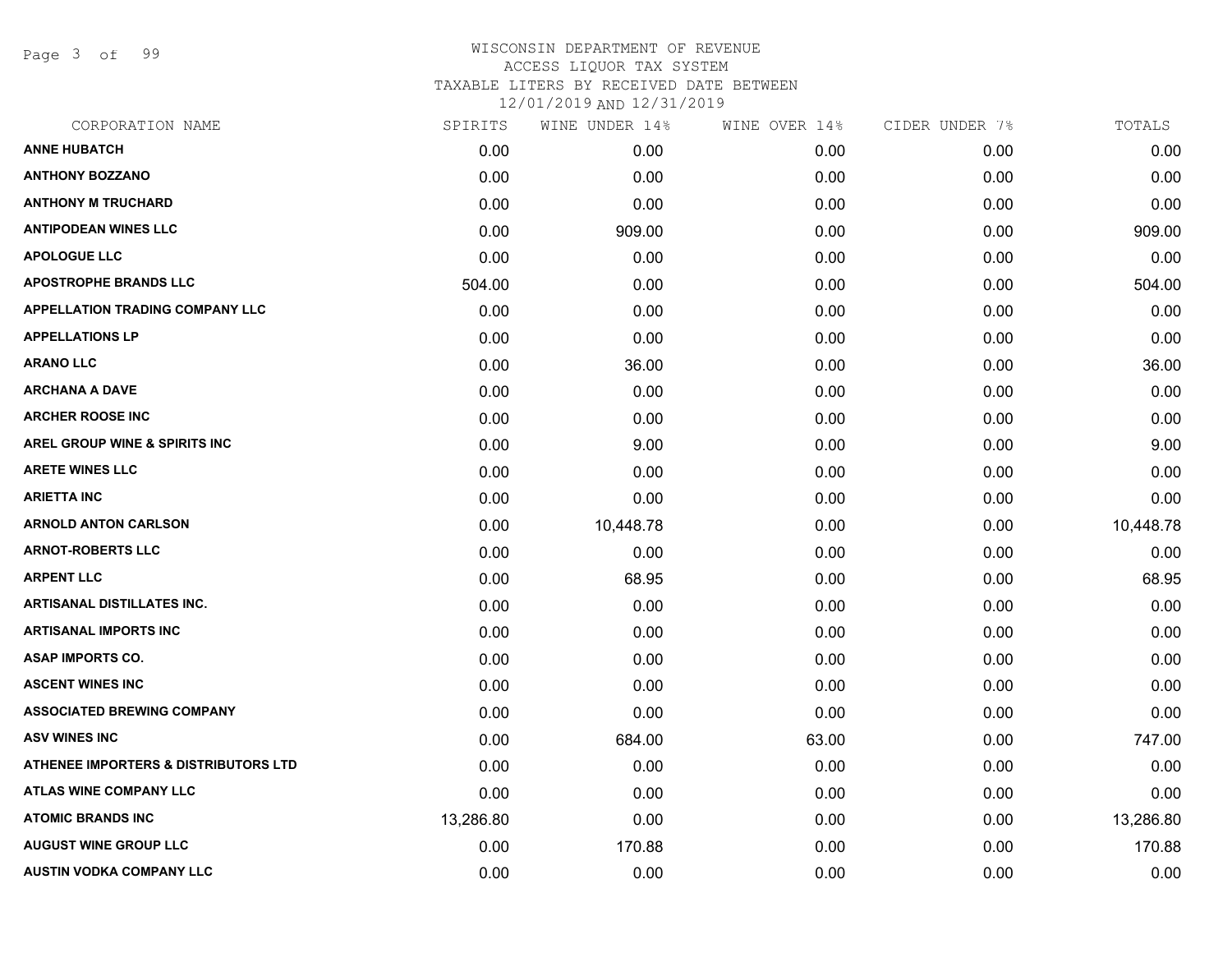Page 4 of 99

#### WISCONSIN DEPARTMENT OF REVENUE ACCESS LIQUOR TAX SYSTEM TAXABLE LITERS BY RECEIVED DATE BETWEEN

| CORPORATION NAME                           | SPIRITS    | WINE UNDER 14% | WINE OVER 14% | CIDER UNDER 7% | TOTALS     |
|--------------------------------------------|------------|----------------|---------------|----------------|------------|
| <b>AUSTIN WHISKEY COMPANY, LLC</b>         | 0.00       | 0.00           | 0.00          | 0.00           | 0.00       |
| <b>AUSTRAL WINES LLC</b>                   | 0.00       | 0.00           | 0.00          | 0.00           | 0.00       |
| <b>AV BRANDS INC</b>                       | 0.00       | 382.50         | 270.00        | 0.00           | 652.50     |
| <b>AVA FOOD LABS, INC</b>                  | 0.00       | 0.00           | 0.00          | 0.00           | 0.00       |
| <b>AVV WINERY CO LLC</b>                   | 0.00       | 693.00         | 504.00        | 0.00           | 1,197.00   |
| <b>AXIOS INC</b>                           | 0.00       | 0.00           | 0.00          | 0.00           | 0.00       |
| <b>AZAR DISTILLING LLC</b>                 | 0.00       | 0.00           | 0.00          | 0.00           | 0.00       |
| <b>AZZURRE SPIRITS CORPORATION</b>         | 193.50     | 0.00           | 0.00          | 0.00           | 193.50     |
| <b>B &amp; I OVERSEAS TRADING INC</b>      | 0.00       | 0.00           | 0.00          | 0.00           | 0.00       |
| <b>B UNITED INTERNATIONAL INC</b>          | 0.00       | 0.00           | 409.30        | 24.78          | 434.08     |
| <b>B. NEKTAR LLC</b>                       | 0.00       | 0.00           | 0.00          | 850.00         | 850.00     |
| <b>BACARDI U.S.A., INC.</b>                | 228,277.95 | 14,052.62      | 2,406.00      | 0.00           | 244,736.57 |
| <b>BACCHUS TECHNOLOGIES LLC</b>            | 0.00       | 1,224.00       | 396.00        | 0.00           | 1,620.00   |
| <b>BACIO DIVINO CELLARS LLC</b>            | 0.00       | 0.00           | 0.00          | 0.00           | 0.00       |
| <b>BACKWARDS DISTILLING COMPANY, LLC</b>   | 0.00       | 0.00           | 0.00          | 0.00           | 0.00       |
| <b>BADGER MOUNTAIN INC</b>                 | 0.00       | 486.00         | 0.00          | 0.00           | 486.00     |
| <b>BALCONES DISTILLING LLC</b>             | 0.00       | 0.00           | 0.00          | 0.00           | 0.00       |
| <b>BANFI PRODUCTS CORPORATION</b>          | 36.00      | 2,439.00       | 18.00         | 0.00           | 2,493.00   |
| <b>BANSHEE WINES LLC</b>                   | 0.00       | 1,282.50       | 261.00        | 0.00           | 1,543.50   |
| <b>BANVILLE &amp; JONES WINE MERCHANTS</b> | 0.00       | 2,562.00       | 9.00          | 0.00           | 2,571.00   |
| <b>BANZAI BEVERAGE CORPORATION</b>         | 0.00       | 0.00           | 0.00          | 26.78          | 26.78      |
| <b>BARGETTOS SANTA CRUZ WINERY INC</b>     | 0.00       | 0.00           | 0.00          | 0.00           | 0.00       |
| <b>BARLOW VINEYARDS LLC</b>                | 0.00       | 0.00           | 0.00          | 0.00           | 0.00       |
| <b>BARNARD GRIFFIN INC</b>                 | 0.00       | 0.00           | 0.00          | 0.00           | 0.00       |
| <b>BARNETT VINEYARDS LP</b>                | 0.00       | 0.00           | 0.00          | 0.00           | 0.00       |
| <b>BARON FRANCOIS LTD</b>                  | 0.00       | 0.00           | 0.00          | 0.00           | 0.00       |
| <b>BATTAGLIA DISTRIBUTING CORP INC</b>     | 0.00       | 647.48         | 0.00          | 0.00           | 647.48     |
| <b>BAUM WINE IMPORTS INC</b>               | 45.00      | 5,682.00       | 657.00        | 0.00           | 6,384.00   |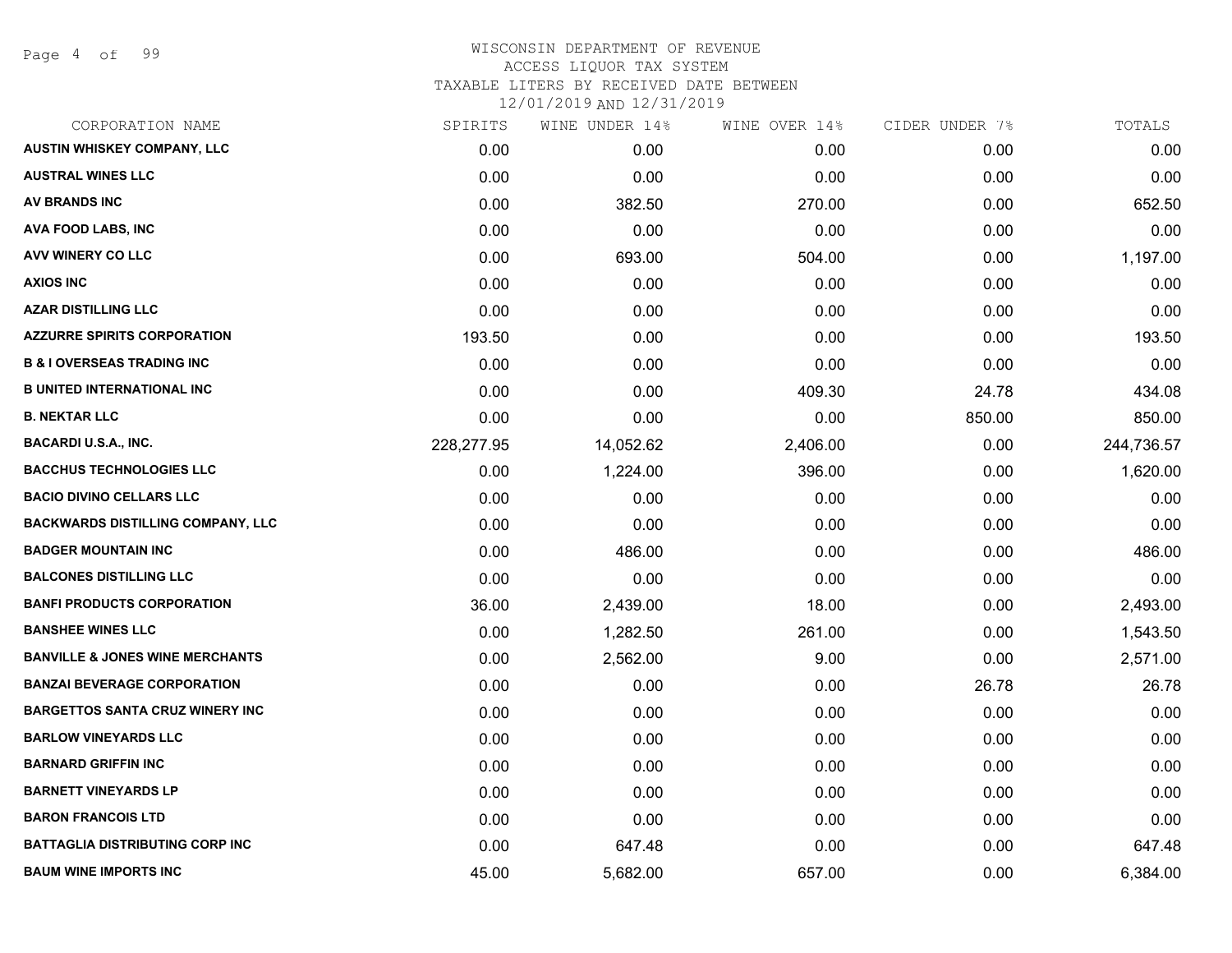Page 5 of 99

| CORPORATION NAME                                       | SPIRITS | WINE UNDER 14% | WINE OVER 14% | CIDER UNDER 7% | TOTALS    |
|--------------------------------------------------------|---------|----------------|---------------|----------------|-----------|
| <b>BEATBOX BEVERAGES LLC</b>                           | 0.00    | 0.00           | 0.00          | 0.00           | 0.00      |
| <b>BEATBOX BEVERAGES LLC</b>                           | 0.00    | 0.00           | 0.00          | 0.00           | 0.00      |
| <b>BEAUX FRERES LLC</b>                                | 0.00    | 0.00           | 0.00          | 0.00           | 0.00      |
| <b>BEDFORD &amp; GROVE LLC</b>                         | 27.00   | 0.00           | 0.00          | 0.00           | 27.00     |
| <b>BEDROCK WINE COMPANY LP</b>                         | 0.00    | 23.78          | 9.51          | 0.00           | 33.29     |
| <b>BENDISTILLERY INC</b>                               | 54.00   | 0.00           | 0.00          | 0.00           | 54.00     |
| <b>BENNETT LANE WINERY LLC</b>                         | 0.00    | 0.00           | 0.00          | 0.00           | 0.00      |
| <b>BENOVIA WINERY LLC</b>                              | 0.00    | 0.00           | 0.00          | 0.00           | 0.00      |
| <b>BEPPE &amp; THE ARCHITECT LLC</b>                   | 0.00    | 0.00           | 0.00          | 0.00           | 0.00      |
| <b>BERGSTROM WINES LLC</b>                             | 0.00    | 13.50          | 0.00          | 0.00           | 13.50     |
| <b>BERNARDUS LLC</b>                                   | 0.00    | 0.00           | 0.00          | 0.00           | 0.00      |
| <b>BETHEL HEIGHTS VINEYARD INC</b>                     | 0.00    | 0.00           | 0.00          | 0.00           | 0.00      |
| <b>BETTER BRANDS INTERNATIONAL</b>                     | 0.00    | 1,041.00       | 225.00        | 0.00           | 1,266.00  |
| <b>BETZ CELLARS LLC</b>                                | 0.00    | 0.00           | 0.00          | 0.00           | 0.00      |
| <b>BEVAN CELLARS, LLC</b>                              | 0.00    | 18.00          | 126.00        | 0.00           | 144.00    |
| <b>BEVERAGE BROTHERS INC</b>                           | 0.00    | 0.00           | 0.00          | 0.00           | 0.00      |
| <b>BEVERAGE GROUP INTERNATIONAL LLC</b>                | 0.00    | 216.00         | 0.00          | 0.00           | 216.00    |
| <b>BEVERAGE SOLUTIONS &amp; LOGISTICS INC</b>          | 0.00    | 0.00           | 0.00          | 0.00           | 0.00      |
| <b>BIAGIO CRU &amp; ESTATE WINES LLC</b>               | 0.00    | 0.00           | 0.00          | 0.00           | 0.00      |
| BIEN NACIDO VINEYARDS OF RANCHO TEPUSQUET<br><b>LP</b> | 0.00    | 0.00           | 0.00          | 0.00           | 0.00      |
| <b>BIGHORN CELLARS LLC</b>                             | 0.00    | 0.00           | 0.00          | 0.00           | 0.00      |
| <b>BILTMORE ESTATE WINE COMPANY</b>                    | 0.00    | 0.00           | 0.00          | 0.00           | 0.00      |
| <b>BLACK ROCK SPIRITS LLC</b>                          | 166.50  | 0.00           | 0.00          | 0.00           | 166.50    |
| <b>BLACKBIRD VINEYARDS LLC</b>                         | 0.00    | 0.00           | 58.50         | 0.00           | 58.50     |
| <b>BLAKE FARMS HARD APPLE CIDER LLC</b>                | 0.00    | 234.70         | $-293.37$     | 11,775.42      | 11,716.75 |
| <b>BLAUM BROS DISTILLING CO LLC</b>                    | 186.92  | 0.00           | 0.00          | 0.00           | 186.92    |
| <b>BLUE RIDGE DISTILLING CO INC</b>                    | 0.00    | 0.00           | 0.00          | 0.00           | 0.00      |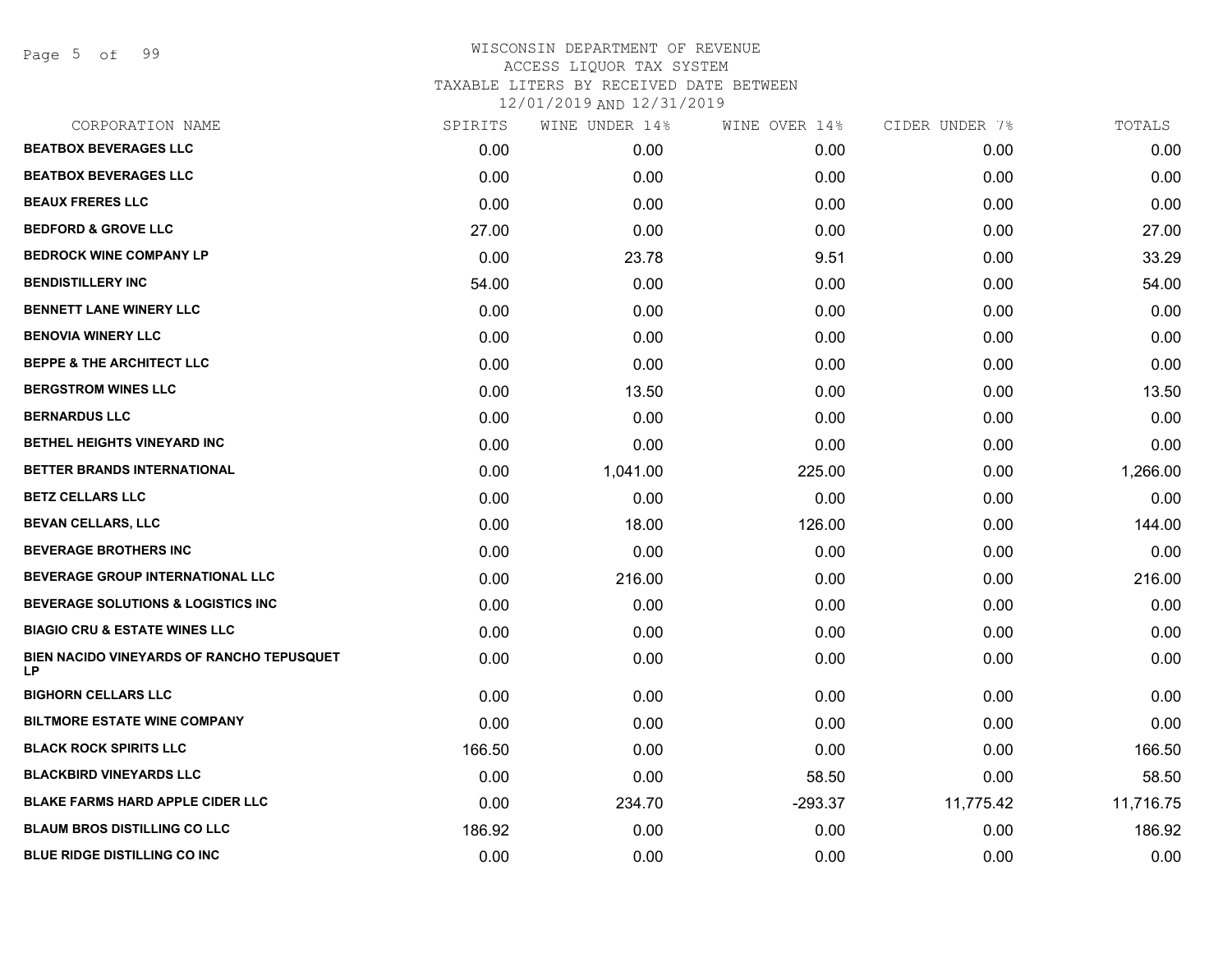Page 6 of 99

| CORPORATION NAME                               | SPIRITS    | WINE UNDER 14% | WINE OVER 14% | CIDER UNDER 7% | TOTALS     |
|------------------------------------------------|------------|----------------|---------------|----------------|------------|
| <b>BLUE ROCK VINEYARD LLC</b>                  | 0.00       | 0.00           | 0.00          | 0.00           | 0.00       |
| <b>BNA WINE GROUP LLC</b>                      | 0.00       | 1,252.00       | 171.00        | 0.00           | 1,423.00   |
| <b>BOEGER WINERY INC</b>                       | 0.00       | 0.00           | 0.00          | 0.00           | 0.00       |
| <b>BOGLE VINEYARDS INC</b>                     | 0.00       | 0.00           | 1,188.00      | 0.00           | 1,188.00   |
| <b>BONANNO VINTNERS LLC</b>                    | 0.00       | 0.00           | 0.00          | 0.00           | 0.00       |
| <b>BONNY DOON WINERY INC</b>                   | 0.00       | 162.00         | 0.00          | 0.00           | 162.00     |
| <b>BOOKER VINEYARD &amp; WINERY</b>            | 0.00       | 0.00           | 0.00          | 0.00           | 0.00       |
| <b>BOSTON BEER CORPORATION</b>                 | 0.00       | 0.00           | 0.00          | 122,123.06     | 122,123.06 |
| <b>BOUCHAINE VINEYARDS INC</b>                 | 0.00       | 0.00           | 0.00          | 0.00           | 0.00       |
| <b>BOUNDARY BREAKS LLC</b>                     | 0.00       | 0.00           | 0.00          | 0.00           | 0.00       |
| <b>BOURGET IMPORTS LLC</b>                     | 0.00       | 324.00         | 0.00          | 0.00           | 324.00     |
| <b>BOUTINOT USA INC</b>                        | 0.00       | 0.00           | 0.00          | 0.00           | 0.00       |
| <b>BRASSFIELD ESTATE WINERY LLC</b>            | 0.00       | 0.00           | 0.00          | 0.00           | 0.00       |
| <b>BRAZOS WINE IMPORTS LLC</b>                 | 0.00       | 341.25         | 135.00        | 0.00           | 476.25     |
| <b>BRIAN CARTER CELLARS LLC</b>                | 0.00       | 0.00           | 0.00          | 0.00           | 0.00       |
| <b>BRICKELL WINES LLC</b>                      | 0.00       | 0.00           | 0.00          | 0.00           | 0.00       |
| <b>BRIDGEVIEW VINEYARDS INC</b>                | 0.00       | 126.00         | 0.00          | 0.00           | 126.00     |
| <b>BRIGHT CELLARS INC</b>                      | 0.00       | 0.00           | 0.00          | 0.00           | 0.00       |
| <b>BROADBENT SELECTIONS INC</b>                | 0.00       | 333.00         | 594.00        | 0.00           | 927.00     |
| <b>BRONCO WINE COMPANY</b>                     | 0.00       | 57,949.46      | 1,245.60      | 0.00           | 59,195.06  |
| <b>BROTHERS INTERNATIONAL FOOD CORPORATION</b> | 0.00       | 800.00         | 0.00          | 0.00           | 800.00     |
| <b>BROVO SPIRITS LLC</b>                       | 0.00       | 0.00           | 0.00          | 0.00           | 0.00       |
| <b>BROWNE FAMILY WINES LLC</b>                 | 0.00       | 0.00           | 0.00          | 0.00           | 0.00       |
| <b>BROWN-FORMAN CORPORATION</b>                | 308,866.50 | 58,687.44      | 22.50         | 0.00           | 367,576.44 |
| <b>BRUTOCAO CELLARS LP</b>                     | 0.00       | 549.00         | 0.00          | 0.00           | 549.00     |
| <b>BRYN MAWR VINEYARDS INC</b>                 | 0.00       | 0.00           | 0.00          | 0.00           | 0.00       |
| <b>BUCKLER FAMILY VINEYARDS LLC</b>            | 0.00       | 0.00           | 0.00          | 0.00           | 0.00       |
| <b>BUEHLER VINEYARDS INC</b>                   | 0.00       | 0.00           | 0.00          | 0.00           | 0.00       |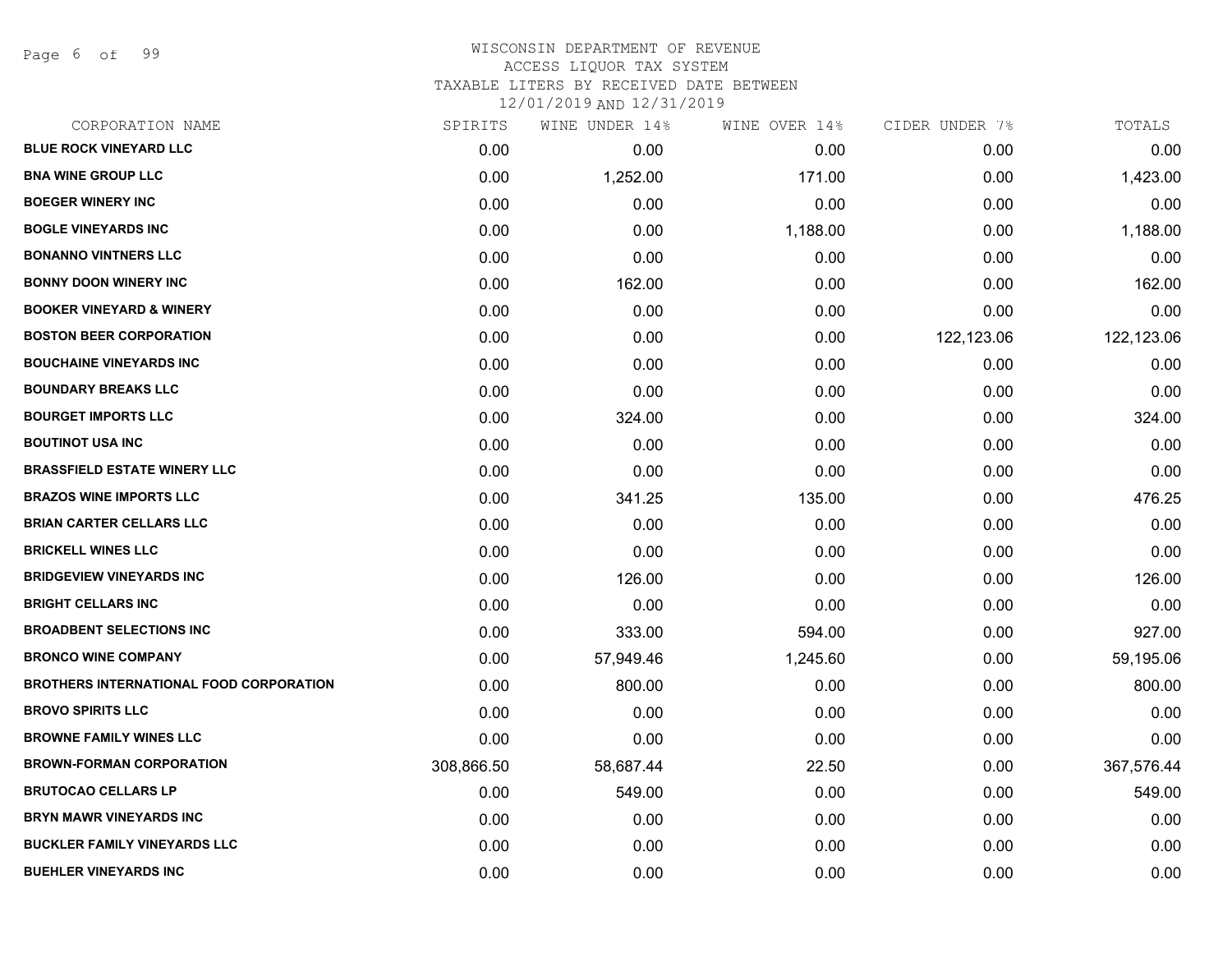Page 7 of 99

| CORPORATION NAME                            | SPIRITS   | WINE UNDER 14% | WINE OVER 14% | CIDER UNDER 7% | TOTALS    |
|---------------------------------------------|-----------|----------------|---------------|----------------|-----------|
| <b>BULLY HILL VINEYARDS INC</b>             | 0.00      | 0.00           | 0.00          | 0.00           | 0.00      |
| <b>BUONCRISTIANI WINE CO LLC</b>            | 0.00      | 0.00           | 0.00          | 0.00           | 0.00      |
| <b>BURGESS CELLARS INC</b>                  | 0.00      | 0.00           | 126.00        | 0.00           | 126.00    |
| <b>BUZZBALLZ LLC</b>                        | 2,188.80  | 0.00           | 0.00          | 0.00           | 2,188.80  |
| <b>BUZZBOX BEVERAGES INC</b>                | 0.00      | 0.00           | 0.00          | 0.00           | 0.00      |
| <b>BWSC LLC</b>                             | 0.00      | 0.00           | 0.00          | 0.00           | 0.00      |
| <b>BYMOFO LLC</b>                           | 0.00      | 0.00           | 0.00          | 0.00           | 0.00      |
| <b>C &amp; C WINE SERVICES INC</b>          | 0.00      | 0.00           | 0.00          | 0.00           | 0.00      |
| <b>C MONDAVI &amp; SONS</b>                 | 0.00      | 0.00           | 0.00          | 0.00           | 0.00      |
| <b>CABERNET CORP</b>                        | 0.00      | 2,029.50       | 247.50        | 0.00           | 2,277.00  |
| <b>CAFFO BEVERAGES INC</b>                  | 0.00      | 0.00           | 0.00          | 0.00           | 0.00      |
| <b>CAL VIN ENTERPRISES CORPORATION</b>      | 0.00      | 0.00           | 0.00          | 0.00           | 0.00      |
| <b>CALCAREOUS VINEYARD LLC</b>              | 0.00      | 0.00           | 0.00          | 0.00           | 0.00      |
| <b>CALIFORNIA CIDER COMPANY</b>             | 0.00      | 0.00           | 0.00          | 12,183.70      | 12,183.70 |
| <b>CALIFORNIA VINEYARDS INC</b>             | 40.50     | 0.00           | 0.00          | 0.00           | 40.50     |
| <b>CALIFORNIA WINE WORKS LLC</b>            | 0.00      | 0.00           | 0.00          | 0.00           | 0.00      |
| <b>CALLUNA VINEYARDS LLC</b>                | 0.00      | 0.00           | 0.00          | 0.00           | 0.00      |
| <b>CAMARDA CORP</b>                         | 0.00      | 0.00           | 0.00          | 0.00           | 0.00      |
| <b>CAMARENA IMPORTS LLC</b>                 | 0.00      | 0.00           | 0.00          | 0.00           | 0.00      |
| <b>CAMPARI AMERICA LLC</b>                  | 56,239.80 | 0.00           | 0.00          | 0.00           | 56,239.80 |
| <b>CAMPBELL &amp; MCGILL SELECTIONS LLC</b> | 0.00      | 63.00          | 162.00        | 0.00           | 225.00    |
| <b>CANNON RIVER WINERY LLC</b>              | 0.00      | 0.00           | 0.00          | 0.00           | 0.00      |
| <b>CAPARONE WINERY LLC</b>                  | 0.00      | 126.00         | 0.00          | 0.00           | 126.00    |
| <b>CAPE CLASSICS INC</b>                    | 0.00      | 2,920.50       | 225.00        | 0.00           | 3,145.50  |
| <b>CARDINAL SPIRITS LLC</b>                 | 0.00      | 0.00           | 0.00          | 0.00           | 0.00      |
| <b>CARDINAL WINE GROUP LLC</b>              | 0.00      | 0.00           | 0.00          | 0.00           | 0.00      |
| <b>CARDWELL HILL CELLARS LLC</b>            | 0.00      | 90.00          | 0.00          | 0.00           | 90.00     |
| <b>CARIBBEAN DISTILLERS LLC</b>             | 357.00    | 7,703.96       | 0.00          | 0.00           | 8,060.96  |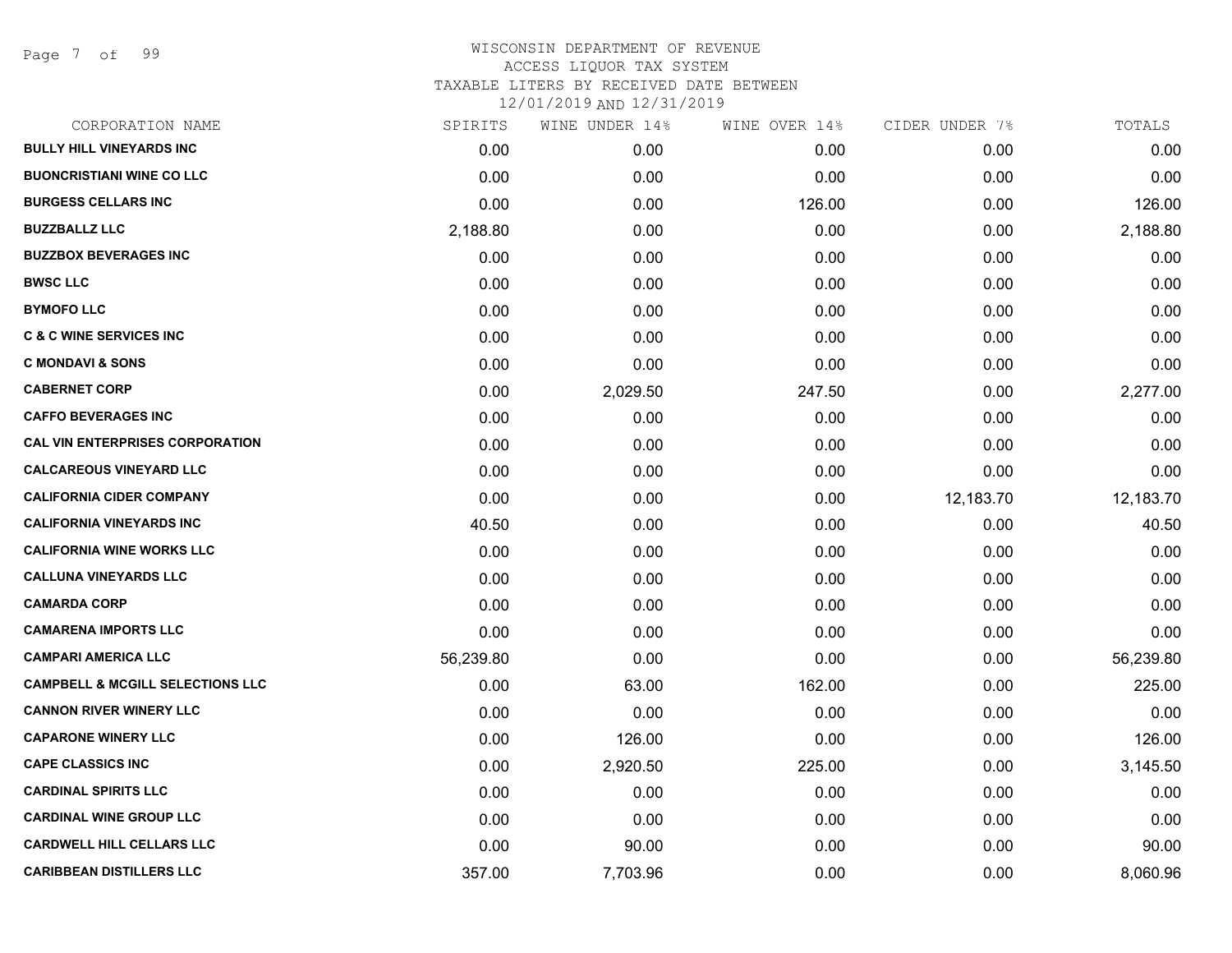Page 8 of 99

| CORPORATION NAME                            | SPIRITS   | WINE UNDER 14% | WINE OVER 14% | CIDER UNDER 7% | TOTALS    |
|---------------------------------------------|-----------|----------------|---------------|----------------|-----------|
| <b>CARIBBEAN SPIRITS INC</b>                | 126.00    | 0.00           | 0.00          | 0.00           | 126.00    |
| <b>CARL THOMA</b>                           | 0.00      | 0.00           | 0.00          | 0.00           | 0.00      |
| <b>CARLOS HUBNER-ARTETA</b>                 | 0.00      | 0.00           | 0.00          | 0.00           | 0.00      |
| <b>CARLSON VINEYARDS INC</b>                | 0.00      | 0.00           | 0.00          | 0.00           | 0.00      |
| <b>CAROLINA DISTRIBUTION LLC</b>            | 0.00      | 0.00           | 0.00          | 0.00           | 0.00      |
| <b>CARRIAGE HOUSE IMPORTS, LTD.</b>         | 180.00    | 0.00           | 0.00          | 0.00           | 180.00    |
| <b>CASTLE BRANDS USA CORP</b>               | 3,030.00  | 0.00           | 0.00          | 0.00           | 3,030.00  |
| <b>CASTORO CELLARS</b>                      | 0.00      | 504.00         | 0.00          | 0.00           | 504.00    |
| <b>CAYMUS VINEYARDS INC</b>                 | 0.00      | 0.00           | 0.00          | 0.00           | 0.00      |
| <b>CEDAR KNOLL VINEYARDS INC</b>            | 0.00      | 0.00           | 0.00          | 0.00           | 0.00      |
| <b>CELEBRATION DISTILLATION CORPORATION</b> | 0.00      | 0.00           | 0.00          | 0.00           | 0.00      |
| <b>CELLARS INTERNATIONAL INC</b>            | 0.00      | 0.00           | 0.00          | 0.00           | 0.00      |
| <b>CELLIER WINES DISTRIBUTING INC</b>       | 0.00      | 432.00         | 0.00          | 0.00           | 432.00    |
| <b>CENTER VALLEY ORCHARDS LLC</b>           | 0.00      | 0.00           | 0.00          | 0.00           | 0.00      |
| <b>CHAISE VENTURES INC</b>                  | 0.00      | 252.00         | 0.00          | 0.00           | 252.00    |
| <b>CHANNING DAUGHTERS WINERY LLC</b>        | 0.00      | 0.00           | 0.00          | 0.00           | 0.00      |
| <b>CHAPPELLET WINERY INC</b>                | 0.00      | 0.00           | 697.50        | 0.00           | 697.50    |
| <b>CHARBAUT AMERICA INC</b>                 | 0.00      | 13.00          | 0.00          | 0.00           | 13.00     |
| <b>CHARLES &amp; MARTHA BARRA</b>           | 0.00      | 54.00          | 252.00        | 0.00           | 306.00    |
| <b>CHARLES JACQUIN ET CIE INC</b>           | 21,142.39 | 0.00           | 197.90        | 0.00           | 21,340.29 |
| <b>CHARLES NEAL SELECTIONS INC</b>          | 0.00      | 126.00         | 0.00          | 0.00           | 126.00    |
| <b>CHARLES REININGER LLC</b>                | 0.00      | 0.00           | 0.00          | 0.00           | 0.00      |
| <b>CHATEAU BARNABY LLC</b>                  | 0.00      | 0.00           | 0.00          | 0.00           | 0.00      |
| <b>CHATEAU DIANA LLC</b>                    | 0.00      | 0.00           | 0.00          | 0.00           | 0.00      |
| <b>CHATHAM IMPORTS INC</b>                  | 1,287.75  | 0.00           | 0.00          | 0.00           | 1,287.75  |
| <b>CHEHALEM INC</b>                         | 0.00      | 0.00           | 0.00          | 0.00           | 0.00      |
| <b>CHICAGO DISTILLING COMPANY LLC</b>       | 0.00      | 0.00           | 0.00          | 0.00           | 0.00      |
| <b>CHITOWN SPIRITS COMPANY</b>              | 0.00      | 0.00           | 0.00          | 0.00           | 0.00      |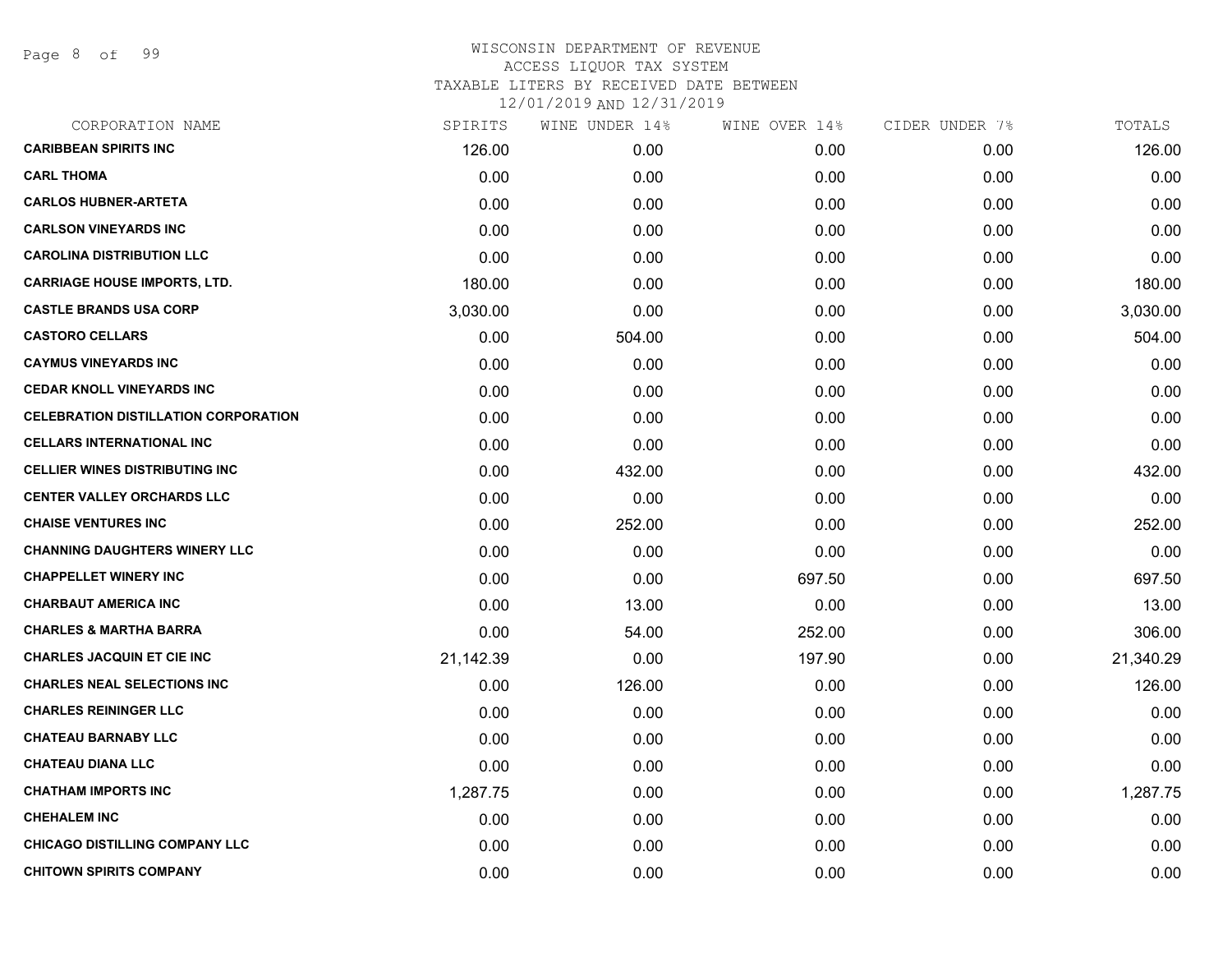Page 9 of 99

# WISCONSIN DEPARTMENT OF REVENUE ACCESS LIQUOR TAX SYSTEM TAXABLE LITERS BY RECEIVED DATE BETWEEN

| CORPORATION NAME                             | SPIRITS | WINE UNDER 14% | WINE OVER 14% | CIDER UNDER 7% | TOTALS   |
|----------------------------------------------|---------|----------------|---------------|----------------|----------|
| <b>CHOYA UMESHU USA INC</b>                  | 0.00    | 54.00          | 126.00        | 0.00           | 180.00   |
| <b>CHRISTIAN P SCHAEFER</b>                  | 0.00    | 0.00           | 0.00          | 0.00           | 0.00     |
| <b>CHRISTOPHER F PITTENGER</b>               | 0.00    | 126.00         | 0.00          | 0.00           | 126.00   |
| <b>CHRISTOPHER FIGGINS</b>                   | 0.00    | 0.00           | 0.00          | 0.00           | 0.00     |
| <b>CHRISTOPHER J BROCKWAY</b>                | 0.00    | 0.00           | 0.00          | 0.00           | 0.00     |
| <b>CHRISTOPHER MICHAEL WINES LLC</b>         | 0.00    | 216.00         | 0.00          | 0.00           | 216.00   |
| CIV (USA) INC                                | 0.00    | 0.00           | 0.00          | 0.00           | 0.00     |
| <b>CLAAR CELLARS LLC</b>                     | 0.00    | 0.00           | 0.00          | 0.00           | 0.00     |
| <b>CLASSIC WINES INC</b>                     | 0.00    | 0.00           | 0.00          | 0.00           | 0.00     |
| <b>CLASSICAL WINES FROM SPAIN LTD</b>        | 0.00    | 0.00           | 0.00          | 0.00           | 0.00     |
| <b>CLENDENENLINDQUIST VINTNERS</b>           | 0.00    | 0.00           | 0.00          | 0.00           | 0.00     |
| <b>CLINE CELLARS INC</b>                     | 0.00    | 2,583.00       | 2,457.00      | 0.00           | 5,040.00 |
| <b>CLINE SISTERS IMPORTS LLC</b>             | 0.00    | 31.50          | 0.00          | 0.00           | 31.50    |
| <b>CLOS LACHANCE WINES LLC</b>               | 0.00    | 220.00         | 0.00          | 0.00           | 220.00   |
| <b>COCKERELL WINE CONSULTING LLC</b>         | 0.00    | 0.00           | 0.00          | 0.00           | 0.00     |
| <b>CODIPRAL, LLC</b>                         | 0.00    | 0.00           | 0.00          | 0.00           | 0.00     |
| <b>CODY T WRIGHT</b>                         | 0.00    | 0.00           | 0.00          | 0.00           | 0.00     |
| <b>COHO WINES LLC</b>                        | 0.00    | 0.00           | 0.00          | 0.00           | 0.00     |
| <b>COLORADO GOLD DISTILLERY LLC</b>          | 0.00    | 0.00           | 0.00          | 0.00           | 0.00     |
| <b>COMPASSPOINT IMPORTS</b>                  | 0.00    | 0.00           | 0.00          | 0.00           | 0.00     |
| <b>CONSTELLATION BRANDS, INC.</b>            | 0.00    | 0.00           | 0.00          | 0.00           | 0.00     |
| <b>COOL HAND VINEYARDS LLC</b>               | 0.00    | 0.00           | 144.00        | 0.00           | 144.00   |
| <b>COPA FINA WINE IMPORTS LLC</b>            | 0.00    | 0.00           | 0.00          | 0.00           | 0.00     |
| <b>COPPER &amp; KINGS AMERICAN BRANDY CO</b> | 409.50  | 0.00           | 0.00          | 0.00           | 409.50   |
| <b>COPPER CANE LLC</b>                       | 0.00    | 0.00           | 0.00          | 0.00           | 0.00     |
| <b>CORA IMPORTS LTD</b>                      | 0.00    | 0.00           | 0.00          | 0.00           | 0.00     |
| <b>CORDELINA WINE COMPANY LLC</b>            | 0.00    | 0.00           | 0.00          | 0.00           | 0.00     |
| <b>CORK ALLIANCE INC</b>                     | 0.00    | 1,170.00       | 0.00          | 0.00           | 1,170.00 |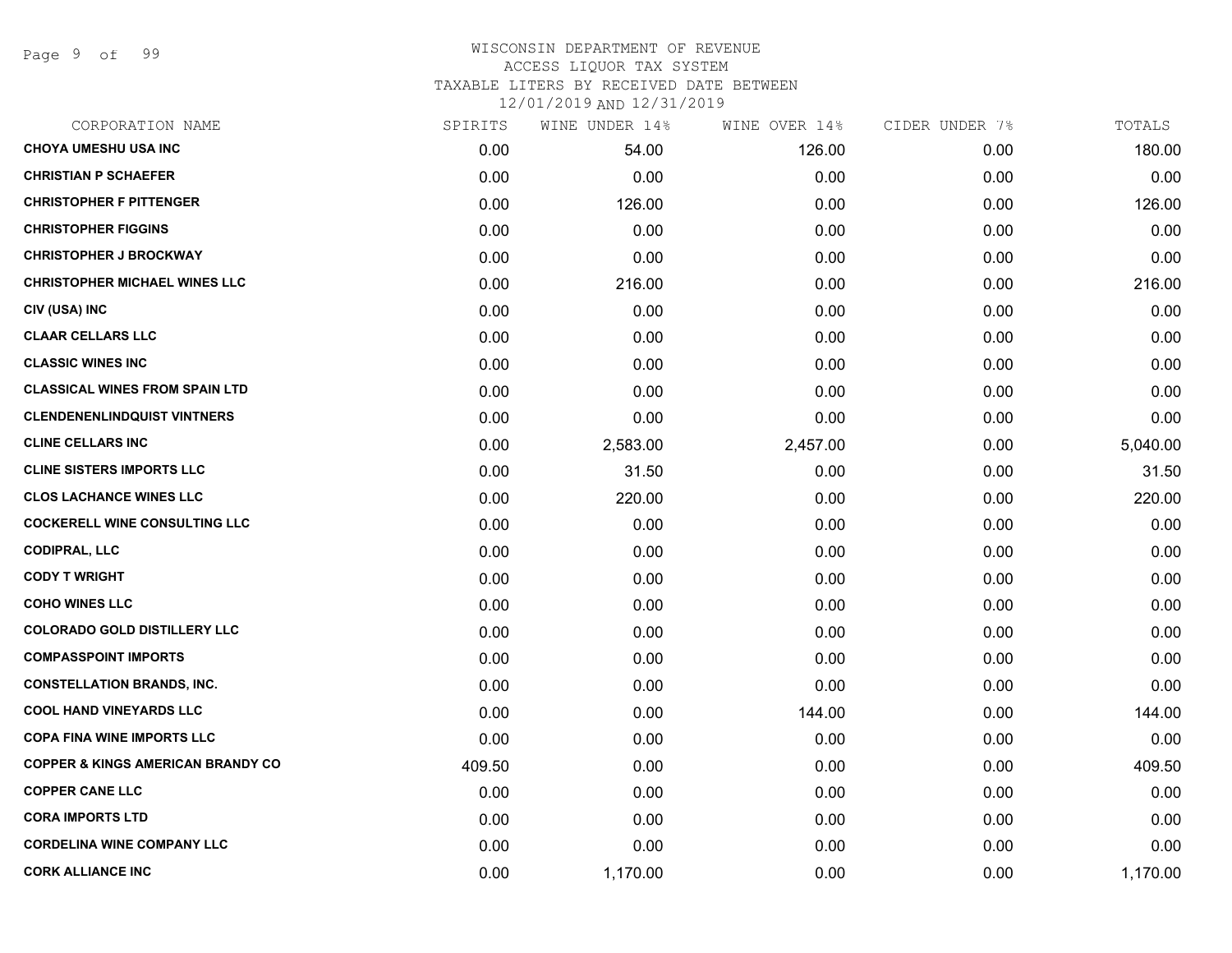| CORPORATION NAME                                   | SPIRITS | WINE UNDER 14% | WINE OVER 14% | CIDER UNDER 7% | TOTALS   |
|----------------------------------------------------|---------|----------------|---------------|----------------|----------|
| <b>CORNERSTONE CELLARS LLC</b>                     | 0.00    | 0.00           | 0.00          | 0.00           | 0.00     |
| <b>CORNERSTONE U.S. WINE IMPORTS INC</b>           | 0.00    | 0.00           | 0.00          | 0.00           | 0.00     |
| <b>CORY J MICHAL</b>                               | 0.00    | 0.00           | 0.00          | 0.00           | 0.00     |
| <b>COUNTRY HERITAGE WINERY &amp; VINEYARD INC.</b> | 0.00    | 0.00           | 0.00          | 0.00           | 0.00     |
| <b>COUP DE FOUDRE LLC</b>                          | 0.00    | 9.00           | 36.00         | 0.00           | 45.00    |
| <b>COURAGEOUS INC</b>                              | 0.00    | 0.00           | 0.00          | 0.00           | 0.00     |
| <b>CRACOVIA BRANDS INC</b>                         | 139.50  | 22.50          | 67.50         | 0.00           | 229.50   |
| <b>CRAFTED ARTISAN MEADERY LLC</b>                 | 0.00    | 0.00           | 0.00          | 0.00           | 0.00     |
| <b>CRAIG S HANDLY</b>                              | 0.00    | 0.00           | 0.00          | 0.00           | 0.00     |
| <b>CREATIVE WINE CONCEPTS INC</b>                  | 0.00    | 252.00         | 0.00          | 0.00           | 252.00   |
| <b>CREW WINE COMPANY LLC</b>                       | 0.00    | 3,692.00       | 180.00        | 0.00           | 3,872.00 |
| <b>CRIBARI VINEYARDS INC</b>                       | 0.00    | 0.00           | 0.00          | 0.00           | 0.00     |
| <b>CRIMSON WINE GROUP LTD</b>                      | 0.00    | 3.75           | 0.00          | 0.00           | 3.75     |
| <b>CRISPIN CIDER COMPANY</b>                       | 0.00    | 0.00           | 0.00          | 0.00           | 0.00     |
| <b>CRISTOM VINEYARDS INC</b>                       | 0.00    | 126.00         | 0.00          | 0.00           | 126.00   |
| <b>CROSSLAND VINEYARDS</b>                         | 0.00    | 0.00           | 0.00          | 0.00           | 0.00     |
| <b>CROWN POINT WINERY LLC</b>                      | 0.00    | 0.00           | 0.00          | 0.00           | 0.00     |
| <b>CRUSE WINE COMPANY, LLC</b>                     | 0.00    | 0.00           | 0.00          | 0.00           | 0.00     |
| <b>CULT OF 8</b>                                   | 0.00    | 3,546.00       | 252.00        | 0.00           | 3,798.00 |
| <b>CUNAT PREMIUM VINEYARDS LLC</b>                 | 0.00    | 0.00           | 0.00          | 0.00           | 0.00     |
| <b>CUSHMAN WINERY CORPORATION</b>                  | 0.00    | 0.00           | 0.00          | 0.00           | 0.00     |
| <b>CUTWATER SPIRITS LLC</b>                        | 0.00    | 0.00           | 0.00          | 0.00           | 0.00     |
| <b>CUVAISON INC</b>                                | 0.00    | 0.00           | 0.00          | 0.00           | 0.00     |
| <b>D &amp; D VINEYARDS INC</b>                     | 0.00    | 0.00           | 0.00          | 0.00           | 0.00     |
| <b>D MYERS LLC</b>                                 | 0.00    | 0.00           | 0.00          | 0.00           | 0.00     |
| <b>D.G.L. DISTRIBUTORS, INC</b>                    | 0.00    | 0.00           | 0.00          | 0.00           | 0.00     |
| <b>DAEDALUS CELLARS CO</b>                         | 0.00    | 49.90          | 130.60        | 0.00           | 180.50   |
| <b>DAN CAREY</b>                                   | 0.00    | 0.00           | 0.00          | 0.00           | 0.00     |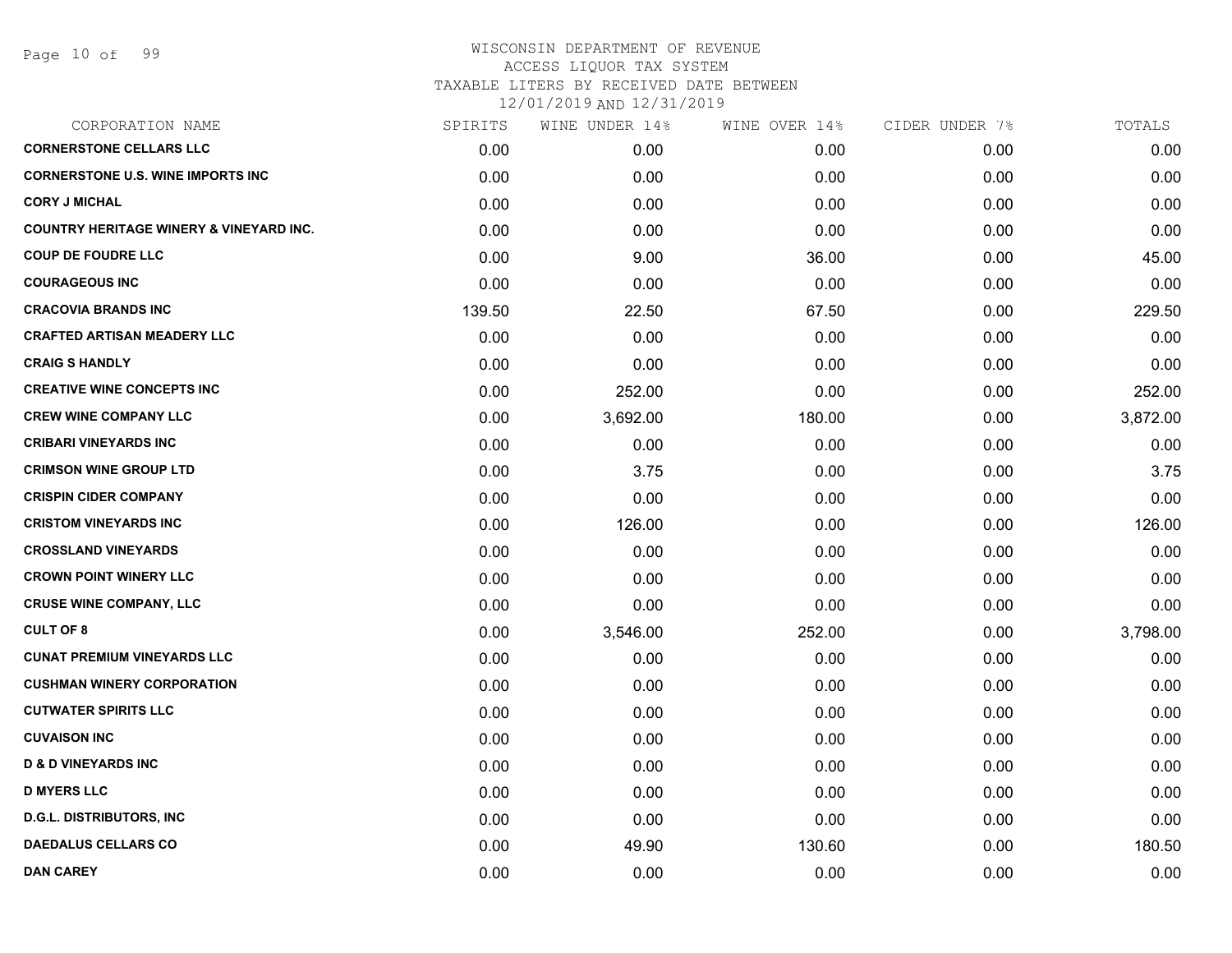Page 11 of 99

| CORPORATION NAME                        | SPIRITS  | WINE UNDER 14% | WINE OVER 14% | CIDER UNDER 7% | TOTALS     |
|-----------------------------------------|----------|----------------|---------------|----------------|------------|
| <b>DANCING COYOTE WINES</b>             | 0.00     | 9.00           | 0.00          | 0.00           | 9.00       |
| <b>DANICA PATRICK</b>                   | 0.00     | 0.00           | 0.00          | 0.00           | 0.00       |
| <b>DANIEL A LASNER</b>                  | 323.40   | 0.00           | 0.00          | 0.00           | 323.40     |
| <b>DANIEL KEEFE IV</b>                  | 0.00     | 0.00           | 0.00          | 0.00           | 0.00       |
| <b>DANIEL SCHOENFELD</b>                | 0.00     | 600.00         | 2,960.00      | 0.00           | 3,560.00   |
| <b>DANNY RAKOVIC</b>                    | 0.00     | 0.00           | 0.00          | 0.00           | 0.00       |
| <b>DAOU VINEYARDS LLC</b>               | 0.00     | 0.00           | 252.00        | 0.00           | 252.00     |
| <b>DAQUINO ITALIAN IMPORTING CO INC</b> | 0.00     | 0.00           | 0.00          | 0.00           | 0.00       |
| <b>DARIOUSH KHALEDI WINERY LLC</b>      | 0.00     | 0.00           | 31.50         | 0.00           | 31.50      |
| <b>DAVID ARTHUR VINEYARDS LLC</b>       | 0.00     | 0.00           | 0.00          | 0.00           | 0.00       |
| <b>DAVID B POTTER</b>                   | 0.00     | 0.00           | 0.00          | 0.00           | 0.00       |
| <b>DAVID BOWLER LLC</b>                 | 4.50     | 99.00          | 0.00          | 0.00           | 103.50     |
| <b>DAVID J ECKERT</b>                   | 0.00     | 0.00           | 0.00          | 0.00           | 0.00       |
| <b>DAVID L DENNIGMANN</b>               | 0.00     | 153.00         | 0.00          | 0.00           | 153.00     |
| <b>DAVID MEIER</b>                      | 0.00     | 0.00           | 0.00          | 0.00           | 0.00       |
| <b>DAVID N RAYNE</b>                    | 1,910.08 | 38,333.85      | 9,632.51      | 0.00           | 49,876.44  |
| <b>DAVID R BARNES</b>                   | 0.00     | 0.00           | 0.00          | 0.00           | 0.00       |
| <b>DAVOS BRANDS LLC</b>                 | 0.00     | 0.00           | 0.00          | 0.00           | 0.00       |
| DAYLIGHT WINE COMPANY LLC               | 0.00     | 0.00           | 441.00        | 0.00           | 441.00     |
| DE MAISON SELECTIONS INC                | 0.00     | 1,367.50       | 138.00        | 36.00          | 1,541.50   |
| <b>DEANNA BASTIANICH</b>                | 0.00     | 0.00           | 0.00          | 0.00           | 0.00       |
| <b>DEL RIO VINEYARDS LLC</b>            | 0.00     | 0.00           | 0.00          | 0.00           | 0.00       |
| <b>DELEGAT USA INC</b>                  | 0.00     | 630.00         | 0.00          | 0.00           | 630.00     |
| <b>DELICATO VINEYARDS INC</b>           | 0.00     | 207,677.69     | 38,241.00     | 0.00           | 245,918.69 |
| <b>DELILLE CELLARS LLC</b>              | 0.00     | 0.00           | 0.00          | 0.00           | 0.00       |
| <b>DEMERARA DISTILLERS (USA) INC</b>    | 0.00     | 0.00           | 0.00          | 0.00           | 0.00       |
| <b>DEMON SPIRITS LLC</b>                | 0.00     | 0.00           | 0.00          | 0.00           | 0.00       |
| <b>DENISON CELLARS LLC</b>              | 0.00     | 0.00           | 0.00          | 0.00           | 0.00       |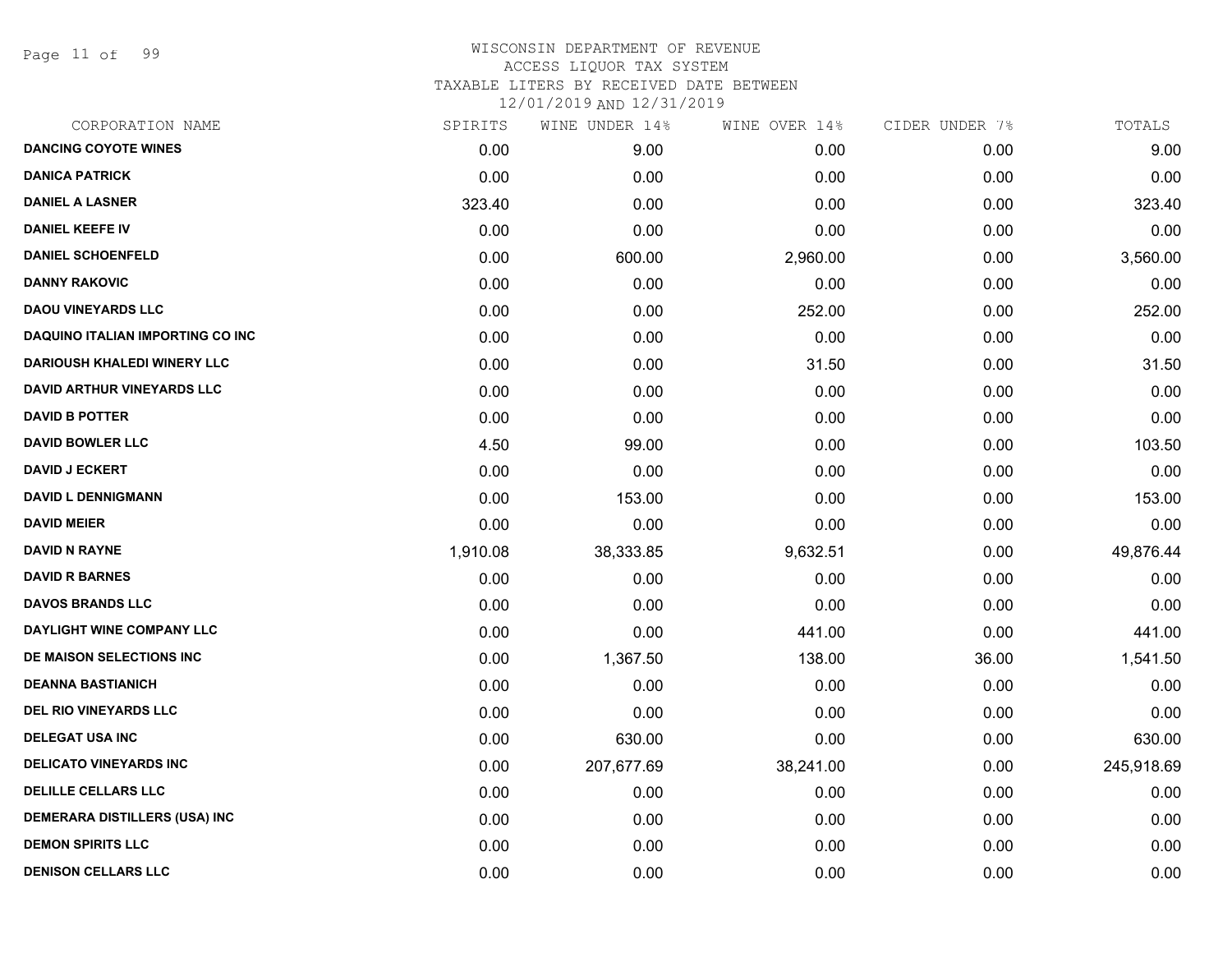Page 12 of 99

| CORPORATION NAME                                              | SPIRITS    | WINE UNDER 14% | WINE OVER 14% | CIDER UNDER 7% | TOTALS     |
|---------------------------------------------------------------|------------|----------------|---------------|----------------|------------|
| <b>DERRICK C MANCINI</b>                                      | 0.00       | 0.00           | 0.00          | 0.00           | 0.00       |
| <b>DESTILADOS DE MEXICO LLC</b>                               | 0.00       | 0.00           | 0.00          | 0.00           | 0.00       |
| <b>DIAGEO AMERICAS, INC.</b>                                  | 732,599.95 | 0.00           | 0.00          | 0.00           | 732,599.95 |
| <b>DIAMOND IMPORTERS INC</b>                                  | 0.00       | 513.00         | 0.00          | 0.00           | 513.00     |
| <b>DISARONNO INTERNATIONAL LLC</b>                            | 7,462.50   | 0.00           | 0.00          | 0.00           | 7,462.50   |
| <b>DISTILLERS WAY, LLC</b>                                    | 0.00       | 0.00           | 0.00          | 0.00           | 0.00       |
| <b>DIVOT ENTERPRISES LLC</b>                                  | 0.00       | 0.00           | 81.00         | 0.00           | 81.00      |
| <b>DOMACE VINO LLC</b>                                        | 0.00       | 0.00           | 0.00          | 0.00           | 0.00       |
| DOMAINE DE LA TERRE ROUGE LTD                                 | 0.00       | 0.00           | 630.00        | 0.00           | 630.00     |
| <b>DOMAINE DE MARIA SOTER LLC</b>                             | 0.00       | 288.00         | 0.00          | 0.00           | 288.00     |
| <b>DOMAINE SERENE VINEYARDS &amp; WINERY INC</b>              | 0.00       | 103.50         | 270.00        | 0.00           | 373.50     |
| <b>DOMAINE ST GEORGE</b>                                      | 0.00       | 0.00           | 0.00          | 0.00           | 0.00       |
| DON SEBASTIANI & SONS INTERNATIONAL WINE<br><b>NEGOCIANTS</b> | 0.00       | 11,775.00      | 6,219.00      | 0.00           | 17,994.00  |
| <b>DONALD ALDRIDGE</b>                                        | 0.00       | 0.00           | 0.00          | 0.00           | 0.00       |
| DONATI FAMILY VINEYARD, INC                                   | 0.00       | 0.00           | 0.00          | 0.00           | 0.00       |
| DOUBLE DIAMOND DISTILLERY LLC                                 | 242.00     | 0.00           | 0.00          | 0.00           | 242.00     |
| <b>DOUBLE DOWN SPIRITS LLC</b>                                | 246.02     | 0.00           | 0.00          | 0.00           | 246.02     |
| <b>DOYNA LTD</b>                                              | 0.00       | 0.00           | 0.00          | 0.00           | 0.00       |
| DRAKE MAKES WINE, INC.                                        | 0.00       | 0.00           | 0.00          | 0.00           | 0.00       |
| <b>DREYER WINE LLC</b>                                        | 0.00       | 0.00           | 0.00          | 0.00           | 0.00       |
| <b>DREYFUS ASHBY INC</b>                                      | 36.00      | 1,477.50       | 544.50        | 0.00           | 2,058.00   |
| <b>DRG IMPORTS LLC</b>                                        | 0.00       | 3,780.00       | 0.00          | 0.00           | 3,780.00   |
| DRY CREEK VINEYARD INC                                        | 0.00       | 1,564.50       | 1,696.50      | 0.00           | 3,261.00   |
| DRY FLY DISTILLING INC                                        | 0.00       | 0.00           | 0.00          | 0.00           | 0.00       |
| <b>DUCKHORN WINE COMPANY</b>                                  | 0.00       | 2,016.00       | 8,311.50      | 0.00           | 10,327.50  |
| DUGGANS DISTILLERS PRODUCTS CORPORATION                       | 841.50     | 0.00           | 0.00          | 0.00           | 841.50     |
| <b>DULUTH CIDER LLC</b>                                       | 0.00       | 0.00           | 0.00          | 0.00           | 0.00       |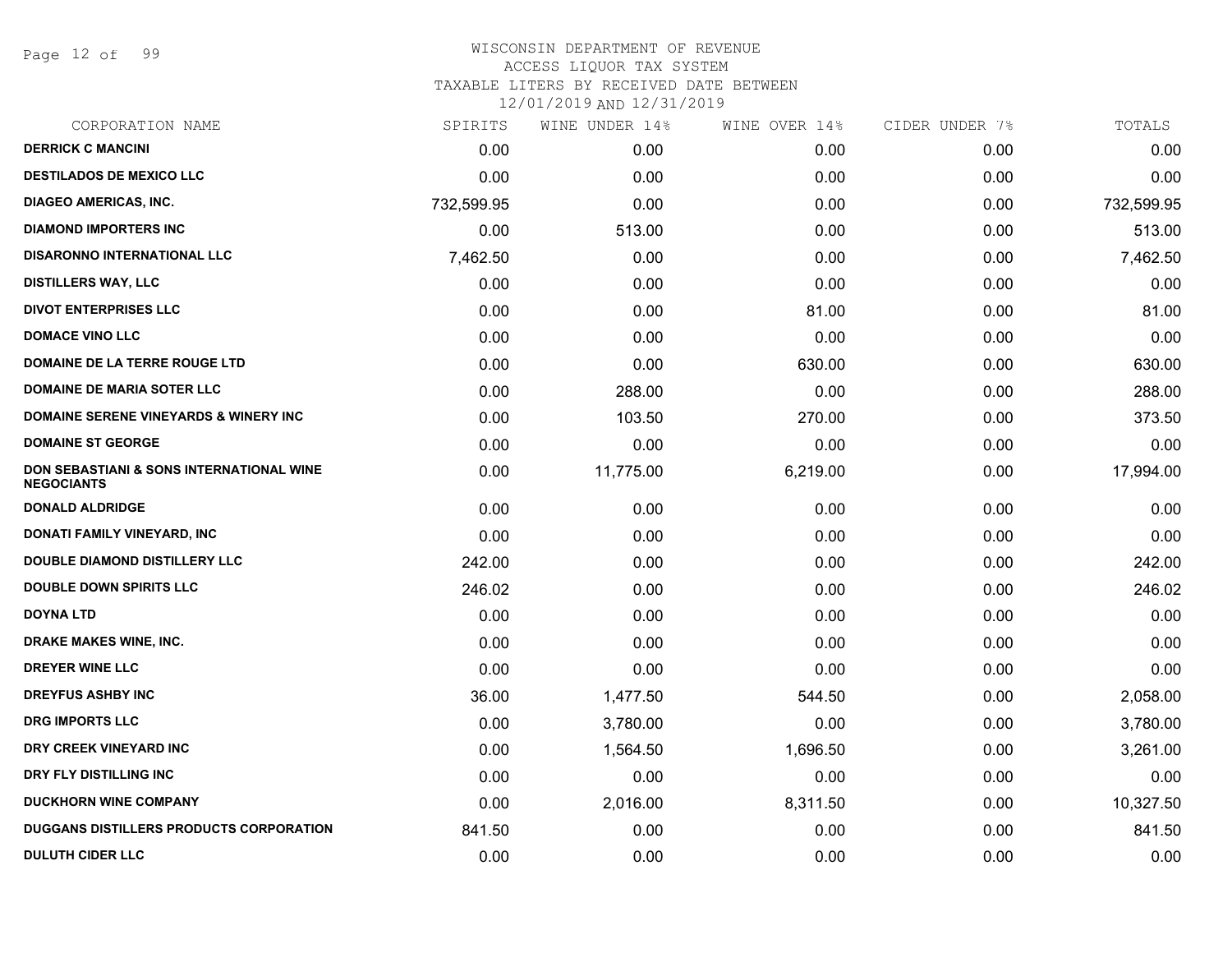Page 13 of 99

#### WISCONSIN DEPARTMENT OF REVENUE ACCESS LIQUOR TAX SYSTEM

TAXABLE LITERS BY RECEIVED DATE BETWEEN

| CORPORATION NAME                        | SPIRITS    | WINE UNDER 14% | WINE OVER 14% | CIDER UNDER 7% | TOTALS       |
|-----------------------------------------|------------|----------------|---------------|----------------|--------------|
| <b>DUMOL WINERY LLC</b>                 | 0.00       | 0.00           | 0.00          | 0.00           | 0.00         |
| <b>DUNHAM CELLARS LLC</b>               | 0.00       | 126.00         | 0.00          | 0.00           | 126.00       |
| <b>DUNN VINEYARDS LLC</b>               | 0.00       | 0.00           | 0.00          | 0.00           | 0.00         |
| <b>DUVEL MOORTGAT USA LTD</b>           | 0.00       | 0.00           | 0.00          | 0.00           | 0.00         |
| <b>DV SPIRITS LLC</b>                   | 495.00     | 0.00           | 0.00          | 0.00           | 495.00       |
| <b>E &amp; J GALLO WINERY</b>           | 164,024.48 | 937,055.91     | 33,844.50     | 0.00           | 1,134,924.89 |
| <b>EAGLE EYE IMPORTS LLC</b>            | 0.00       | 0.00           | 0.00          | 0.00           | 0.00         |
| <b>EAGLE ROCK INVESTMENTS INC.</b>      | 0.00       | 0.00           | 0.00          | 0.00           | 0.00         |
| <b>EAGLES LANDING WINERY LLC</b>        | 0.00       | 421.00         | 0.00          | 0.00           | 421.00       |
| <b>EASTERN LIQUORS USA INC</b>          | 0.00       | 0.00           | 0.00          | 0.00           | 0.00         |
| <b>EBERLE WINERY LP</b>                 | 0.00       | 13.50          | 0.00          | 0.00           | 13.50        |
| <b>ECOSUR GROUP LLC</b>                 | 0.00       | 0.00           | 0.00          | 0.00           | 0.00         |
| EHREN JORDAN WINE CELLARS LLC           | 0.00       | 486.00         | 0.00          | 0.00           | 486.00       |
| <b>EIGHT BOTTLES LLC</b>                | 0.00       | 0.00           | 0.00          | 0.00           | 0.00         |
| ELK COVE VINEYARDS INC                  | 0.00       | 0.00           | 0.00          | 0.00           | 0.00         |
| <b>ELLEN FORREST</b>                    | 0.00       | 0.00           | 0.00          | 0.00           | 0.00         |
| <b>ELV-OREGON LLC</b>                   | 0.00       | 0.00           | 0.00          | 0.00           | 0.00         |
| <b>EMCO CHEMICAL DISTRIBUTORS, INC.</b> | 0.00       | 0.00           | 0.00          | 0.00           | 0.00         |
| <b>EMERINE ESTATES INC</b>              | 0.00       | 50.00          | 0.00          | 0.00           | 50.00        |
| <b>EMILIO GUGLIELMO WINERY INC</b>      | 0.00       | 0.00           | 0.00          | 0.00           | 0.00         |
| <b>EMPSON USA INC</b>                   | 0.00       | 9,835.25       | 0.00          | 0.00           | 9,835.25     |
| <b>ENOS VINEYARDS INC</b>               | 0.00       | 0.00           | 504.00        | 0.00           | 504.00       |
| <b>ENOTEC IMPORTS INC</b>               | 0.00       | 369.00         | 31.50         | 0.00           | 400.50       |
| <b>ENOVATION BRANDS INC</b>             | 0.00       | 1,741.50       | 0.00          | 0.00           | 1,741.50     |
| <b>ENTENTE SPIRITS LLC</b>              | 0.00       | 0.00           | 0.00          | 0.00           | 0.00         |
| <b>EOLA HILLS WINE CELLARS INC</b>      | 0.00       | 899.89         | 0.00          | 0.00           | 899.89       |
| <b>EPICUREAN WINES LLC</b>              | 0.00       | 513.00         | 108.00        | 0.00           | 621.00       |
| <b>ERIC FLANAGAN</b>                    | 0.00       | 0.00           | 0.00          | 0.00           | 0.00         |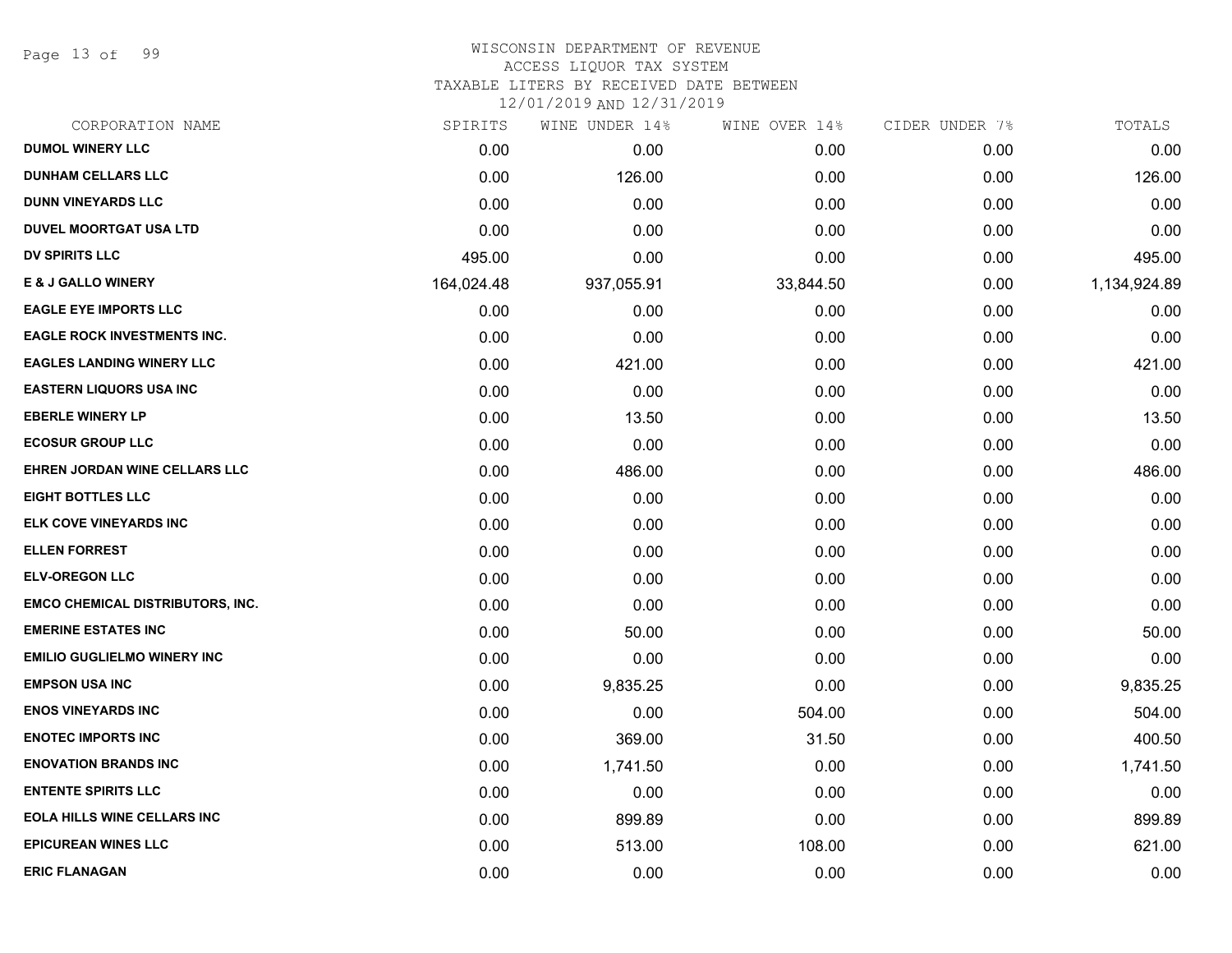Page 14 of 99

# WISCONSIN DEPARTMENT OF REVENUE ACCESS LIQUOR TAX SYSTEM TAXABLE LITERS BY RECEIVED DATE BETWEEN

| CORPORATION NAME                                 | SPIRITS    | WINE UNDER 14% | WINE OVER 14% | CIDER UNDER 7% | TOTALS     |
|--------------------------------------------------|------------|----------------|---------------|----------------|------------|
| <b>ERIC TRUMP WINE MANUFACTURING LLC</b>         | 0.00       | 0.00           | 0.00          | 0.00           | 0.00       |
| <b>EUROPEAN IMPORTS &amp; EXPORTS LLC</b>        | 0.00       | 0.00           | 0.00          | 0.00           | 0.00       |
| <b>EVAKI INC</b>                                 | 0.00       | 0.00           | 0.00          | 0.00           | 0.00       |
| <b>EVAN FRAZIER</b>                              | 0.00       | 0.00           | 0.00          | 0.00           | 0.00       |
| <b>EVATON INC</b>                                | 180.00     | 450.00         | 711.00        | 0.00           | 1,341.00   |
| EVESHAM WOOD VINEYARD AND WINERY LLC             | 0.00       | 0.00           | 0.00          | 0.00           | 0.00       |
| <b>EXPERIENCE WINES LLC</b>                      | 0.00       | 0.00           | 0.00          | 0.00           | 0.00       |
| <b>F KORBEL &amp; BROS INC</b>                   | 0.00       | 0.00           | 0.00          | 0.00           | 0.00       |
| <b>FL NAVARRO LIMITED</b>                        | 0.00       | 0.00           | 0.00          | 0.00           | 0.00       |
| <b>F&amp;F FINE WINES INTERNATIONAL INC</b>      | 0.00       | 216.00         | 0.00          | 0.00           | 216.00     |
| <b>FAMILY &amp; FARMERS LLC</b>                  | 0.00       | 387.00         | 0.00          | 0.00           | 387.00     |
| <b>FAMOUS BRANDS LLC</b>                         | 0.00       | 0.00           | 0.00          | 0.00           | 0.00       |
| <b>FANTIS IMPORTS INC</b>                        | 0.00       | 0.00           | 0.00          | 0.00           | 0.00       |
| FAR NORTH SPIRITS INC                            | 324.00     | 0.00           | 0.00          | 0.00           | 324.00     |
| <b>FASEL SHENSTONE LLC</b>                       | 0.00       | 0.00           | 378.00        | 0.00           | 378.00     |
| <b>FERMENTED SCIENCES II INC</b>                 | 0.00       | 0.00           | 0.00          | 0.00           | 0.00       |
| <b>FERRARI CARANO VINEYARDS &amp; WINERY LLC</b> | 0.00       | 0.00           | 396.00        | 0.00           | 396.00     |
| <b>FETZER VINEYARDS</b>                          | 0.00       | 23,334.26      | 5,094.00      | 0.00           | 28,428.26  |
| <b>FIFTH GENERATION INC</b>                      | 235,534.80 | 0.00           | 0.00          | 0.00           | 235,534.80 |
| FIFTY FOURTH STREET ENTERPRISES LLC              | 0.00       | 0.00           | 0.00          | 0.00           | 0.00       |
| <b>FINO TEQUILA LLC</b>                          | 0.00       | 0.00           | 0.00          | 0.00           | 0.00       |
| FIOR DI SOLE, LLC                                | 0.00       | 189.00         | 0.00          | 0.00           | 189.00     |
| <b>FIRESTEED CORPORATION</b>                     | 0.00       | 0.00           | 0.00          | 0.00           | 0.00       |
| <b>FISHER VINEYARDS</b>                          | 0.00       | 0.00           | 45.00         | 0.00           | 45.00      |
| <b>FITVINE LLC</b>                               | 0.00       | 0.00           | 2,132.96      | 0.00           | 2,132.96   |
| <b>FIVE GRAPES LLC</b>                           | 0.00       | 0.00           | 0.00          | 0.00           | 0.00       |
| <b>FJN FINE WINES LLC</b>                        | 0.00       | 495.00         | 0.00          | 0.00           | 495.00     |
| <b>FLORA SPRINGS WINE COMPANY</b>                | 0.00       | 252.00         | 90.00         | 0.00           | 342.00     |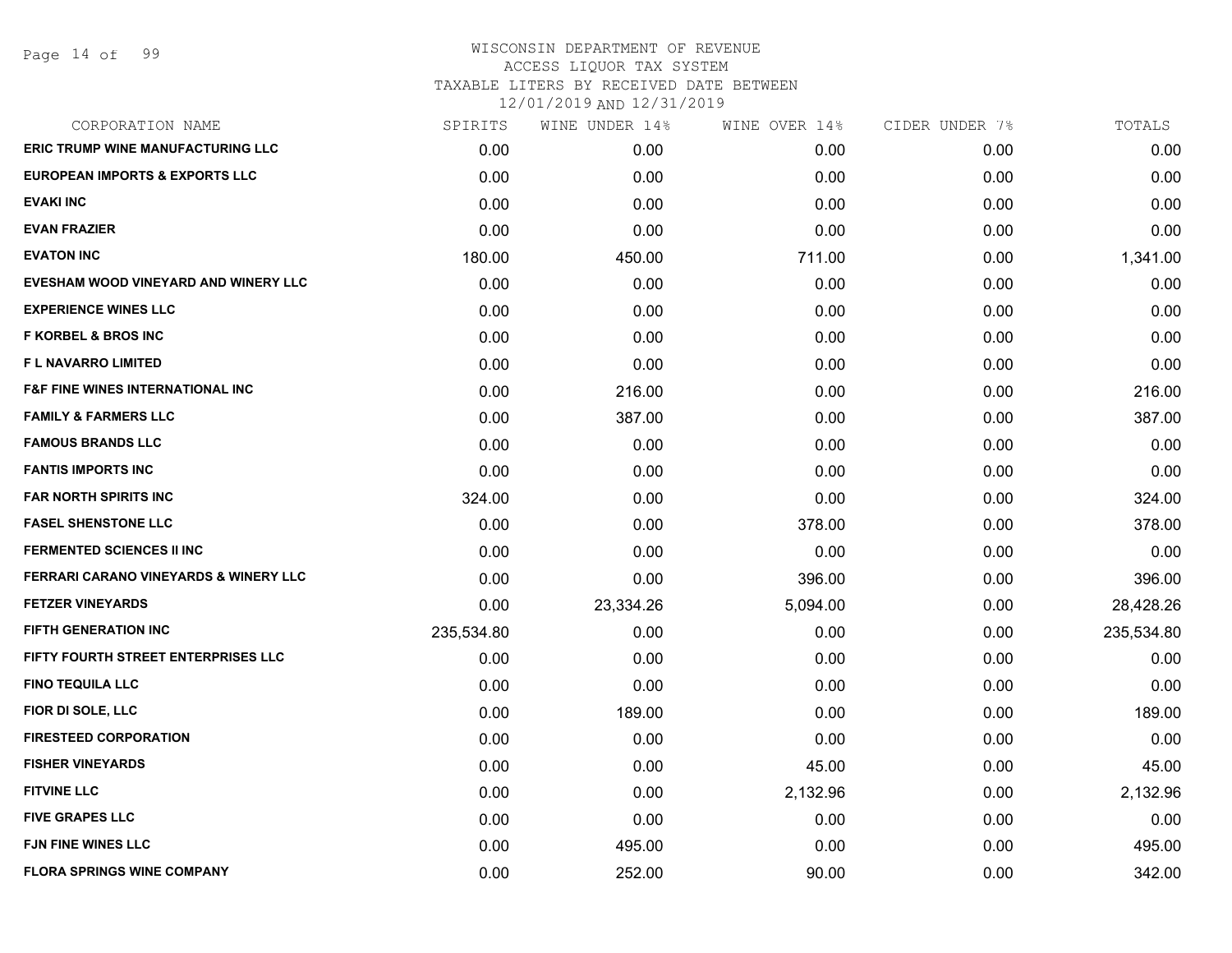# WISCONSIN DEPARTMENT OF REVENUE ACCESS LIQUOR TAX SYSTEM

TAXABLE LITERS BY RECEIVED DATE BETWEEN

| CORPORATION NAME                         | SPIRITS  | WINE UNDER 14% | WINE OVER 14% | CIDER UNDER 7% | TOTALS    |
|------------------------------------------|----------|----------------|---------------|----------------|-----------|
| <b>FLORIDA ORANGE GROVES INC</b>         | 0.00     | 0.00           | 0.00          | 0.00           | 0.00      |
| FN CELLARS LLC                           | 0.00     | 15.75          | 567.00        | 0.00           | 582.75    |
| <b>FOLEY FAMILY WINES INC</b>            | 0.00     | 9,016.50       | 2,878.50      | 0.00           | 11,895.00 |
| <b>FOLIO WINE COMPANY LLC</b>            | 0.00     | 7,829.06       | 612.00        | 0.00           | 8,441.06  |
| FORT ROSS VINEYARD & WINERY LLC          | 0.00     | 0.00           | 252.00        | 0.00           | 252.00    |
| <b>FORWARD CIDER LLC</b>                 | 0.00     | 0.00           | 0.00          | 0.00           | 0.00      |
| <b>FOUR BEARS WINERY LLC</b>             | 0.00     | 0.00           | 0.00          | 0.00           | 0.00      |
| FOUR DAUGHTERS VINEYARD AND WINERY LLC   | 0.00     | 0.00           | 0.00          | 0.00           | 0.00      |
| <b>FOUR ROSES DISTILLERY LLC</b>         | 5,433.00 | 0.00           | 0.00          | 0.00           | 5,433.00  |
| <b>FOWLES WINE USA INC</b>               | 0.00     | 94.50          | 72.00         | 0.00           | 166.50    |
| <b>FOXEN VINEYARD INC</b>                | 0.00     | 0.00           | 0.00          | 0.00           | 0.00      |
| <b>FRANCIS COPPOLA WINERY LLC</b>        | 0.00     | 10,622.44      | 7,281.00      | 0.00           | 17,903.44 |
| <b>FRANK FAMILY VINEYARDS LLC</b>        | 0.00     | 0.00           | 468.00        | 0.00           | 468.00    |
| <b>FRANK LIN DISTILLERS PRODUCTS LTD</b> | 5,191.47 | 0.00           | 0.00          | 0.00           | 5,191.47  |
| <b>FRED C SCHERRER</b>                   | 0.00     | 0.00           | 0.00          | 0.00           | 0.00      |
| <b>FREDERICK WILDMAN &amp; SONS LTD</b>  | 0.00     | 0.00           | 0.00          | 0.00           | 0.00      |
| <b>FREIXENET USA INC</b>                 | 0.00     | 0.00           | 0.00          | 0.00           | 0.00      |
| <b>FREY VINEYARDS LTD</b>                | 0.00     | 1,998.00       | 0.00          | 0.00           | 1,998.00  |
| <b>FRITZ CELLARS INC</b>                 | 0.00     | 0.00           | 0.00          | 0.00           | 0.00      |
| <b>FROGS LEAP WINERY</b>                 | 0.00     | 189.00         | 0.00          | 0.00           | 189.00    |
| <b>FRONTIER CORPORATION</b>              | 0.00     | 0.00           | 0.00          | 0.00           | 0.00      |
| FRUIT OF THE VINES INC                   | 0.00     | 1,057.61       | 0.00          | 0.00           | 1,057.61  |
| <b>FULL THROTTLE SLOON SHINE LLC</b>     | 477.00   | 0.00           | 0.00          | 0.00           | 477.00    |
| <b>FULTON STREET BREWERY LLC</b>         | 0.00     | 0.00           | 0.00          | 0.00           | 0.00      |
| <b>FUSED WINES LP</b>                    | 0.00     | 0.00           | 0.00          | 0.00           | 0.00      |
| <b>G K SKAGGS INC</b>                    | 0.00     | 0.00           | 0.00          | 0.00           | 0.00      |
| G.S.W.C. INC.                            | 0.00     | 0.00           | 0.00          | 0.00           | 0.00      |
| <b>GALENA AVIATION, LLC</b>              | 0.00     | 0.00           | 0.00          | 0.00           | 0.00      |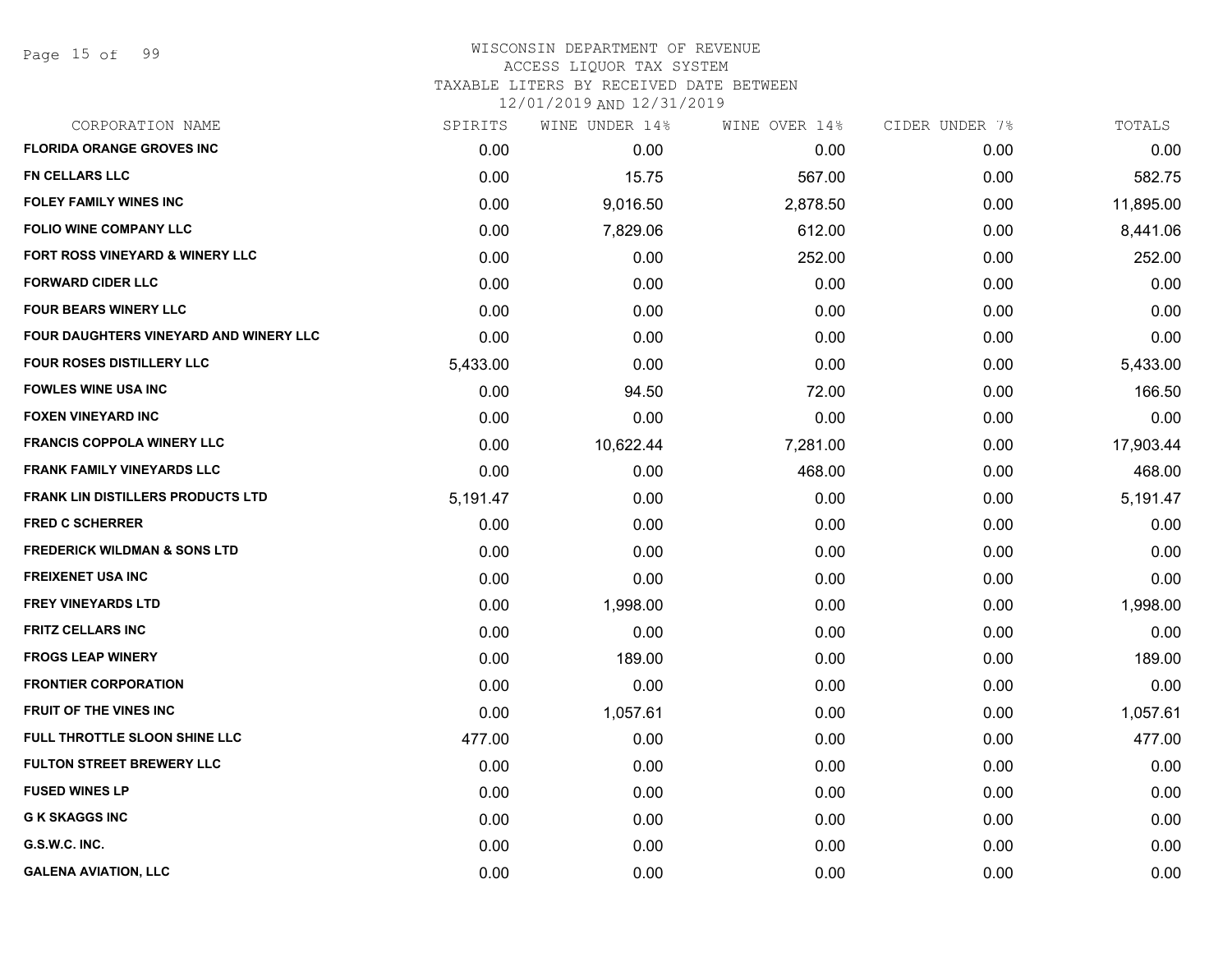#### WISCONSIN DEPARTMENT OF REVENUE ACCESS LIQUOR TAX SYSTEM TAXABLE LITERS BY RECEIVED DATE BETWEEN

| CORPORATION NAME                                    | SPIRITS  | WINE UNDER 14% | WINE OVER 14% | CIDER UNDER 7% | TOTALS   |
|-----------------------------------------------------|----------|----------------|---------------|----------------|----------|
| <b>GAMBA VINEYARDS AND WINERY LLC</b>               | 0.00     | 0.00           | 0.00          | 0.00           | 0.00     |
| <b>GAMBLE FAMILY VINEYARDS LLC</b>                  | 0.00     | 0.00           | 0.00          | 0.00           | 0.00     |
| <b>GARBER &amp; COMPANY INC</b>                     | 0.00     | 0.00           | 0.00          | 0.00           | 0.00     |
| <b>GEORGE BOZIC JR</b>                              | 376.50   | 354.00         | 0.00          | 0.00           | 730.50   |
| <b>GERBER, GERBER &amp; GERBER DISCLAIMER TRUST</b> | 0.00     | 387.00         | 0.00          | 0.00           | 387.00   |
| <b>GF WINES LLC</b>                                 | 0.00     | 0.00           | 0.00          | 0.00           | 0.00     |
| <b>GH HOLDINGS LP</b>                               | 0.00     | 0.00           | 0.00          | 0.00           | 0.00     |
| <b>GIBSON WINE COMPANY</b>                          | 0.00     | 0.00           | 0.00          | 0.00           | 0.00     |
| <b>GILBERT CELLARS LLC</b>                          | 0.00     | 0.00           | 0.00          | 0.00           | 0.00     |
| <b>GILDARDO PARTIDA LLC</b>                         | 0.00     | 0.00           | 0.00          | 0.00           | 0.00     |
| <b>GLOBAL SPIRITS USA LLC</b>                       | 3,033.00 | 0.00           | 0.00          | 0.00           | 3,033.00 |
| <b>GLOBAL VINEYARD IMPORTERS INC</b>                | 0.00     | 724.50         | 0.00          | 0.00           | 724.50   |
| <b>GLUNZ FAMILY WINERY &amp; CELLARS INC</b>        | 0.00     | 0.00           | 0.00          | 0.00           | 0.00     |
| <b>GNEKOW FAMILY WINERY LLC</b>                     | 0.00     | 0.00           | 0.00          | 0.00           | 0.00     |
| <b>GOAMERICAGO BEVERAGES LLC</b>                    | 0.00     | 0.00           | 0.00          | 0.00           | 0.00     |
| <b>GOLDSCHMIDT VINEYARDS LLC</b>                    | 0.00     | 0.00           | 0.00          | 0.00           | 0.00     |
| <b>GOOSE EGG, LLC</b>                               | 0.00     | 0.00           | 0.00          | 0.00           | 0.00     |
| <b>GOOSE RIDGE LLC</b>                              | 0.00     | 180.00         | 0.00          | 0.00           | 180.00   |
| <b>GORDON BROTHERS CELLARS INC</b>                  | 0.00     | 0.00           | 0.00          | 0.00           | 0.00     |
| <b>GRAPE EXPECTATIONS, INC</b>                      | 0.00     | 0.00           | 0.00          | 0.00           | 0.00     |
| <b>GRAPE VISIONS LLC</b>                            | 0.00     | 0.00           | 0.00          | 0.00           | 0.00     |
| <b>GRAPES &amp; BARLEY LLC</b>                      | 0.00     | 0.00           | 0.00          | 0.00           | 0.00     |
| <b>GRAPES OF SPAIN INC</b>                          | 0.00     | 0.00           | 0.00          | 0.00           | 0.00     |
| <b>GRATON SPIRITS COMPANY LLC</b>                   | 0.00     | 0.00           | 0.00          | 0.00           | 0.00     |
| <b>GRAY DUCK SPIRITS LLC</b>                        | 0.00     | 0.00           | 0.00          | 0.00           | 0.00     |
| <b>GREAT SMOKY MTS DISTILLERY, INC</b>              | 180.68   | 0.00           | 0.00          | 0.00           | 180.68   |
| <b>GREENFIELD GLOBAL USA INC</b>                    | 0.00     | 0.00           | 0.00          | 0.00           | 0.00     |
| <b>GREG &amp; GREG INC</b>                          | 0.00     | 63.00          | 0.00          | 0.00           | 63.00    |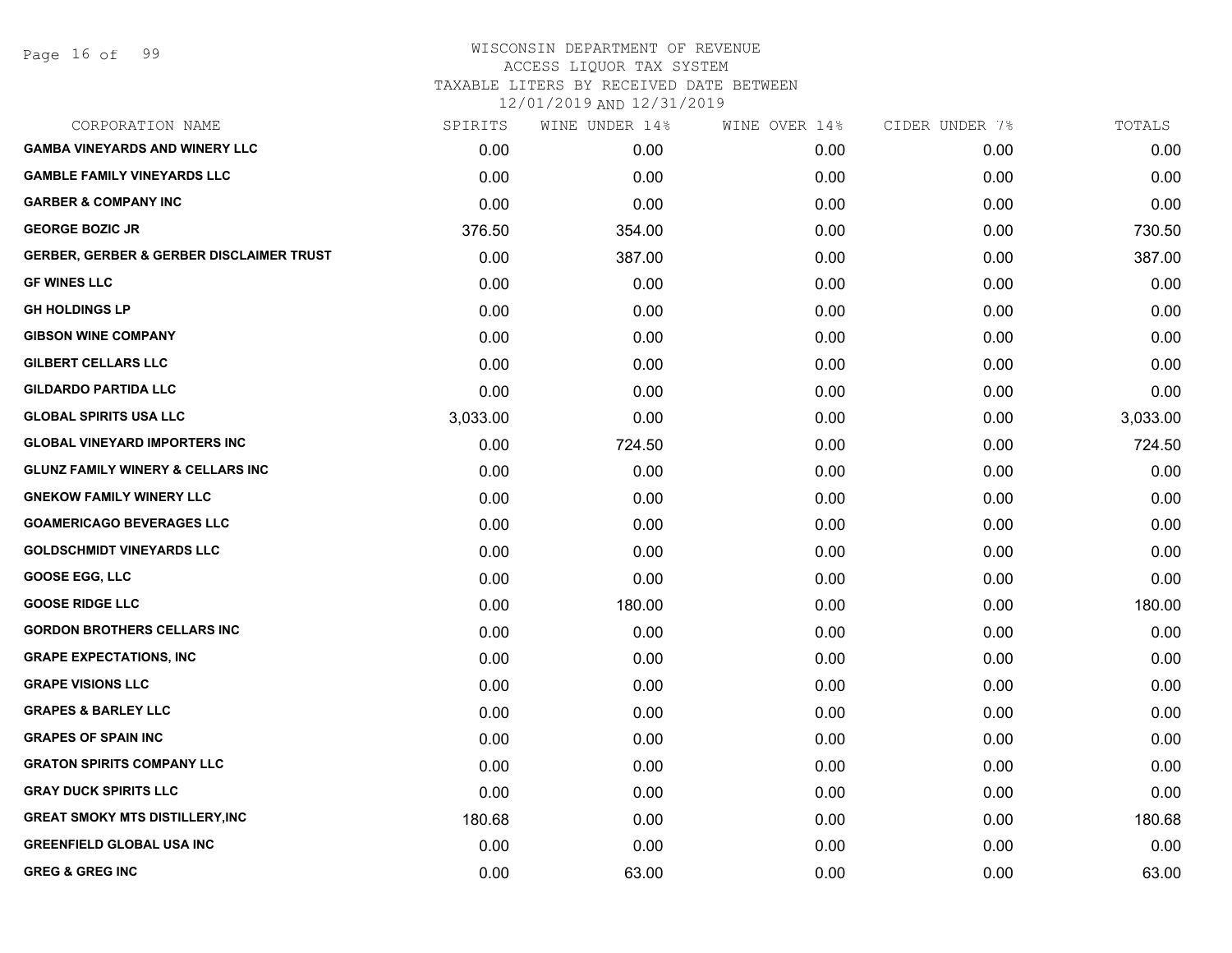Page 17 of 99

| CORPORATION NAME                           | SPIRITS    | WINE UNDER 14% | WINE OVER 14% | CIDER UNDER 7% | TOTALS     |
|--------------------------------------------|------------|----------------|---------------|----------------|------------|
| <b>GREG &amp; PAM HARRINGTON WINES LLC</b> | 0.00       | 0.00           | 315.00        | 0.00           | 315.00     |
| <b>GREG SANDERS</b>                        | 0.00       | 0.00           | 0.00          | 0.00           | 0.00       |
| <b>GREGORY F BUONOCORE</b>                 | 0.00       | 126.00         | 0.00          | 0.00           | 126.00     |
| <b>GREGORY GRAZIANO</b>                    | 0.00       | 0.00           | 189.00        | 0.00           | 189.00     |
| <b>GRGICH HILLS CELLAR</b>                 | 0.00       | 0.00           | 306.00        | 0.00           | 306.00     |
| <b>GRIEB OPTIMAL WINECRAFTING LLC</b>      | 0.00       | 0.00           | 0.00          | 0.00           | 0.00       |
| <b>GROTH VINEYARDS &amp; WINERY LLC</b>    | 0.00       | 0.00           | 3,735.00      | 0.00           | 3,735.00   |
| <b>GUARACHI WINE PARTNERS INC</b>          | 0.00       | 1,116.00       | 90.00         | 0.00           | 1,206.00   |
| <b>H ERIK ZETTERSTROM</b>                  | 0.00       | 1,017.00       | 0.00          | 0.00           | 1,017.00   |
| <b>H2 VINO LLC</b>                         | 0.00       | 0.00           | 0.00          | 0.00           | 0.00       |
| <b>HAAS BROTHERS INC</b>                   | 0.00       | 0.00           | 0.00          | 0.00           | 0.00       |
| <b>HAHN ESTATE</b>                         | 0.00       | 0.00           | 0.00          | 0.00           | 0.00       |
| <b>HALBY MARKETING INC</b>                 | 0.00       | 714.00         | 0.00          | 0.00           | 714.00     |
| <b>HALCYON SYNDICATE LTD LLC</b>           | 0.00       | 0.00           | 0.00          | 0.00           | 0.00       |
| <b>HALCYON WINES LLC</b>                   | 0.00       | 0.00           | 0.00          | 0.00           | 0.00       |
| <b>HALL WINES LLC</b>                      | 0.00       | 0.00           | 616.50        | 0.00           | 616.50     |
| <b>HAMEL FAMILY WINES LLC</b>              | 0.00       | 0.00           | 0.00          | 0.00           | 0.00       |
| <b>HAND PICKED SELECTIONS INC</b>          | 0.00       | 0.00           | 0.00          | 0.00           | 0.00       |
| <b>HANSJOERG WYSS</b>                      | 0.00       | 0.00           | 126.00        | 0.00           | 126.00     |
| <b>HARDY USA LTD</b>                       | 0.00       | 0.00           | 0.00          | 0.00           | 0.00       |
| <b>HARLAN ESTATE WINERY INC</b>            | 0.00       | 0.00           | 0.00          | 0.00           | 0.00       |
| <b>HARRIS &amp; HARRIS</b>                 | 0.00       | 0.00           | 0.00          | 0.00           | 0.00       |
| <b>HAWAII SEA SPIRITS LLC</b>              | 225.00     | 0.00           | 0.00          | 0.00           | 225.00     |
| <b>HDD LLC</b>                             | 0.00       | 0.00           | 0.00          | 0.00           | 0.00       |
| <b>HEADFRAME SPIRITS INC</b>               | 0.00       | 0.00           | 0.00          | 0.00           | 0.00       |
| <b>HEARTLAND DISTILLERS LLC</b>            | 0.00       | 0.00           | 0.00          | 0.00           | 0.00       |
| <b>HEAVEN HILL SALES CO.</b>               | 334,189.65 | 0.00           | 2,016.00      | 0.00           | 336,205.65 |
| <b>HEINEKEN USA INCORPORATED</b>           | 0.00       | 0.00           | 0.00          | 9,555.00       | 9,555.00   |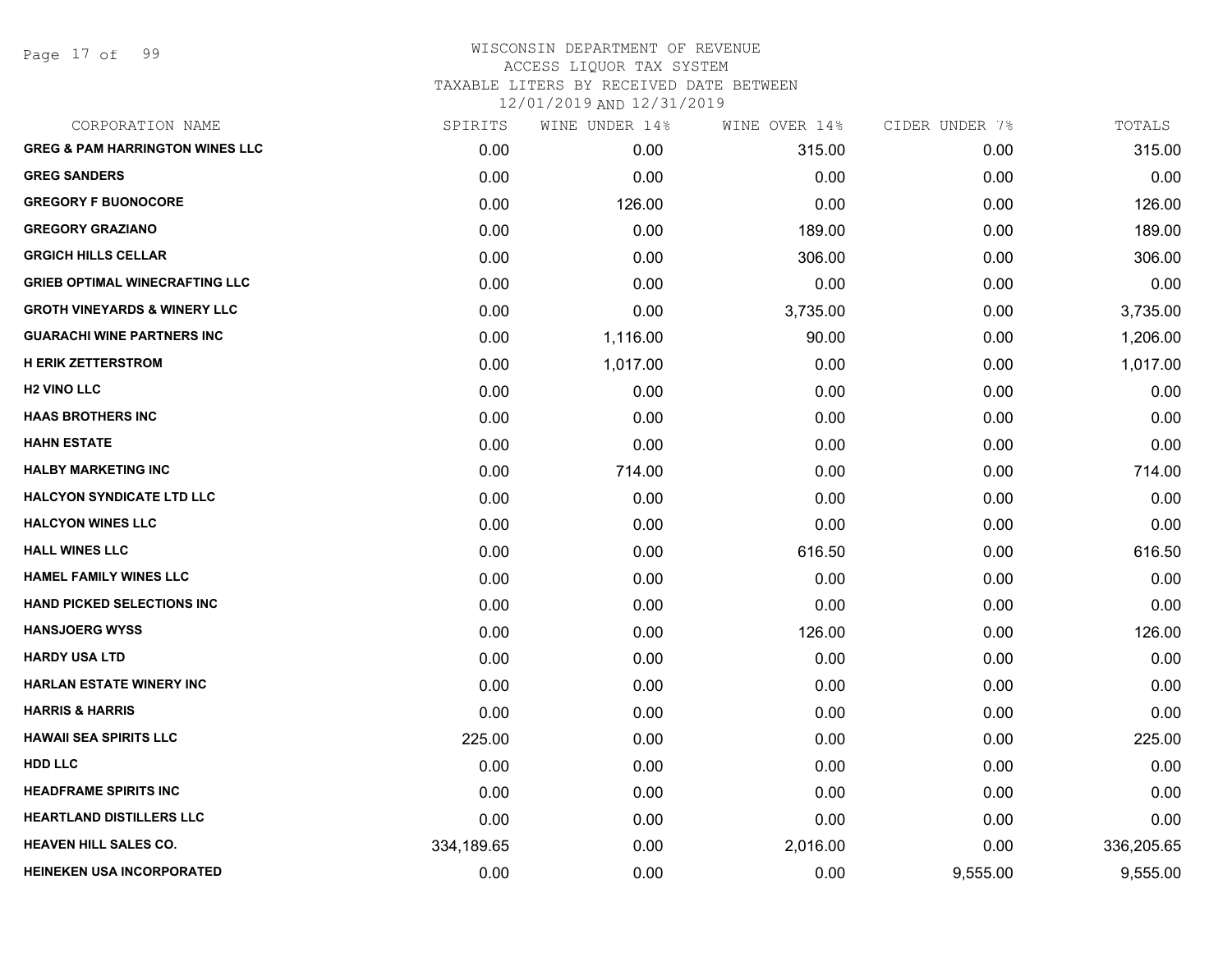Page 18 of 99

| CORPORATION NAME                       | SPIRITS  | WINE UNDER 14% | WINE OVER 14% | CIDER UNDER 7% | TOTALS   |
|----------------------------------------|----------|----------------|---------------|----------------|----------|
| <b>HEITZ WINE CELLARS</b>              | 0.00     | 0.00           | 0.00          | 0.00           | 0.00     |
| <b>HEMINGWAY RUM COMPANY LLC</b>       | 0.00     | 0.00           | 0.00          | 0.00           | 0.00     |
| <b>HEMISPHERE WINE COMPANY INC</b>     | 0.00     | 0.00           | 0.00          | 0.00           | 0.00     |
| <b>HEMISPHERES LLC</b>                 | 0.00     | 0.00           | 0.00          | 0.00           | 0.00     |
| <b>HENDRY PREMIUM IMPORTS INC</b>      | 0.00     | 0.00           | 0.00          | 0.00           | 0.00     |
| <b>HENRIOT INC</b>                     | 0.00     | 186.75         | 9.00          | 0.00           | 195.75   |
| <b>HENRY CORNELL</b>                   | 0.00     | 0.00           | 0.00          | 0.00           | 0.00     |
| <b>HENRY STEELE IMPORTS LLC</b>        | 0.00     | 0.00           | 0.00          | 0.00           | 0.00     |
| <b>HERITAGE DISTILLING COMPANY INC</b> | 540.00   | 0.00           | 0.00          | 0.00           | 540.00   |
| HERITAGE WINE CELLARS LTD              | 0.00     | 2,394.00       | 0.00          | 0.00           | 2,394.00 |
| <b>HERMAN STORY WINES INC</b>          | 0.00     | 0.00           | 0.00          | 0.00           | 0.00     |
| <b>HERON WINES INC</b>                 | 0.00     | 0.00           | 0.00          | 0.00           | 0.00     |
| <b>HIDALGO IMPORTS LLC</b>             | 0.00     | 0.00           | 0.00          | 0.00           | 0.00     |
| HILL ESTATES INC                       | 0.00     | 0.00           | 0.00          | 0.00           | 0.00     |
| <b>HIRSCH WINERY LLC</b>               | 0.00     | 0.00           | 0.00          | 0.00           | 0.00     |
| <b>HIWWS INC</b>                       | 0.00     | 0.00           | 0.00          | 0.00           | 0.00     |
| HONEOYE FALLS DISTILLERY LLC           | 0.00     | 0.00           | 0.00          | 0.00           | 0.00     |
| <b>HONEYWOOD INC</b>                   | 0.00     | 0.00           | 0.00          | 0.00           | 0.00     |
| HONIG VINEYARD AND WINERY LLC          | 0.00     | 405.00         | 126.00        | 0.00           | 531.00   |
| <b>HOOD RIVER DISTILLERS INC</b>       | 3,852.00 | 0.00           | 0.00          | 0.00           | 3,852.00 |
| <b>HOPE WINE LLC</b>                   | 0.00     | 423.00         | 0.00          | 0.00           | 423.00   |
| <b>HOTALING &amp; CO., LLC</b>         | 0.00     | 0.00           | 0.00          | 0.00           | 0.00     |
| <b>HOTCOOP LLC</b>                     | 0.00     | 0.00           | 0.00          | 0.00           | 0.00     |
| <b>HOTEL TANGO DISTILLERY</b>          | 0.00     | 0.00           | 0.00          | 0.00           | 0.00     |
| <b>HOURGLASS WINE COMPANY INC</b>      | 0.00     | 0.00           | 252.00        | 0.00           | 252.00   |
| <b>HPS EPICUREAN</b>                   | 18.00    | 0.00           | 0.00          | 0.00           | 18.00    |
| <b>HUA YUAN</b>                        | 0.00     | 0.00           | 0.00          | 0.00           | 0.00     |
| <b>HUBER ORCHARDS INC</b>              | 40.50    | 0.00           | 0.00          | 0.00           | 40.50    |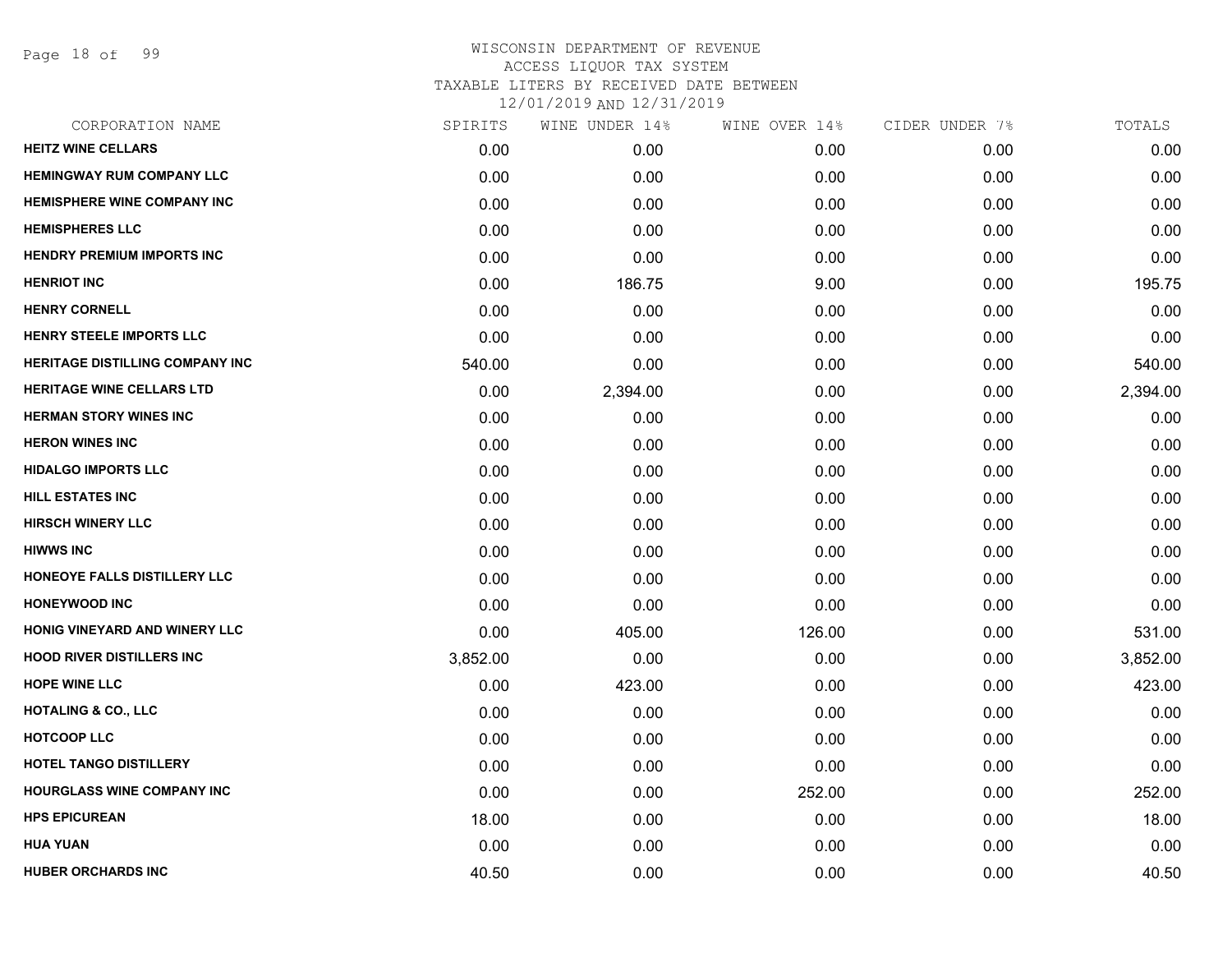Page 19 of 99

#### WISCONSIN DEPARTMENT OF REVENUE ACCESS LIQUOR TAX SYSTEM TAXABLE LITERS BY RECEIVED DATE BETWEEN

| CORPORATION NAME                                  | SPIRITS   | WINE UNDER 14% | WINE OVER 14% | CIDER UNDER 7% | TOTALS    |
|---------------------------------------------------|-----------|----------------|---------------|----------------|-----------|
| <b>HUDSON WINE BROKERS LLC</b>                    | 0.00      | 270.00         | 234.00        | 0.00           | 504.00    |
| <b>HUNEEUS VINTNERS LLC</b>                       | 0.00      | 108.00         | 513.00        | 0.00           | 621.00    |
| <b>HUSCH VINEYARDS INC</b>                        | 0.00      | 342.00         | 0.00          | 0.00           | 342.00    |
| <b>HYATT FARM PARTNERSHIP</b>                     | 0.00      | 0.00           | 0.00          | 0.00           | 0.00      |
| <b>IAN BRAND</b>                                  | 0.00      | 0.00           | 0.00          | 0.00           | 0.00      |
| <b>IDEAL WINE &amp; SPIRITS CO INC</b>            | 238.50    | 387.00         | 0.00          | 0.00           | 625.50    |
| <b>ILLAHE VINEYARDS AND WINERY INC</b>            | 0.00      | 0.00           | 0.00          | 0.00           | 0.00      |
| <b>ILLYRIAN IMPORT INC</b>                        | 0.00      | 0.00           | 0.00          | 0.00           | 0.00      |
| <b>IMPERIAL BRANDS INC</b>                        | 3,138.00  | 0.00           | 0.00          | 0.00           | 3,138.00  |
| <b>IMPEX BEVERAGES INC</b>                        | 0.00      | 0.00           | 0.00          | 0.00           | 0.00      |
| IN AGAVE WE TRUST LLC                             | 0.00      | 0.00           | 0.00          | 0.00           | 0.00      |
| <b>INDIGENOUS SELECTIONS LLC</b>                  | 0.00      | 576.75         | 189.00        | 0.00           | 765.75    |
| <b>INDIGO WINE GROUP LLC</b>                      | 0.00      | 895.50         | 27.00         | 0.00           | 922.50    |
| <b>INFINIUM SPIRITS INC.</b>                      | 24,768.00 | 0.00           | 0.00          | 0.00           | 24,768.00 |
| INNO VINO INTERNATIONAL INC                       | 0.00      | 270.00         | 135.00        | 0.00           | 405.00    |
| <b>INTERNATIONAL DISTILLERS &amp; VINTERS LTD</b> | 0.00      | 0.00           | 0.00          | 0.00           | 0.00      |
| <b>INTERNATIONAL VINES INC</b>                    | 0.00      | 693.00         | 0.00          | 0.00           | 693.00    |
| <b>INTERSECT BEVERAGE LLC</b>                     | 0.00      | 0.00           | 0.00          | 0.00           | 0.00      |
| <b>INTERTRADE USA COMPANY</b>                     | 0.00      | 0.00           | 0.00          | 0.00           | 0.00      |
| <b>INVESTOR'S OF AMERICA LP</b>                   | 0.00      | 0.00           | 0.00          | 0.00           | 0.00      |
| <b>INVOER EKKE LLC</b>                            | 0.00      | 0.00           | 0.00          | 0.00           | 0.00      |
| <b>IRON HORSE VINEYARDS LP</b>                    | 0.00      | 0.00           | 0.00          | 0.00           | 0.00      |
| <b>ISANTI SPIRITS LLC</b>                         | 0.00      | 0.00           | 0.00          | 0.00           | 0.00      |
| <b>J LOHR WINERY CORP</b>                         | 0.00      | 9,643.50       | 378.00        | 0.00           | 10,021.50 |
| <b>J PEDRONCELLI WINERY</b>                       | 0.00      | 189.00         | 63.00         | 0.00           | 252.00    |
| <b>J WILLETT COMPANIES</b>                        | 0.00      | 0.00           | 0.00          | 0.00           | 0.00      |
| <b>JACK POUST &amp; COMPANY INC</b>               | 0.00      | 495.00         | 45.00         | 0.00           | 540.00    |
| <b>JACKSON FAMILY ENTERPRISES INC</b>             | 0.00      | 42,878.25      | 11,173.50     | 0.00           | 54,051.75 |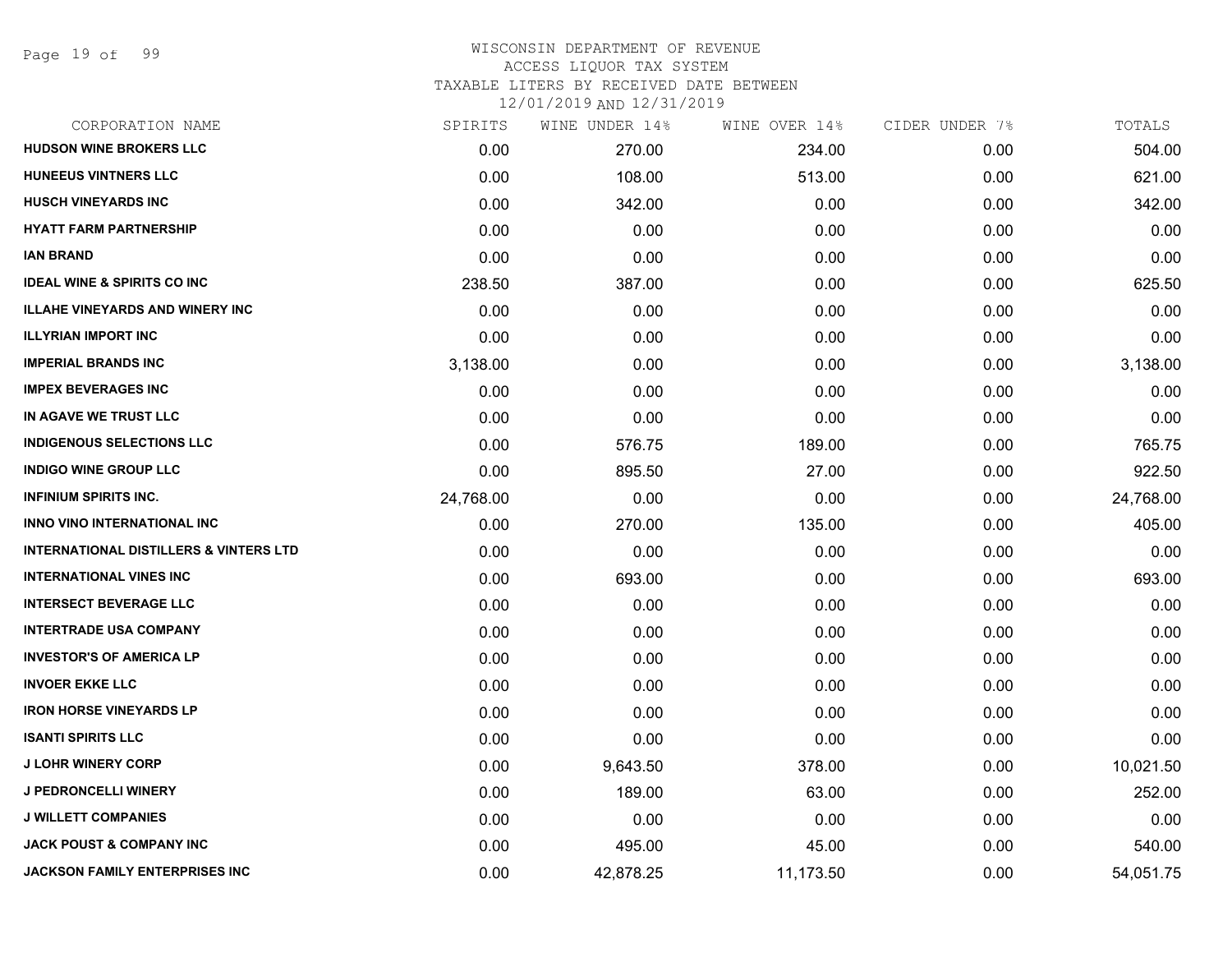Page 20 of 99

#### WISCONSIN DEPARTMENT OF REVENUE ACCESS LIQUOR TAX SYSTEM

TAXABLE LITERS BY RECEIVED DATE BETWEEN

| CORPORATION NAME                      | SPIRITS    | WINE UNDER 14% | WINE OVER 14% | CIDER UNDER 7% | TOTALS      |
|---------------------------------------|------------|----------------|---------------|----------------|-------------|
| <b>JACUZZI FAMILY VINEYARDS LLC</b>   | 0.00       | 0.00           | 0.00          | 0.00           | 0.00        |
| <b>JAM CELLARS INC</b>                | 0.00       | 0.00           | 9,339.00      | 0.00           | 9,339.00    |
| <b>JAMES E COSMA</b>                  | 0.00       | $-4,072.50$    | 0.00          | 0.00           | $-4,072.50$ |
| <b>JAMES L LAMBERT</b>                | 0.00       | 27.00          | 117.00        | 0.00           | 144.00      |
| <b>JAMES MORONEY INC</b>              | 0.00       | 0.00           | 0.00          | 0.00           | 0.00        |
| <b>JAMES RICKER</b>                   | 0.00       | 0.00           | 0.00          | 0.00           | 0.00        |
| JAPAN PRESTIGE SAKE INTERNATIONAL INC | 0.00       | 0.00           | 0.00          | 0.00           | 0.00        |
| <b>JARVIS</b>                         | 0.00       | 0.00           | 0.00          | 0.00           | 0.00        |
| <b>JASON DRISCOLL</b>                 | 0.00       | 0.00           | 117.00        | 0.00           | 117.00      |
| <b>JAX VINEYARDS LLC</b>              | 0.00       | 0.00           | 52.31         | 0.00           | 52.31       |
| JAY J HEMINWAY                        | 0.00       | 0.00           | 0.00          | 0.00           | 0.00        |
| <b>JAY MIDWEST INC</b>                | 108.00     | 150.00         | 516.00        | 0.00           | 774.00      |
| <b>JB GEORGE LLC</b>                  | 0.00       | 0.00           | 0.00          | 0.00           | 0.00        |
| <b>JC CELLARS INC</b>                 | 0.00       | 0.00           | 0.00          | 0.00           | 0.00        |
| JDSO, INC.                            | 0.00       | 0.00           | 0.00          | 0.00           | 0.00        |
| JEAN CLAUDE BOISSET WINES USA INC     | 0.00       | 2,853.00       | 3,505.50      | 0.00           | 6,358.50    |
| <b>JEFF QUINT</b>                     | 29.70      | 0.00           | 0.00          | 0.00           | 29.70       |
| <b>JEM BEVERAGE COMPANY</b>           | 0.00       | 0.00           | 0.00          | 0.00           | 0.00        |
| JFC INTERNATIONAL INC                 | 0.00       | 1,232.53       | 2,483.23      | 0.00           | 3,715.76    |
| <b>JIM BEAM BRANDS CO</b>             | 575,326.98 | 135.00         | 0.00          | 0.00           | 575,461.98  |
| <b>J-NH WINE GROUP LLC</b>            | 0.00       | 0.00           | 0.00          | 0.00           | 0.00        |
| JNJ INTERNATIONAL INC                 | 0.00       | 0.00           | 0.00          | 0.00           | 0.00        |
| <b>JOHAN VINEYARDS LLC</b>            | 0.00       | 0.00           | 0.00          | 0.00           | 0.00        |
| JOHN ANTHONY VINEYARDS LLC            | 0.00       | 0.00           | 0.00          | 0.00           | 0.00        |
| <b>JOHN C BAKER</b>                   | 0.00       | 0.00           | 0.00          | 0.00           | 0.00        |
| <b>JOHN MONROE LINTVET</b>            | 0.00       | 0.00           | 0.00          | 0.00           | 0.00        |
| <b>JOHN R LUCAS</b>                   | 0.00       | 0.00           | 0.00          | 0.00           | 0.00        |
| <b>JOSE PASTOR</b>                    | 0.00       | 0.00           | 0.00          | 0.00           | 0.00        |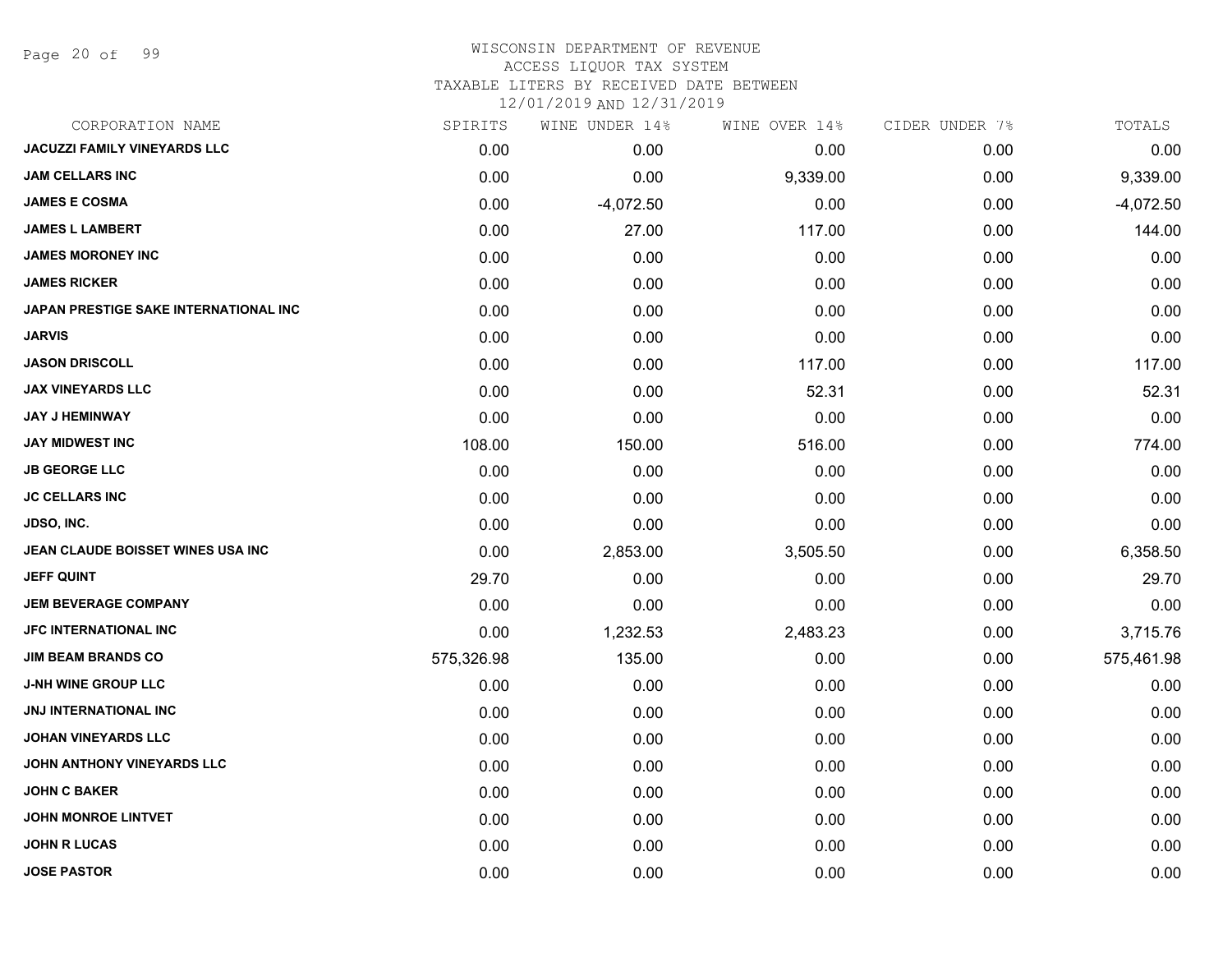Page 21 of 99

| CORPORATION NAME                         | SPIRITS  | WINE UNDER 14% | WINE OVER 14% | CIDER UNDER 7% | TOTALS   |
|------------------------------------------|----------|----------------|---------------|----------------|----------|
| <b>JOSEPH DEHNER</b>                     | 0.00     | 0.00           | 0.00          | 0.00           | 0.00     |
| <b>JOSEPH PHELPS VINEYARDS LLC</b>       | 0.00     | 157.50         | 522.00        | 0.00           | 679.50   |
| JOSEPH VICTORI WINES, INC.               | 0.00     | 1,008.00       | 0.00          | 0.00           | 1,008.00 |
| <b>JOSU GALDOS</b>                       | 0.00     | 126.00         | 126.00        | 0.00           | 252.00   |
| <b>JOURNEYMAN DISTILLERY LLC</b>         | 0.00     | 0.00           | 0.00          | 0.00           | 0.00     |
| <b>JUSTIN VINEYARDS &amp; WINERY LLC</b> | 0.00     | 4,761.00       | 0.00          | 0.00           | 4,761.00 |
| JVS WINES IMPORTS IL CORP                | 9.00     | 252.00         | 18.00         | 0.00           | 279.00   |
| <b>JVW CORPORATION</b>                   | 0.00     | 0.00           | 0.00          | 0.00           | 0.00     |
| <b>JZ WINE COMPANY</b>                   | 0.00     | 0.00           | 378.00        | 0.00           | 378.00   |
| <b>K VINTNERS LLC</b>                    | 0.00     | 0.00           | 0.00          | 0.00           | 0.00     |
| <b>KAITRIN N COOPER</b>                  | 2,394.00 | 0.00           | 0.00          | 0.00           | 2,394.00 |
| <b>KALIN CELLARS INC</b>                 | 0.00     | 0.00           | 0.00          | 0.00           | 0.00     |
| <b>KAY OLSEN</b>                         | 0.00     | 0.00           | 0.00          | 0.00           | 0.00     |
| <b>KEEPER'S QUEST INC</b>                | 0.00     | 0.00           | 0.00          | 0.00           | 0.00     |
| <b>KEN WRIGHT CELLARS CO</b>             | 0.00     | 414.50         | 0.00          | 0.00           | 414.50   |
| <b>KENNETH S LIKITPRAKONG</b>            | 0.00     | 548.00         | 0.00          | 0.00           | 548.00   |
| <b>KENT HUMPHREY</b>                     | 0.00     | 0.00           | 0.00          | 0.00           | 0.00     |
| <b>KENT RASMUSSEN WINERY</b>             | 0.00     | 0.00           | 0.00          | 0.00           | 0.00     |
| <b>KENTUCKY BOURBON DISTILLERS LTD</b>   | 0.00     | 0.00           | 0.00          | 0.00           | 0.00     |
| <b>KERMIT LYNCH WINE MERCHANTS</b>       | 0.00     | 0.00           | 0.00          | 0.00           | 0.00     |
| <b>KERWIN ESTATE LLC</b>                 | 0.00     | 0.00           | 0.00          | 0.00           | 0.00     |
| <b>KIMBERTON WINES LLC</b>               | 0.00     | 0.00           | 0.00          | 0.00           | 0.00     |
| KINDRED SPIRITS NORTH AMERICA INC        | 0.00     | 0.00           | 0.00          | 0.00           | 0.00     |
| <b>KINDRED VINES IMPORT CO LLC</b>       | 0.00     | 447.00         | 0.00          | 0.00           | 447.00   |
| <b>KING ESTATE WINERY LP</b>             | 0.00     | 0.00           | 0.00          | 0.00           | 0.00     |
| KINGS COUNTY DISTILLERY LLC              | 0.00     | 0.00           | 0.00          | 0.00           | 0.00     |
| <b>KIONA VINEYARDS LLC</b>               | 0.00     | 126.00         | 0.00          | 0.00           | 126.00   |
| KISMET WINE, INC.                        | 0.00     | 0.00           | 0.00          | 0.00           | 0.00     |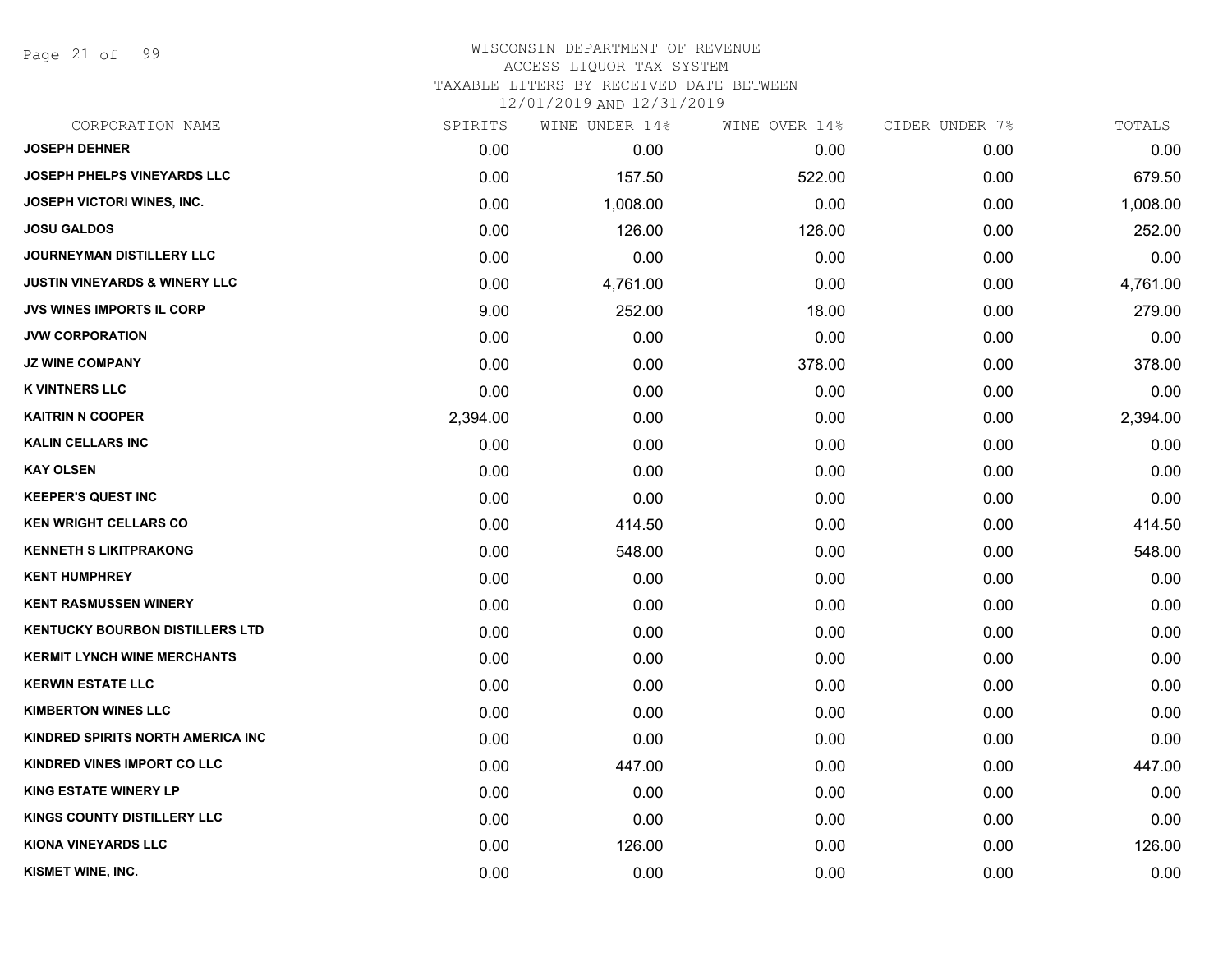Page 22 of 99

#### WISCONSIN DEPARTMENT OF REVENUE ACCESS LIQUOR TAX SYSTEM TAXABLE LITERS BY RECEIVED DATE BETWEEN

| CORPORATION NAME                           | SPIRITS  | WINE UNDER 14% | WINE OVER 14% | CIDER UNDER 7% | TOTALS    |
|--------------------------------------------|----------|----------------|---------------|----------------|-----------|
| KISTLER VINEYARDS, LLC                     | 0.00     | 0.00           | 0.00          | 0.00           | 0.00      |
| <b>KITFOX VINEYARDS LLC</b>                | 0.00     | 0.00           | 0.00          | 0.00           | 0.00      |
| <b>KLEIN FOODS INC</b>                     | 0.00     | 10,332.00      | 14,745.00     | 0.00           | 25,077.00 |
| <b>KLIN SPIRITS LLC</b>                    | 0.00     | 0.00           | 0.00          | 0.00           | 0.00      |
| <b>KLINKER BRICK WINERY INC</b>            | 0.00     | 0.00           | 1,476.00      | 0.00           | 1,476.00  |
| <b>KNIGHTS BRIDGE WINERY LLC</b>           | 0.00     | 0.00           | 0.00          | 0.00           | 0.00      |
| <b>KOBRAND CORPORATION</b>                 | 447.00   | 13,236.75      | 8,297.67      | 0.00           | 21,981.42 |
| KOJIMA & INTERNATIONAL ASSOCIATES INC      | 0.00     | 0.00           | 0.00          | 0.00           | 0.00      |
| <b>KOLOA RUM CORP</b>                      | 2,175.00 | 0.00           | 0.00          | 0.00           | 2,175.00  |
| <b>KONGSGAARD WINE LLC</b>                 | 0.00     | 0.00           | 63.00         | 0.00           | 63.00     |
| <b>KONSTANTIN D FRANK &amp; SONS</b>       | 0.00     | 0.00           | 0.00          | 0.00           | 0.00      |
| <b>KOPRI INC</b>                           | 0.00     | 144.00         | 0.00          | 0.00           | 144.00    |
| KORE WINE COMPANY, LLC                     | 0.00     | 0.00           | 0.00          | 0.00           | 0.00      |
| <b>KOVAL INC</b>                           | 595.78   | 0.00           | 0.00          | 0.00           | 595.78    |
| <b>KRUPP BROTHERS LLC</b>                  | 0.00     | 18.00          | 0.00          | 0.00           | 18.00     |
| <b>KYSELA PERE ET FILS LTD</b>             | 0.00     | 597.00         | 171.00        | 0.00           | 768.00    |
| <b>L &amp; F BRANDS INC</b>                | 0.00     | 0.00           | 0.00          | 0.00           | 0.00      |
| <b>LC WINE</b>                             | 0.00     | 0.00           | 0.00          | 0.00           | 0.00      |
| <b>L&amp;C WINE COUNTRY OPERATIONS LLC</b> | 0.00     | 0.00           | 0.00          | 0.00           | 0.00      |
| L. MAWBY, LLC                              | 0.00     | 0.00           | 0.00          | 0.00           | 0.00      |
| <b>L18 HOLDINGS, INC.</b>                  | 0.00     | 0.00           | 0.00          | 0.00           | 0.00      |
| <b>LADERA WINERY LLC</b>                   | 0.00     | 0.00           | 0.00          | 0.00           | 0.00      |
| <b>LADY HILL LLC</b>                       | 0.00     | 0.00           | 0.00          | 0.00           | 0.00      |
| <b>LAIRD &amp; COMPANY</b>                 | 898.50   | 0.00           | 0.00          | 0.00           | 898.50    |
| <b>LAIRD FAMILY ESTATE LLC</b>             | 0.00     | 0.00           | 0.00          | 0.00           | 0.00      |
| LAKE COUNTRY LIBARE DISTILLING LLC         | 0.00     | 0.00           | 0.00          | 0.00           | 0.00      |
| <b>LANCE C RANDOLPH</b>                    | 0.00     | 63.00          | 216.00        | 0.00           | 279.00    |
| <b>LANGDON SHIVERICK INC</b>               | 0.00     | 27.00          | 0.00          | 0.00           | 27.00     |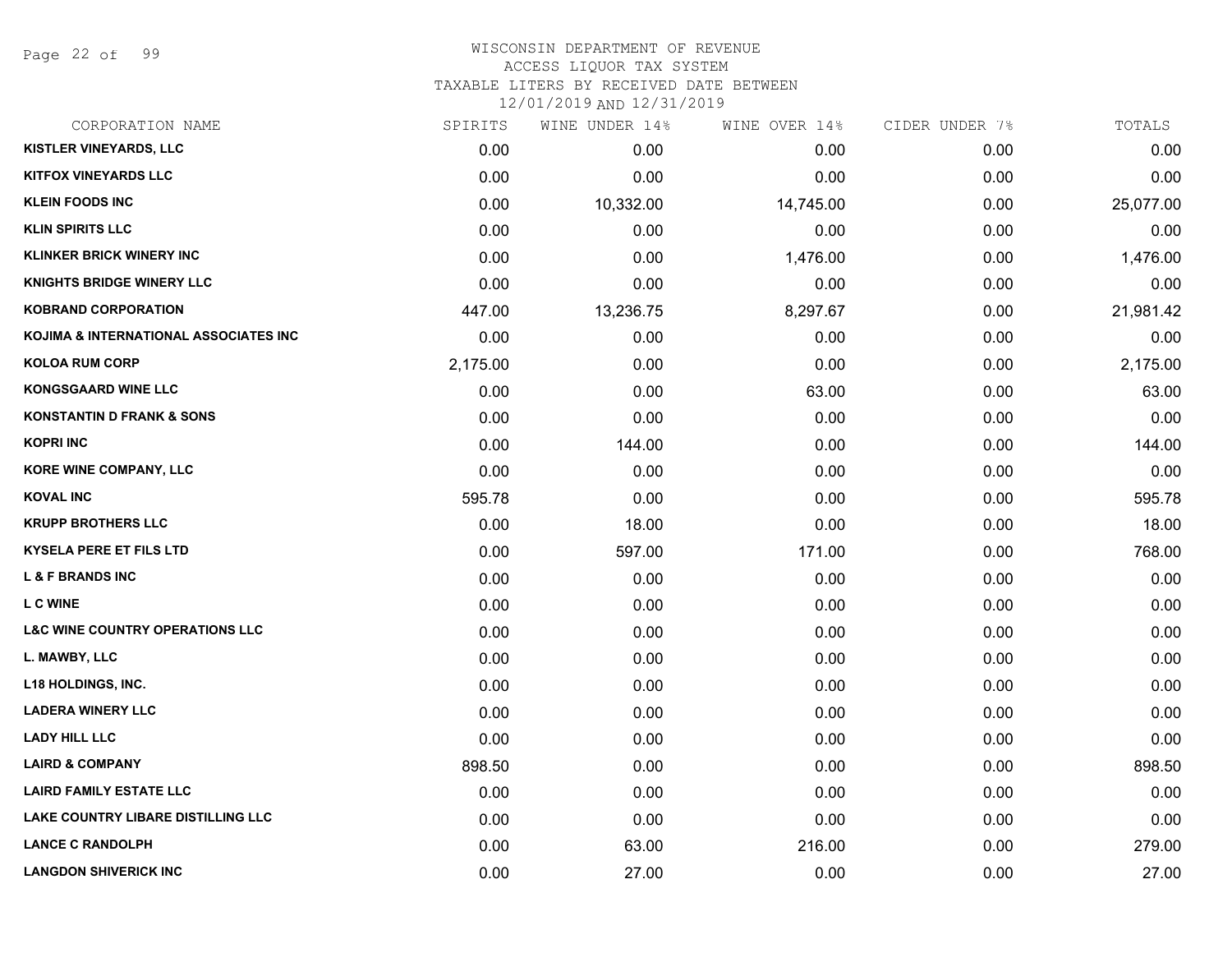Page 23 of 99

#### WISCONSIN DEPARTMENT OF REVENUE ACCESS LIQUOR TAX SYSTEM TAXABLE LITERS BY RECEIVED DATE BETWEEN

| CORPORATION NAME                                     | SPIRITS   | WINE UNDER 14% | WINE OVER 14% | CIDER UNDER 7% | TOTALS    |
|------------------------------------------------------|-----------|----------------|---------------|----------------|-----------|
| <b>LANGE WINERY LLC</b>                              | 0.00      | 0.00           | 0.00          | 0.00           | 0.00      |
| <b>LATITUDE BEVERAGE COMPANY</b>                     | 0.00      | 0.00           | 0.00          | 0.00           | 0.00      |
| <b>LAUREATE IMPORTS &amp; MARKETING COMPANY, INC</b> | 0.00      | 0.00           | 0.00          | 0.00           | 0.00      |
| <b>LAVA SPRINGS INC</b>                              | 0.00      | 0.00           | 0.00          | 0.00           | 0.00      |
| <b>LAWER FAMILY WINERY INC</b>                       | 0.00      | 0.00           | 0.00          | 0.00           | 0.00      |
| <b>LAWLESS DISTILLING COMPANY LLC</b>                | 0.00      | 0.00           | 0.00          | 0.00           | 0.00      |
| <b>LCF WINE COMPANY LLC</b>                          | 0.00      | 630.00         | 378.00        | 0.00           | 1,008.00  |
| LE CEP II INC                                        | 0.00      | 0.00           | 0.00          | 0.00           | 0.00      |
| LE GRAND COURTAGE LLC                                | 0.00      | 0.00           | 0.00          | 0.00           | 0.00      |
| LE RAISIN IMPORTS LLC                                | 0.00      | 0.00           | 0.00          | 0.00           | 0.00      |
| LEFT COAST CELLARS LLC                               | 0.00      | 126.00         | 0.00          | 0.00           | 126.00    |
| <b>LEMELSON WINERY LLC</b>                           | 0.00      | 0.00           | 0.00          | 0.00           | 0.00      |
| <b>LEONARD KREUSCH INC</b>                           | 0.00      | 477.50         | 0.00          | 0.00           | 477.50    |
| <b>LEONARDINI FAMILY WINERY LLC</b>                  | 0.00      | 63.00          | 0.00          | 0.00           | 63.00     |
| <b>LEONETTI CELLAR LLC</b>                           | 0.00      | 0.00           | 0.00          | 0.00           | 0.00      |
| <b>LES LUNES WINE LLC</b>                            | 0.00      | 0.00           | 0.00          | 0.00           | 0.00      |
| <b>LEVECKE CORPORATION</b>                           | 85,716.00 | 0.00           | 0.00          | 0.00           | 85,716.00 |
| <b>LIDESTRI BEVERAGES LLC</b>                        | 0.00      | 0.00           | 0.00          | 0.00           | 0.00      |
| <b>LIMERICK LANE CELLARS INC</b>                     | 0.00      | 0.00           | 0.00          | 0.00           | 0.00      |
| LINCOLN SQUARE WINE COMPANY LLC                      | 0.00      | 0.00           | 0.00          | 0.00           | 0.00      |
| LINGUA FRANCA-LS VINEYARDS HOLDINGS, LLC             | 0.00      | 252.00         | 0.00          | 0.00           | 252.00    |
| <b>LIOCO WINE COMPANY LLC</b>                        | 0.00      | 0.00           | 162.00        | 0.00           | 162.00    |
| <b>LION NATHAN USA INC</b>                           | 0.00      | 2,223.00       | 1,354.50      | 0.00           | 3,577.50  |
| <b>LISA CHASE</b>                                    | 0.00      | 0.00           | 0.00          | 0.00           | 0.00      |
| <b>LISA LISA INCORPORATED</b>                        | 0.00      | 0.00           | 0.00          | 0.00           | 0.00      |
| <b>LISA MARLOW</b>                                   | 0.00      | 0.00           | 0.00          | 0.00           | 0.00      |
| <b>LIVING FOODS. LLC</b>                             | 0.00      | 0.00           | 0.00          | 0.00           | 0.00      |
| <b>LLOYD CARUSO LLC</b>                              | 0.00      | 0.00           | 0.00          | 0.00           | 0.00      |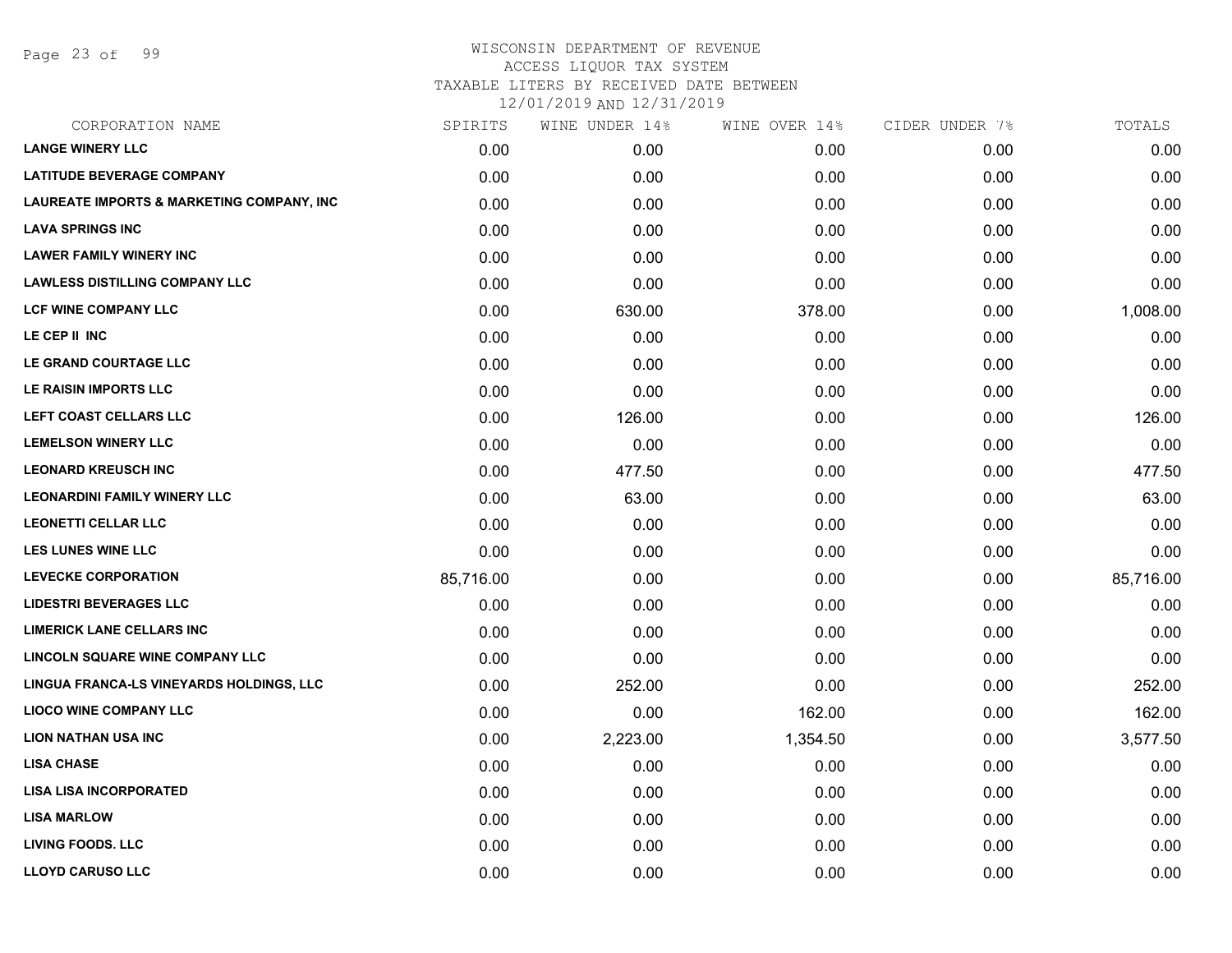Page 24 of 99

#### WISCONSIN DEPARTMENT OF REVENUE ACCESS LIQUOR TAX SYSTEM TAXABLE LITERS BY RECEIVED DATE BETWEEN

| CORPORATION NAME                              | SPIRITS   | WINE UNDER 14% | WINE OVER 14% | CIDER UNDER 7% | TOTALS    |
|-----------------------------------------------|-----------|----------------|---------------|----------------|-----------|
| <b>LLOYD CELLARS INC</b>                      | 0.00      | 0.00           | 63.00         | 0.00           | 63.00     |
| <b>LOCAL DISTILLING INC</b>                   | 3,672.00  | 0.00           | 0.00          | 0.00           | 3,672.00  |
| <b>LOEST &amp; MCNAMEE INC</b>                | 0.00      | 0.00           | 0.00          | 0.00           | 0.00      |
| <b>LONG MEADOW RANCH WINERY INC</b>           | 0.00      | 252.00         | 0.00          | 0.00           | 252.00    |
| <b>LONG SHADOWS VINTNERS LLC</b>              | 0.00      | 0.00           | 0.00          | 0.00           | 0.00      |
| <b>LONZ WINERY INC</b>                        | 0.00      | 0.00           | 0.00          | 0.00           | 0.00      |
| <b>LOOSEN BROS USA LTD</b>                    | 0.00      | 7,776.00       | 0.00          | 0.00           | 7,776.00  |
| <b>LORING WINE COMPANY LLC</b>                | 0.00      | 0.00           | 47.25         | 0.00           | 47.25     |
| <b>LOUIS GLUNZ BEER INC</b>                   | 0.00      | 0.00           | 0.00          | 0.00           | 0.00      |
| <b>LOUIS LATOUR INC</b>                       | 0.00      | 558.00         | 0.00          | 0.00           | 558.00    |
| <b>LOWDEN SCHOOLHOUSE CORPORATION</b>         | 0.00      | 0.00           | 0.00          | 0.00           | 0.00      |
| <b>LUNA VINEYARDS INC</b>                     | 0.00      | 0.00           | 0.00          | 0.00           | 0.00      |
| <b>LUNEAU USA INC</b>                         | 0.00      | 4,221.00       | 0.00          | 0.00           | 4,221.00  |
| <b>LUXCO INC</b>                              | 60,934.20 | 261.00         | 1,059.00      | 0.00           | 62,254.20 |
| <b>LYNMAR WINERY LLC</b>                      | 0.00      | 0.00           | 0.00          | 0.00           | 0.00      |
| M.A.C. WINES, LLC                             | 0.00      | 0.00           | 0.00          | 0.00           | 0.00      |
| <b>MACH FLYNT INC</b>                         | 10,094.40 | 32,364.00      | 8,424.00      | 0.00           | 50,882.40 |
| <b>MACK &amp; SCHUHLE INC</b>                 | 0.00      | 0.00           | 0.00          | 0.00           | 0.00      |
| <b>MAD CAR WINE CO LLC</b>                    | 0.00      | 0.00           | 0.00          | 0.00           | 0.00      |
| <b>MAGAVE TEQUILA INC</b>                     | 2,400.00  | 1,152.00       | 0.00          | 0.00           | 3,552.00  |
| <b>MAISONS MARQUES &amp; DOMAINES USA INC</b> | 0.00      | 796.50         | 249.75        | 0.00           | 1,046.25  |
| <b>MAMMOTH DISTILLING LLC</b>                 | 0.00      | 0.00           | 0.00          | 0.00           | 0.00      |
| <b>MANCAN WINE LLC</b>                        | 0.00      | 0.00           | 0.00          | 0.00           | 0.00      |
| <b>MANO'S INC</b>                             | 0.00      | 0.00           | 0.00          | 0.00           | 0.00      |
| <b>MARIETTA CELLARS INC</b>                   | 0.00      | 456.00         | 31.50         | 0.00           | 487.50    |
| <b>MARIPOSA WINE COMPANY LLC</b>              | 0.00      | 0.00           | 0.00          | 0.00           | 0.00      |
| <b>MARK ANTHONY BRANDS INC</b>                | 0.00      | 0.00           | 0.00          | 0.00           | 0.00      |
| <b>MARK SZUMOWSKI</b>                         | 0.00      | 0.00           | 0.00          | 0.00           | 0.00      |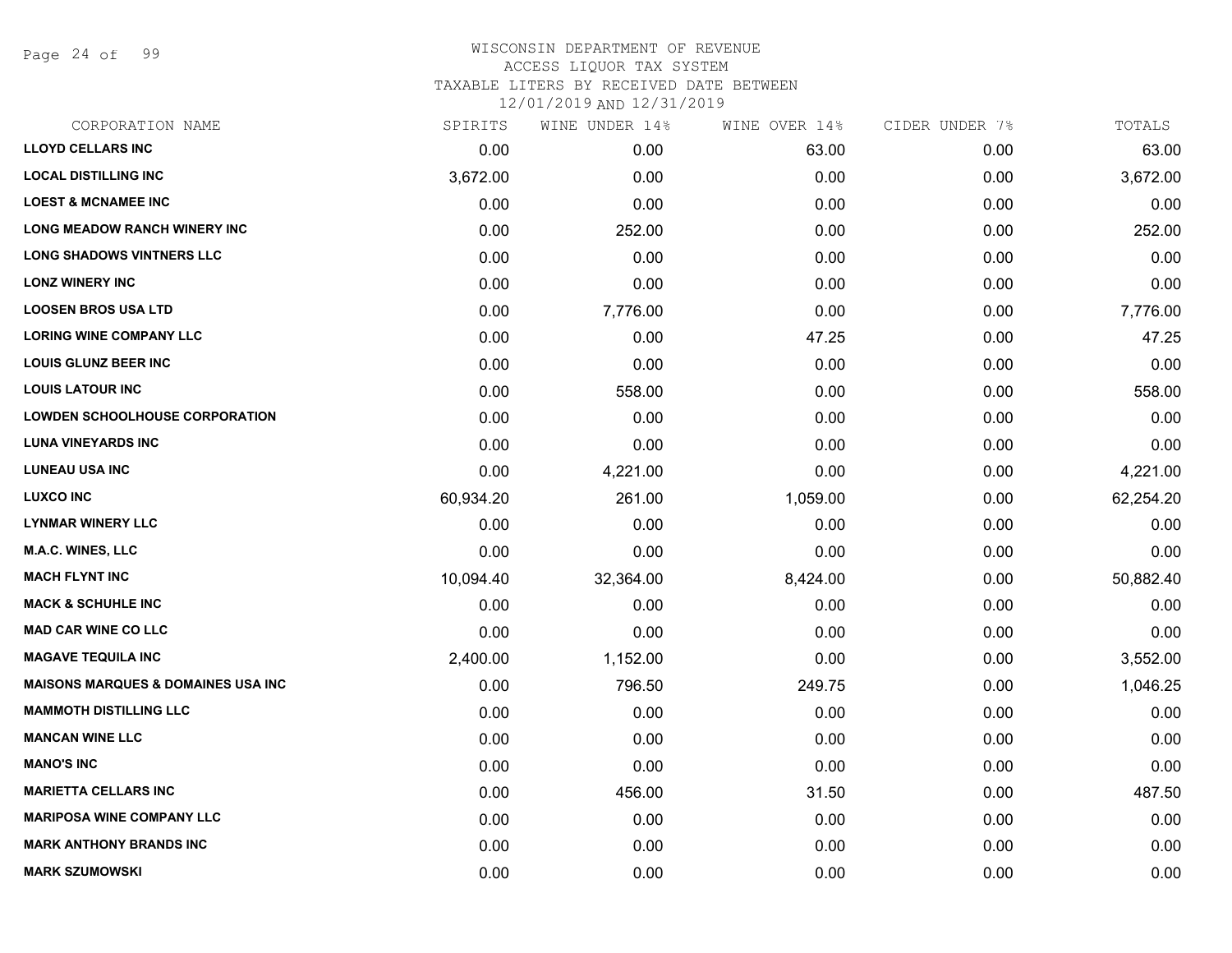| CORPORATION NAME                        | SPIRITS   | WINE UNDER 14% | WINE OVER 14% | CIDER UNDER 7% | TOTALS    |
|-----------------------------------------|-----------|----------------|---------------|----------------|-----------|
| <b>MARKETING GLOBAL BRANDS CORP</b>     | 0.00      | 0.00           | 0.00          | 0.00           | 0.00      |
| <b>MARKO J KARAKASEVIC</b>              | 0.00      | 0.00           | 0.00          | 0.00           | 0.00      |
| <b>MARTELLOTTO INC.</b>                 | 0.00      | 0.00           | 0.00          | 0.00           | 0.00      |
| <b>MARTIN &amp; COMPANY WINES, INC</b>  | 0.00      | 0.00           | 0.00          | 0.00           | 0.00      |
| <b>MARTIN RAY WINERY INC</b>            | 0.00      | 0.00           | 0.00          | 0.00           | 0.00      |
| <b>MARTINELLI WINERY INC</b>            | 0.00      | 0.00           | 0.00          | 0.00           | 0.00      |
| <b>MARTINEZ DISTRIBUTING CO INC</b>     | 0.00      | 0.00           | 0.00          | 0.00           | 0.00      |
| <b>MASSANOIS LLC</b>                    | 0.00      | 1,541.50       | 32.00         | 0.00           | 1,573.50  |
| <b>MAST-JAEGERMEISTER US INC</b>        | 0.00      | 0.00           | 0.00          | 0.00           | 0.00      |
| <b>MATCHVINO LLC</b>                    | 0.00      | 274.50         | 0.00          | 0.00           | 274.50    |
| <b>MATHY WINERY LLC</b>                 | 0.00      | 0.00           | 0.00          | 0.00           | 0.00      |
| <b>MATRICK HOLDINGS CORPORATION</b>     | 0.00      | 0.00           | 0.00          | 0.00           | 0.00      |
| <b>MATT PREIS</b>                       | 0.00      | 0.00           | 0.00          | 0.00           | 0.00      |
| <b>MATTHEW C VILLARD</b>                | 0.00      | 0.00           | 0.00          | 0.00           | 0.00      |
| <b>MATTHEW RORICK WINES INC</b>         | 0.00      | 162.00         | 0.00          | 0.00           | 162.00    |
| <b>MATTHIASSON FAMILY VINEYARDS LLC</b> | 0.00      | 13.50          | 0.00          | 0.00           | 13.50     |
| <b>MAURITSON FAMILY WINERY</b>          | 0.00      | 0.00           | 0.00          | 0.00           | 0.00      |
| <b>MAYACAMAS VINEYARDS INC</b>          | 0.00      | 144.00         | 0.00          | 0.00           | 144.00    |
| <b>MAYNARD JAMES KEENAN</b>             | 0.00      | 0.00           | 0.00          | 0.00           | 0.00      |
| MC CORMICK DISTILLING CO INC            | 22,862.70 | 0.00           | 0.00          | 0.00           | 22,862.70 |
| <b>MCBRIDE SISTERS COLLECTIONS INC</b>  | 0.00      | 1,584.00       | 0.00          | 0.00           | 1,584.00  |
| <b>MCKENZIE'S BEVERAGES INC</b>         | 0.00      | 0.00           | 0.00          | 5,757.92       | 5,757.92  |
| <b>MCNAB RIDGE WINERY LLC</b>           | 0.00      | 0.00           | 0.00          | 0.00           | 0.00      |
| <b>MEDCO ATLANTIC INC</b>               | 0.00      | 0.00           | 0.00          | 0.00           | 0.00      |
| <b>MEIERS WINE CELLARS INC</b>          | 0.00      | 0.00           | 0.00          | 0.00           | 0.00      |
| <b>MENDOCINO WINE GROUP LLC</b>         | 0.00      | 756.00         | 189.00        | 0.00           | 945.00    |
| <b>MERCER WINE ESTATES LLC</b>          | 0.00      | 0.00           | 0.00          | 0.00           | 0.00      |
| <b>MERCHANT DU VIN CORPORATION</b>      | 0.00      | 0.00           | 0.00          | 365.29         | 365.29    |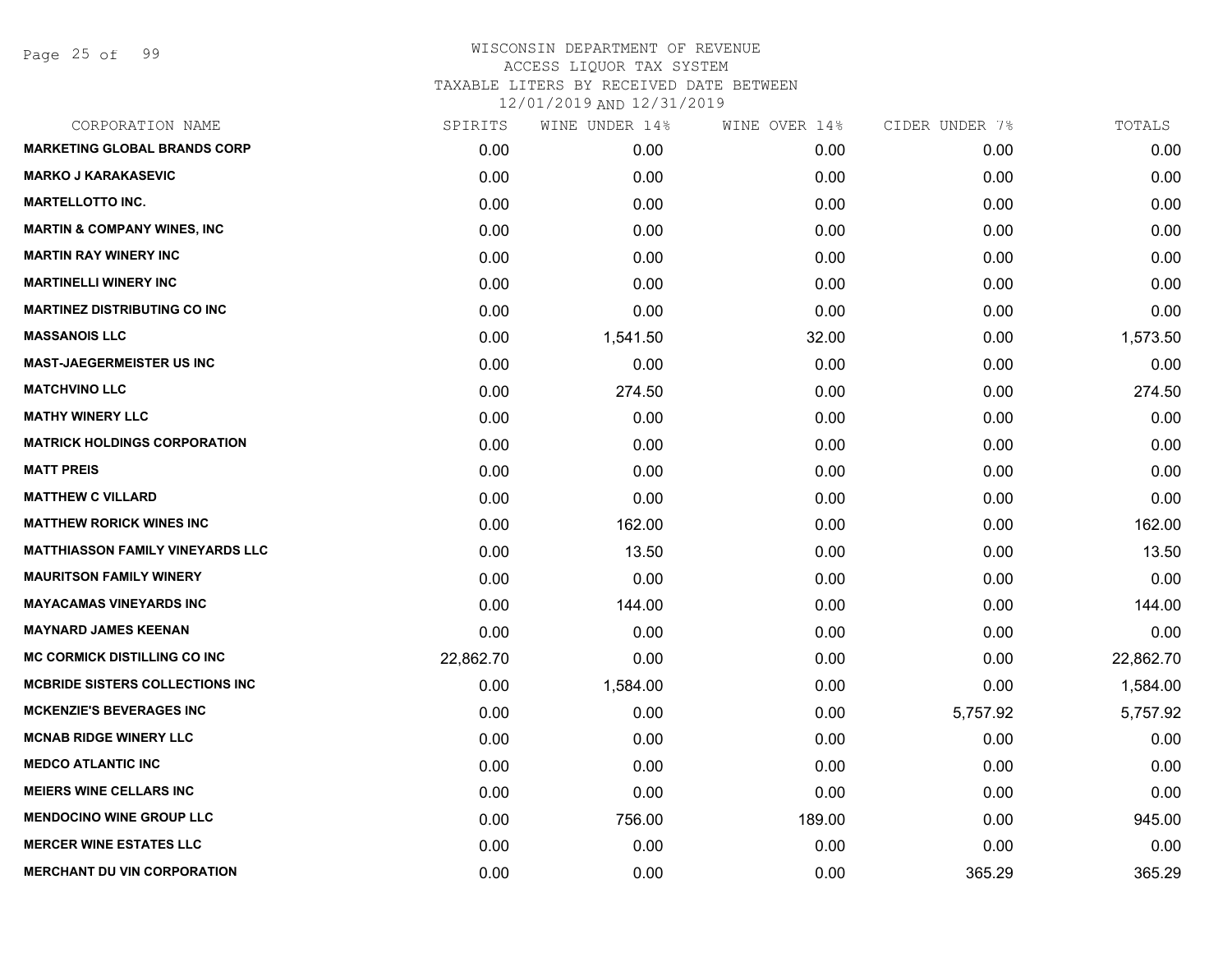Page 26 of 99

| CORPORATION NAME                                  | SPIRITS   | WINE UNDER 14% | WINE OVER 14% | CIDER UNDER 7% | TOTALS    |
|---------------------------------------------------|-----------|----------------|---------------|----------------|-----------|
| <b>METEOR VINEYARD LLC</b>                        | 0.00      | 0.00           | 0.00          | 0.00           | 0.00      |
| <b>METROWINE DISTRIBUTION CO INC</b>              | 0.00      | 0.00           | 0.00          | 0.00           | 0.00      |
| <b>METTLER WINES LLC</b>                          | 0.00      | 0.00           | 252.00        | 0.00           | 252.00    |
| <b>MEV CORPORATION</b>                            | 0.00      | 0.00           | 0.00          | 0.00           | 0.00      |
| <b>MEXCOR INC</b>                                 | 0.00      | 0.00           | 0.00          | 0.00           | 0.00      |
| <b>MEYER CELLARS LLC</b>                          | 0.00      | 0.00           | 0.00          | 0.00           | 0.00      |
| <b>MHW LTD</b>                                    | 12,901.35 | 9,004.50       | 3,552.00      | 0.00           | 25,457.85 |
| <b>MICHAEL BELLO</b>                              | 0.00      | 0.00           | 252.00        | 0.00           | 252.00    |
| <b>MICHAEL HOUGH</b>                              | 0.00      | 1,856.97       | 3.78          | 0.00           | 1,860.75  |
| <b>MICHAEL KUSH</b>                               | 0.00      | 0.00           | 0.00          | 0.00           | 0.00      |
| <b>MICHAEL SKURNIK WINES INC</b>                  | 0.00      | 1,119.00       | 0.00          | 0.00           | 1,119.00  |
| <b>MICHEAL DASHE</b>                              | 0.00      | 0.00           | 0.00          | 0.00           | 0.00      |
| <b>MIDDLETON FAMILY WINES LLC</b>                 | 0.00      | 0.00           | 0.00          | 0.00           | 0.00      |
| <b>MIDNIGHT CELLARS INC</b>                       | 0.00      | 0.00           | 0.00          | 0.00           | 0.00      |
| <b>MID-OAK DISTILLERY INC</b>                     | 0.00      | 0.00           | 0.00          | 0.00           | 0.00      |
| <b>MIGHTY SWELL COCKTAIL COMPANY LLC</b>          | 0.00      | 0.00           | 0.00          | 0.00           | 0.00      |
| <b>MILBRANDT FAMILY WINES LLC</b>                 | 0.00      | 630.00         | 126.00        | 0.00           | 756.00    |
| MILLER FAMILY WINE COMPANY LLC                    | 0.00      | 0.00           | 0.00          | 0.00           | 0.00      |
| <b>MILLER SQUARED INC</b>                         | 0.00      | 162.00         | 0.00          | 0.00           | 162.00    |
| <b>MILLERCOORS LLC</b>                            | 0.00      | 0.00           | 0.00          | 35,345.47      | 35,345.47 |
| <b>MILTONS DISTRIBUTING CO INC</b>                | 0.00      | 1,017.00       | 45.00         | 0.00           | 1,062.00  |
| <b>MINER FAMILY WINERY LLC</b>                    | 0.00      | 0.00           | 0.00          | 0.00           | 0.00      |
| <b>MINNESOTAS FINEST FERMENTED PRODUCTS</b>       | 0.00      | 0.00           | 0.00          | 606.29         | 606.29    |
| <b>MIONETTO USA INC</b>                           | 0.00      | 1,049.77       | 0.00          | 0.00           | 1,049.77  |
| <b>MIRA WINERY LLC</b>                            | 0.00      | 0.00           | 0.00          | 0.00           | 0.00      |
| <b>MIRACLE IMPORTING AND DISTRIBUTION LLC</b>     | 0.00      | 0.00           | 0.00          | 0.00           | 0.00      |
| <b>MIRAMONT ESTATE VINEYARDS &amp; WINERY INC</b> | 0.00      | 540.00         | 0.00          | 0.00           | 540.00    |
| <b>MIRASOL WINE LLC</b>                           | 0.00      | 0.00           | 0.00          | 0.00           | 0.00      |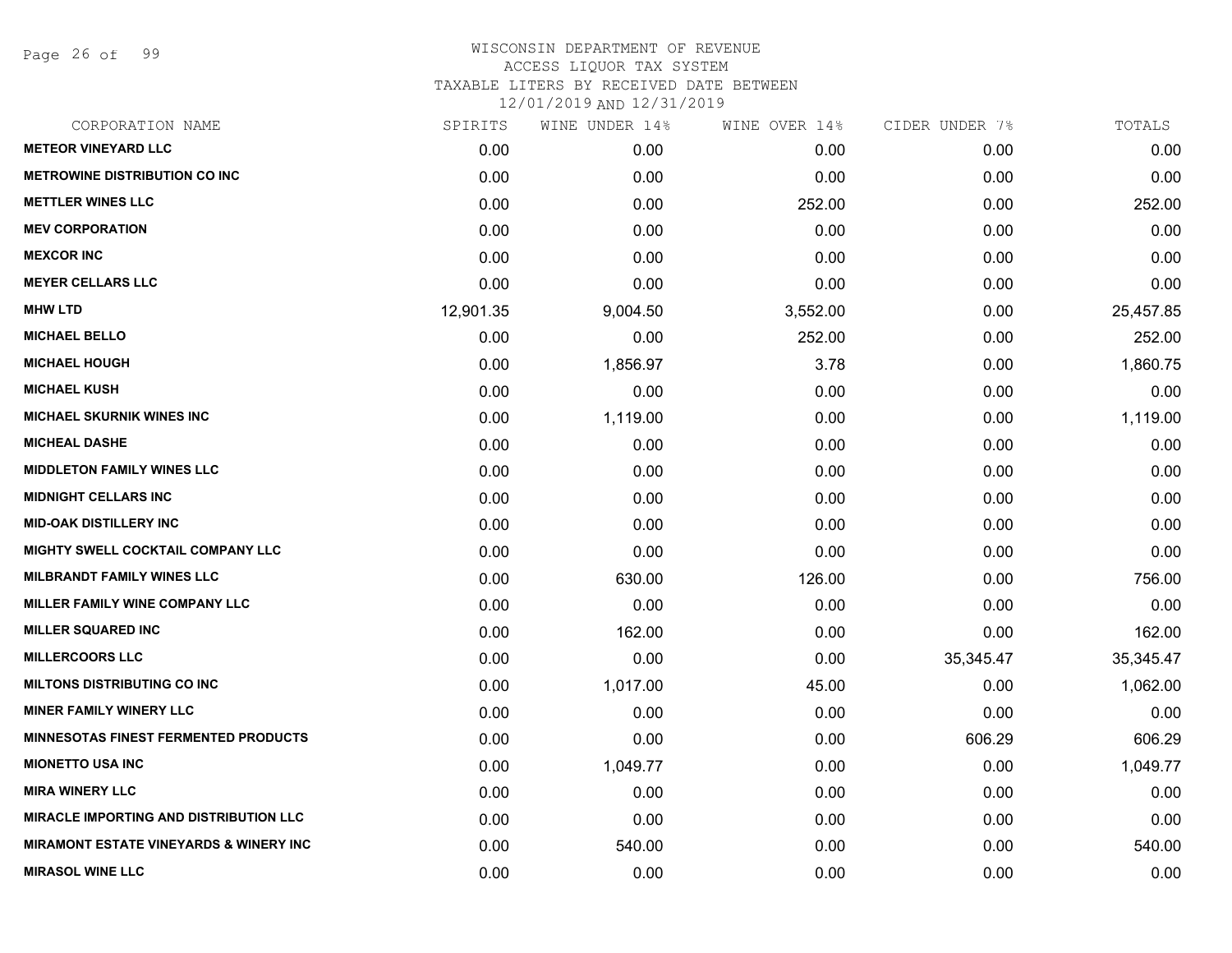| CORPORATION NAME                                                                   | SPIRITS   | WINE UNDER 14% | WINE OVER 14% | CIDER UNDER 7% | TOTALS    |
|------------------------------------------------------------------------------------|-----------|----------------|---------------|----------------|-----------|
| <b>MIRER MANAGEMENT COMPANY LLC</b>                                                | 0.00      | 0.00           | 0.00          | 0.00           | 0.00      |
| <b>MIROSLAV IVANOV TCHOLAKOV</b>                                                   | 0.00      | 0.00           | 258.00        | 0.00           | 258.00    |
| <b>MISA IMPORTS INC</b>                                                            | 20,442.00 | 20,886.75      | 1,080.00      | 0.00           | 42,408.75 |
| <b>MISSISSIPPI RIVER DISTILLING COMPANY</b>                                        | 139.70    | 0.00           | 0.00          | 0.00           | 139.70    |
| <b>MISTARR WINE IMPORTERS</b>                                                      | 0.00      | 0.00           | 0.00          | 0.00           | 0.00      |
| <b>MODERN DEVELOPMENT COMPANY</b>                                                  | 0.00      | 0.00           | 0.00          | 0.00           | 0.00      |
| <b>MODERN SPIRITS LLC</b>                                                          | 13.50     | 0.00           | 31.50         | 0.00           | 45.00     |
| <b>MOET HENNESSY USA, INC.</b>                                                     | 62,986.40 | 14,256.75      | 0.00          | 0.00           | 77,243.15 |
| <b>MOLLYDOOKER INTERNATIONAL LLC</b>                                               | 0.00      | 0.00           | 688.50        | 0.00           | 688.50    |
| <b>MOLLY'S WINERY INC</b>                                                          | 0.00      | 27.00          | 0.00          | 0.00           | 27.00     |
| <b>MONICA NOGUES</b>                                                               | 0.00      | 0.00           | 0.00          | 0.00           | 0.00      |
| <b>MONSIEUR TOUTON SELECTION LTD / ORIGIN USA</b>                                  | 0.00      | 0.00           | 0.00          | 0.00           | 0.00      |
| <b>MONTE CRISTO BLOCK IV LLC</b>                                                   | 0.00      | 0.00           | 0.00          | 0.00           | 0.00      |
| <b>MONTEREY WINE COMPANY LLC</b>                                                   | 0.00      | 504.00         | 0.00          | 0.00           | 504.00    |
| <b>MONTICELLO CELLARS INC</b>                                                      | 0.00      | 0.00           | 0.00          | 0.00           | 0.00      |
| <b>MORE THAN GRAPES, LLC</b>                                                       | 0.00      | 87.00          | 1,347.00      | 0.00           | 1,434.00  |
| <b>MORGADO CELLARS LLC</b>                                                         | 0.00      | 0.00           | 0.00          | 0.00           | 0.00      |
| <b>MORGAN WINERY INC</b>                                                           | 0.00      | 90.00          | 504.00        | 0.00           | 594.00    |
| <b>MOUNT VEEDER FARMS LLC</b>                                                      | 0.00      | 0.00           | 0.00          | 0.00           | 0.00      |
| <b>MOUNTAIN VIEW VINTNERS LLC</b>                                                  | 0.00      | 0.00           | 0.00          | 0.00           | 0.00      |
| <b>MPL BRANDS NV INC</b>                                                           | 0.00      | 0.00           | 0.00          | 0.00           | 0.00      |
| <b>MS WALKER INC</b>                                                               | 4,426.50  | 0.00           | 0.00          | 0.00           | 4,426.50  |
| MUTUAL WHOLESALE LIQUOR INC                                                        | 0.00      | 0.00           | 0.00          | 0.00           | 0.00      |
| <b>NAPA VALLEY SPECIALTY WINES INC</b>                                             | 0.00      | 2,295.00       | 468.00        | 0.00           | 2,763.00  |
| <b>NATIONAL CONSUMER CREDIT GUARANTEE</b><br><b>ASSOCIATION OF CONNECTICUT INC</b> | 0.00      | 0.00           | 0.00          | 0.00           | 0.00      |
| <b>NATURAL MERCHANTS INC</b>                                                       | 0.00      | 1,494.00       | 0.00          | 0.00           | 1,494.00  |
| <b>NATUREL WEST CORP</b>                                                           | 0.00      | 0.00           | 0.00          | 0.00           | 0.00      |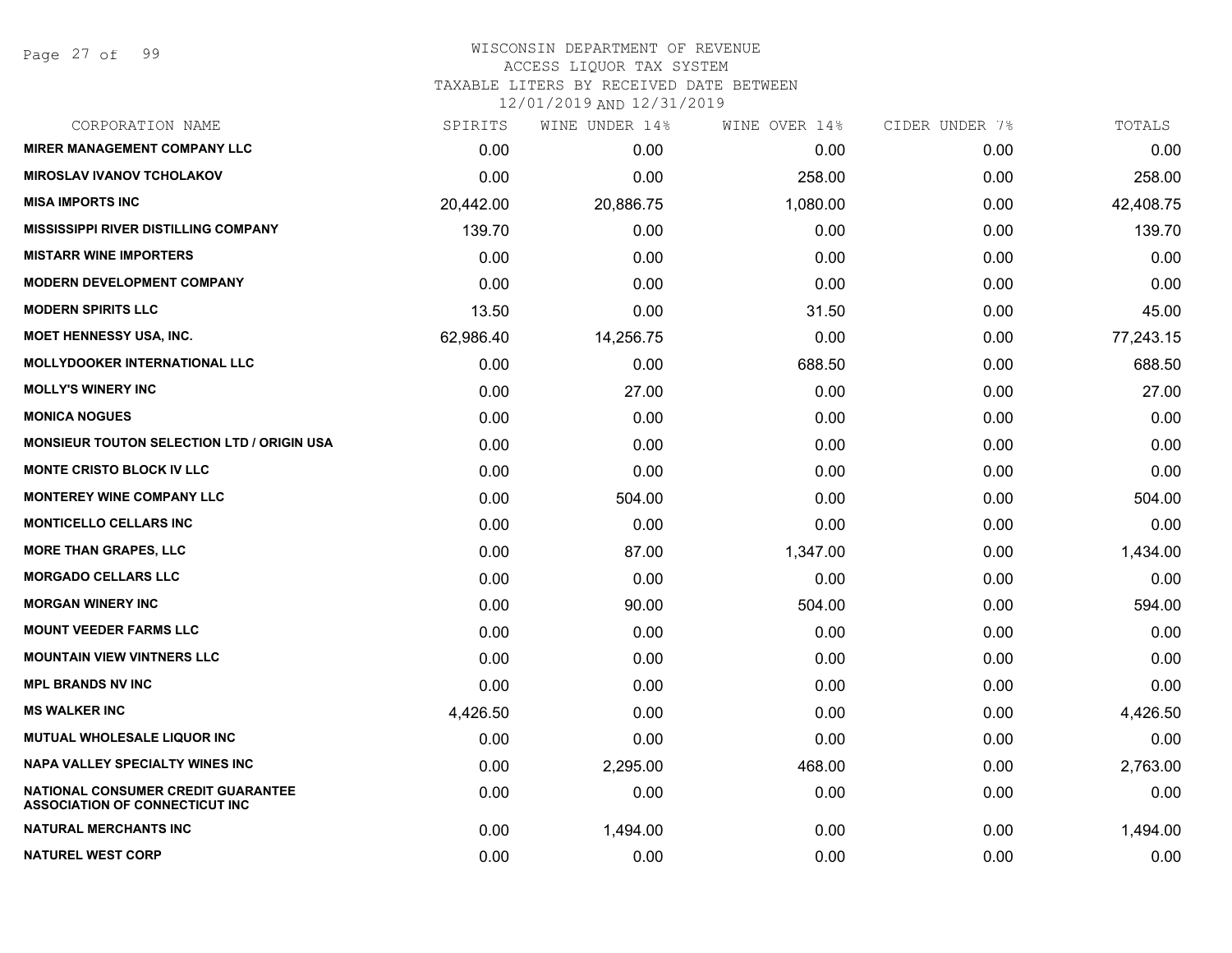Page 28 of 99

#### WISCONSIN DEPARTMENT OF REVENUE ACCESS LIQUOR TAX SYSTEM

TAXABLE LITERS BY RECEIVED DATE BETWEEN

| CORPORATION NAME                      | SPIRITS   | WINE UNDER 14% | WINE OVER 14% | CIDER UNDER 7% | TOTALS    |
|---------------------------------------|-----------|----------------|---------------|----------------|-----------|
| <b>NAVARRO VINEYARDS, LLC</b>         | 0.00      | 0.00           | 0.00          | 0.00           | 0.00      |
| <b>NBI ACQUISITION LLC</b>            | 0.00      | 0.00           | 0.00          | 0.00           | 0.00      |
| <b>NDC SYSTEMS LP</b>                 | 4,020.00  | 63,145.50      | 6,537.00      | 0.00           | 73,702.50 |
| <b>NEGOCIANTS USA INC</b>             | 0.00      | 0.00           | 0.00          | 0.00           | 0.00      |
| <b>NESTOR IMPORTS INC</b>             | 126.00    | 63.00          | 54.00         | 0.00           | 243.00    |
| <b>NEW HOLLAND BREWING CO LLC</b>     | 0.00      | 0.00           | 0.00          | 0.00           | 0.00      |
| <b>NEW MEXICO WINERIES INC</b>        | 0.00      | 594.00         | 0.00          | 0.00           | 594.00    |
| <b>NEW PARROTT &amp; CO</b>           | 0.00      | 2,898.00       | 252.00        | 0.00           | 3,150.00  |
| <b>NEW VAVIN INC</b>                  | 0.00      | 0.00           | 0.00          | 0.00           | 0.00      |
| <b>NEW YORK MUTUAL TRADING CO INC</b> | 0.00      | 0.00           | 0.00          | 0.00           | 0.00      |
| <b>NEXUS BRANDS LLC</b>               | 0.00      | 0.00           | 71.96         | 0.00           | 71.96     |
| <b>NICHE IMPORT CO</b>                | 631.50    | 660.00         | 0.00          | 0.00           | 1,291.50  |
| NIEBAUM-COPPOLA ESTATE WINERY LP      | 0.00      | 0.00           | 0.00          | 0.00           | 0.00      |
| <b>NLV TEQUILA BOTTLING LLC</b>       | 675.00    | 0.00           | 0.00          | 0.00           | 675.00    |
| <b>NOLET SPIRITS USA INC</b>          | 0.00      | 0.00           | 0.00          | 0.00           | 0.00      |
| <b>NORTH SHORE DISTILLERY LLC</b>     | 0.00      | 0.00           | 0.00          | 0.00           | 0.00      |
| <b>NORTHERN EMPIRE LLC</b>            | 0.00      | 0.00           | 0.00          | 0.00           | 0.00      |
| <b>NOVA WINES, INC.</b>               | 0.00      | 0.00           | 18.00         | 0.00           | 18.00     |
| <b>NUCCIO &amp; WISE</b>              | 0.00      | 0.00           | 315.00        | 252.00         | 567.00    |
| <b>NV AWG LTD</b>                     | 0.00      | 0.00           | 22.50         | 0.00           | 22.50     |
| <b>NW WINE COMPANY LLC</b>            | 0.00      | 423.00         | 0.00          | 0.00           | 423.00    |
| OAK RIDGE WINERY LLC                  | 0.00      | 2,898.00       | 3,312.00      | 0.00           | 6,210.00  |
| <b>OLD BRIDGE CELLARS</b>             | 0.00      | 3,149.10       | 1,935.00      | 0.00           | 5,084.10  |
| OLD DOMINICK DISTILLERY LLC           | 0.00      | 0.00           | 0.00          | 0.00           | 0.00      |
| <b>OLD ELK HOLDINGS LLC</b>           | 975.00    | 0.00           | 0.00          | 0.00           | 975.00    |
| OLE SMOKY DISTILLERY LLC              | 10,119.00 | 0.00           | 0.00          | 0.00           | 10,119.00 |
| <b>OLIVER WINE COMPANY INC</b>        | 0.00      | 3,510.00       | 0.00          | 0.00           | 3,510.00  |
| ONE TRUE VINE LLC                     | 0.00      | 0.00           | 45.00         | 0.00           | 45.00     |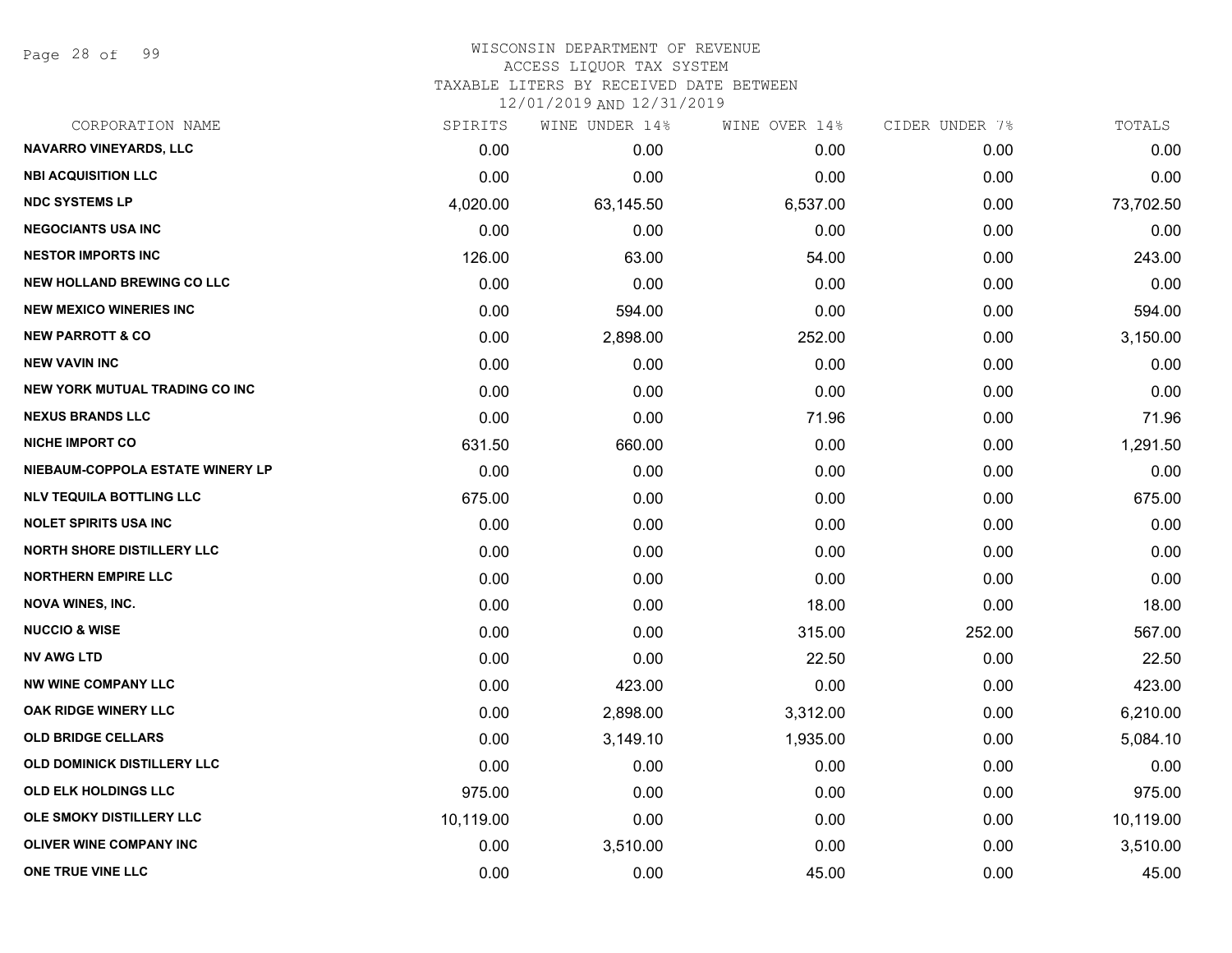Page 29 of 99

# WISCONSIN DEPARTMENT OF REVENUE

#### ACCESS LIQUOR TAX SYSTEM

TAXABLE LITERS BY RECEIVED DATE BETWEEN

|          | WINE UNDER 14% | WINE OVER 14% |      | TOTALS         |
|----------|----------------|---------------|------|----------------|
| 0.00     | 9,684.00       | 5,382.00      | 0.00 | 15,066.00      |
| 229.50   | 1,333.50       | 126.00        | 0.00 | 1,689.00       |
| 0.00     | 0.00           | 0.00          | 0.00 | 0.00           |
| 0.00     | 0.00           | 0.00          | 0.00 | 0.00           |
| 0.00     | 504.00         | 0.00          | 0.00 | 504.00         |
| 54.00    | 0.00           | 0.00          | 0.00 | 54.00          |
| 0.00     | 0.00           | 0.00          | 0.00 | 0.00           |
| 0.00     | 0.00           | 27.00         | 0.00 | 27.00          |
| 0.00     | 0.00           | 0.00          | 0.00 | 0.00           |
| 540.00   | 0.00           | 0.00          | 0.00 | 540.00         |
| 801.00   | 0.00           | 0.00          | 0.00 | 801.00         |
| 0.00     | 50.40          | 178.56        | 0.00 | 228.96         |
| 0.00     | 0.00           | 0.00          | 0.00 | 0.00           |
| 0.00     | 0.00           | 0.00          | 0.00 | 0.00           |
| 0.00     | 252.00         | 130.50        | 0.00 | 382.50         |
| 267.00   | 9,714.04       | 690.00        | 0.00 | 10,671.04      |
| 0.00     | 882.00         | 0.00          | 0.00 | 882.00         |
| 0.00     | 5,779.00       | 0.00          | 0.00 | 5,779.00       |
| 0.00     | 0.00           | 0.00          | 0.00 | 0.00           |
| 0.00     | 63.00          | 0.00          | 0.00 | 63.00          |
| 0.00     | 0.00           | 0.00          | 0.00 | 0.00           |
| 0.00     | 189.00         | 126.00        | 0.00 | 315.00         |
| 8,327.70 | 3,563.72       | 135.00        | 0.00 | 12,026.42      |
| 0.00     | 351.00         | 63.00         | 0.00 | 414.00         |
| 0.00     | 0.00           | 0.00          | 0.00 | 0.00           |
| 0.00     | 0.00           | 0.00          | 0.00 | 0.00           |
| 0.00     | 0.00           | 0.00          | 0.00 | 0.00           |
| 513.00   | 6,254.25       | 6,204.60      | 0.00 | 12,971.85      |
|          | SPIRITS        |               |      | CIDER UNDER 7% |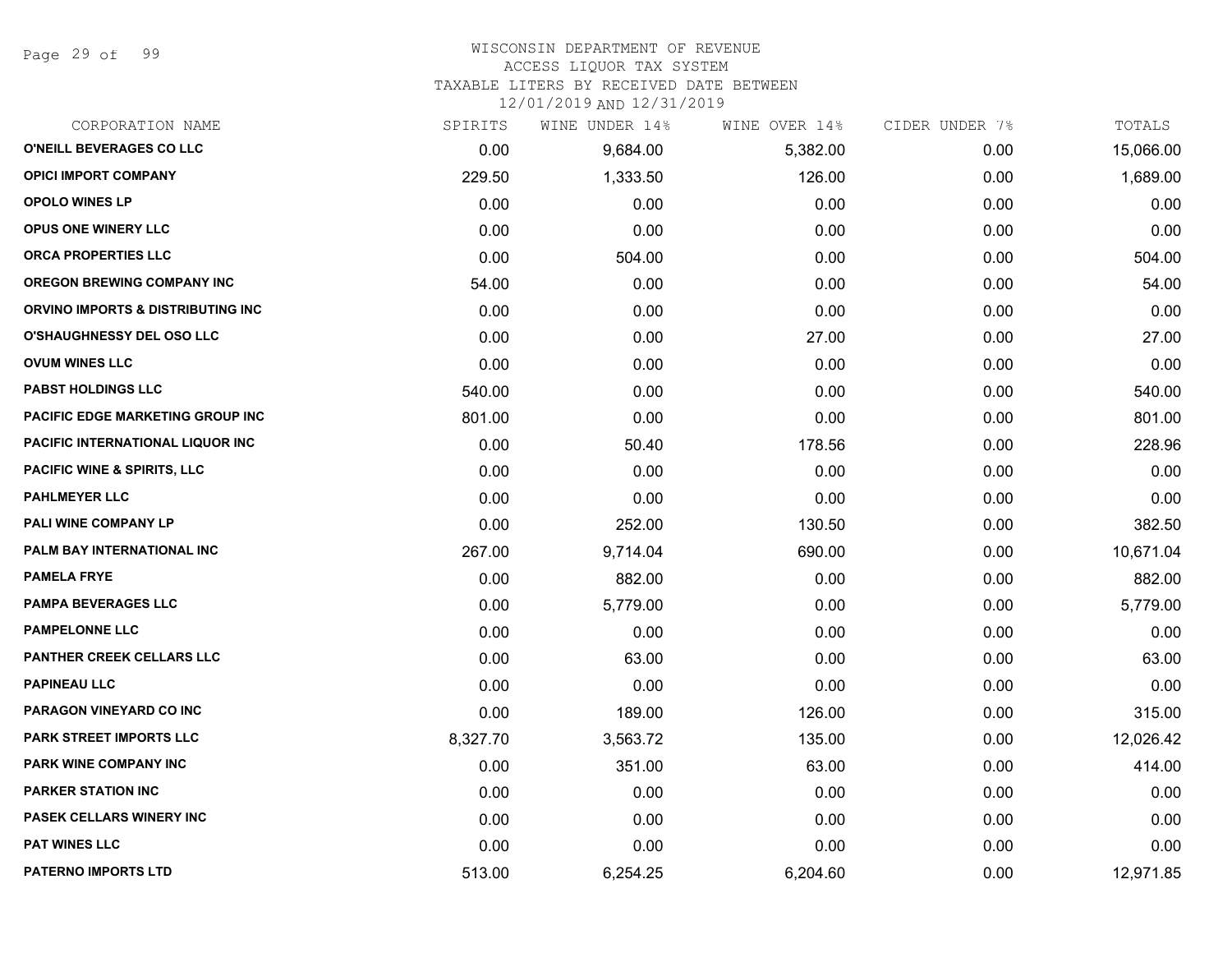Page 30 of 99

#### WISCONSIN DEPARTMENT OF REVENUE ACCESS LIQUOR TAX SYSTEM TAXABLE LITERS BY RECEIVED DATE BETWEEN

| CORPORATION NAME                     | SPIRITS   | WINE UNDER 14% | WINE OVER 14% | CIDER UNDER 7% | TOTALS    |
|--------------------------------------|-----------|----------------|---------------|----------------|-----------|
| <b>PATRICIO C MATA</b>               | 0.00      | 480.00         | 112.50        | 0.00           | 592.50    |
| PATRON SPIRITS COMPANY               | 25,598.25 | 0.00           | 0.00          | 0.00           | 25,598.25 |
| PAUL HOBBS IMPORTS INC               | 0.00      | 0.00           | 0.00          | 0.00           | 0.00      |
| <b>PAUL HOBBS WINERY LP</b>          | 0.00      | 0.00           | 0.00          | 0.00           | 0.00      |
| <b>PAVI WINES LLC</b>                | 0.00      | 0.00           | 0.00          | 0.00           | 0.00      |
| <b>PAWEL LATO</b>                    | 0.00      | 0.00           | 0.00          | 0.00           | 0.00      |
| PEACHY CANYON WINERY                 | 0.00      | 0.00           | 0.00          | 0.00           | 0.00      |
| PEJU FAMILY OPERATING PARTNERSHIP LP | 0.00      | 0.00           | 63.00         | 0.00           | 63.00     |
| PENELOPE BOURBON LLC                 | 0.00      | 0.00           | 0.00          | 0.00           | 0.00      |
| <b>PENROSE HILL, LIMITED</b>         | 0.00      | 0.00           | 0.00          | 0.00           | 0.00      |
| PEPPER BRIDGE WINERY LLC             | 0.00      | 0.00           | 0.00          | 0.00           | 0.00      |
| PERNOD RICARD USA LLC                | 0.00      | 0.00           | 0.00          | 0.00           | 0.00      |
| PETER ANDREW LLC                     | 0.00      | 0.00           | 0.00          | 0.00           | 0.00      |
| <b>PETER ROSBACK</b>                 | 0.00      | 0.00           | 0.00          | 0.00           | 0.00      |
| PETERSON WINERY LLC                  | 0.00      | 0.00           | 54.00         | 0.00           | 54.00     |
| PETIT HAMEAU LLC                     | 0.00      | 0.00           | 0.00          | 0.00           | 0.00      |
| <b>PHILIP LAROCCA</b>                | 0.00      | 0.00           | 0.00          | 0.00           | 0.00      |
| PHILIP TOGNI VINEYARD LP             | 0.00      | 144.00         | 0.00          | 0.00           | 144.00    |
| PHILLIP STEINSCHREIBER               | 0.00      | 0.00           | 0.00          | 0.00           | 0.00      |
| <b>PHILLIPS FARMS LLC</b>            | 0.00      | 90.00          | 4,639.32      | 0.00           | 4,729.32  |
| PHUSION PROJECTS LLC                 | 0.00      | 0.00           | 0.00          | 0.00           | 0.00      |
| PICNIC WINE COMPANY LLC              | 0.00      | 0.00           | 0.00          | 0.00           | 0.00      |
| PIEDMONT DISTILLERS INC              | 1,417.50  | 0.00           | 0.00          | 0.00           | 1,417.50  |
| <b>PINA CELLARS LP</b>               | 0.00      | 0.00           | 0.00          | 0.00           | 0.00      |
| PINE RIDGE WINERY LLC                | 0.00      | 2,856.00       | 2,515.50      | 0.00           | 5,371.50  |
| PLATA WINE PARTNERS LLC              | 0.00      | 0.00           | 0.00          | 0.00           | 0.00      |
| PLUME RIDGE IRREVOCABLE TRUST        | 0.00      | 927.01         | 62.99         | 0.00           | 990.00    |
| POPCORN DESIGN LLC                   | 0.00      | 0.00           | 0.00          | 0.00           | 0.00      |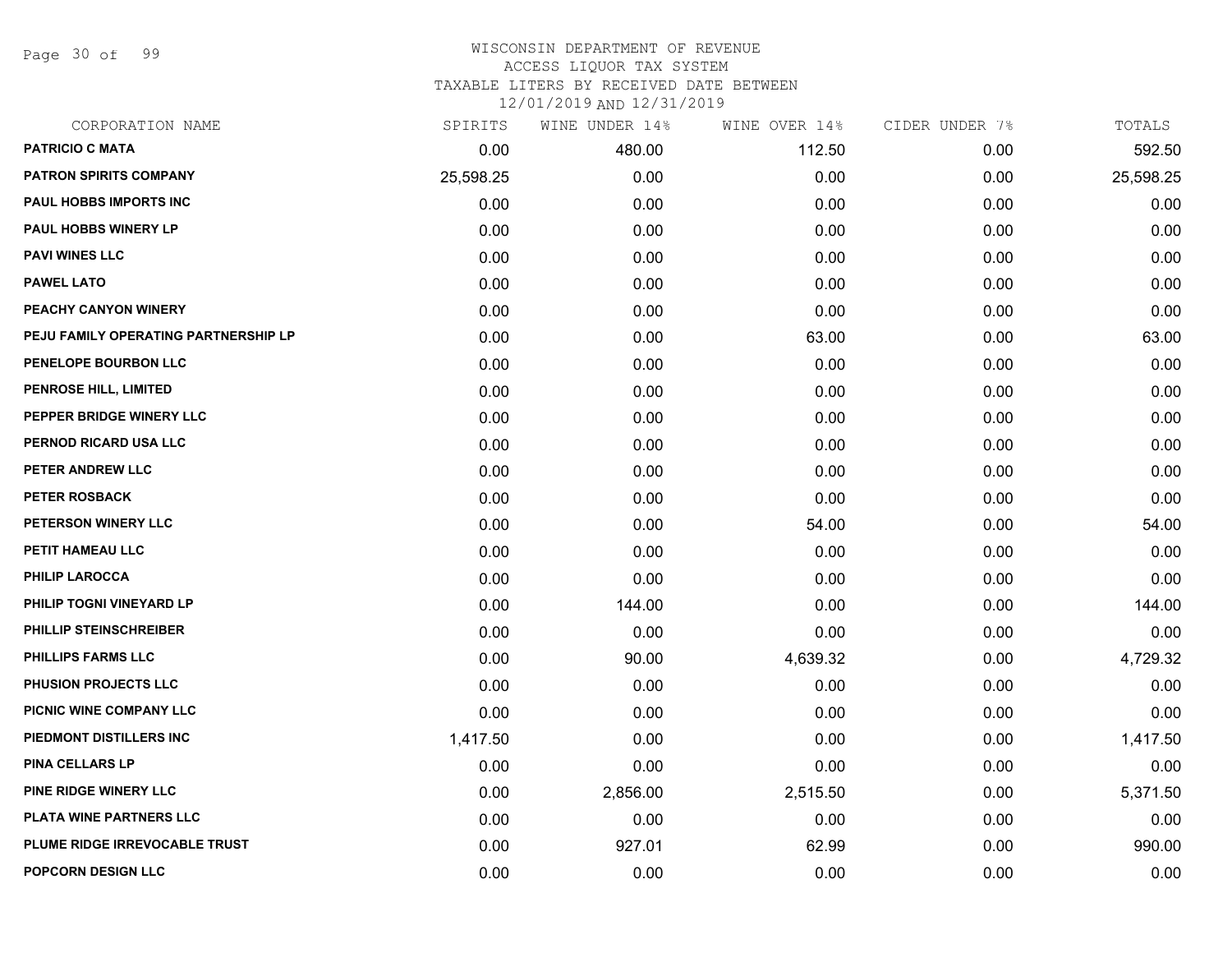#### WISCONSIN DEPARTMENT OF REVENUE ACCESS LIQUOR TAX SYSTEM

TAXABLE LITERS BY RECEIVED DATE BETWEEN

| CORPORATION NAME                            | SPIRITS    | WINE UNDER 14% | WINE OVER 14% | CIDER UNDER 7% | TOTALS     |
|---------------------------------------------|------------|----------------|---------------|----------------|------------|
| PORT WASHINGTON IMPORTS LLC                 | 0.00       | 621.00         | 0.00          | 0.00           | 621.00     |
| <b>PORTOVINO LLC</b>                        | 0.00       | 720.00         | 18.00         | 0.00           | 738.00     |
| <b>POST WINERY INC</b>                      | 0.00       | 0.00           | 0.00          | 0.00           | 0.00       |
| <b>POUR MANAGEMENT LLC</b>                  | 0.00       | 504.00         | 0.00          | 0.00           | 504.00     |
| <b>PRAGER WINERY &amp; PORT WORKS, INC.</b> | 0.00       | 0.00           | 0.00          | 0.00           | 0.00       |
| PRECEPT BRANDS LLC                          | 0.00       | 22,215.00      | 8,244.00      | 0.00           | 30,459.00  |
| PREMIER WINE GROUP, LLC                     | 0.00       | 0.00           | 0.00          | 0.00           | 0.00       |
| PREMIERE DISTILLERY LLC                     | 0.00       | 0.00           | 0.00          | 0.00           | 0.00       |
| <b>PREMIUM PORT WINES INC</b>               | 0.00       | 0.00           | 1,932.00      | 0.00           | 1,932.00   |
| <b>PRESQU'ILE WINERY</b>                    | 0.00       | 0.00           | 0.00          | 0.00           | 0.00       |
| PRESTIGE IMPORTS LLC                        | 0.00       | 0.00           | 0.00          | 0.00           | 0.00       |
| PRESTIGE WINE IMPORTS CORP                  | 0.00       | 0.00           | 0.00          | 0.00           | 0.00       |
| PRICHARDS DISTILLERY INC                    | 0.00       | 0.00           | 0.00          | 0.00           | 0.00       |
| PRIDE MOUNTAIN VINEYARDS LLC                | 0.00       | 0.00           | 16.64         | 0.00           | 16.64      |
| PROLETARIAT WINE COMPANY, LLC               | 0.00       | 0.00           | 0.00          | 0.00           | 0.00       |
| <b>PRO-LIQUITECH LLC</b>                    | 0.00       | 0.00           | 0.00          | 0.00           | 0.00       |
| <b>PROOF ARTISAN DISTILLERS, LLC</b>        | 0.00       | 0.00           | 0.00          | 0.00           | 0.00       |
| PROST BEVERAGE COMPANY LLC                  | 90.00      | 0.00           | 0.00          | 0.00           | 90.00      |
| <b>PROXIMO SPIRITS INC</b>                  | 126,171.80 | 0.00           | 0.00          | 0.00           | 126,171.80 |
| PUENTE-INTERNACIONAL INC                    | 0.00       | 0.00           | 0.00          | 0.00           | 0.00       |
| <b>PURE HOLDINGS, LLC</b>                   | 0.00       | 0.00           | 0.00          | 0.00           | 0.00       |
| PURPLE WINE COMPANY LLC                     | 0.00       | 5,085.00       | 0.00          | 0.00           | 5,085.00   |
| <b>QUADY SOUTH WINERY LLC</b>               | 0.00       | 2,520.00       | 4.50          | 0.00           | 2,524.50   |
| QUILCEDA CREEK VINTNERS INC                 | 0.00       | 0.00           | 0.00          | 0.00           | 0.00       |
| <b>QUINTESSENTIAL LLC</b>                   | 0.00       | 14,508.00      | 306.00        | 0.00           | 14,814.00  |
| <b>R &amp; G SCHATZ FARMS INC</b>           | 0.00       | 597.00         | 352.00        | 0.00           | 949.00     |
| <b>R &amp; M BRANDS INC</b>                 | 399.75     | 319.50         | 0.00          | 0.00           | 719.25     |
| <b>RH KEENAN CO</b>                         | 0.00       | 0.00           | 0.00          | 0.00           | 0.00       |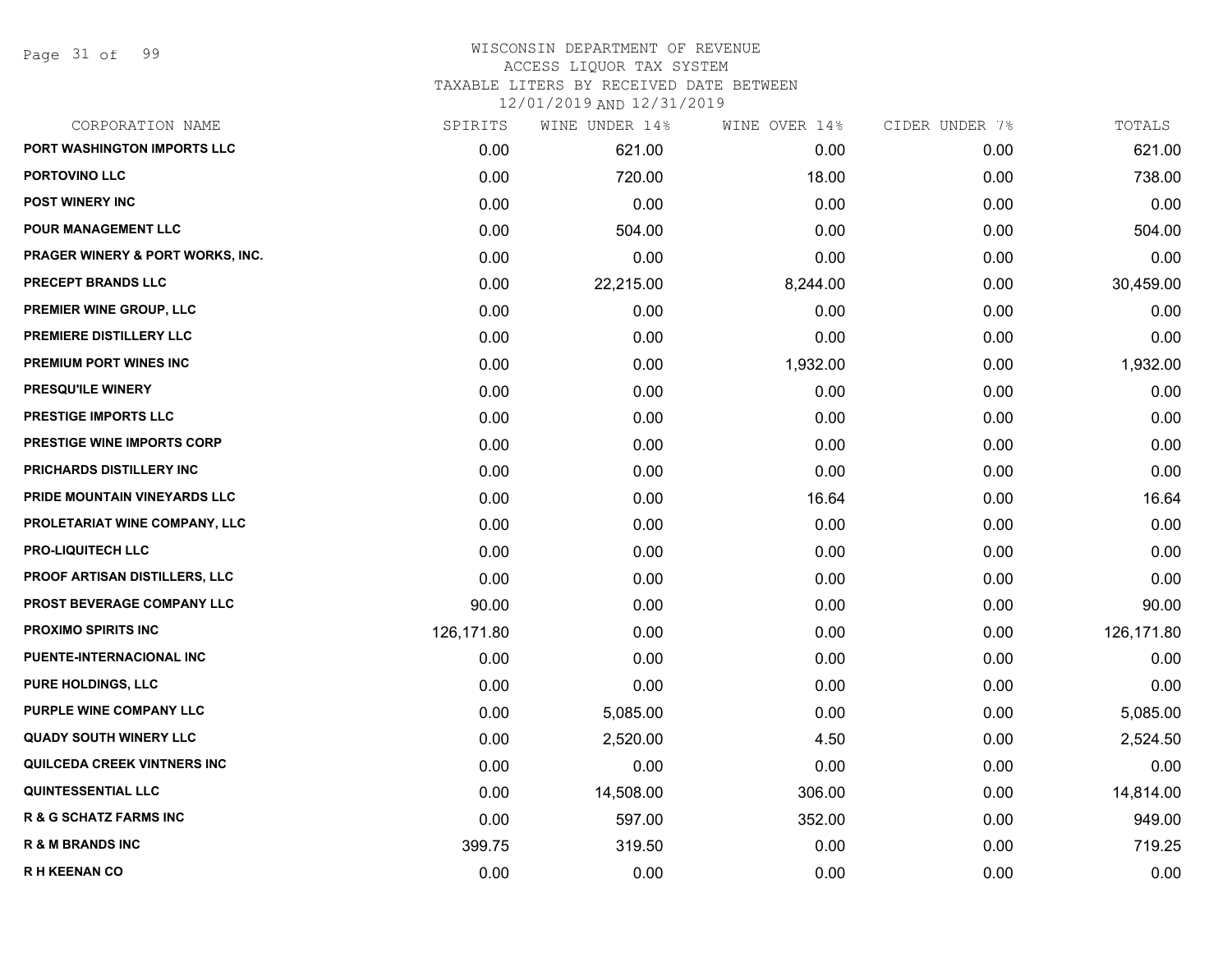Page 32 of 99

| CORPORATION NAME                                 | SPIRITS  | WINE UNDER 14% | WINE OVER 14% | CIDER UNDER 7% | TOTALS   |
|--------------------------------------------------|----------|----------------|---------------|----------------|----------|
| R.F. BEVERAGE, LLC                               | 0.00     | 0.00           | 0.00          | 0.00           | 0.00     |
| <b>RABBIT HOLE SPIRITS LLC</b>                   | 0.00     | 0.00           | 0.00          | 0.00           | 0.00     |
| <b>RACINE WINE CO LLC</b>                        | 0.00     | 63.00          | 0.00          | 0.00           | 63.00    |
| <b>RADIO-COTEAU WINE CELLARS LLC</b>             | 0.00     | 0.00           | 0.00          | 0.00           | 0.00     |
| <b>RAMEY WINE CELLARS INC</b>                    | 0.00     | 423.00         | 0.00          | 0.00           | 423.00   |
| <b>RANSOM SPIRITS LLC</b>                        | 0.00     | 0.00           | 0.00          | 0.00           | 0.00     |
| <b>RAYMOND SIGNORELLO</b>                        | 0.00     | 0.00           | 0.00          | 0.00           | 0.00     |
| <b>RB WINE ASSOCIATES LLC</b>                    | 0.00     | 0.00           | 0.00          | 0.00           | 0.00     |
| <b>RBZ VINEYARDS LLC</b>                         | 0.00     | 0.00           | 0.00          | 0.00           | 0.00     |
| <b>RED CAR WINE COMPANY LLC</b>                  | 0.00     | 0.00           | 0.00          | 0.00           | 0.00     |
| <b>RED NEWT CELLARS INC</b>                      | 0.00     | 0.00           | 0.00          | 0.00           | 0.00     |
| <b>RED TAIL RIDGE INC</b>                        | 0.00     | 504.00         | 0.00          | 0.00           | 504.00   |
| <b>REDEMPTION SPIRITS LLC</b>                    | 0.00     | 0.00           | 0.00          | 0.00           | 0.00     |
| <b>REDWOOD SPIRITS INC</b>                       | 0.00     | 0.00           | 0.00          | 0.00           | 0.00     |
| <b>REGAL WINE IMPORTS INC</b>                    | 0.00     | 549.00         | 0.00          | 0.00           | 549.00   |
| REMY COINTREAU AMERIQUE USA                      | 5,972.85 | 0.00           | 0.00          | 0.00           | 5,972.85 |
| <b>REN ACQUISITION INC</b>                       | 0.00     | 0.00           | 0.00          | 0.00           | 0.00     |
| <b>RENO G FARINELLI &amp; JOSEF H SHEBL</b>      | 0.00     | 0.00           | 62.99         | 0.00           | 62.99    |
| <b>RENT A BBQ</b>                                | 0.00     | 0.00           | 0.00          | 0.00           | 0.00     |
| <b>RESERVA WINES LLC</b>                         | 0.00     | 0.00           | 0.00          | 0.00           | 0.00     |
| <b>RESTLESS SPIRITS DISTILLING COMPANY LLC</b>   | 396.00   | 0.00           | 0.00          | 0.00           | 396.00   |
| <b>REVELRY VINTNERS LLC</b>                      | 0.00     | 0.00           | 0.00          | 0.00           | 0.00     |
| <b>REYNOLDS CREATIVE PRODUCTS INC</b>            | 0.00     | 0.00           | 0.00          | 0.00           | 0.00     |
| <b>RGI BRANDS LLC</b>                            | 0.00     | 0.00           | 0.00          | 0.00           | 0.00     |
| <b>RHYS VINEYARDS LLC</b>                        | 0.00     | 0.00           | 0.00          | 0.00           | 0.00     |
| <b>RIDGE VINEYARDS INC</b>                       | 0.00     | 0.00           | 441.00        | 0.00           | 441.00   |
| <b>RO SALES &amp; DISTRIBUTION SERVICES INC</b>  | 0.00     | 0.00           | 0.00          | 0.00           | 0.00     |
| <b>RO SALES &amp; DISTRIBUTION SERVICES INC.</b> | 0.00     | 2,205.00       | 0.00          | 0.00           | 2,205.00 |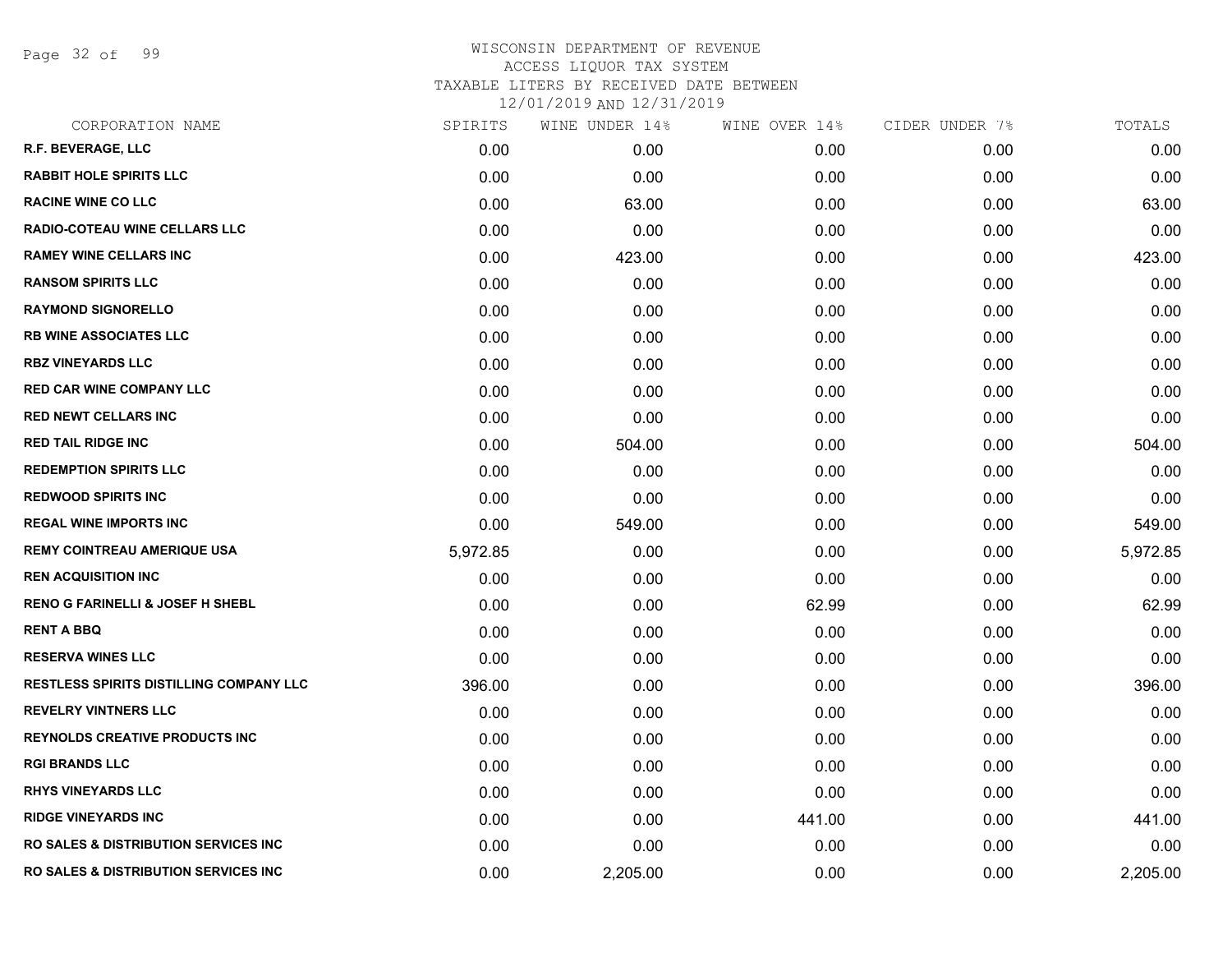Page 33 of 99

# WISCONSIN DEPARTMENT OF REVENUE ACCESS LIQUOR TAX SYSTEM TAXABLE LITERS BY RECEIVED DATE BETWEEN

| CORPORATION NAME                             | SPIRITS  | WINE UNDER 14% | WINE OVER 14% | CIDER UNDER 7% | TOTALS    |
|----------------------------------------------|----------|----------------|---------------|----------------|-----------|
| <b>ROBERT A CUTTER</b>                       | 0.00     | 126.00         | 0.00          | 0.00           | 126.00    |
| <b>ROBERT FOLEY LLC</b>                      | 0.00     | 43.50          | 405.00        | 0.00           | 448.50    |
| <b>ROBERT J GROSS</b>                        | 0.00     | 0.00           | 0.00          | 0.00           | 0.00      |
| <b>ROBERT L HUDSON</b>                       | 0.00     | 0.00           | 0.00          | 0.00           | 0.00      |
| <b>ROBERT YOUNG ESTATE WINERY LLC</b>        | 0.00     | 0.00           | 0.00          | 0.00           | 0.00      |
| <b>ROBERTS &amp; ROGERS LLC</b>              | 0.00     | 0.00           | 0.00          | 0.00           | 0.00      |
| <b>ROCK SAKE LLC</b>                         | 0.00     | 0.00           | 0.00          | 0.00           | 0.00      |
| <b>ROCK WALL WINE COMPANY INC</b>            | 0.00     | 0.00           | 0.00          | 0.00           | 0.00      |
| <b>ROCKWOOD &amp; HINES IMPORTERS INC.</b>   | 0.00     | 0.00           | 0.00          | 0.00           | 0.00      |
| <b>ROGER PENG</b>                            | 0.00     | 0.00           | 0.00          | 0.00           | 0.00      |
| <b>ROMBAUER VINEYARDS INC</b>                | 0.00     | 0.00           | 1,606.50      | 0.00           | 1,606.50  |
| <b>RONALD J WICKER</b>                       | 0.00     | 0.00           | 0.00          | 0.00           | 0.00      |
| <b>RONALD T RUBIN</b>                        | 0.00     | 0.00           | 0.00          | 0.00           | 0.00      |
| <b>ROOTS RUN DEEP LLC</b>                    | 0.00     | 0.00           | 909.00        | 0.00           | 909.00    |
| <b>ROSE CITY DISTILLING CO.</b>              | 0.00     | 0.00           | 0.00          | 0.00           | 0.00      |
| <b>ROSE IMPORTING &amp; DISTRIBUTING LLC</b> | 0.00     | 387.00         | 0.00          | 0.00           | 387.00    |
| <b>ROSENTHAL WINE MERCHANT NY LTD</b>        | 0.00     | 1,352.25       | 0.00          | 0.00           | 1,352.25  |
| <b>ROSS PANGERE</b>                          | 0.00     | 0.00           | 0.00          | 0.00           | 0.00      |
| <b>ROTTA WINERY LLC</b>                      | 0.00     | 0.00           | 0.00          | 0.00           | 0.00      |
| <b>ROUND HILL CELLARS</b>                    | 0.00     | 504.00         | 1,197.00      | 0.00           | 1,701.00  |
| <b>ROUND POND ESTATE LLC</b>                 | 0.00     | 0.00           | 342.00        | 0.00           | 342.00    |
| <b>ROYAL WINE CORPORATION</b>                | 0.00     | 4,752.00       | 0.00          | 0.00           | 4,752.00  |
| <b>RUSH CREEK DISTILLING, LLC</b>            | 99.00    | 0.00           | 0.00          | 0.00           | 99.00     |
| RUSSIAN STANDARD VODKA (USA) INC             | 1,680.00 | 1,372.30       | 0.00          | 0.00           | 3,052.30  |
| <b>RWG USA LLC</b>                           | 0.00     | 0.00           | 0.00          | 0.00           | 0.00      |
| <b>S &amp; R WINES LLC</b>                   | 0.00     | 126.00         | 63.00         | 0.00           | 189.00    |
| <b>SLJ GROUP INC</b>                         | 0.00     | 10,644.21      | 6,846.65      | 0.00           | 17,490.86 |
| <b>SAGAMORE WHISKEY LLC</b>                  | 22.50    | 0.00           | 0.00          | 0.00           | 22.50     |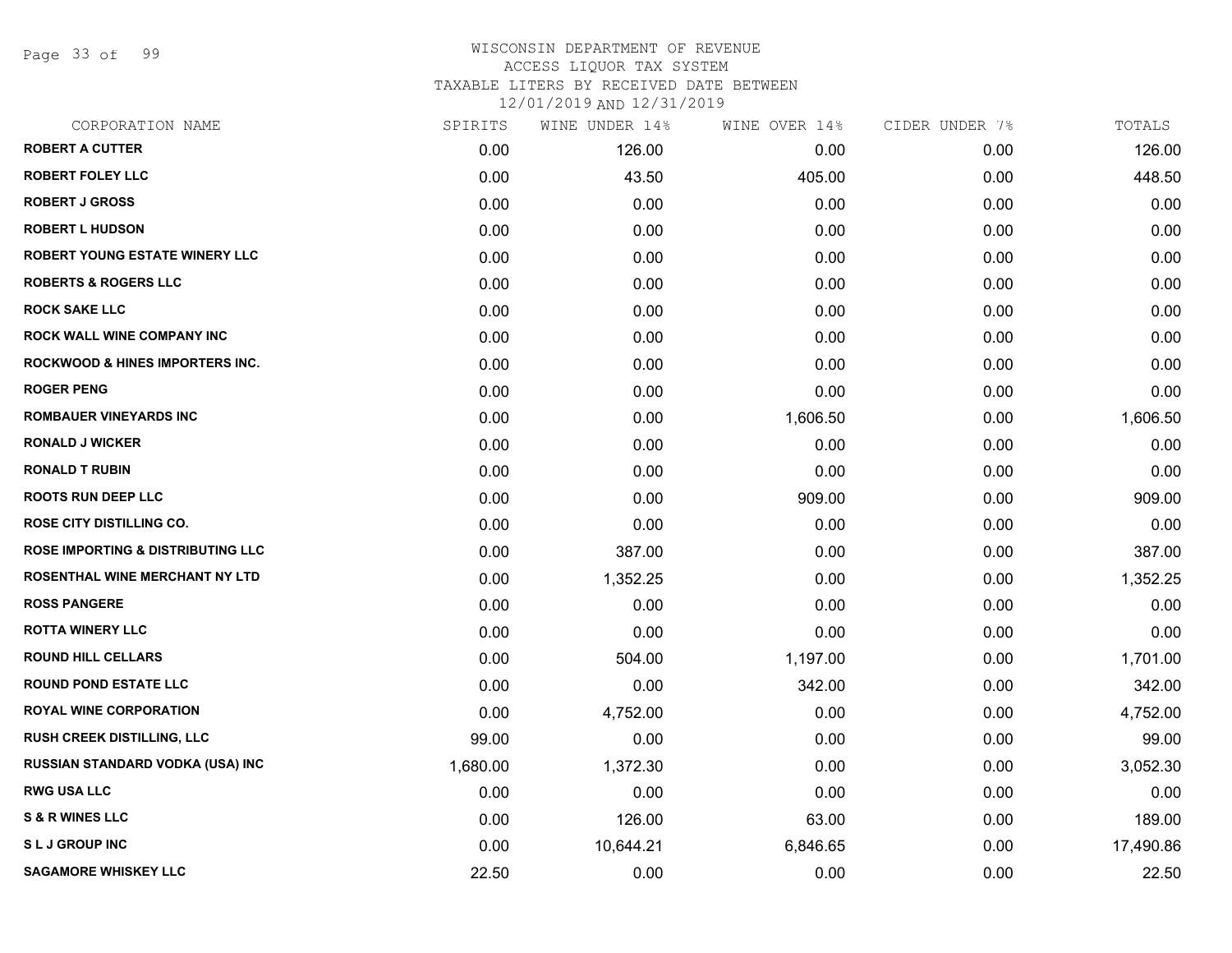Page 34 of 99

#### WISCONSIN DEPARTMENT OF REVENUE ACCESS LIQUOR TAX SYSTEM TAXABLE LITERS BY RECEIVED DATE BETWEEN

| CORPORATION NAME                            | SPIRITS    | WINE UNDER 14% | WINE OVER 14% | CIDER UNDER 7% | TOTALS     |
|---------------------------------------------|------------|----------------|---------------|----------------|------------|
| <b>SAKEONE CORPORATION</b>                  | 0.00       | 0.00           | 0.00          | 0.00           | 0.00       |
| <b>SALOON SPIRITS LLC</b>                   | 675.00     | 0.00           | 0.00          | 0.00           | 675.00     |
| <b>SALVESTRIN WINE CO LLC</b>               | 0.00       | 0.00           | 0.00          | 0.00           | 0.00       |
| <b>SAMANTHA SHEEHAN IMPORTS</b>             | 0.00       | 0.00           | 0.00          | 0.00           | 0.00       |
| <b>SAMUEL P BAXTER</b>                      | 0.00       | 0.00           | 0.00          | 0.00           | 0.00       |
| <b>SAN ANTONIO WINERY INC</b>               | 0.00       | 20,160.00      | 279.00        | 0.00           | 20,439.00  |
| <b>SAN FRANCISCO WINE EXCHANGE INC.</b>     | 0.00       | 0.00           | 0.00          | 0.00           | 0.00       |
| SAN GABRIEL VALLEY WAREHOUSE & STORAGE INC  | 0.00       | 0.00           | 0.00          | 0.00           | 0.00       |
| <b>SAN JOAQUIN WINE COMPANY INC</b>         | 0.00       | 136.44         | 372.94        | 0.00           | 509.38     |
| <b>SAN LUIS SPIRITS DISTILLING CO LLC</b>   | 2,442.00   | 0.00           | 0.00          | 0.00           | 2,442.00   |
| <b>SAN MARTINO IMPORTS INC</b>              | 0.00       | 0.00           | 0.00          | 0.00           | 0.00       |
| <b>SANGLIER SELECTIONS LLC</b>              | 135.00     | 792.00         | 0.00          | 0.00           | 927.00     |
| <b>SANS LIEGE INC</b>                       | 0.00       | 0.00           | 0.00          | 0.00           | 0.00       |
| <b>SANS WINE &amp; SPIRITS CO</b>           | 0.00       | 0.00           | 0.00          | 0.00           | 0.00       |
| <b>SANTA CROCE LLC</b>                      | 571.50     | 0.00           | 0.00          | 0.00           | 571.50     |
| <b>SANTA MARGHERITA USA INC</b>             | 0.00       | 144.00         | 0.00          | 0.00           | 144.00     |
| <b>SANTA RITA USA CORPORATION</b>           | 0.00       | 63.00          | 0.00          | 0.00           | 63.00      |
| <b>SAPSUCKER FARMS LLC</b>                  | 0.00       | 0.00           | 0.00          | 0.00           | 0.00       |
| <b>SARMENTO'S IMPORTS &amp; EXPORTS INC</b> | 0.00       | 0.00           | 0.00          | 0.00           | 0.00       |
| <b>SAVIAH ROSE WINERY LLC</b>               | 0.00       | 0.00           | 0.00          | 0.00           | 0.00       |
| <b>SAZERAC COMPANY INC</b>                  | 654,735.55 | 116.99         | 380.97        | 0.00           | 655,233.51 |
| <b>SAZERAC NORTH AMERICA INC</b>            | 528,648.30 | 1,831.04       | 22.49         | 0.00           | 530,501.83 |
| <b>SB WINE CO LLC</b>                       | 0.00       | 0.00           | 0.00          | 0.00           | 0.00       |
| <b>SBRAGIA FAMILY VINEYARDS LLC</b>         | 0.00       | 0.00           | 378.00        | 0.00           | 378.00     |
| <b>SCENIC ROOT WINEGROWERS LLC</b>          | 0.00       | 0.00           | 0.00          | 0.00           | 0.00       |
| <b>SCHEID VINEYARDS CALIFORNIA INC</b>      | 0.00       | 11,214.00      | 234.00        | 0.00           | 11,448.00  |
| <b>SCHILLING CIDER LLC</b>                  | 0.00       | 0.00           | 0.00          | 0.00           | 0.00       |
| <b>SCHUG WINERY LLC</b>                     | 0.00       | 216.00         | 36.00         | 0.00           | 252.00     |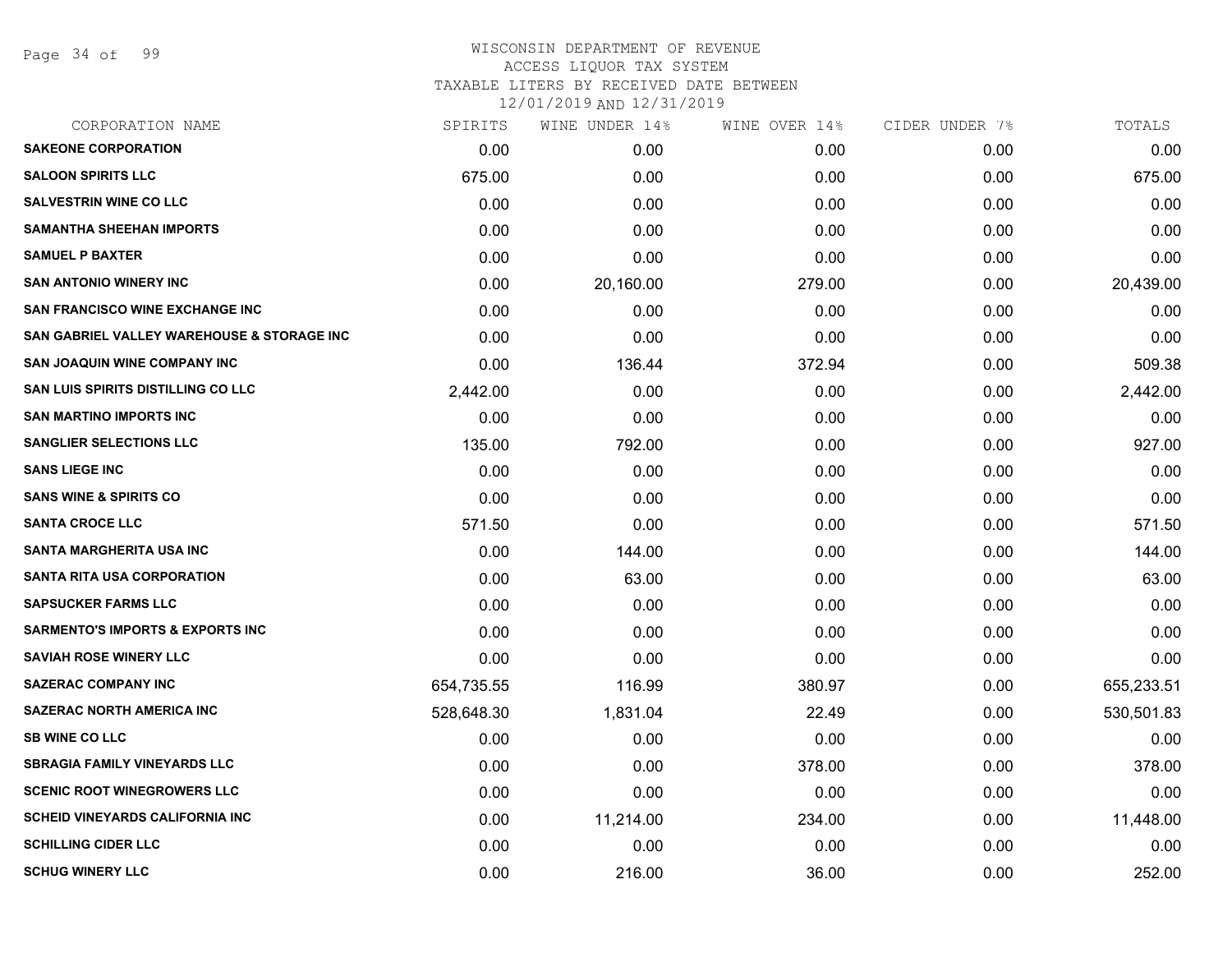Page 35 of 99

# WISCONSIN DEPARTMENT OF REVENUE ACCESS LIQUOR TAX SYSTEM

TAXABLE LITERS BY RECEIVED DATE BETWEEN

| CORPORATION NAME                      | SPIRITS | WINE UNDER 14% | WINE OVER 14% | CIDER UNDER 7% | TOTALS   |
|---------------------------------------|---------|----------------|---------------|----------------|----------|
| <b>SCHWEIGER VINEYARDS INC</b>        | 0.00    | 0.00           | 0.00          | 0.00           | 0.00     |
| <b>SCOPERTA IMPORTING CO INC</b>      | 0.00    | 1,912.50       | 27.00         | 0.00           | 1,939.50 |
| <b>SEA SMOKE INC</b>                  | 0.00    | 0.00           | 0.00          | 0.00           | 0.00     |
| <b>SEATTLE CIDER COMPANY LLC</b>      | 0.00    | 0.00           | 0.00          | 0.00           | 0.00     |
| <b>SEAVEY VINEYARD LP</b>             | 0.00    | 0.00           | 0.00          | 0.00           | 0.00     |
| SELECTIVE WINE ESTATES INC            | 0.00    | 252.00         | 0.00          | 0.00           | 252.00   |
| <b>SERENDIPITY WINES LLC</b>          | 0.00    | 0.00           | 0.00          | 0.00           | 0.00     |
| <b>SERGEY CHISTOV</b>                 | 0.00    | 0.00           | 0.00          | 0.00           | 0.00     |
| <b>SERRALLES USA LLC</b>              | 498.00  | 0.00           | 0.00          | 0.00           | 498.00   |
| <b>SHAFER VINEYARDS INC</b>           | 0.00    | 0.00           | 0.00          | 0.00           | 0.00     |
| <b>SHANNON RIDGE INC</b>              | 0.00    | 1,350.00       | 693.00        | 0.00           | 2,043.00 |
| <b>SHAW-ROSS HOLDING CO LLC</b>       | 0.00    | 0.00           | 0.00          | 0.00           | 0.00     |
| SHEA WINE CELLARS LLC                 | 0.00    | 0.00           | 0.00          | 0.00           | 0.00     |
| <b>SHELTON-MACKENZIE WINE COMPANY</b> | 0.00    | 0.00           | 0.00          | 0.00           | 0.00     |
| <b>SHORTS BREWING COMPANY</b>         | 0.00    | 0.00           | 0.00          | 0.00           | 0.00     |
| SIERRA NEVADA BREWING COMPANY         | 0.00    | 0.00           | 0.00          | 0.00           | 0.00     |
| SILVER OAK WINE CELLARS LLC           | 0.00    | 0.00           | 12.00         | 0.00           | 12.00    |
| SILVER TRIDENT WINERY LLC             | 0.00    | 0.00           | 0.00          | 0.00           | 0.00     |
| <b>SINSKEY VINEYARDS INC</b>          | 0.00    | 0.00           | 0.00          | 0.00           | 0.00     |
| <b>SKINNER-DAVENA LLC</b>             | 0.00    | 45.00          | 135.00        | 0.00           | 180.00   |
| <b>SLIM CHILLERS INC</b>              | 0.00    | 0.00           | 0.00          | 0.00           | 0.00     |
| <b>SLO DOWN WINES LLC</b>             | 0.00    | 0.00           | 0.00          | 0.00           | 0.00     |
| <b>SLURP LLC</b>                      | 0.00    | 0.00           | 0.00          | 0.00           | 0.00     |
| <b>SMALL VINES WINES INC</b>          | 0.00    | 0.00           | 0.00          | 0.00           | 0.00     |
| <b>SMART VENDING LLC</b>              | 0.00    | 0.00           | 0.00          | 0.00           | 0.00     |
| <b>SMT ACQUISITIONS LLC</b>           | 0.00    | 2,426.75       | 851.50        | 0.00           | 3,278.25 |
| <b>SOCIAL ENJOYMENTS LLC</b>          | 0.00    | 0.00           | 0.00          | 0.00           | 0.00     |
| SOGEVINUS FINE WINES USA INC          | 0.00    | 0.00           | 0.00          | 0.00           | 0.00     |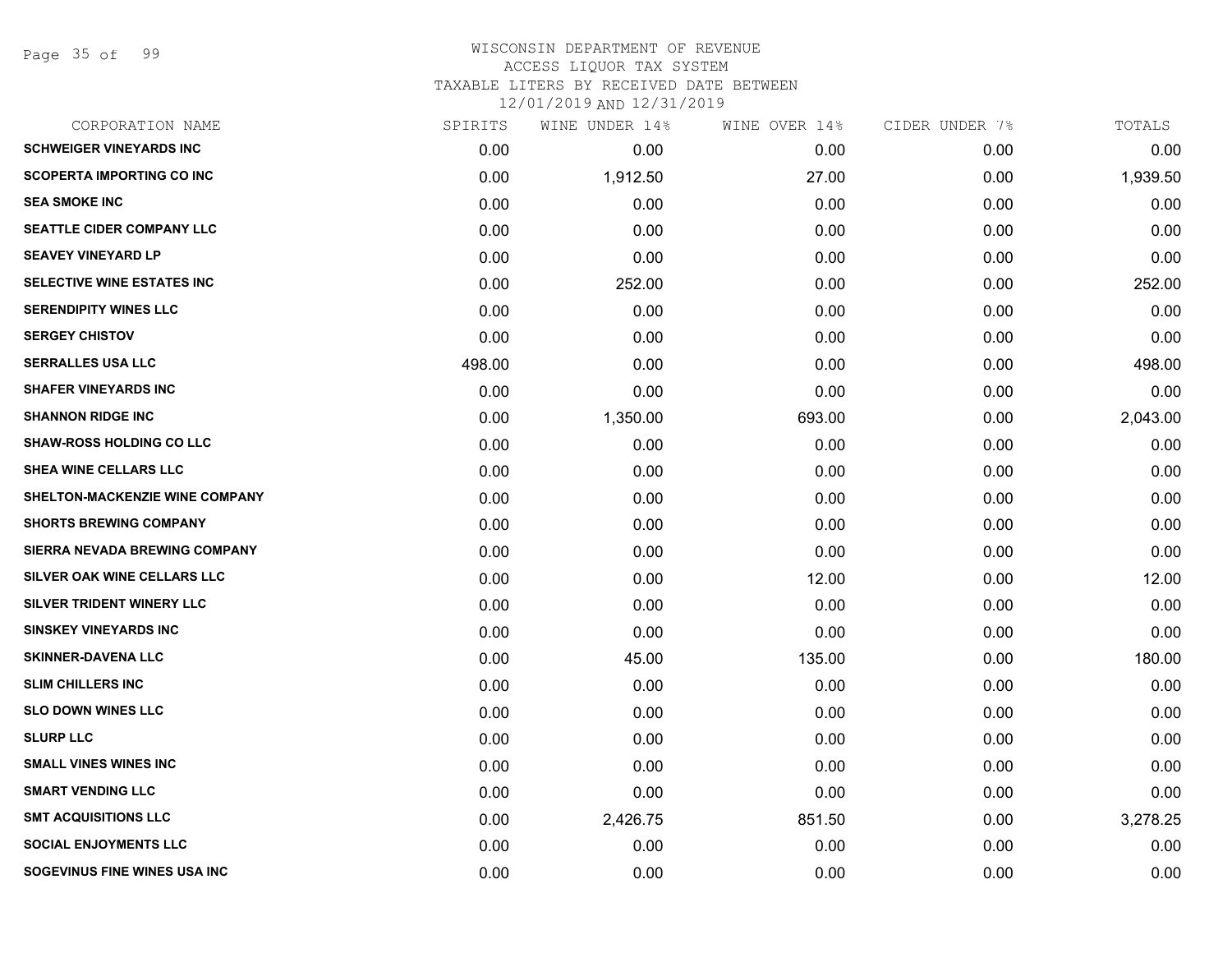Page 36 of 99

# WISCONSIN DEPARTMENT OF REVENUE ACCESS LIQUOR TAX SYSTEM

TAXABLE LITERS BY RECEIVED DATE BETWEEN

| CORPORATION NAME                        | SPIRITS  | WINE UNDER 14% | WINE OVER 14% | CIDER UNDER 7% | TOTALS   |
|-----------------------------------------|----------|----------------|---------------|----------------|----------|
| <b>SOKOL BLOSSER LTD</b>                | 0.00     | 526.50         | 0.00          | 0.00           | 526.50   |
| <b>SOLBERG DISTILLING LLC</b>           | 0.00     | 0.00           | 0.00          | 0.00           | 0.00     |
| <b>SOLENA CELLARS LLC</b>               | 0.00     | 252.00         | 0.00          | 0.00           | 252.00   |
| <b>SOMERSTON WINE COMPANY, LLC</b>      | 0.00     | 0.00           | 0.00          | 0.00           | 0.00     |
| <b>SOURCE CODE BEVERAGE LLC</b>         | 0.00     | 0.00           | 0.00          | 0.00           | 0.00     |
| SOUTH BAY WINE GROUP LLC                | 0.00     | 3,735.00       | 90.00         | 0.00           | 3,825.00 |
| <b>SOUTHERN STARZ INC</b>               | 0.00     | 64.19          | 53.50         | 0.00           | 117.69   |
| SOUTHERN WINE GROUP LLC                 | 0.00     | 450.00         | 297.00        | 0.00           | 747.00   |
| <b>SOUTHWEST SPIRITS &amp; WINE LLC</b> | 1,803.00 | 0.00           | 0.00          | 0.00           | 1,803.00 |
| <b>SOVEREIGN BRANDS LLC</b>             | 540.00   | 4,352.04       | 0.00          | 0.00           | 4,892.04 |
| <b>SPA GIRL COCKTAILS LLC</b>           | 0.00     | 0.00           | 0.00          | 0.00           | 0.00     |
| <b>SPANN VINEYARDS INC</b>              | 0.00     | 0.00           | 6.00          | 0.00           | 6.00     |
| <b>SPARKLING OREGON LLC</b>             | 0.00     | 0.00           | 0.00          | 0.00           | 0.00     |
| <b>SPEAKEASY SPIRITS LLC</b>            | 0.00     | 0.00           | 0.00          | 0.00           | 0.00     |
| <b>SPENCER HOOPES</b>                   | 0.00     | 252.00         | 126.00        | 0.00           | 378.00   |
| <b>SPIRITS OF TENNESSEE, LLC</b>        | 6,183.00 | 0.00           | 0.00          | 0.00           | 6,183.00 |
| <b>SPLINTER GROUP NAPA LLC</b>          | 0.00     | 0.00           | 0.00          | 0.00           | 0.00     |
| <b>SPOTTSWOODE WINERY INC</b>           | 0.00     | 0.00           | 0.00          | 0.00           | 0.00     |
| <b>SPRING MOUNTAIN VINEYARD INC</b>     | 0.00     | 0.00           | 126.00        | 0.00           | 126.00   |
| <b>SQZ BEVS LLC</b>                     | 0.00     | 256.00         | 0.00          | 0.00           | 256.00   |
| ST GEORGE SPIRITS INC                   | 1,612.80 | 0.00           | 0.00          | 0.00           | 1,612.80 |
| <b>ST HELENA ESTATE LLC</b>             | 0.00     | 0.00           | 0.00          | 0.00           | 0.00     |
| <b>ST INNOCENT LTD</b>                  | 0.00     | 67.50          | 0.00          | 0.00           | 67.50    |
| ST JULIAN WINE COMPANY INC              | 0.00     | 0.00           | 0.00          | 0.00           | 0.00     |
| ST KILLIAN IMPORTING CO INC             | 171.00   | 0.00           | 0.00          | 0.00           | 171.00   |
| <b>ST SUPERY INC</b>                    | 0.00     | 126.00         | 378.00        | 0.00           | 504.00   |
| <b>STAGLIN FAMILY VINEYARD LLC</b>      | 0.00     | 0.00           | 16.64         | 0.00           | 16.64    |
| STANLEY STAWSKI DIST CO INC             | 0.00     | 0.00           | 0.00          | 0.00           | 0.00     |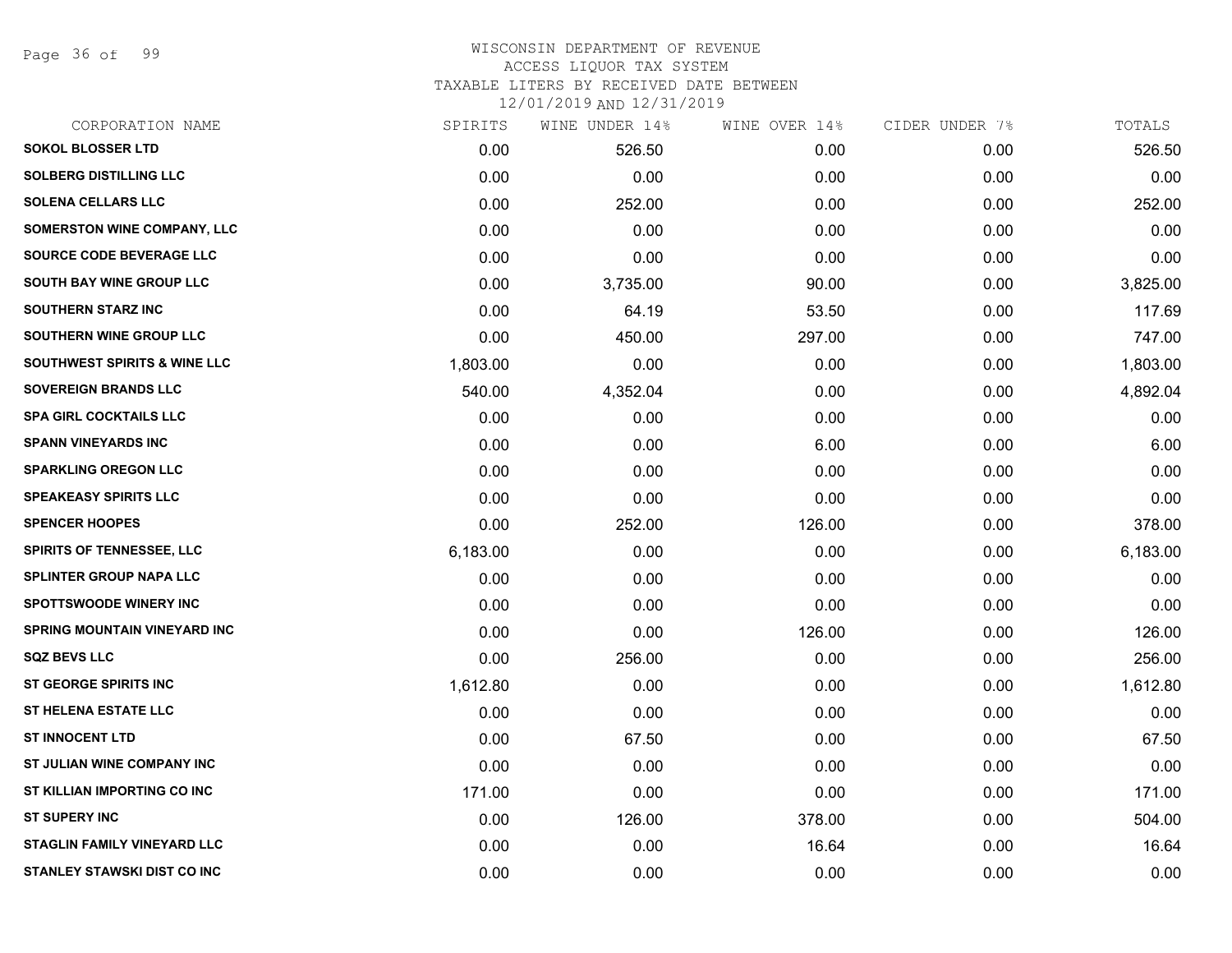#### WISCONSIN DEPARTMENT OF REVENUE

#### ACCESS LIQUOR TAX SYSTEM

TAXABLE LITERS BY RECEIVED DATE BETWEEN

| CORPORATION NAME                             | SPIRITS | WINE UNDER 14% | WINE OVER 14% | CIDER UNDER 7% | TOTALS     |
|----------------------------------------------|---------|----------------|---------------|----------------|------------|
| STE. MICHELLE WINE ESTATES LTD.              | 0.00    | 75,391.50      | 14,745.00     | 0.00           | 90,136.50  |
| <b>STEELE WINES INC</b>                      | 0.00    | 135.00         | 72.00         | 0.00           | 207.00     |
| <b>STEFFENS FAMILY WINES LLC</b>             | 0.00    | 0.00           | 0.00          | 0.00           | 0.00       |
| STELLAR IMPORTING COMPANY LLC                | 513.00  | 2,218.00       | 477.00        | 0.00           | 3,208.00   |
| <b>STEM CIDERS LLC</b>                       | 0.00    | 0.00           | 0.00          | 805.31         | 805.31     |
| <b>STEPHAN VINEYARD INC</b>                  | 0.00    | 0.00           | 0.00          | 0.00           | 0.00       |
| <b>STEVEN EDMUNDS &amp; CORNELIA ST JOHN</b> | 0.00    | 0.00           | 0.00          | 0.00           | 0.00       |
| <b>STEWART CELLARS, LLC</b>                  | 0.00    | 0.00           | 0.00          | 0.00           | 0.00       |
| <b>STEZ &amp; BOWER</b>                      | 0.00    | 0.00           | 0.00          | 0.00           | 0.00       |
| <b>STOLI GROUP (USA) LLC</b>                 | 0.00    | 0.00           | 0.00          | 0.00           | 0.00       |
| <b>STOLLER IMPORTS INC</b>                   | 128.25  | 0.00           | 0.00          | 0.00           | 128.25     |
| <b>STOLLER VINEYARDS INC</b>                 | 0.00    | 0.00           | 0.00          | 0.00           | 0.00       |
| <b>STOLPMAN VINEYARDS LLC</b>                | 0.00    | 0.00           | 0.00          | 0.00           | 0.00       |
| STONEBRAKER-SOLES INC                        | 0.00    | 0.00           | 0.00          | 0.00           | 0.00       |
| <b>STONECUSHION INC</b>                      | 0.00    | 0.00           | 0.00          | 0.00           | 0.00       |
| <b>STRALA VINEYARDS, LLC</b>                 | 0.00    | 0.00           | 0.00          | 0.00           | 0.00       |
| <b>STUART BOSSOM</b>                         | 0.00    | 0.00           | 0.00          | 0.00           | 0.00       |
| SUGARLANDS DISTILLING COMPANY LLC            | 0.00    | 0.00           | 0.00          | 0.00           | 0.00       |
| <b>SUPERSTITION MEADERY</b>                  | 0.00    | 640.15         | 0.00          | 0.00           | 640.15     |
| <b>SURVILLE ENTERPRISES CORP</b>             | 112.50  | 21,708.00      | 0.00          | 0.00           | 21,820.50  |
| <b>SUTTER HOME WINERY INC</b>                | 450.00  | 461,404.53     | 3,690.00      | 0.00           | 465,544.53 |
| <b>SVP WINERY LLC</b>                        | 0.00    | 423.00         | 0.00          | 0.00           | 423.00     |
| <b>SWISH BEVERAGES LLC</b>                   | 0.00    | 0.00           | 0.00          | 0.00           | 0.00       |
| <b>T ELENTENY HOLDINGS LLC</b>               | 0.00    | 223.50         | 126.00        | 0.00           | 349.50     |
| T. EDWARD WINES, LTD                         | 0.00    | 0.00           | 0.00          | 0.00           | 0.00       |
| <b>TAFT STREET INC</b>                       | 0.00    | 0.00           | 0.00          | 0.00           | 0.00       |
| <b>TAKARA SAKE USA INC</b>                   | 0.00    | 2,114.58       | 131.40        | 0.00           | 2,245.98   |
| <b>TALLEY VINEYARDS INC</b>                  | 0.00    | 126.00         | 0.00          | 0.00           | 126.00     |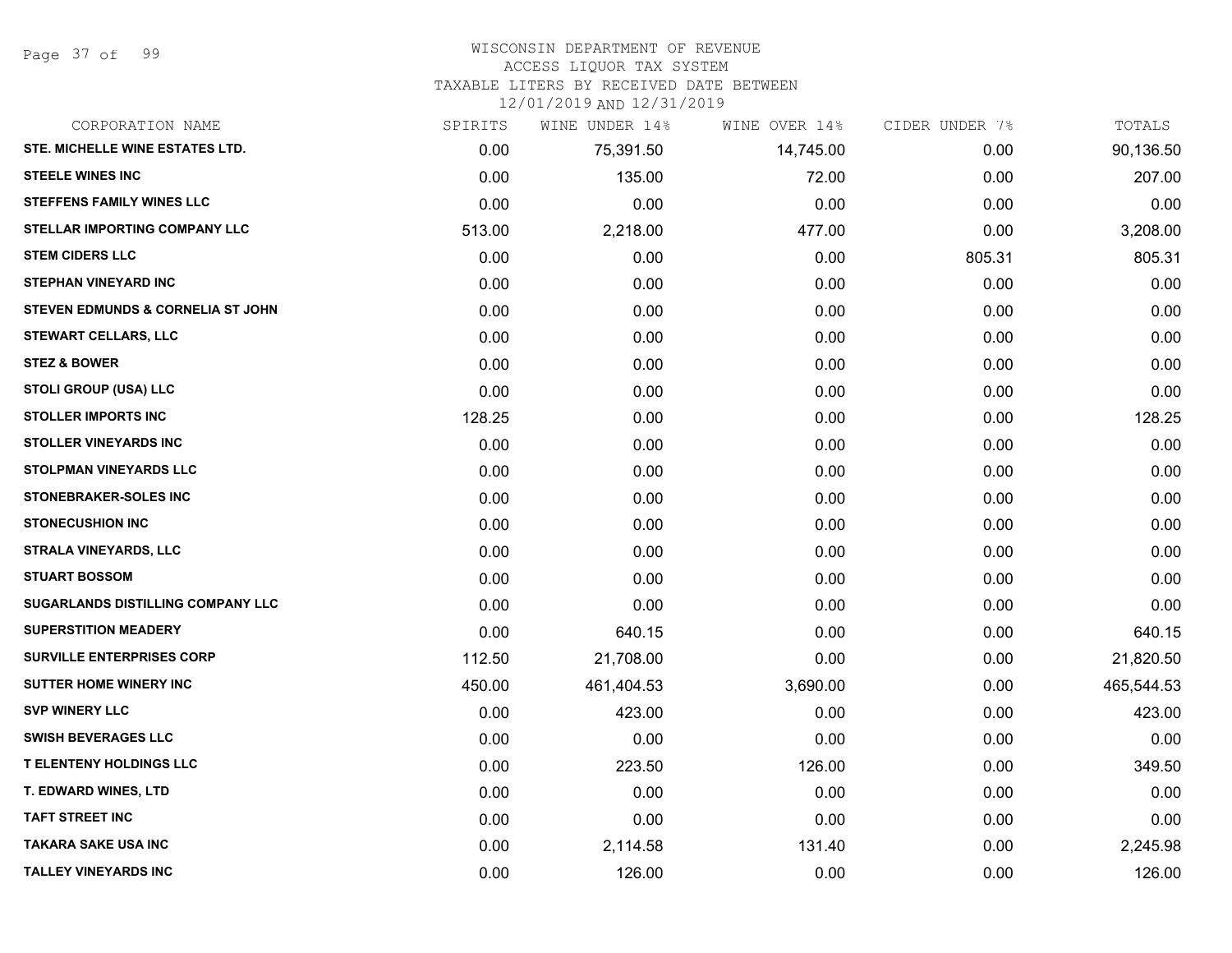| CORPORATION NAME                   | SPIRITS  | WINE UNDER 14% | WINE OVER 14% | CIDER UNDER 7% | TOTALS    |
|------------------------------------|----------|----------------|---------------|----------------|-----------|
| <b>TAMBER BEY VINEYARDS LLC</b>    | 0.00     | 0.00           | 0.00          | 0.00           | 0.00      |
| <b>TATOMER INC</b>                 | 0.00     | 0.00           | 0.00          | 0.00           | 0.00      |
| <b>TATTERSALL COMPANIES LLC</b>    | 216.00   | 0.00           | 0.00          | 0.00           | 216.00    |
| TEMPERANCE DISTILLING COMPANY      | 0.00     | 0.00           | 0.00          | 0.00           | 0.00      |
| <b>TEQUILAS PREMIUM, INC</b>       | 0.00     | 0.00           | 0.00          | 0.00           | 0.00      |
| TERRA SANCTA TRADING COMPANY LLC   | 0.00     | 0.00           | 0.00          | 0.00           | 0.00      |
| <b>TERRANEO MERCHANTS INC</b>      | 0.00     | 173.25         | 0.00          | 0.00           | 173.25    |
| <b>TERRAVANT WINE COMPANY LLC</b>  | 0.00     | 0.00           | 0.00          | 0.00           | 0.00      |
| <b>TERRESSENTIA CORPORATION</b>    | 0.00     | 0.00           | 0.00          | 0.00           | 0.00      |
| <b>TERRIZZI VINO INC</b>           | 0.00     | 0.00           | 0.00          | 0.00           | 0.00      |
| <b>TERROIR CSS, LLC</b>            | 0.00     | 0.00           | 0.00          | 0.00           | 0.00      |
| <b>TEXACELLO, LLC</b>              | 0.00     | 0.00           | 0.00          | 0.00           | 0.00      |
| <b>TGE LLC</b>                     | 0.00     | 0.00           | 0.00          | 0.00           | 0.00      |
| THE 11 WELLS SPIRITS COMPANY LLC   | 0.00     | 0.00           | 0.00          | 0.00           | 0.00      |
| THE AUSTRALIAN WINE CONNECTION INC | 0.00     | 0.00           | 0.00          | 0.00           | 0.00      |
| THE BIALE ESTATE                   | 0.00     | 0.00           | 0.00          | 0.00           | 0.00      |
| THE BRANDER VINEYARD               | 0.00     | 0.00           | 0.00          | 0.00           | 0.00      |
| THE EDRINGTON GROUP USA LLC        | 2,101.50 | 0.00           | 0.00          | 0.00           | 2,101.50  |
| THE GIRLS IN THE VINEYARD          | 0.00     | 0.00           | 0.00          | 0.00           | 0.00      |
| THE HARVEST IMPORTING              | 0.00     | 0.00           | 0.00          | 0.00           | 0.00      |
| THE HESS COLLECTION WINERY         | 0.00     | 5,229.00       | 7,393.50      | 0.00           | 12,622.50 |
| THE MEEKER VINEYARD                | 0.00     | 0.00           | 0.00          | 0.00           | 0.00      |
| THE MORLET SELECTION INC           | 0.00     | 0.00           | 0.00          | 0.00           | 0.00      |
| THE MORNE WINE COMPANY             | 0.00     | 126.00         | 0.00          | 0.00           | 126.00    |
| THE OJAI VINEYARD INC              | 0.00     | 225.00         | 0.00          | 0.00           | 225.00    |
| THE R.S. LIPMAN COMPANY            | 0.00     | 36.00          | 0.00          | 0.00           | 36.00     |
| THE RIVER WINE INC                 | 0.00     | 0.00           | 0.00          | 0.00           | 0.00      |
| THE SECOND GENERATION TRUST        | 0.00     | 15,928.00      | 666.00        | 0.00           | 16,594.00 |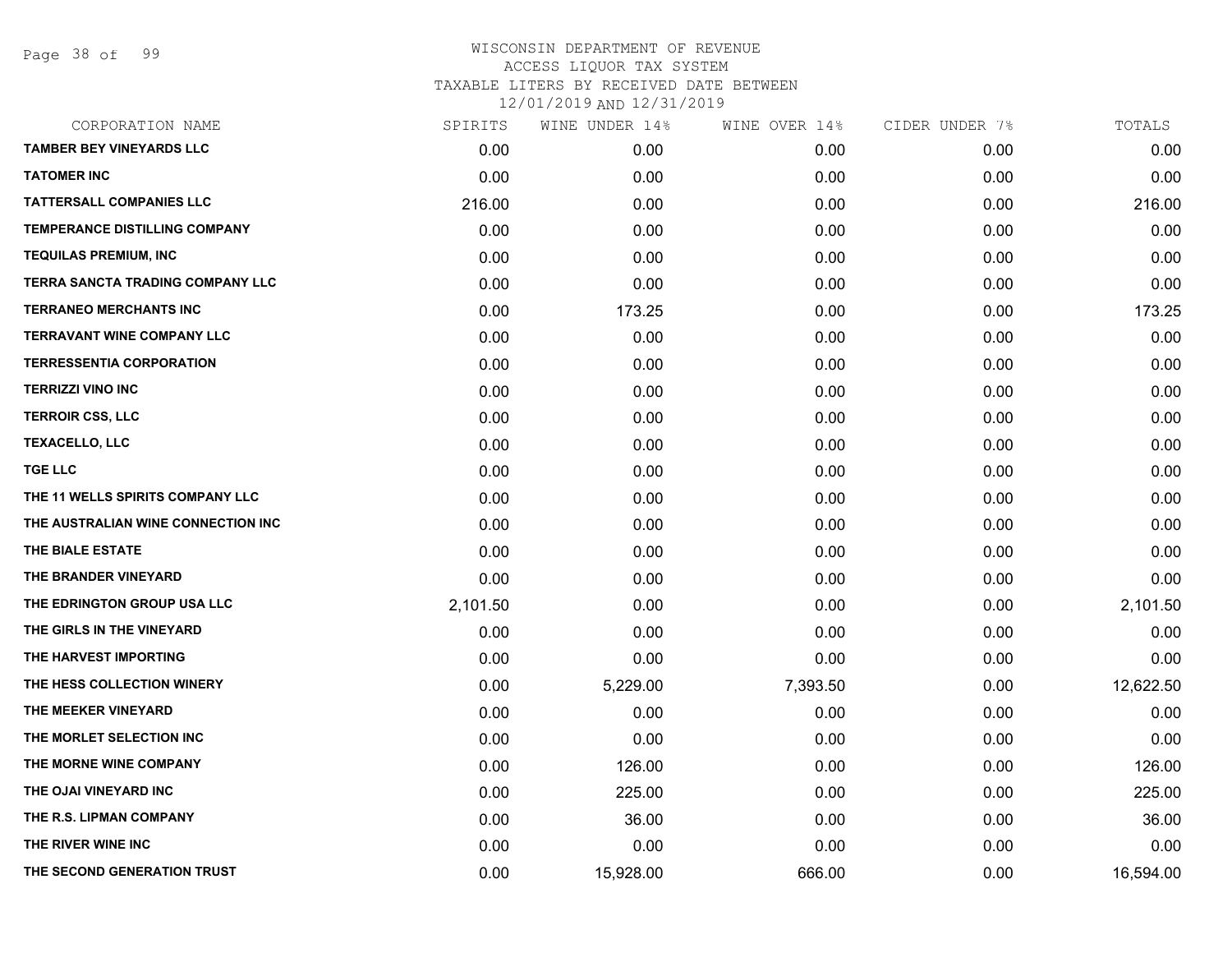Page 39 of 99

#### WISCONSIN DEPARTMENT OF REVENUE ACCESS LIQUOR TAX SYSTEM TAXABLE LITERS BY RECEIVED DATE BETWEEN

| CORPORATION NAME                              | SPIRITS | WINE UNDER 14% | WINE OVER 14% | CIDER UNDER 7% | TOTALS     |
|-----------------------------------------------|---------|----------------|---------------|----------------|------------|
| THE SILVERADO VINEYARDS                       | 0.00    | 0.00           | 0.00          | 0.00           | 0.00       |
| THE SORTING TABLE LLC                         | 0.00    | 63.00          | 315.00        | 0.00           | 378.00     |
| THE TRITON COLLECTION INC                     | 0.00    | 462.00         | 0.00          | 0.00           | 462.00     |
| THE WINE GROUP INC                            | 0.00    | 724,051.74     | 18,552.00     | 0.00           | 742,603.74 |
| THE WINE SOURCE INC                           | 0.00    | 207.00         | 54.00         | 0.00           | 261.00     |
| THE WOODMAR GROUP LLC                         | 0.00    | 1,071.00       | 441.00        | 0.00           | 1,512.00   |
| THIRD LEAF WINES LLC                          | 0.00    | 0.00           | 0.00          | 0.00           | 0.00       |
| THOMAS ALLEN VINEYARDS & WINERY, LLC          | 0.00    | 0.00           | 0.00          | 0.00           | 0.00       |
| <b>THOMAS WILLIAM INC</b>                     | 0.00    | 0.00           | 0.00          | 0.00           | 0.00       |
| THREE FAT GUYS WINE LLC                       | 0.00    | 0.00           | 0.00          | 0.00           | 0.00       |
| THREE RING PRODUCTIONS LLC                    | 0.00    | 0.00           | 0.00          | 0.00           | 0.00       |
| <b>THURMAN J RODGERS</b>                      | 0.00    | 0.00           | 0.00          | 0.00           | 0.00       |
| TIGERS USA GLOBAL LOGISTICS INC               | 0.00    | 0.00           | 0.00          | 0.00           | 0.00       |
| <b>TITUS &amp; TITUS</b>                      | 0.00    | 0.00           | 0.00          | 0.00           | 0.00       |
| TMR WINE COMPANY LLC                          | 0.00    | 0.00           | 0.00          | 0.00           | 0.00       |
| TOAD HOLLOW VINEYARDS INC                     | 0.00    | 1,764.00       | 297.00        | 0.00           | 2,061.00   |
| <b>TOBIN JAMES CELLARS</b>                    | 0.00    | 0.00           | 125.98        | 0.00           | 125.98     |
| <b>TOBY BEALL</b>                             | 0.00    | 0.00           | 0.00          | 0.00           | 0.00       |
| <b>TOLLIVER RANCH BRANDS LLC</b>              | 0.00    | 0.00           | 0.00          | 0.00           | 0.00       |
| <b>TOM MEADOWCROFT</b>                        | 0.00    | 0.00           | 0.00          | 0.00           | 0.00       |
| <b>TREANA WINERY LLC</b>                      | 0.00    | 504.00         | 1,134.00      | 0.00           | 1,638.00   |
| <b>TREASURY WINE ESTATES AMERICAS COMPANY</b> | 0.00    | 164,948.76     | 40,917.00     | 0.00           | 205,865.76 |
| TREFETHEN VINEYARDS WINERY INC                | 0.00    | 39.00          | 0.00          | 0.00           | 39.00      |
| <b>TREMAINE ATKINSON</b>                      | 0.00    | 0.00           | 0.00          | 0.00           | 0.00       |
| <b>TRENTADUE WINERY LLC</b>                   | 0.00    | 0.00           | 0.00          | 0.00           | 0.00       |
| <b>TREVOR J SHEEHAN</b>                       | 0.00    | 0.00           | 0.00          | 0.00           | 0.00       |
| TRI VIN IMPORTS INC                           | 0.00    | 18,288.00      | 0.00          | 0.00           | 18,288.00  |
| <b>TRIM WINES LLC</b>                         | 0.00    | 0.00           | 0.00          | 0.00           | 0.00       |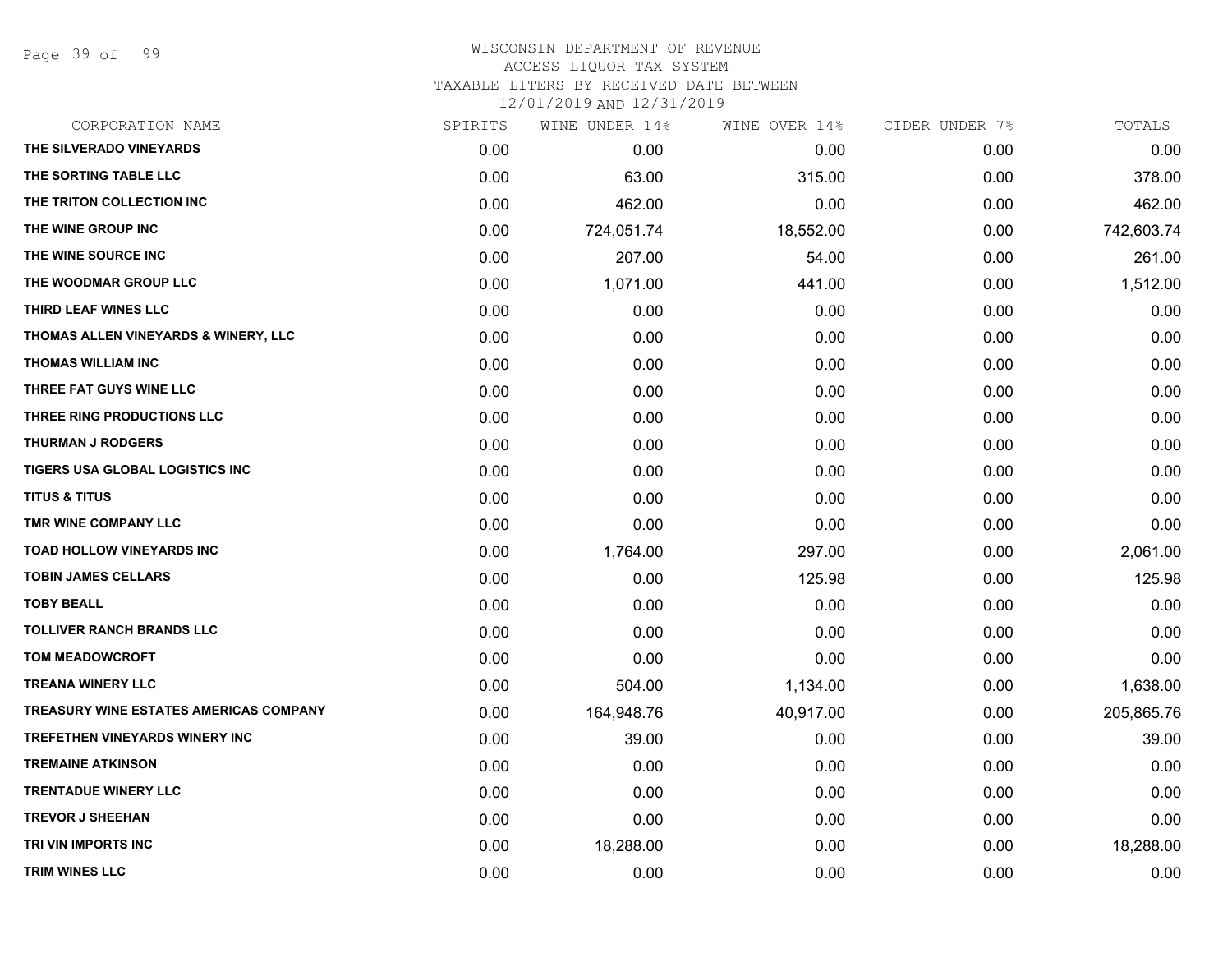Page 40 of 99

### WISCONSIN DEPARTMENT OF REVENUE ACCESS LIQUOR TAX SYSTEM TAXABLE LITERS BY RECEIVED DATE BETWEEN

| CORPORATION NAME                     | SPIRITS  | WINE UNDER 14% | WINE OVER 14% | CIDER UNDER 7% | TOTALS   |
|--------------------------------------|----------|----------------|---------------|----------------|----------|
| TRINITAS CELLARS LLC                 | 0.00     | 0.00           | 0.00          | 0.00           | 0.00     |
| <b>TRIONE VINEYARDS LLC</b>          | 0.00     | 0.00           | 0.00          | 0.00           | 0.00     |
| <b>TRI-STAR MARKETING INC</b>        | 0.00     | 7,173.00       | 0.00          | 0.00           | 7,173.00 |
| <b>TRUJILLO WINES, LLC</b>           | 0.00     | 0.00           | 0.00          | 0.00           | 0.00     |
| <b>TRUVINO INC</b>                   | 0.00     | 701.25         | 0.00          | 0.00           | 701.25   |
| TURLEY WINE CELLARS INC              | 0.00     | 0.00           | 0.00          | 0.00           | 0.00     |
| <b>TURNBULL WINE CELLARS</b>         | 0.00     | 0.00           | 180.00        | 0.00           | 180.00   |
| <b>TWIN PEAKS WINERY INC</b>         | 0.00     | 0.00           | 0.00          | 0.00           | 0.00     |
| TWO BROTHERS ARTISAN SPIRITS COMPANY | 0.00     | 0.00           | 0.00          | 0.00           | 0.00     |
| <b>TWO SONS IMPORTS LLC</b>          | 0.00     | 0.00           | 0.00          | 0.00           | 0.00     |
| TWO WORLDS WINE COMPANY, LLC         | 0.00     | 0.00           | 0.00          | 0.00           | 0.00     |
| UGLY DOG DISTILLERY, LLC             | 0.00     | 0.00           | 0.00          | 0.00           | 0.00     |
| <b>UMPQUA WINE WORKS LLC</b>         | 0.00     | 0.00           | 0.00          | 0.00           | 0.00     |
| UNCLE JOHN'S FRUIT HOUSE WINERY LLC  | 0.00     | 0.00           | 0.00          | 0.00           | 0.00     |
| UNDERGROUND WINE PROJECT LLC         | 0.00     | 0.00           | 0.00          | 0.00           | 0.00     |
| <b>UNION WINE COMPANY</b>            | 0.00     | 3,501.00       | 0.00          | 0.00           | 3,501.00 |
| UNITED SPIRITS INC                   | 0.00     | 0.00           | 0.00          | 0.00           | 0.00     |
| UNITED STATES DISTILLED PRODUCTS CO. | 0.00     | 0.00           | 0.00          | 0.00           | 0.00     |
| UNTI WINE CO LLC                     | 0.00     | 0.00           | 0.00          | 0.00           | 0.00     |
| <b>UPCHURCH VINEYARD LLC</b>         | 0.00     | 0.00           | 0.00          | 0.00           | 0.00     |
| USA WINE IMPORTS INC                 | 0.00     | 1,020.00       | 0.00          | 0.00           | 1,020.00 |
| <b>USA WINE WEST LLC</b>             | 1,485.00 | 2,728.50       | 337.50        | 0.00           | 4,551.00 |
| <b>UVE ENTERPRISES INC</b>           | 9.00     | 1,129.50       | 157.50        | 0.00           | 1,296.00 |
| <b>V&amp;CLLC</b>                    | 0.00     | 0.00           | 0.00          | 0.00           | 0.00     |
| <b>V2 WINE GROUP LLC</b>             | 0.00     | 468.00         | 0.00          | 0.00           | 468.00   |
| <b>VALCKENBERG INTERNATIONAL INC</b> | 0.00     | 754.56         | 0.00          | 0.00           | 754.56   |
| <b>VALOR WINE CO LLC</b>             | 0.00     | 0.00           | 1,989.00      | 0.00           | 1,989.00 |
| VAN RUITEN FAMILY WINERY LLC         | 0.00     | 0.00           | 0.00          | 0.00           | 0.00     |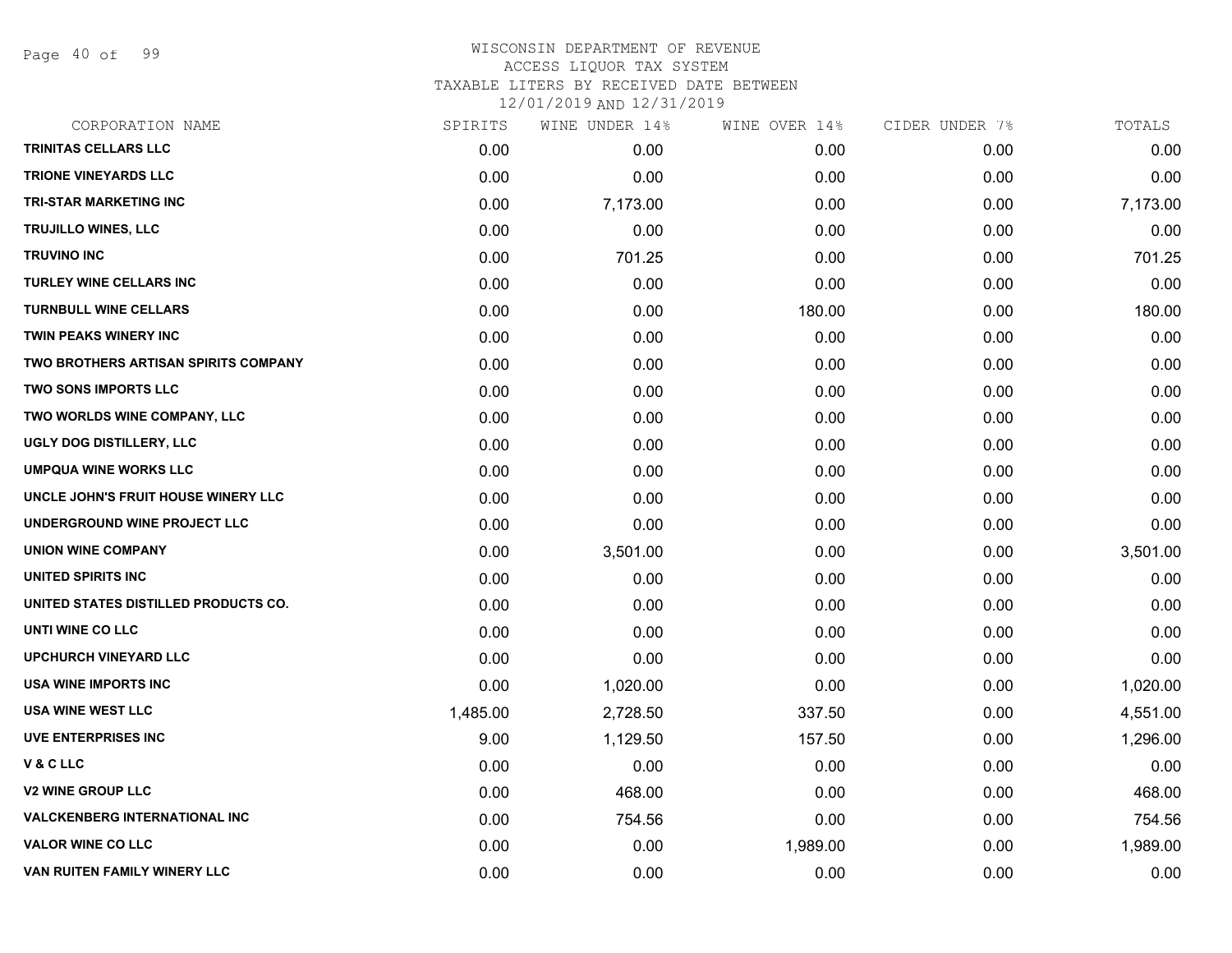Page 41 of 99

| CORPORATION NAME                          | SPIRITS | WINE UNDER 14% | WINE OVER 14% | CIDER UNDER 7% | TOTALS   |
|-------------------------------------------|---------|----------------|---------------|----------------|----------|
| <b>VANDER MILL LLC</b>                    | 0.00    | 0.00           | 0.00          | 1,979.77       | 1,979.77 |
| <b>VELOCITY DISTRIBUTION COMPANY, LLC</b> | 0.00    | 0.00           | 0.00          | 0.00           | 0.00     |
| <b>VEN CAL RANCHES LLC</b>                | 0.00    | 0.00           | 117.00        | 0.00           | 117.00   |
| <b>VENGE VINEYARDS INC</b>                | 0.00    | 0.00           | 486.00        | 0.00           | 486.00   |
| <b>VERITY WINES LLC</b>                   | 0.00    | 0.00           | 0.00          | 0.00           | 0.00     |
| <b>VERMEIL WINE GROUP LLC</b>             | 0.00    | 0.00           | 0.00          | 0.00           | 0.00     |
| <b>VERMONT HARD CIDER COMPANY LLC</b>     | 0.00    | 0.00           | 0.00          | 0.00           | 0.00     |
| VI. SCO. INC                              | 0.00    | 0.00           | 0.00          | 0.00           | 0.00     |
| <b>VIAS IMPORTS LTD</b>                   | 0.00    | 0.00           | 0.00          | 0.00           | 0.00     |
| <b>VICENTE GANDIA USA INC</b>             | 0.00    | 0.00           | 0.00          | 0.00           | 0.00     |
| <b>VIEUX VINS INC</b>                     | 0.00    | 288.00         | 405.00        | 0.00           | 693.00   |
| <b>VIKRE DISTILLERY LLC</b>               | 0.00    | 0.00           | 0.00          | 0.00           | 0.00     |
| <b>VILLA CREEK INC</b>                    | 0.00    | 0.00           | 0.00          | 0.00           | 0.00     |
| <b>VILLA ENCINAL PARTNERS LP</b>          | 0.00    | 0.00           | 0.00          | 0.00           | 0.00     |
| <b>VILLA SAN JULIETTE INC</b>             | 0.00    | 0.00           | 0.00          | 0.00           | 0.00     |
| VIN DE ZO LLC                             | 0.00    | 0.00           | 0.00          | 0.00           | 0.00     |
| <b>VIN DIVINO LTD</b>                     | 660.00  | 414.00         | 801.00        | 0.00           | 1,875.00 |
| <b>VINA ROBLES INC</b>                    | 0.00    | 0.00           | 0.00          | 0.00           | 0.00     |
| <b>VINAMERICAS INC</b>                    | 0.00    | 0.00           | 0.00          | 0.00           | 0.00     |
| <b>VINCENZO PADULA</b>                    | 0.00    | 0.00           | 0.00          | 0.00           | 0.00     |
| <b>VINE CLIFF WINERY INC</b>              | 0.00    | 0.00           | 0.00          | 0.00           | 0.00     |
| <b>VINE CONNECTIONS LLC</b>               | 0.00    | 1,125.00       | 431.64        | 0.00           | 1,556.64 |
| <b>VINEBURG LLC</b>                       | 0.00    | 0.00           | 117.00        | 0.00           | 117.00   |
| <b>VINEYARD 29 LLC</b>                    | 0.00    | 0.00           | 0.00          | 0.00           | 0.00     |
| <b>VINEYARD BRANDS LLC</b>                | 0.00    | 1,836.00       | 280.50        | 0.00           | 2,116.50 |
| <b>VINO DEL SOL INC</b>                   | 0.00    | 1,134.00       | 0.00          | 0.00           | 1,134.00 |
| <b>VINO LOGICS CORPORATION</b>            | 0.00    | 126.00         | 0.00          | 0.00           | 126.00   |
| <b>VINO.COM LLC</b>                       | 81.00   | 3,622.50       | 978.00        | 429.00         | 5,110.50 |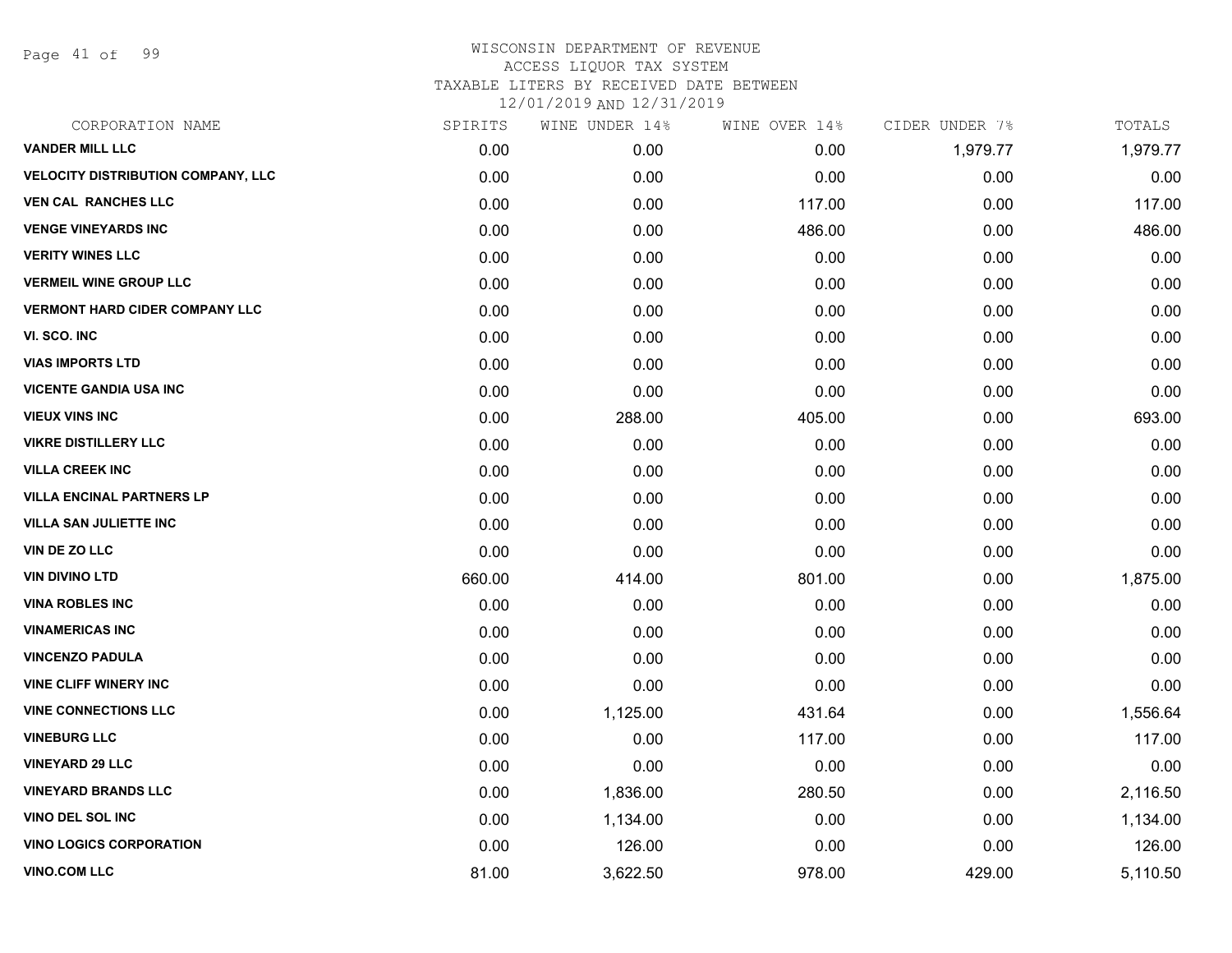Page 42 of 99

#### WISCONSIN DEPARTMENT OF REVENUE ACCESS LIQUOR TAX SYSTEM

TAXABLE LITERS BY RECEIVED DATE BETWEEN

| CORPORATION NAME                               | SPIRITS   | WINE UNDER 14% | WINE OVER 14% | CIDER UNDER 7% | TOTALS     |
|------------------------------------------------|-----------|----------------|---------------|----------------|------------|
| <b>VINOANDES LLC</b>                           | 0.00      | 0.00           | 0.00          | 0.00           | 0.00       |
| <b>VINOVIA WINE GROUP INC</b>                  | 0.00      | 414.00         | 0.00          | 0.00           | 414.00     |
| <b>VINTAGE '59 IMPORTS LLC</b>                 | 0.00      | 0.00           | 0.00          | 0.00           | 0.00       |
| <b>VINTAGE POINT LLC</b>                       | 0.00      | 54.00          | 0.00          | 0.00           | 54.00      |
| <b>VINTAGE WINE ESTATES, INC.</b>              | 0.00      | 8,845.50       | 5,206.50      | 0.00           | 14,052.00  |
| <b>VINTURE WINE COMPANY LLC</b>                | 0.00      | 0.00           | 0.00          | 0.00           | 0.00       |
| <b>VINTUS LLC</b>                              | 0.00      | 0.00           | 0.00          | 0.00           | 0.00       |
| <b>VISION WINE &amp; SPIRITS LLC</b>           | 0.00      | 504.00         | 0.00          | 0.00           | 504.00     |
| <b>VITANI SPIRITS LLC</b>                      | 0.00      | 0.00           | 0.00          | 0.00           | 0.00       |
| <b>VOLIO VINO IMPORTS, INC.</b>                | 0.00      | 0.00           | 0.00          | 0.00           | 0.00       |
| <b>VOTTO VINES IMPORTING INC</b>               | 0.00      | 0.00           | 0.00          | 0.00           | 0.00       |
| <b>VTPR INC</b>                                | 0.00      | 0.00           | 0.00          | 0.00           | 0.00       |
| <b>W J DEUTSCH &amp; SONS LTD</b>              | 22,482.50 | 158,480.75     | 10,839.31     | 0.00           | 191,802.56 |
| <b>WAGNER WINE COMPANY LLC</b>                 | 0.00      | 441.00         | 126.00        | 0.00           | 567.00     |
| <b>WAGNER WINERY LLC</b>                       | 0.00      | 0.00           | 0.00          | 0.00           | 0.00       |
| <b>WALTER NOVOSEL</b>                          | 0.00      | 0.00           | 0.00          | 0.00           | 0.00       |
| <b>WEBSTER BARNES LLC</b>                      | 0.00      | 0.00           | 0.00          | 0.00           | 0.00       |
| <b>WEIBEL INCORPORATED</b>                     | 0.00      | 99.00          | 0.00          | 0.00           | 99.00      |
| <b>WEIN BAUER INC</b>                          | 0.00      | 14,015.85      | 0.00          | 0.00           | 14,015.85  |
| WELL OILED WINE COMPANY LLC                    | 0.00      | 468.00         | 0.00          | 0.00           | 468.00     |
| <b>WEST COAST WINE PARTNERS LLC</b>            | 0.00      | 0.00           | 0.00          | 0.00           | 0.00       |
| WEST MICHIGAN RUM COMPANY, LLC                 | 0.00      | 0.00           | 0.00          | 0.00           | 0.00       |
| <b>WESTERN SPIRITS BEVERAGE CO LLC</b>         | 1,950.00  | 0.00           | 0.00          | 0.00           | 1,950.00   |
| <b>WEYGANDT-METZLER IMPORTING LTD</b>          | 0.00      | 1,053.00       | 0.00          | 0.00           | 1,053.00   |
| <b>WHISKEY ACRES DISTILLING CO</b>             | 157.50    | 0.00           | 0.00          | 0.00           | 157.50     |
| <b>WHYTE AND MACKAY (AMERICAS) LIMITED LLC</b> | 0.00      | 0.00           | 0.00          | 0.00           | 0.00       |
| <b>WI INC</b>                                  | 99.00     | 126.00         | 0.00          | 0.00           | 225.00     |
| <b>WILD AGAVE IMPORTS LLC</b>                  | 0.00      | 0.00           | 0.00          | 0.00           | 0.00       |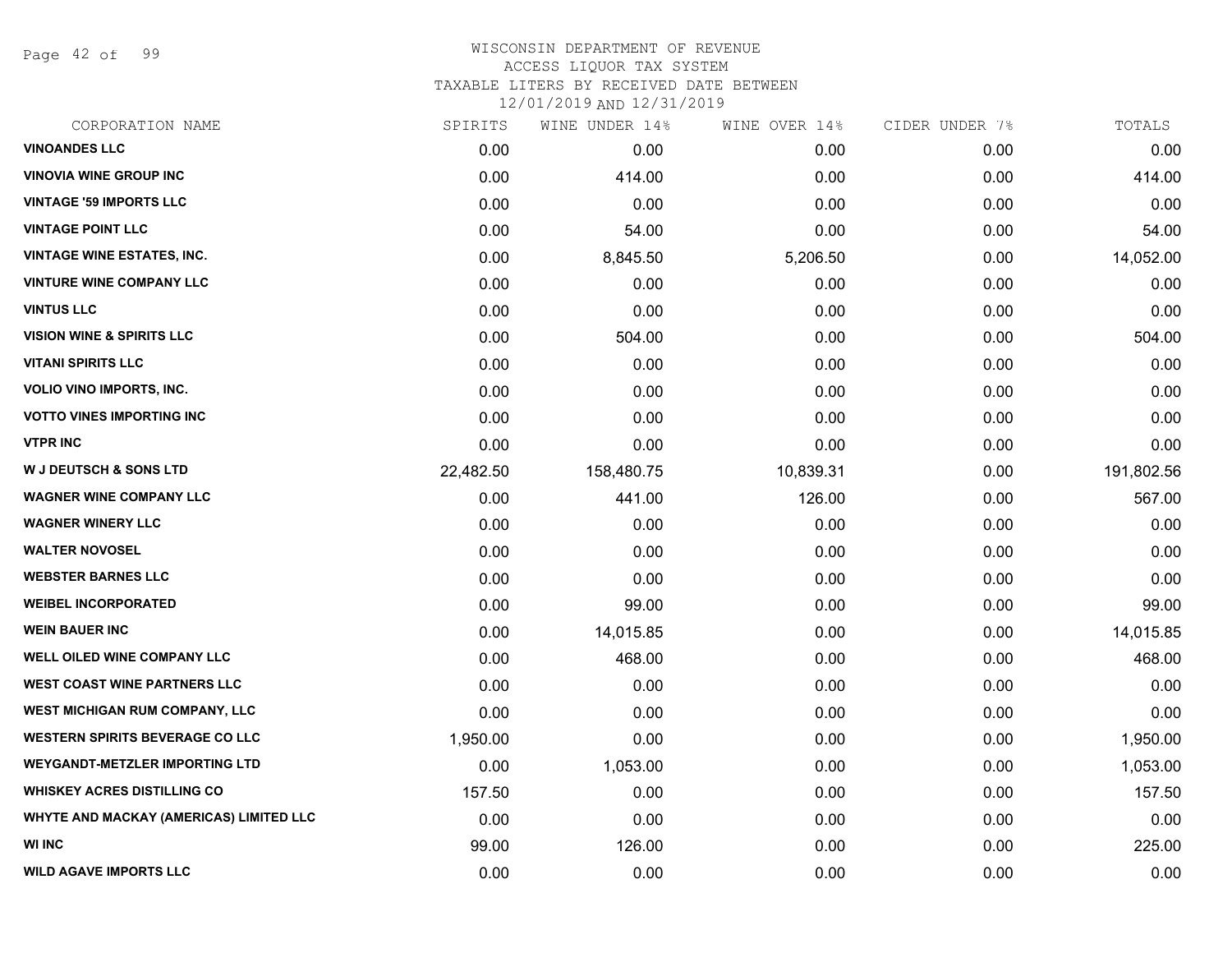Page 43 of 99

#### WISCONSIN DEPARTMENT OF REVENUE ACCESS LIQUOR TAX SYSTEM TAXABLE LITERS BY RECEIVED DATE BETWEEN

| CORPORATION NAME                               | SPIRITS   | WINE UNDER 14% | WINE OVER 14% | CIDER UNDER 7% | TOTALS    |
|------------------------------------------------|-----------|----------------|---------------|----------------|-----------|
| <b>WILLAMETTE VALLEY VINEYARDS INC</b>         | 0.00      | 567.00         | 0.00          | 0.00           | 567.00    |
| <b>WILLIAM GRANT &amp; SONS INC</b>            | 36,678.00 | 0.00           | 0.00          | 0.00           | 36,678.00 |
| <b>WILLIAM P KNUTTEL</b>                       | 0.00      | 0.00           | 0.00          | 0.00           | 0.00      |
| <b>WILLIAM PRICE III</b>                       | 0.00      | 0.00           | 0.00          | 0.00           | 0.00      |
| <b>WILLIAM T HOLLORAN</b>                      | 0.00      | 0.00           | 0.00          | 0.00           | 0.00      |
| <b>WILLIAM TIMOTHY EDWARDS</b>                 | 0.00      | 0.00           | 0.00          | 0.00           | 0.00      |
| <b>WILLIAM WOLF BRAND LLC</b>                  | 0.00      | 0.00           | 0.00          | 0.00           | 0.00      |
| <b>WILLIAM WOODRUFF</b>                        | 0.00      | 0.00           | 0.00          | 0.00           | 0.00      |
| <b>WILLIAMS &amp; SELYEM LLC</b>               | 0.00      | 0.00           | 0.00          | 0.00           | 0.00      |
| <b>WILSON CREEK WINERY &amp; VINEYARDS INC</b> | 0.00      | 0.00           | 0.00          | 0.00           | 0.00      |
| <b>WILSON DANIELS LLC</b>                      | 0.00      | 3,025.50       | 22.50         | 0.00           | 3,048.00  |
| <b>WINDY CITY DISTILLING INC</b>               | 0.00      | 0.00           | 0.00          | 0.00           | 0.00      |
| <b>WINE BRIDGE IMPORTS INC</b>                 | 0.00      | 3,060.00       | 0.00          | 0.00           | 3,060.00  |
| <b>WINE COUNTRY INTERNATIONAL INC</b>          | 0.00      | 123.82         | 0.00          | 0.00           | 123.82    |
| <b>WINE CREEK LLC</b>                          | 0.00      | 0.00           | 0.00          | 0.00           | 0.00      |
| <b>WINE HOOLIGANS LLC</b>                      | 0.00      | 1,908.00       | 0.00          | 0.00           | 1,908.00  |
| <b>WINE SPOTS CELLARS, INC</b>                 | 0.00      | 0.00           | 0.00          | 0.00           | 0.00      |
| <b>WINE WINE SITUATION LLC</b>                 | 0.00      | 0.00           | 0.00          | 0.00           | 0.00      |
| <b>WINEPLAYGROUND.COM INC</b>                  | 0.00      | 0.00           | 0.00          | 0.00           | 0.00      |
| <b>WINERIES &amp; SELECT PRODUCTS LLC</b>      | 0.00      | 63.00          | 243.00        | 0.00           | 306.00    |
| <b>WINERY EXCHANGE, INC.</b>                   | 0.00      | 34,677.00      | 945.00        | 0.00           | 35,622.00 |
| <b>WINES OF FRANCE INC</b>                     | 0.00      | 135.00         | 0.00          | 0.00           | 135.00    |
| <b>WINES UNLIMITED INC</b>                     | 0.00      | 0.00           | 0.00          | 0.00           | 0.00      |
| <b>WINESELLERS LTD</b>                         | 0.00      | 18,805.00      | 0.00          | 36.00          | 18,841.00 |
| <b>WINNESHIEK WILDBERRY WINERY LLC</b>         | 0.00      | 43.50          | 0.00          | 0.00           | 43.50     |
| <b>WISD LLC</b>                                | 0.00      | 250.50         | 216.00        | 0.00           | 466.50    |
| <b>WOLFFER ESTATE VINEYARDS INC</b>            | 0.00      | 0.00           | 0.00          | 0.00           | 0.00      |
| <b>WOODSON WINES LLC</b>                       | 0.00      | 0.00           | 0.00          | 0.00           | 0.00      |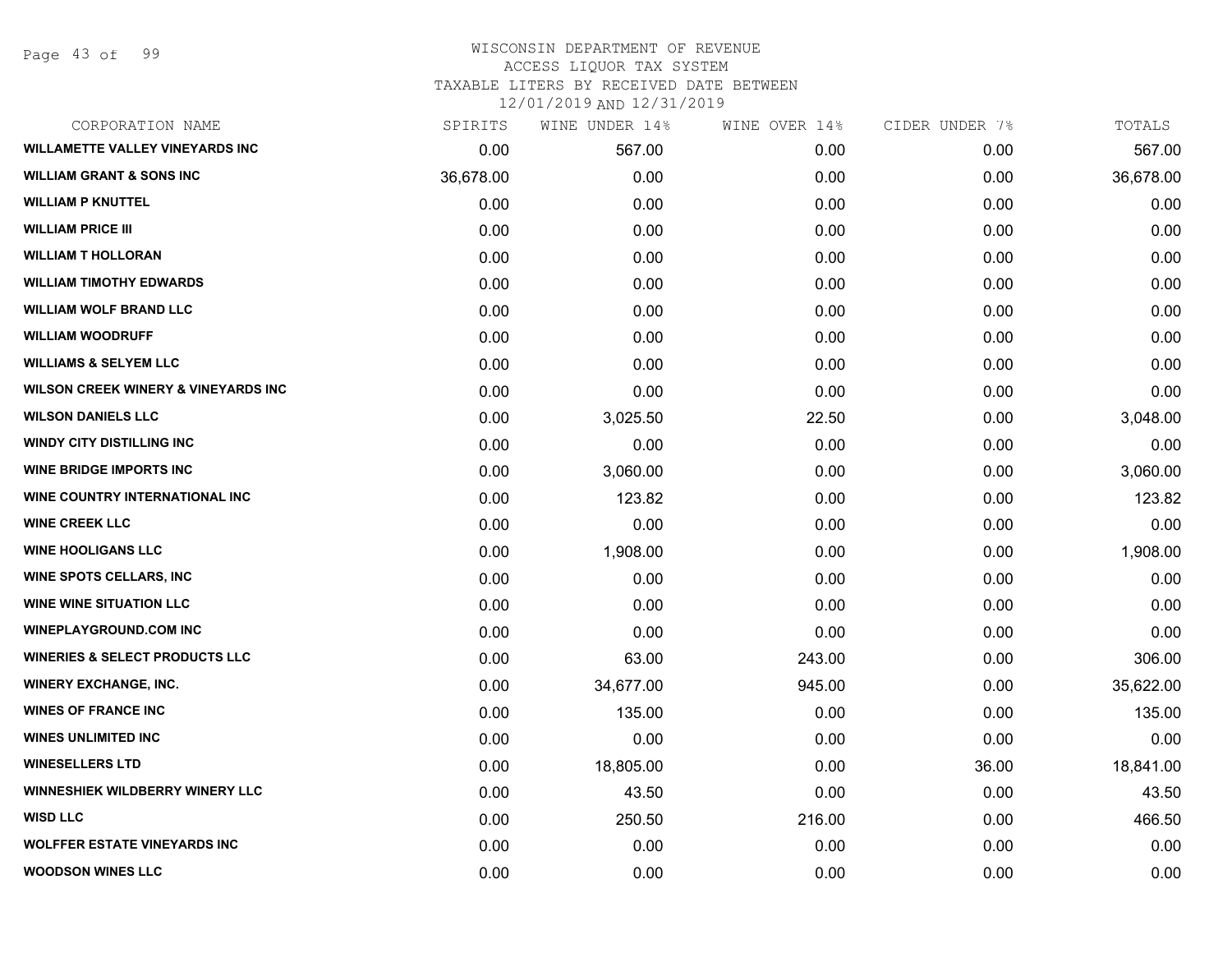Page 44 of 99

### WISCONSIN DEPARTMENT OF REVENUE ACCESS LIQUOR TAX SYSTEM TAXABLE LITERS BY RECEIVED DATE BETWEEN

| CORPORATION NAME                  | SPIRITS      | WINE<br>UNDER 14% | WINE OVER 14% | CIDER UNDER 7% | TOTALS       |
|-----------------------------------|--------------|-------------------|---------------|----------------|--------------|
| <b>WOOLER BRANDS INC</b>          | 112.50       | 0.00              | 0.00          | 0.00           | 112.50       |
| <b>WORLD TRAVELER IMPORTS LLC</b> | 0.00         | 0.00              | 0.00          | 0.00           | 0.00         |
| <b>WORLDWIDE CELLARS INC</b>      | 0.00         | 0.00              | 0.00          | 0.00           | 0.00         |
| <b>WRS CO. LLC</b>                | 0.00         | 0.00              | 0.00          | 0.00           | 0.00         |
| XXX DISTILLERY, LLC               | 477.00       | 0.00              | 0.00          | 0.00           | 477.00       |
| YAEGAKI CORPORATION OF USA        | 0.00         | 837.00            | 0.00          | 0.00           | 837.00       |
| YORKVILLE CELLARS INC             | 0.00         | 0.00              | 0.00          | 0.00           | 0.00         |
| YOUNTVILLE WINE IMPORTS LLC       | 0.00         | 0.00              | 0.00          | 0.00           | 0.00         |
| <b>ZACH HOLLINGSWORTH</b>         | 0.00         | 0.00              | 0.00          | 0.00           | 0.00         |
| <b>ZD WINES LLC</b>               | 0.00         | 0.00              | 0.00          | 0.00           | 0.00         |
| <b>ZEILER SPIRITS LLC</b>         | 0.00         | 0.00              | 0.00          | 0.00           | 0.00         |
| <b>ZONIN USA INC</b>              | 0.00         | 17,987.27         | 186.00        | 0.00           | 18,173.27    |
| TOTAL LITERS FOR 12/31/2019       | 4,491,564.90 | 3,719,849.47      | 399,694.81    | 214,468.22     | 8,825,577.40 |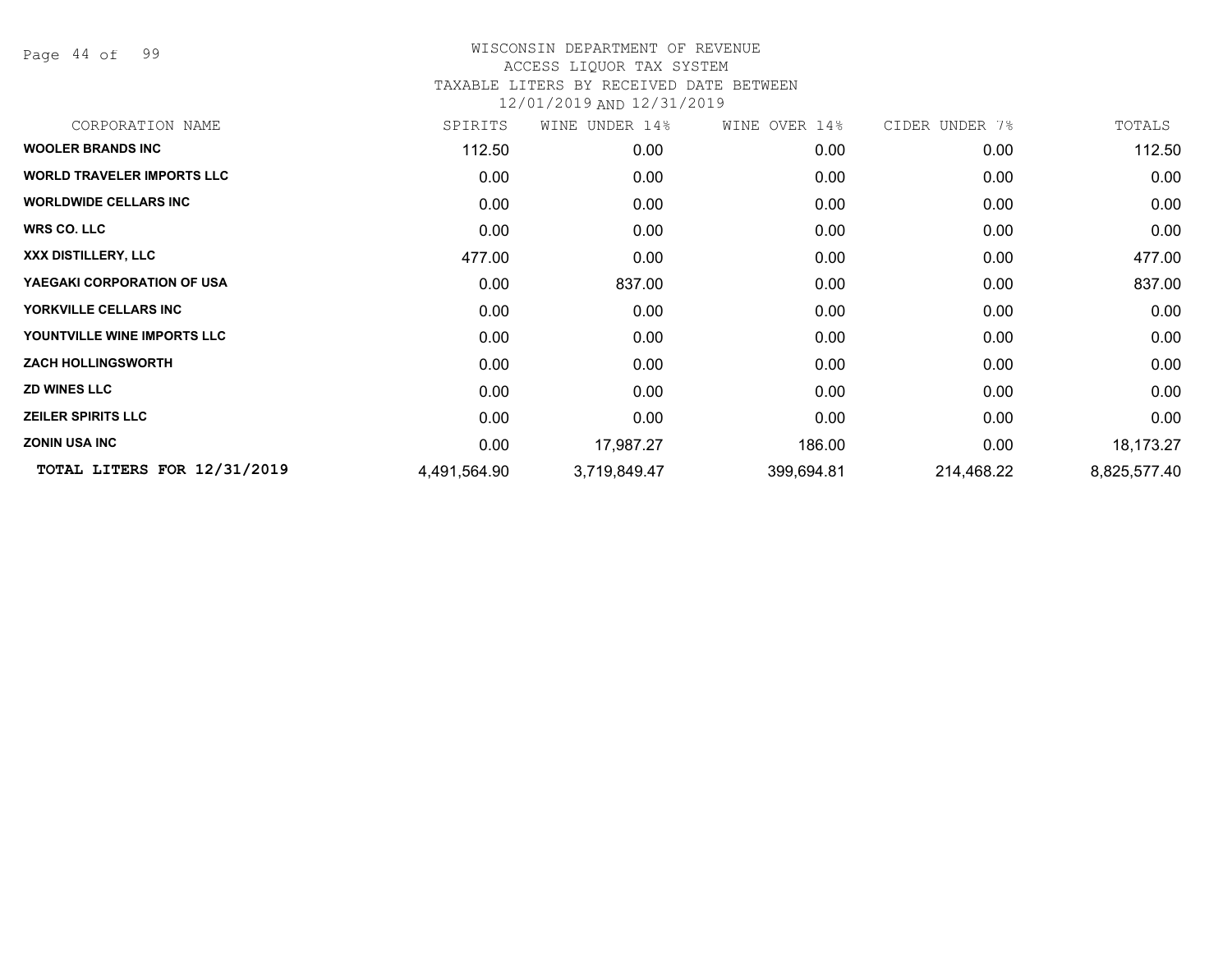Page 45 of 99

## WISCONSIN DEPARTMENT OF REVENUE ACCESS LIQUOR TAX SYSTEM TAXABLE LITERS BY RECEIVED DATE BETWEEN 12/01/2019 AND 12/31/2019

**IN STATE WHOLESALER (W) 1848 DISTRIBUTING COMPANY, LLC** 0.00 0.00 0.00 0.00 0.00 **ALLSTATE LIQUOR & WINE COMPANY, INC.** 0.00 0.00 0.00 0.00 0.00 **AVA WINE & SPIRITS LLC** 0.00 0.00 0.00 0.00 0.00 **BADGER DISTRIBUTING OF MILWAUKEE LLC** 0.00 0.00 0.00 0.00 0.00 **BADGER LIQUOR CO. INC.** 116,757.90 68,070.38 0.00 0.00 184,828.28 **BADGER STATE WINERY COOPERATIVE** 0.00 0.00 0.00 0.00 0.00 **BADGER WINE & SPIRITS LLC** 0.00 0.00 0.00 0.00 0.00 CORPORATION NAME SPIRITS WINE UNDER 14% WINE OVER 14% CIDER UNDER 7% TOTALS

| BEECHWOOD DISTRIBUTORS, INC.                  | 0.00      | 0.00      | 0.00     | 0.00 | 0.00       |
|-----------------------------------------------|-----------|-----------|----------|------|------------|
| <b>BEER CAPITOL DISTRIBUTING LLC</b>          | 0.00      | 0.00      | 0.00     | 0.00 | 0.00       |
| <b>BILJANA KLATT</b>                          | 0.00      | 2,205.00  | 0.00     | 0.00 | 2,205.00   |
| <b>BILL'S DISTRIBUTING, LTD.</b>              | 0.00      | 0.00      | 0.00     | 0.00 | 0.00       |
| <b>BRANT T NEHMER</b>                         | 0.00      | 3,807.00  | 63.00    | 0.00 | 3,870.00   |
| <b>BREAKTHRU BEVERAGE GROUP LLC</b>           | 0.00      | 0.00      | 0.00     | 0.00 | 0.00       |
| <b>BREAKTHRU BEVERAGE GROUP LLC</b>           | 11,124.01 | 14,535.10 | 2,502.02 | 0.00 | 28,161.13  |
| <b>BREAKTHRU BEVERAGE WISCONSIN NORTH LLC</b> | 0.00      | 0.00      | 0.00     | 0.00 | 0.00       |
| <b>C.J.W., INC.</b>                           | 0.00      | 0.00      | 0.00     | 0.00 | 0.00       |
| <b>CAPITOL-HUSTING COMPANY, INC.</b>          | 48,588.00 | 78,365.34 | 8,922.00 | 0.00 | 135,875.34 |
| <b>CHAS A BERNICK INC</b>                     | 0.00      | 0.00      | 0.00     | 0.00 | 0.00       |
| <b>CHRISTY SMITH</b>                          | 0.00      | 0.00      | 0.00     | 0.00 | 0.00       |
| <b>CHROMATIC WINE COMPANY LLC</b>             | 0.00      | 0.00      | 0.00     | 0.00 | 0.00       |
| DE PERE LIQUOR CO LLC                         | 0.00      | 0.00      | 0.00     | 0.00 | 0.00       |
| <b>DEAN DISTRIBUTING, INC.</b>                | 0.00      | 0.00      | 0.00     | 0.00 | 0.00       |
| <b>DEAN DISTRIBUTING, INC.</b>                | 0.00      | 0.00      | 0.00     | 0.00 | 0.00       |
| DEWITT CHURCH GOODS, INC.                     | 0.00      | 0.00      | 0.00     | 0.00 | 0.00       |
| <b>DILLON M OLSON</b>                         | 0.00      | 0.00      | 0.00     | 0.00 | 0.00       |
| <b>DIONYSUS DISTRIBUTORS, LLC</b>             | 0.00      | 0.00      | 0.00     | 0.00 | 0.00       |
|                                               |           |           |          |      |            |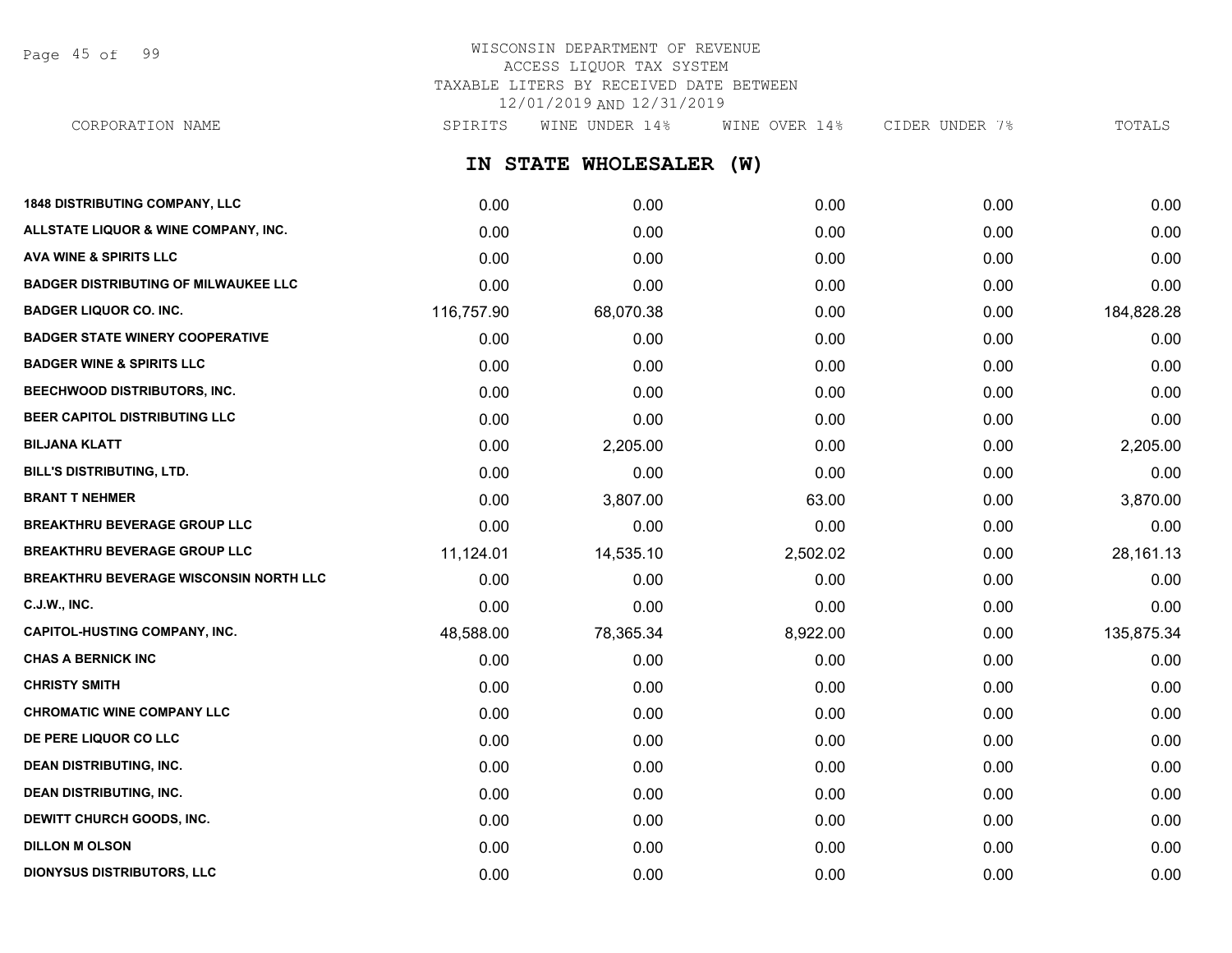| CORPORATION NAME                                 | SPIRITS   | WINE UNDER 14% | WINE OVER 14% | CIDER UNDER 7% | TOTALS      |
|--------------------------------------------------|-----------|----------------|---------------|----------------|-------------|
| <b>FABIANO BROTHERS - WISCONSIN LLC</b>          | 0.00      | 0.00           | 0.00          | 0.00           | 0.00        |
| <b>FAUSTO FIORAVANTI</b>                         | 0.00      | 0.00           | 0.00          | 0.00           | 0.00        |
| FLANIGAN DISTRIBUTING OF DOOR COUNTY, INC.       | 0.00      | 0.00           | 0.00          | 0.00           | 0.00        |
| FOUR SEASONS BEER DISTRIBUTORS INC               | 0.00      | 0.00           | 0.00          | 0.00           | 0.00        |
| <b>FRANK BEER DISTRIBUTORS, INC.</b>             | 0.00      | 0.00           | 0.00          | 0.00           | 0.00        |
| <b>FRANK J MIRENDA SR</b>                        | 0.00      | 0.00           | 0.00          | 0.00           | 0.00        |
| FRANK LIQUOR COMPANY, INC.                       | 30,875.73 | 0.00           | 0.00          | 0.00           | 30,875.73   |
| <b>FRANK LIQUORS OF LA CROSSE, INC.</b>          | 0.00      | 0.00           | 0.00          | 0.00           | 0.00        |
| <b>GENERAL BEER DISTRIBUTORS CO.</b>             | 0.00      | 0.00           | 0.00          | 0.00           | 0.00        |
| <b>GENERAL BEER DISTRIBUTORS CO. - MILWAUKEE</b> | 0.00      | 0.00           | 0.00          | 0.00           | 0.00        |
| <b>GENERAL BEER-NORTHEAST INC</b>                | 0.00      | 0.00           | 0.00          | 0.00           | 0.00        |
| <b>GENERAL BEER-NORTHEAST INC</b>                | 0.00      | 0.00           | 0.00          | 0.00           | 0.00        |
| GENERAL BEER-NORTHWEST, INC.                     | 0.00      | 0.00           | 0.00          | 0.00           | 0.00        |
| <b>GENERAL BEER-NORTHWEST, INC.</b>              | 0.00      | 0.00           | 0.00          | 0.00           | 0.00        |
| <b>GENERAL BEVERAGE SALES CO.</b>                | 0.00      | 31,320.00      | 8,788.50      | 0.00           | 40,108.50   |
| <b>GENERAL BEVERAGE SALES CO. - OSHKOSH</b>      | 0.00      | 9,909.00       | 0.00          | 0.00           | 9,909.00    |
| <b>GENERAL BEVERAGE SALES CO.-MILWAUKEE</b>      | 0.00      | 51,096.72      | 0.00          | 0.00           | 51,096.72   |
| <b>GIUSEPPE GAGLIANELLO</b>                      | 0.00      | 0.00           | 0.00          | 0.00           | 0.00        |
| <b>GLORIA R RAGSDALE</b>                         | 0.00      | 0.00           | 0.00          | 0.00           | 0.00        |
| <b>HENDRICKS BEVERAGE, INC.</b>                  | 0.00      | 0.00           | 0.00          | 0.00           | 0.00        |
| <b>IRL, INCORPORATED</b>                         | 0.00      | 0.00           | 0.00          | 0.00           | 0.00        |
| <b>JACQUES VIEAU, INC.</b>                       | 0.00      | 0.00           | 0.00          | 0.00           | 0.00        |
| <b>JANDRAIN RELIGIOUS SUPPLY, INC.</b>           | 0.00      | 0.00           | 0.00          | 0.00           | 0.00        |
| <b>JANSEN INTERNATIONAL LLC</b>                  | 0.00      | 5,275.50       | 2,217.00      | 0.00           | 7,492.50    |
| <b>JAW PROPERTIES LLC</b>                        | 0.00      | 0.00           | 0.00          | 0.00           | 0.00        |
| <b>JOHN J COLLETTI</b>                           | 0.00      | $-1,795.50$    | 0.00          | 0.00           | $-1,795.50$ |
| JOHNSON BROTHERS OF WISCONSIN INC                | 7,876.80  | 23,458.50      | 0.00          | 0.00           | 31,335.30   |
| <b>JONATHON LODUCA</b>                           | 0.00      | 0.00           | $-45.00$      | 0.00           | $-45.00$    |
|                                                  |           |                |               |                |             |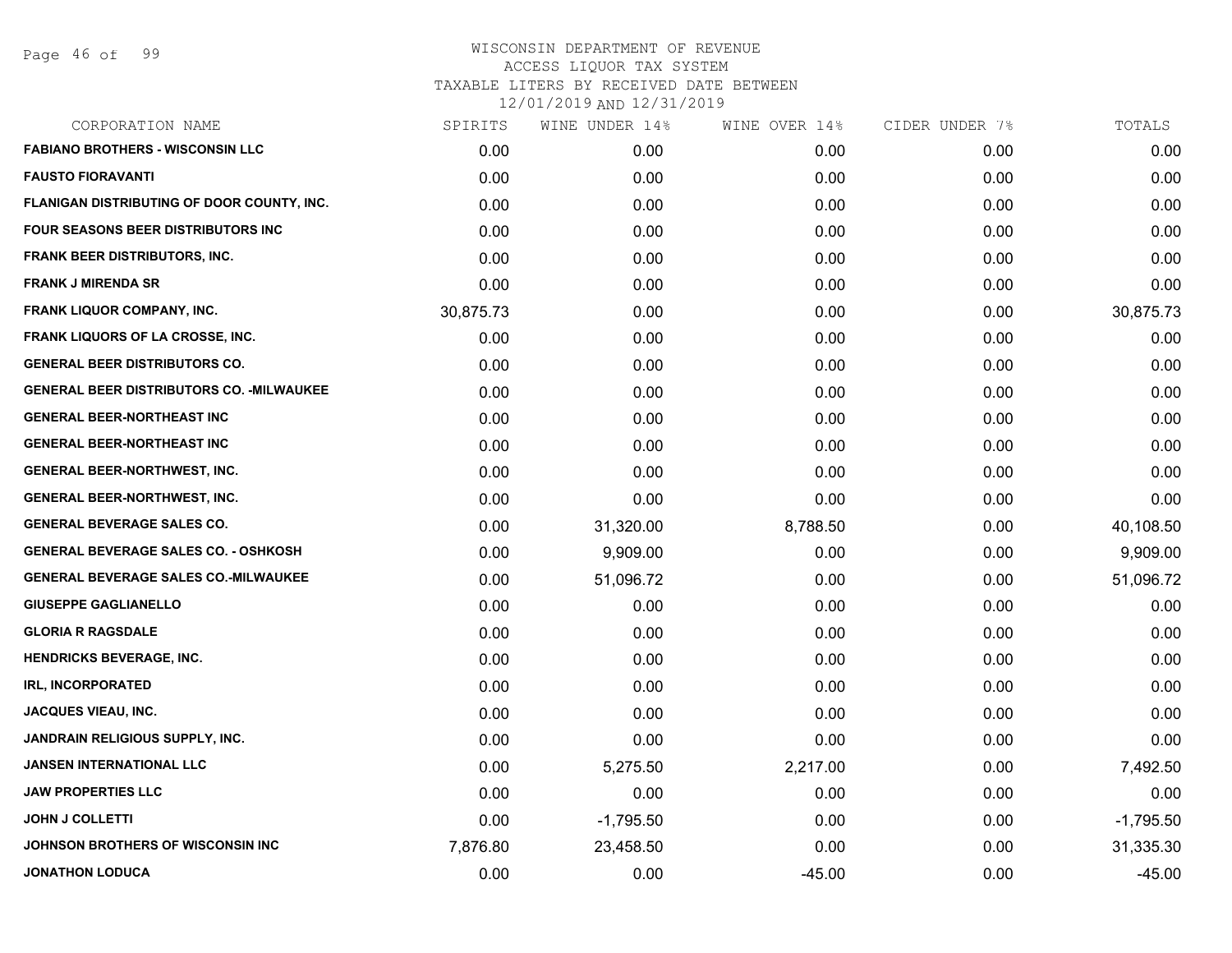Page 47 of 99

| CORPORATION NAME                        | SPIRITS | WINE UNDER 14% | WINE OVER 14% | CIDER UNDER 7% | TOTALS      |
|-----------------------------------------|---------|----------------|---------------|----------------|-------------|
| <b>JOSEPH A TRYGAR</b>                  | 0.00    | 0.00           | 0.00          | 0.00           | 0.00        |
| <b>JOYVINE LLC</b>                      | 0.00    | 0.00           | 0.00          | 0.00           | 0.00        |
| <b>KAY BEER DISTRIBUTING, INC.</b>      | 0.00    | 0.00           | 0.00          | 0.00           | 0.00        |
| <b>KRH ENTERPRISES, LLC</b>             | 0.00    | 0.00           | 0.00          | 0.00           | 0.00        |
| LA CROSSE BEVERAGE LLC                  | 0.00    | 0.00           | 0.00          | 0.00           | 0.00        |
| <b>LARRY'S DISTRIBUTING CO., INC.</b>   | 0.00    | 0.00           | 0.00          | 0.00           | 0.00        |
| LEE BEVERAGE OF WISCONSIN LLC           | 0.00    | 0.00           | 0.00          | 0.00           | 0.00        |
| LEE BEVERAGE OF WISCONSIN LLC           | 0.00    | 0.00           | 0.00          | 0.00           | 0.00        |
| LEE BEVERAGE-CIDERS WINES & SPIRITS LLC | 0.00    | 0.00           | 0.00          | 0.00           | 0.00        |
| <b>L'EFT BANK WINE COMPANY LIMITED</b>  | 189.00  | 16,335.00      | 2,642.25      | 0.00           | 19,166.25   |
| LETRAH INTERNATIONAL CORPORATION        | 0.00    | 0.00           | 0.00          | 0.00           | 0.00        |
| LIB DIB, LLC                            | 0.00    | 0.00           | 0.00          | 0.00           | 0.00        |
| LO DUCA BROS., INC.                     | 0.00    | $-1,179.00$    | 0.00          | 0.00           | $-1,179.00$ |
| <b>LORI SCOTT</b>                       | 0.00    | 0.00           | 0.00          | 0.00           | 0.00        |
| <b>LOS ALTOS AGAVE DISTRIBUTOR INC</b>  | 0.00    | 0.00           | 0.00          | 0.00           | 0.00        |
| <b>LOVINO LLC</b>                       | 0.00    | 0.00           | 0.00          | 0.00           | 0.00        |
| <b>LYNDA MALMBERG</b>                   | 0.00    | 0.00           | 0.00          | 0.00           | 0.00        |
| <b>M SHIRAZ LLC</b>                     | 0.00    | 0.00           | 0.00          | 0.00           | 0.00        |
| <b>MICCA HUTCHINS</b>                   | 0.00    | 0.00           | 0.00          | 0.00           | 0.00        |
| <b>MICHAEL G ANSAY</b>                  | 0.00    | 684.00         | 0.00          | 430.48         | 1,114.48    |
| <b>MICHAEL LENTINO</b>                  | 0.00    | 0.00           | 0.00          | 0.00           | 0.00        |
| MIDWEST SALES & SERVICE, INC.           | 0.00    | 0.00           | 0.00          | 0.00           | 0.00        |
| <b>NOELKE DISTRIBUTORS, INC.</b>        | 0.00    | 0.00           | 0.00          | 0.00           | 0.00        |
| <b>NOUVEAU VENTURES LLC</b>             | 442.95  | 6,384.00       | 171.00        | 0.00           | 6,997.95    |
| OTT SCHWEITZER DISTRIBUTORSHIP, INC.    | 0.00    | 0.00           | 0.00          | 0.00           | 0.00        |
| PARK RIDGE DISTRIBUTING, INC.           | 0.00    | 0.00           | 0.00          | 0.00           | 0.00        |
| PEHLER DISTRIBUTING, INC.               | 0.00    | 0.00           | 0.00          | 0.00           | 0.00        |
| PHILLIPS DISTRIBUTING CORPORATION       | 0.00    | 0.00           | 0.00          | 0.00           | 0.00        |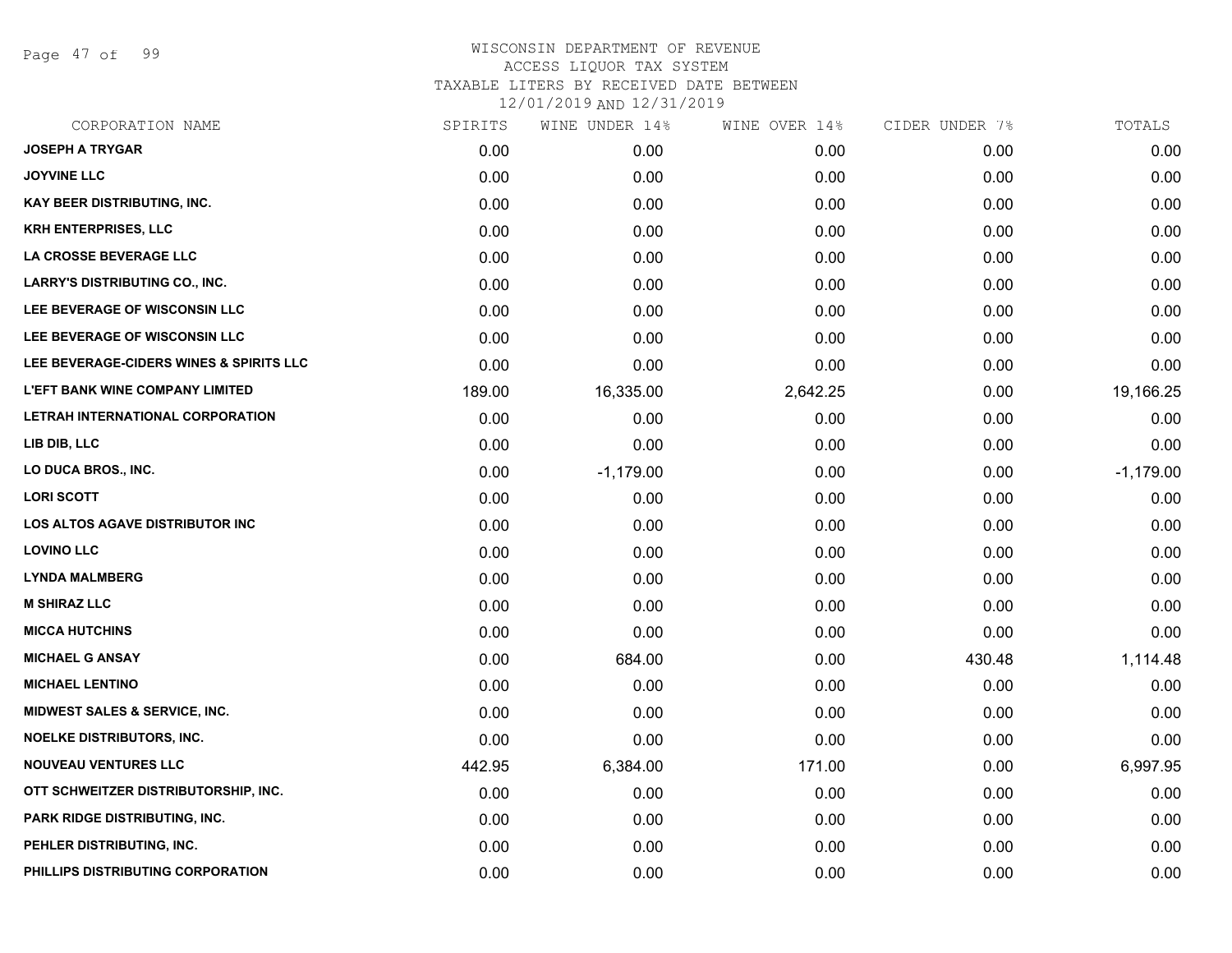Page 48 of 99

### WISCONSIN DEPARTMENT OF REVENUE ACCESS LIQUOR TAX SYSTEM TAXABLE LITERS BY RECEIVED DATE BETWEEN

| CORPORATION NAME                        | SPIRITS | WINE UNDER 14% | WINE OVER 14% | CIDER UNDER 7% | TOTALS    |
|-----------------------------------------|---------|----------------|---------------|----------------|-----------|
| PHILLIPS WINE COMPANY                   | 0.00    | $-600.00$      | 0.00          | 0.00           | $-600.00$ |
| <b>PURE WINE WISCONSIN INC</b>          | 0.00    | 0.00           | 0.00          | 0.00           | 0.00      |
| PURPLE FEET WINES, LLC                  | 0.00    | 0.00           | 0.00          | 0.00           | 0.00      |
| <b>PVD ENTERPRISES LLC</b>              | 0.00    | 0.00           | 0.00          | 0.00           | 0.00      |
| RATAS WHOLESALE LIQUOR COMPANY          | 0.00    | 0.00           | 0.00          | 0.00           | 0.00      |
| S. & S. DISTRIBUTING, INC.              | 0.00    | 0.00           | 0.00          | 0.00           | 0.00      |
| S. & S. DISTRIBUTING, INC.              | 0.00    | 0.00           | 0.00          | 0.00           | 0.00      |
| <b>SALIM M SHAMMO</b>                   | 0.00    | 0.00           | 0.00          | 0.00           | 0.00      |
| <b>SARATOGA LIQUOR CO., INC.</b>        | 0.00    | 0.00           | 0.00          | 0.00           | 0.00      |
| <b>SMALL LOT WINE WI, INC.</b>          | 0.00    | 0.00           | 0.00          | 0.00           | 0.00      |
| <b>SP3 LLC</b>                          | 0.00    | 0.00           | 0.00          | 0.00           | 0.00      |
| <b>SUPERIOR BEVERAGES LLC</b>           | 0.00    | 0.00           | 0.00          | 0.00           | 0.00      |
| T.H. STEMPER COMPANY, INC.              | 0.00    | 0.00           | 0.00          | 0.00           | 0.00      |
| <b>THOMAS PROBST</b>                    | 0.00    | 0.00           | 0.00          | 0.00           | 0.00      |
| <b>TIMOTHY REILLY SR</b>                | 0.00    | 0.00           | 0.00          | 0.00           | 0.00      |
| TJ INTERNATIONAL LTD                    | 0.00    | 0.00           | 0.00          | 0.00           | 0.00      |
| <b>TORI-VERDI GROUP LLC</b>             | 0.00    | 0.00           | 0.00          | 0.00           | 0.00      |
| TRANSNATIONAL ENTERPRISES, INCORPORATED | 0.00    | 0.00           | 0.00          | 0.00           | 0.00      |
| TRIANGLE DISTRIBUTING COMPANY, INC.     | 0.00    | 0.00           | 0.00          | 0.00           | 0.00      |
| <b>TRI-MART COMPANY LLC</b>             | 0.00    | 0.00           | 0.00          | 0.00           | 0.00      |
| <b>VINO VERITAS, LTD.</b>               | 0.00    | 0.00           | 0.00          | 0.00           | 0.00      |
| <b>WDI LLC</b>                          | 0.00    | 0.00           | 0.00          | 0.00           | 0.00      |
| <b>WDI LLC</b>                          | 0.00    | 0.00           | 0.00          | 0.00           | 0.00      |
| <b>WILLIAM D HANSEN</b>                 | 0.00    | 0.00           | 0.00          | 0.00           | 0.00      |
| <b>WISCONSIN DISTRIBUTORS EAST LLC</b>  | 0.00    | 0.00           | 0.00          | 0.00           | 0.00      |
| <b>WISCONSIN DISTRIBUTORS NORTH LLC</b> | 0.00    | 0.00           | 0.00          | 0.00           | 0.00      |
| <b>WISCONSIN DISTRIBUTORS SOUTH LLC</b> | 0.00    | 0.00           | 0.00          | 0.00           | 0.00      |
| <b>WISCONSIN WINERY CO-OP</b>           | 0.00    | 0.00           | 0.00          | 0.00           | 0.00      |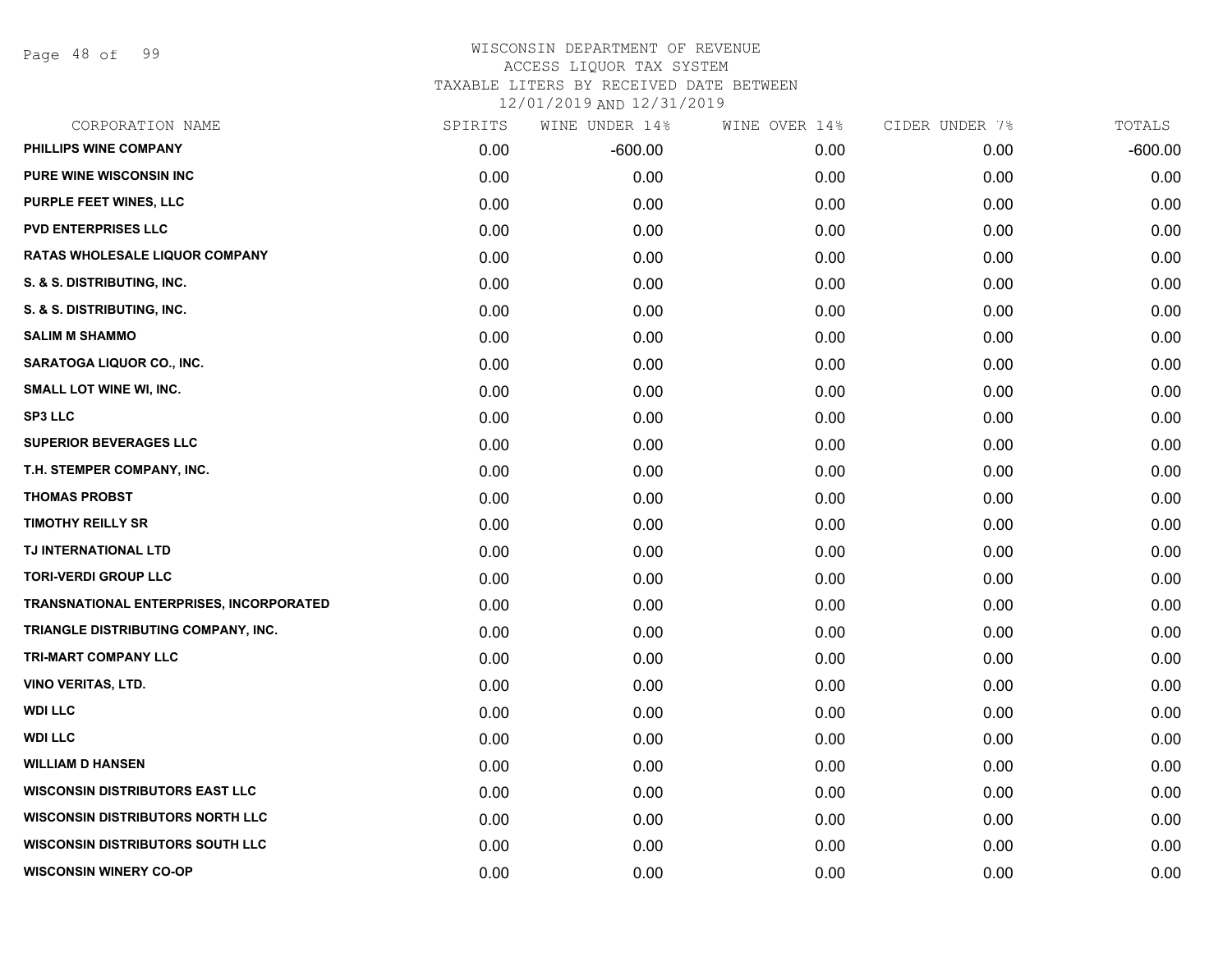| Page | 49 of |  | 99 |
|------|-------|--|----|
|------|-------|--|----|

| CORPORATION NAME                  | SPIRITS    | WINE UNDER 14% | WINE OVER 14% | CIDER UNDER 7% | TOTALS     |
|-----------------------------------|------------|----------------|---------------|----------------|------------|
| <b>WOODFIELD DISTRIBUTION LLC</b> | 0.00       | 0.00           | 0.00          | 0.00           | 0.00       |
| <b>ZASTROW THE BEER MAN. INC.</b> | 0.00       | 0.00           | 0.00          | 0.00           | 0.00       |
| TOTAL LITERS FOR 12/31/2019       | 215,854.39 | 307,871.04     | 25,260.77     | 430.48         | 549,416.68 |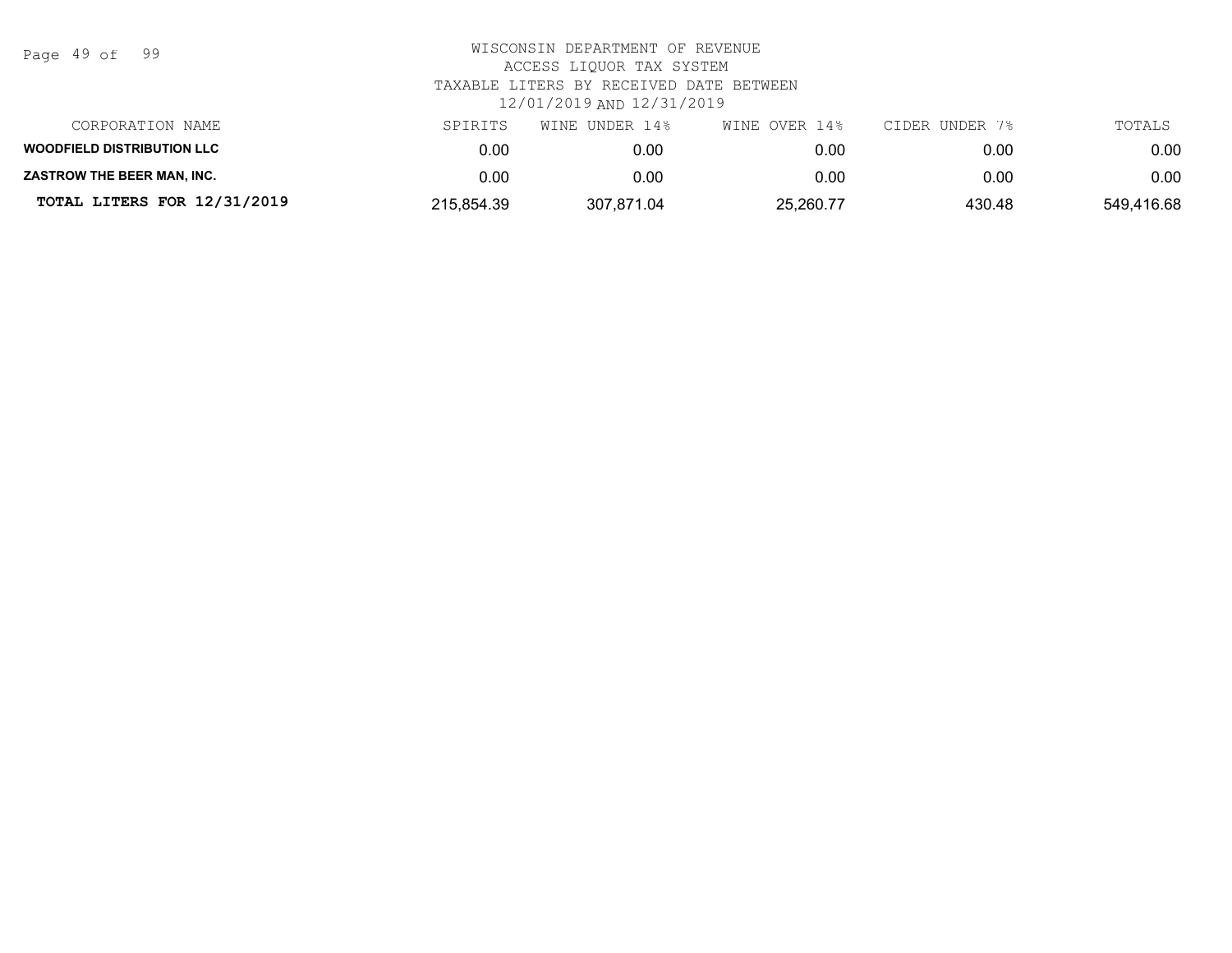Page 50 of 99

## WISCONSIN DEPARTMENT OF REVENUE ACCESS LIQUOR TAX SYSTEM TAXABLE LITERS BY RECEIVED DATE BETWEEN 12/01/2019 AND 12/31/2019

**IN STATE MANUFACTURER (WM)** CORPORATION NAME SPIRITS WINE UNDER 14% WINE OVER 14% CIDER UNDER 7% TOTALS

| 45TH PARALLEL SPIRITS, LLC                | 0.00     | 0.00     | 0.00 | 0.00 | 0.00     |
|-------------------------------------------|----------|----------|------|------|----------|
| <b>ACE ETHANOL, LLC</b>                   | 0.00     | 0.00     | 0.00 | 0.00 | 0.00     |
| <b>AEPPELTREOW INC</b>                    | 81.01    | 0.00     | 0.00 | 0.00 | 81.01    |
| <b>ANGRY SPIRITS DISTILLING LLC</b>       | 0.00     | 0.00     | 0.00 | 0.00 | 0.00     |
| <b>B &amp; E DISTILLERY INC.</b>          | 24.00    | 0.00     | 0.00 | 0.00 | 24.00    |
| <b>BRIAN SAMMONS</b>                      | 0.00     | 0.00     | 0.00 | 0.00 | 0.00     |
| <b>C &amp; N CORPORATION</b>              | 1,711.42 | 0.00     | 0.00 | 0.00 | 1,711.42 |
| <b>CENTRAL STANDARD LLC</b>               | 0.00     | 0.00     | 0.00 | 0.00 | 0.00     |
| <b>CENTRAL STANDARD LLC</b>               | 0.00     | 0.00     | 0.00 | 0.00 | 0.00     |
| CENTRAL TIME DISTILLERY AND WINERY, INC.  | 529.46   | 0.00     | 0.00 | 0.00 | 529.46   |
| CHIPPEWA RIVER DISTILLERY AND BREWERY LLC | 830.33   | 0.00     | 0.00 | 0.00 | 830.33   |
| <b>CLOVER MEADOW LLC</b>                  | 0.00     | 0.00     | 0.00 | 0.00 | 0.00     |
| <b>COPPER CROW DISTILLERY LLC</b>         | 135.03   | 0.00     | 0.00 | 0.00 | 135.03   |
| <b>CULLEN AND HARRISON LLC</b>            | 0.00     | 0.00     | 0.00 | 0.00 | 0.00     |
| <b>DANCING GOAT DISTILLERY, LLC</b>       | 0.00     | 0.00     | 0.00 | 0.00 | 0.00     |
| <b>DENNIS E ERB</b>                       | 0.00     | 0.00     | 0.00 | 0.00 | 0.00     |
| <b>DISTILLERY PARTNERS, LLC</b>           | 0.00     | 0.00     | 0.00 | 0.00 | 0.00     |
| <b>DOUNDRINS DISTILLING</b>               | 383.23   | 0.00     | 0.00 | 0.00 | 383.23   |
| DRIFTLESS GLEN DISTILLERY LLC             | 2,262.45 | 0.00     | 0.00 | 0.00 | 2,262.45 |
| <b>DRIFTLESS PURE LLC</b>                 | 0.00     | 0.00     | 0.00 | 0.00 | 0.00     |
| <b>EMCO CHEMICAL DISTRIBUTORS, INC.</b>   | 0.00     | 0.00     | 0.00 | 0.00 | 0.00     |
| <b>FREDERICK QUANDT</b>                   | 0.00     | 1,074.30 | 0.00 | 0.00 | 1,074.30 |
| <b>GLOBAL UNIVERSAL SRL</b>               | 0.00     | 0.00     | 0.00 | 0.00 | 0.00     |
| <b>GRANT J VAN DRIEST</b>                 | 0.00     | 0.00     | 0.00 | 0.00 | 0.00     |
| <b>GREAT LAKES DISTILLERY LLC</b>         | 2,068.49 | 0.00     | 0.00 | 0.00 | 2,068.49 |
| HENDRICKS FAMILY DISTILLERY LLC           | 532.11   | 0.00     | 0.00 | 0.00 | 532.11   |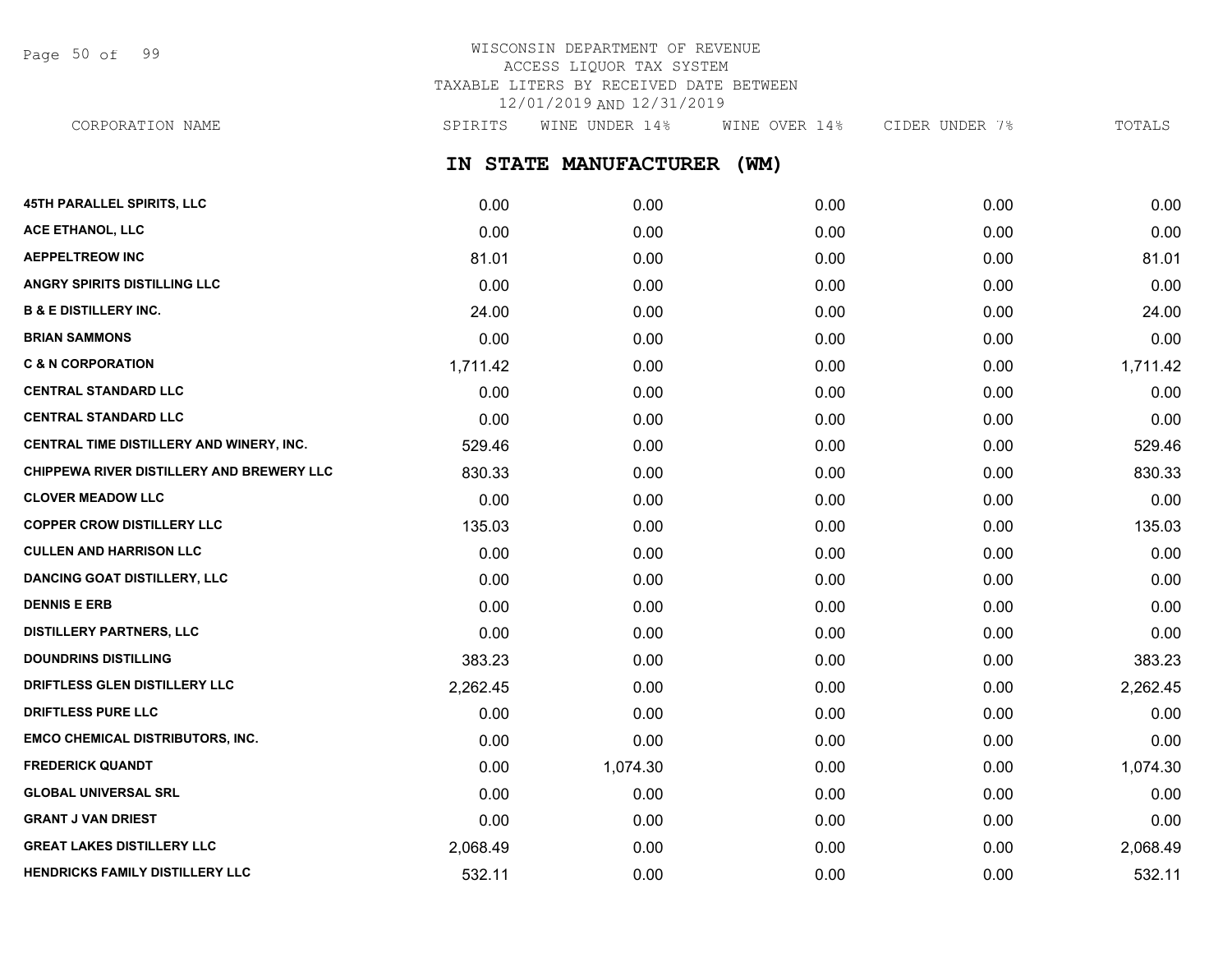Page 51 of 99

| CORPORATION NAME                             | SPIRITS   | WINE UNDER 14% | WINE OVER 14% | CIDER UNDER 7% | TOTALS    |
|----------------------------------------------|-----------|----------------|---------------|----------------|-----------|
| HICKORY VIEW DISTILLERY LLC                  | 663.76    | 0.00           | 0.00          | 0.00           | 663.76    |
| <b>ISAAC SHOWAKI</b>                         | 0.00      | 0.00           | 0.00          | 0.00           | 0.00      |
| <b>JACKSON WINE LLC</b>                      | 0.00      | 0.00           | 0.00          | 0.00           | 0.00      |
| <b>JAMES PLOETZ</b>                          | 0.00      | 0.00           | 0.00          | 0.00           | 0.00      |
| <b>JARIN K GELHAR</b>                        | 14.34     | 0.00           | 0.00          | 0.00           | 14.34     |
| <b>JKLM DISTILLING PARTNERS LLC</b>          | 235.49    | 0.00           | 0.00          | 0.00           | 235.49    |
| <b>JOSEPH RETZER III</b>                     | 149.26    | 0.00           | 0.00          | 0.00           | 149.26    |
| <b>KATCHEVER &amp; CO LLC</b>                | 0.00      | 0.00           | 0.00          | 0.00           | 0.00      |
| <b>MATTHEW RICK</b>                          | 311.24    | 2,919.11       | 306.01        | 0.00           | 3,536.36  |
| <b>MEISENBURG BREWING AND DISTILLING LLC</b> | 0.00      | 0.00           | 0.00          | 0.00           | 0.00      |
| <b>MILLERCOORS LLC</b>                       | 0.00      | 0.00           | 0.00          | 0.00           | 0.00      |
| <b>NATHAN G GREENAWALT</b>                   | 688.56    | 0.00           | $-27.00$      | 1,685.30       | 2,346.86  |
| <b>NORTHERN WATERS DISTILLERY LLC</b>        | 982.54    | 0.00           | 0.00          | 0.00           | 982.54    |
| <b>PABST HOLDINGS LLC</b>                    | 0.00      | 0.00           | 0.00          | 0.00           | 0.00      |
| PERLICK DISTILLERY, LLC                      | 540.06    | 0.00           | 0.00          | 0.00           | 540.06    |
| <b>RIVER BEND VINEYARD &amp; WINERY LLC</b>  | 81.76     | 0.00           | 0.00          | 0.00           | 81.76     |
| <b>SENSIENT FLAVORS LLC</b>                  | 0.00      | 0.00           | 0.00          | 0.00           | 0.00      |
| <b>ST CROIX SPIRITS LLC</b>                  | 0.00      | 0.00           | 0.00          | 0.00           | 0.00      |
| ST MARY'S DISTILLARY LLC                     | 0.00      | 0.00           | 0.00          | 0.00           | 0.00      |
| STATE LINE DISTILLERY, LLC                   | 2,434.13  | 0.00           | 0.00          | 0.00           | 2,434.13  |
| <b>SUGAR RIVER DISTILLERY INC</b>            | 0.00      | 0.00           | 0.00          | 0.00           | 0.00      |
| THE NORTH WOODS DISTILLERY LLC               | 726.75    | 0.00           | 0.00          | 0.00           | 726.75    |
| TWO TALL GUYS LLC                            | 2,346.19  | 0.00           | 0.00          | 0.00           | 2,346.19  |
| <b>WHITE WINTER WINERY INC</b>               | 0.00      | 0.00           | 0.00          | 0.00           | 0.00      |
| WOLLERSHEIM WINERY, INC.                     | 2,123.99  | 1.89           | 134.99        | 0.00           | 2,260.87  |
| YAHARA BAY DISTILLERS, INC.                  | 0.00      | 0.00           | 0.00          | 0.00           | 0.00      |
| TOTAL LITERS FOR 12/31/2019                  | 19,855.60 | 3,995.30       | 414.00        | 1,685.30       | 25,950.20 |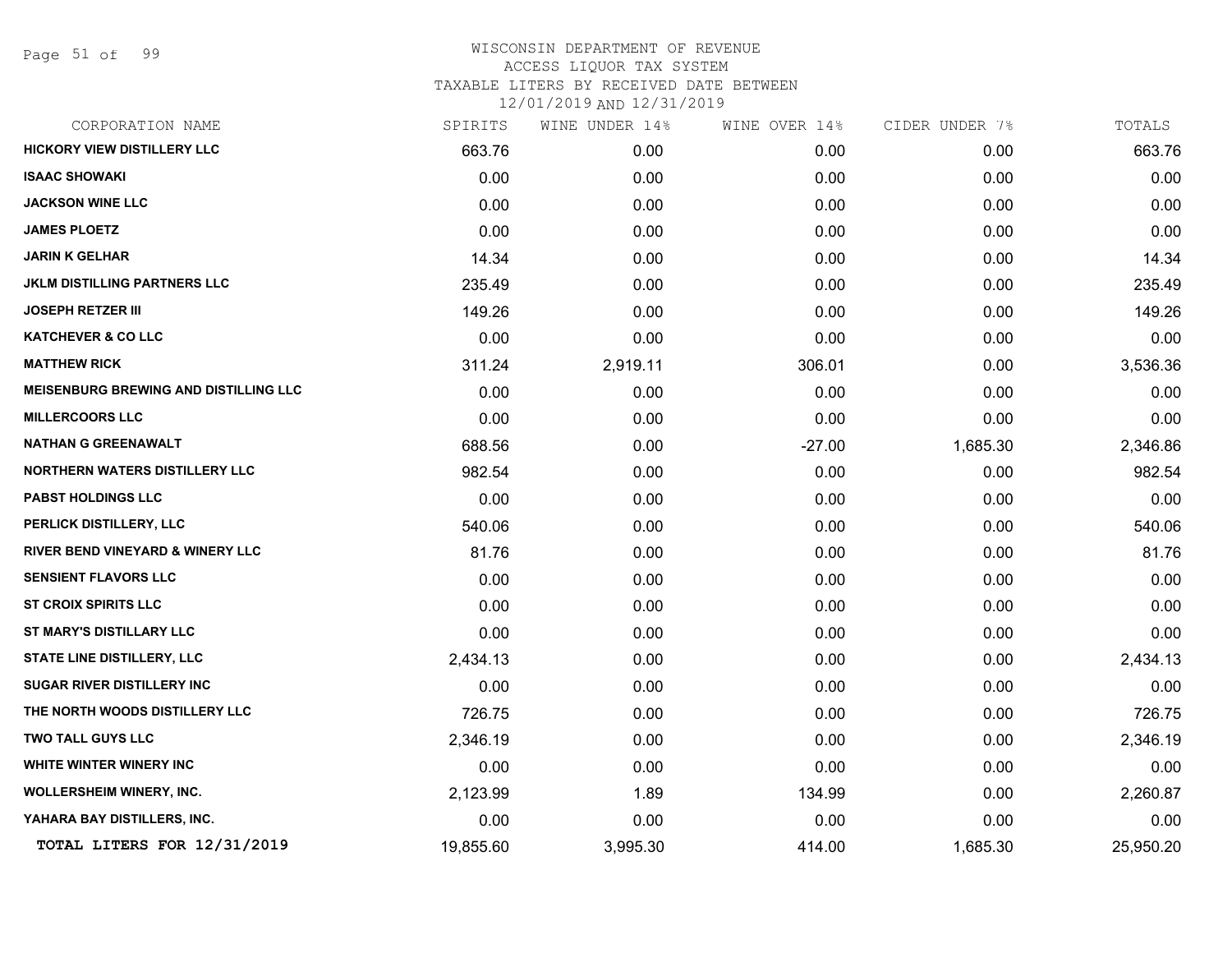Page 52 of 99

### WISCONSIN DEPARTMENT OF REVENUE ACCESS LIQUOR TAX SYSTEM TAXABLE LITERS BY RECEIVED DATE BETWEEN 12/01/2019 AND 12/31/2019 CORPORATION NAME SPIRITS WINE UNDER 14% WINE OVER 14% CIDER UNDER 7% TOTALS

**IN STATE RECTIFIER (WR)**

| <b>45TH PARALLEL SPIRITS, LLC</b>            | 3,175.50  | 0.00        | 0.00 | 0.00 | 3,175.50  |
|----------------------------------------------|-----------|-------------|------|------|-----------|
| <b>ARTYS</b>                                 | 8,825.89  | 0.00        | 0.00 | 0.00 | 8,825.89  |
| <b>ARTYS PREMIUM BEVERAGES INC</b>           | 0.00      | 0.00        | 0.00 | 0.00 | 0.00      |
| <b>CENTRAL STANDARD LLC</b>                  | 0.00      | 0.00        | 0.00 | 0.00 | 0.00      |
| CITY BREWING COMPANY, LLC                    | 0.00      | 0.00        | 0.00 | 0.00 | 0.00      |
| <b>DANCING GOAT DISTILLERY, LLC</b>          | 0.00      | 0.00        | 0.00 | 0.00 | 0.00      |
| <b>DISTILLERY PARTNERS, LLC</b>              | 0.00      | 0.00        | 0.00 | 0.00 | 0.00      |
| <b>DOUNDRINS DISTILLING</b>                  | 0.00      | 0.00        | 0.00 | 0.00 | 0.00      |
| <b>FREDERICK QUANDT</b>                      | 0.00      | 747.62      | 0.00 | 0.00 | 747.62    |
| <b>GALLOWAY COMPANY</b>                      | 0.00      | 0.00        | 0.00 | 0.00 | 0.00      |
| <b>GLOBAL UNIVERSAL SRL</b>                  | 0.00      | 0.00        | 0.00 | 0.00 | 0.00      |
| <b>GREAT LAKES DISTILLERY LLC</b>            | 0.00      | 0.00        | 0.00 | 0.00 | 0.00      |
| HENRY FARMS PRAIRIE SPIRITS LLC              | $-270.00$ | 0.00        | 0.00 | 0.00 | $-270.00$ |
| <b>JACKSON WINE LLC</b>                      | 0.00      | 0.00        | 0.00 | 0.00 | 0.00      |
| <b>KELLY M YOCOM</b>                         | 0.00      | 0.00        | 0.00 | 0.00 | 0.00      |
| <b>MEISENBURG BREWING AND DISTILLING LLC</b> | 0.00      | 0.00        | 0.00 | 0.00 | 0.00      |
| <b>MIDWEST CUSTOM BOTTLING LLC</b>           | 43,287.33 | $-8,894.06$ | 0.00 | 0.00 | 34,393.27 |
| <b>NATHAN G GREENAWALT</b>                   | 0.00      | 0.00        | 0.00 | 0.00 | 0.00      |
| <b>ST MARY'S DISTILLARY LLC</b>              | 0.00      | 0.00        | 0.00 | 0.00 | 0.00      |
| YAHARA BAY DISTILLERS, INC.                  | 0.00      | 0.00        | 0.00 | 0.00 | 0.00      |
| YAHARA BAY DISTILLERS, INC.                  | 0.00      | 0.00        | 0.00 | 0.00 | 0.00      |
| TOTAL LITERS FOR 12/31/2019                  | 55,018.72 | $-8,146.44$ | 0.00 | 0.00 | 46,872.28 |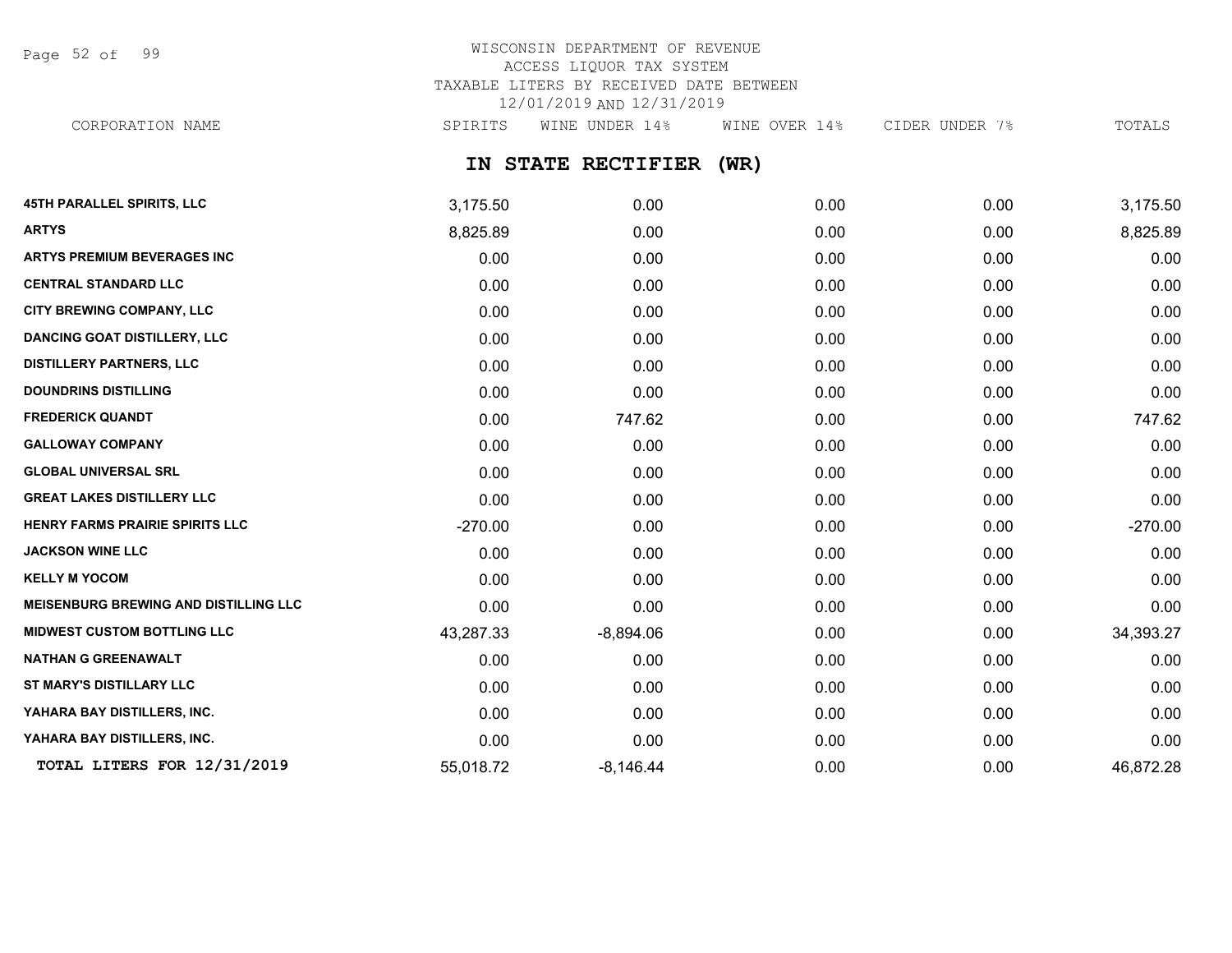Page 53 of 99

## WISCONSIN DEPARTMENT OF REVENUE ACCESS LIQUOR TAX SYSTEM TAXABLE LITERS BY RECEIVED DATE BETWEEN 12/01/2019 AND 12/31/2019

CORPORATION NAME SPIRITS WINE UNDER 14% WINE OVER 14% CIDER UNDER 7% TOTALS

**IN STATE WINERY (WWI)**

| <b>AEPPELTREOW INC</b>                            | 0.00 | 90.85     | 27.25 | 952.67   | 1,070.77  |
|---------------------------------------------------|------|-----------|-------|----------|-----------|
| <b>ALLEN L NAPARALLA</b>                          | 0.00 | 0.00      | 0.00  | 0.00     | 0.00      |
| <b>AMANDA STEFL</b>                               | 0.00 | 0.00      | 0.00  | 0.00     | 0.00      |
| <b>ANDREW J HEINZL</b>                            | 0.00 | 0.00      | 0.00  | 155.43   | 155.43    |
| <b>BADGER STATE BREWING COMPANY LLC</b>           | 0.00 | 0.00      | 0.00  | 0.00     | 0.00      |
| <b>BAYFIELD WINERY, LTD.</b>                      | 0.00 | 0.00      | 0.00  | 0.00     | 0.00      |
| <b>BELLEVINEZ LLC</b>                             | 0.00 | 891.01    | 0.00  | 0.00     | 891.01    |
| <b>BLIND HORSE WINERY LLC</b>                     | 0.00 | 0.00      | 0.00  | 0.00     | 0.00      |
| <b>BOTHAM BRANDS LLC</b>                          | 0.00 | 0.00      | 0.00  | 0.00     | 0.00      |
| <b>BRADLEY L ALLEN</b>                            | 0.00 | 51.75     | 0.00  | 0.00     | 51.75     |
| <b>BRANCHES WINERY LLC</b>                        | 0.00 | 4,249.11  | 0.00  | 0.00     | 4,249.11  |
| <b>BRIAN C LOKRANTZ</b>                           | 0.00 | 0.00      | 0.00  | 0.00     | 0.00      |
| <b>BRIGADOON FARM &amp; WINERY LLC</b>            | 0.00 | 0.00      | 0.00  | 0.00     | 0.00      |
| <b>BRIX CIDER LLC</b>                             | 0.00 | 70.22     | 0.00  | 862.35   | 932.57    |
| <b>C &amp; N CORPORATION</b>                      | 0.00 | 45,660.34 | 95.20 | 0.00     | 45,755.54 |
| <b>CAPITAL BREWERY COMPANY, INC.</b>              | 0.00 | 0.00      | 0.00  | 0.00     | 0.00      |
| <b>CHATEAU ST CROIX WINERY &amp; VINEYARD LLC</b> | 0.00 | 0.00      | 0.00  | 0.00     | 0.00      |
| <b>CHERYL JOHNSON</b>                             | 0.00 | 0.00      | 0.00  | 0.00     | 0.00      |
| <b>CIDER HOUSE OF WISCONSIN LLC</b>               | 0.00 | 0.00      | 0.00  | 3,098.80 | 3,098.80  |
| <b>CLAY JAR HOLDINGS LLC</b>                      | 0.00 | 532.27    | 64.81 | 0.00     | 597.08    |
| <b>CLOVER MEADOW LLC</b>                          | 0.00 | 0.00      | 0.00  | 0.00     | 0.00      |
| <b>COLLEEN M BOS</b>                              | 0.00 | $-3.50$   | 0.00  | 0.00     | $-3.50$   |
| <b>CRAIG FLETCHER</b>                             | 0.00 | 230.34    | 0.00  | 0.00     | 230.34    |
| <b>DANIEL J KOEPKE</b>                            | 0.00 | 264.98    | 0.00  | 0.00     | 264.98    |
| <b>DANZINGER VINEYARDS LLC</b>                    | 0.00 | 0.00      | 0.00  | 0.00     | 0.00      |
| <b>DAVID F MAHER</b>                              | 0.00 | 0.00      | 0.00  | 0.00     | 0.00      |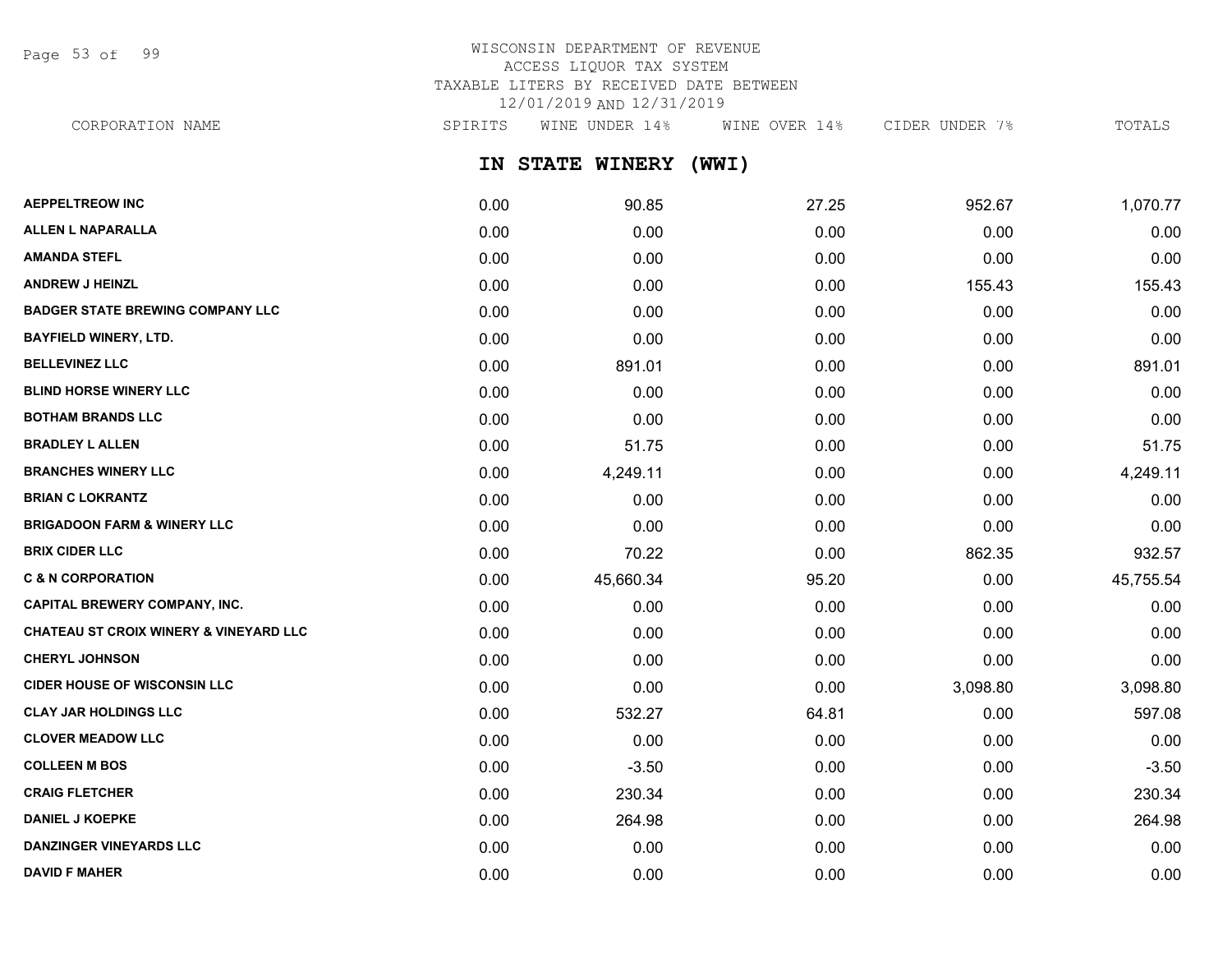Page 54 of 99

| CORPORATION NAME                     | SPIRITS | WINE UNDER 14% | WINE OVER 14% | CIDER UNDER 7% | TOTALS    |
|--------------------------------------|---------|----------------|---------------|----------------|-----------|
| <b>DAVID R RASMUSSEN</b>             | 0.00    | 0.00           | 0.00          | 0.00           | 0.00      |
| <b>DEAN L BAUMGARTEN</b>             | 0.00    | 0.00           | 0.00          | 0.00           | 0.00      |
| <b>DIANA HOBSON</b>                  | 0.00    | 0.00           | 0.00          | 0.00           | 0.00      |
| <b>DON GRASSE</b>                    | 0.00    | 0.00           | 0.00          | 0.00           | 0.00      |
| DRUMLIN RIDGE WINERY LLC             | 0.00    | 0.00           | 0.00          | 0.00           | 0.00      |
| <b>EASTERN RIDGES VINEYARD, LLC</b>  | 0.00    | 0.00           | 0.00          | 0.00           | 0.00      |
| <b>EDWARD J RINK</b>                 | 0.00    | 60.76          | 211.49        | 0.00           | 272.25    |
| <b>ELISABETH W KLEIN</b>             | 0.00    | 0.00           | 0.00          | 0.00           | 0.00      |
| <b>FAWN CREEK WINERY LLC</b>         | 0.00    | 3,532.50       | 0.00          | 0.00           | 3,532.50  |
| <b>FERMENTING CELLARS LLC</b>        | 0.00    | 318.00         | 9.38          | 0.00           | 327.38    |
| FISHER KING WINERY, LLC              | 0.00    | 1,040.99       | 0.00          | 0.00           | 1,040.99  |
| <b>FRESAR INC</b>                    | 0.00    | 107.88         | 0.00          | 0.00           | 107.88    |
| FRUIT OF THE WOODS WINE CELLAR, INC. | 0.00    | 0.00           | 0.00          | 0.00           | 0.00      |
| <b>HALF KRAKT LLC</b>                | 0.00    | 0.00           | 0.00          | 0.00           | 0.00      |
| <b>HALF MOON HILL LLC</b>            | 0.00    | 27.75          | 0.00          | 42.66          | 70.41     |
| <b>HARALD TOMESCH</b>                | 0.00    | 605.66         | 908.50        | 0.00           | 1,514.16  |
| <b>HARBOR RIDGE WINERY INC.</b>      | 0.00    | 0.00           | 0.00          | 0.00           | 0.00      |
| HAYWARD LAKES WINERY, LLC            | 0.00    | 0.00           | 0.00          | 0.00           | 0.00      |
| <b>HERDIE BAISDEN</b>                | 0.00    | 200.93         | 0.00          | 12,302.05      | 12,502.98 |
| <b>ISLAND ORCHARD CIDER LLC</b>      | 0.00    | 773.24         | 0.00          | 3,193.11       | 3,966.35  |
| <b>JAMES F HAUSER JR</b>             | 0.00    | 0.00           | 0.00          | 0.00           | 0.00      |
| <b>JAMES PLOETZ</b>                  | 0.00    | 465.26         | 0.00          | 0.00           | 465.26    |
| <b>JEFFERY BEMIS</b>                 | 0.00    | 2,509.72       | 0.00          | 0.00           | 2,509.72  |
| <b>JEFFREY L STOEGER</b>             | 0.00    | 0.00           | 0.00          | 0.00           | 0.00      |
| <b>JOHN BIONDI</b>                   | 0.00    | 0.00           | 0.00          | 1,030.99       | 1,030.99  |
| <b>JONATHAN DALE</b>                 | 0.00    | 0.00           | 0.00          | 0.00           | 0.00      |
| <b>JORNY'S END LLC</b>               | 0.00    | 0.00           | 0.00          | 0.00           | 0.00      |
| <b>JORNY'S END LLC</b>               | 0.00    | 2,005.72       | 0.00          | 0.00           | 2,005.72  |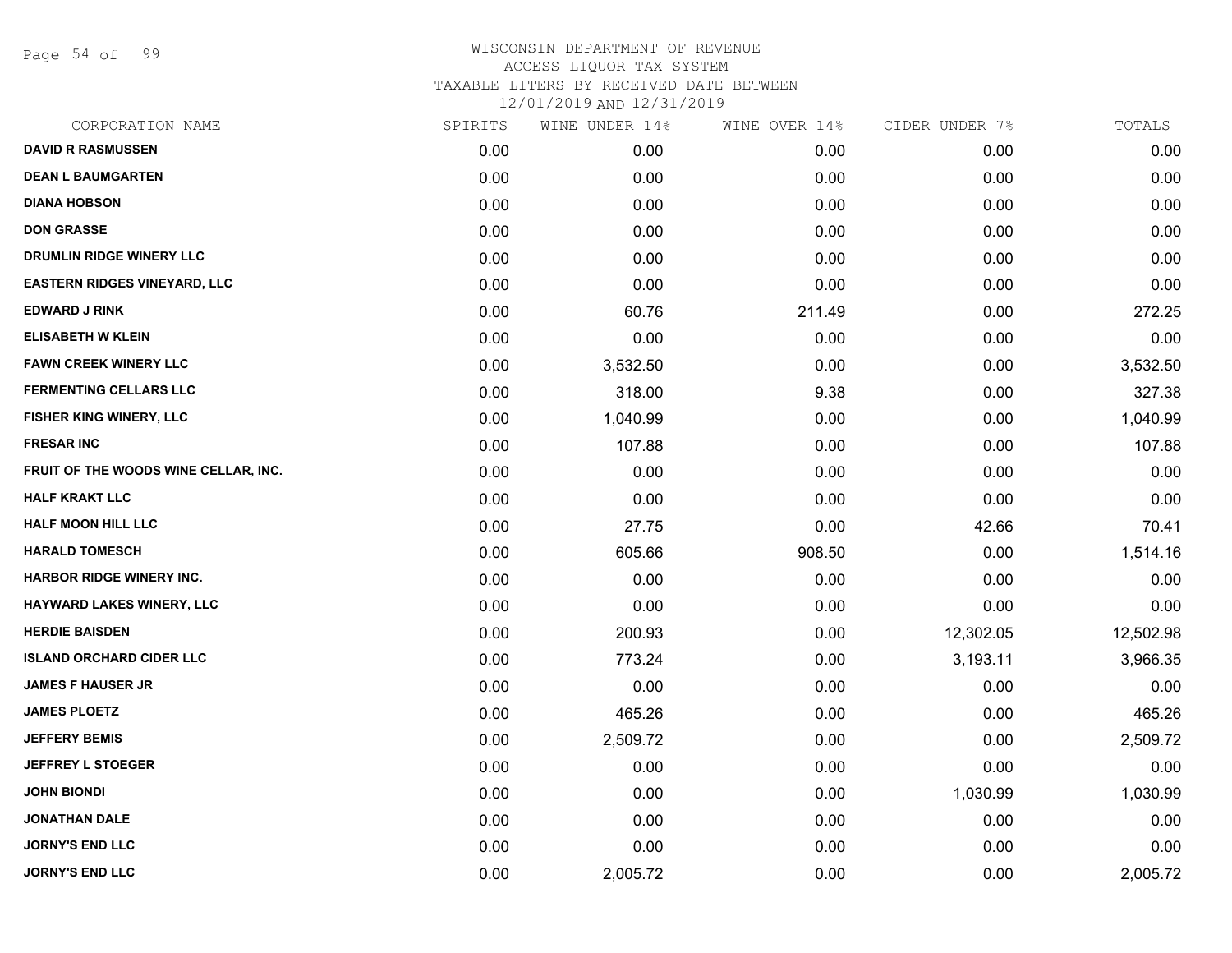Page 55 of 99

#### WISCONSIN DEPARTMENT OF REVENUE ACCESS LIQUOR TAX SYSTEM

TAXABLE LITERS BY RECEIVED DATE BETWEEN

| CORPORATION NAME                    | SPIRITS | WINE UNDER 14% | WINE OVER 14% | CIDER UNDER 7% | TOTALS    |
|-------------------------------------|---------|----------------|---------------|----------------|-----------|
| <b>JOSEPH CALLOW</b>                | 0.00    | 872.99         | 0.00          | 121.13         | 994.12    |
| <b>JOSEPH STALLER</b>               | 0.00    | 0.00           | 2,532.43      | 0.00           | 2,532.43  |
| <b>JOSEPH WYNIMKO</b>               | 0.00    | 118.86         | 0.00          | 0.00           | 118.86    |
| <b>JULIE A ANDRZEJCZAK</b>          | 0.00    | 62.08          | 2.27          | 31.04          | 95.39     |
| <b>KATCHEVER &amp; CO LLC</b>       | 0.00    | 0.00           | 0.00          | 0.00           | 0.00      |
| <b>KEVIN BEHNKE</b>                 | 0.00    | 805.91         | 0.00          | 0.00           | 805.91    |
| <b>KRISTIN HARRINGTON-BOEGNER</b>   | 0.00    | 0.00           | 0.00          | 0.00           | 0.00      |
| <b>LAKE NOKOMIS CRANBERRIES INC</b> | 0.00    | 1,698.89       | 0.00          | 0.00           | 1,698.89  |
| <b>LANDTA WINES LLC</b>             | 0.00    | 476.96         | 0.00          | 0.00           | 476.96    |
| LAUTENBACH'S ORCHARD COUNTRY INC    | 0.00    | 9,863.88       | 314.98        | 0.00           | 10,178.86 |
| <b>LEDGESTONE ESTATE LLC</b>        | 0.00    | 405.00         | 224.97        | 0.00           | 629.97    |
| LIL' OLE WINEMAKER SHOPPE LLC       | 0.00    | 1,449.81       | 0.00          | 0.00           | 1,449.81  |
| <b>LOST ISLAND WINE LLC</b>         | 0.00    | 1,481.98       | 0.00          | 0.00           | 1,481.98  |
| <b>LUCKY DOG WINERY</b>             | 0.00    | 0.00           | 0.00          | 0.00           | 0.00      |
| <b>LUNCH CREEK VINEYARDS LLC</b>    | 0.00    | 0.00           | 0.00          | 0.00           | 0.00      |
| <b>MARTIN E SELL</b>                | 0.00    | 305.86         | 15.90         | 0.00           | 321.76    |
| <b>MARY BELLAZZINI</b>              | 0.00    | 0.00           | 0.00          | 0.00           | 0.00      |
| <b>MATENAER CORPORATION</b>         | 0.00    | 0.00           | 0.00          | 0.00           | 0.00      |
| <b>MATTHEW RICK</b>                 | 0.00    | 0.00           | 0.00          | 0.00           | 0.00      |
| MCFLESHMAN'S BREWING CO., LLC.      | 0.00    | 0.00           | 0.00          | 0.00           | 0.00      |
| <b>MCILQUHAM LLC</b>                | 0.00    | 4,068.02       | 0.00          | 0.00           | 4,068.02  |
| <b>MERSHONIAN CIDERY LLC</b>        | 0.00    | 458.03         | 0.00          | 3,709.69       | 4,167.72  |
| <b>MILLERCOORS LLC</b>              | 0.00    | 0.00           | 0.00          | 0.00           | 0.00      |
| <b>MILLERCOORS USA LLC</b>          | 0.00    | 0.00           | 0.00          | 0.00           | 0.00      |
| <b>MOBCRAFT BEER INC</b>            | 0.00    | 0.00           | 0.00          | 0.00           | 0.00      |
| <b>MOONDANCER LLC</b>               | 0.00    | 270.73         | 0.00          | 0.00           | 270.73    |
| <b>MUNSON BRIDGE WINERY INC</b>     | 0.00    | 4,201.79       | 0.00          | 0.00           | 4,201.79  |
| <b>MUSETTA WINERY, LLC</b>          | 0.00    | 6,305.99       | $-3.00$       | 0.00           | 6,302.99  |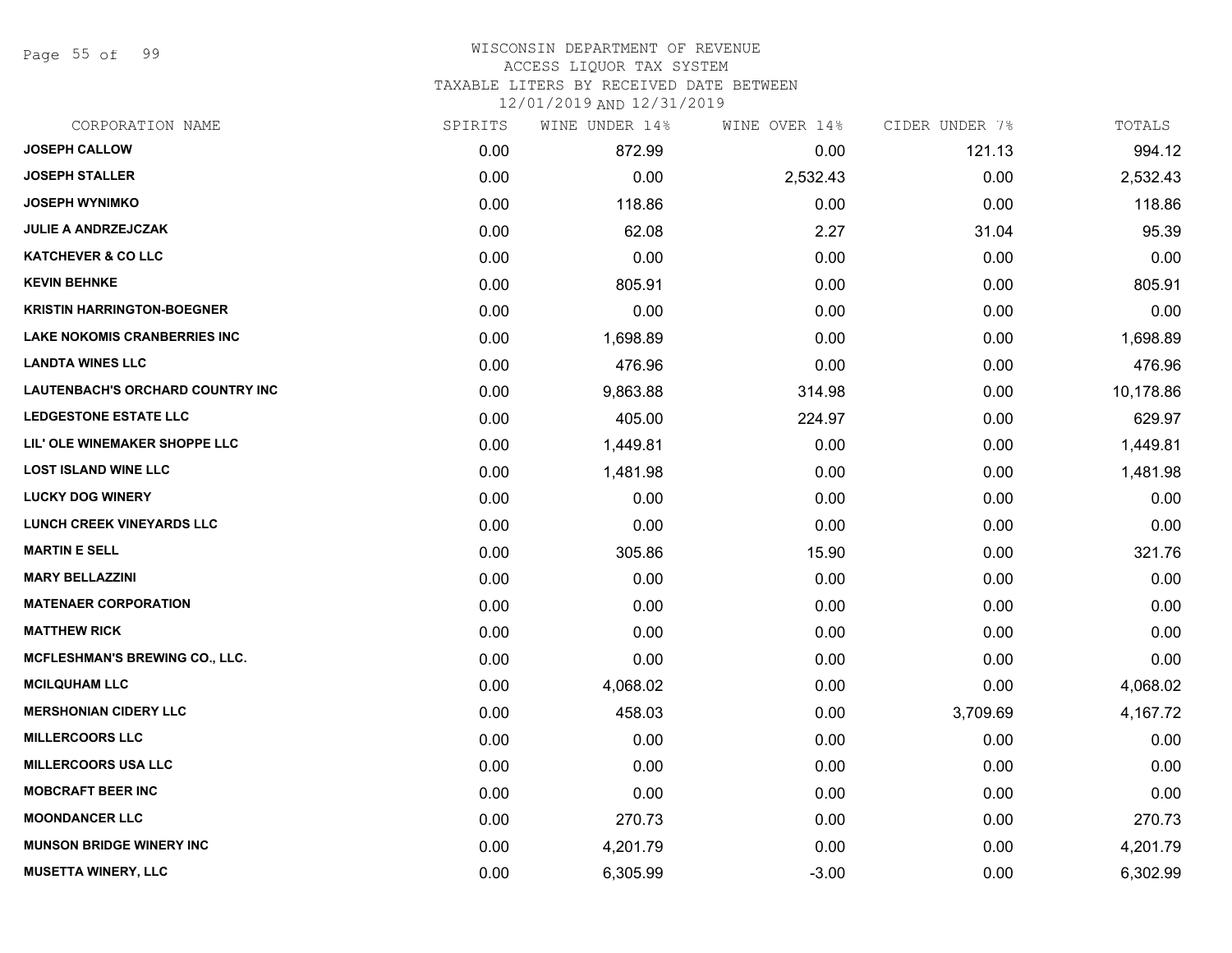Page 56 of 99

## WISCONSIN DEPARTMENT OF REVENUE ACCESS LIQUOR TAX SYSTEM TAXABLE LITERS BY RECEIVED DATE BETWEEN

| CORPORATION NAME                            | SPIRITS | WINE UNDER 14% | WINE OVER 14% | CIDER UNDER 7% | TOTALS   |
|---------------------------------------------|---------|----------------|---------------|----------------|----------|
| <b>NOBLE ROOTS BREWING COMPANY, LLC</b>     | 0.00    | 0.00           | 0.00          | 117.35         | 117.35   |
| <b>NORTHLEAF WINERY, LLC</b>                | 0.00    | 1,523.24       | 31.49         | 0.00           | 1,554.73 |
| <b>ODILON FORD WINERY INC</b>               | 0.00    | 0.00           | 0.00          | 0.00           | 0.00     |
| <b>ORGANIC ELIXIR WINERY INC</b>            | 0.00    | 0.00           | 0.00          | 0.00           | 0.00     |
| PARALLEL 44 VINEYARD & WINERY, INC.         | 0.00    | 3,438.81       | 0.00          | 0.00           | 3,438.81 |
| PARALLEL 44 VINEYARD & WINERY, INC.         | 0.00    | 9,643.50       | 0.00          | 0.00           | 9,643.50 |
| <b>PATRICK ARNDT</b>                        | 0.00    | 170.34         | 0.00          | 0.00           | 170.34   |
| <b>PAUL D ASPER</b>                         | 0.00    | 0.00           | 0.00          | 3,164.41       | 3,164.41 |
| <b>PAUL G BLOMMEL</b>                       | 0.00    | 0.00           | 0.00          | 370.70         | 370.70   |
| <b>PAUL HAMMEN</b>                          | 0.00    | 0.00           | 0.00          | 0.00           | 0.00     |
| <b>PAUL J FRANZEN</b>                       | 0.00    | 0.00           | 0.00          | 0.00           | 0.00     |
| <b>PIEPERTK LLC</b>                         | 0.00    | 2,342.22       | 14.23         | 0.00           | 2,356.45 |
| <b>PRAIRIE HAWK WINERY INC</b>              | 0.00    | 0.00           | 0.00          | 0.00           | 0.00     |
| <b>RED OAK VINEYARD INC</b>                 | 0.00    | 0.00           | 0.00          | 0.00           | 0.00     |
| <b>RIO LOBO LLC</b>                         | 0.00    | 0.00           | 0.00          | 0.00           | 0.00     |
| <b>RIVER BEND VINEYARD &amp; WINERY LLC</b> | 0.00    | 3,159.29       | 0.00          | 0.00           | 3,159.29 |
| <b>ROBERT J FOWLER</b>                      | 0.00    | 0.00           | 0.00          | 0.00           | 0.00     |
| <b>ROCK N WOOL WINERY LLC</b>               | 0.00    | 0.00           | 0.00          | 0.00           | 0.00     |
| <b>RUSHFORD MEADERY AND WINERY LLC</b>      | 0.00    | 894.98         | 0.00          | 0.00           | 894.98   |
| <b>RYAN K ZAHLER</b>                        | 0.00    | 10.41          | 0.95          | 0.00           | 11.36    |
| <b>RYAN PRELLWITZ</b>                       | 0.00    | 117.34         | 0.00          | 1,434.67       | 1,552.01 |
| SANDSTONE RIDGE VINEYARD & WINERY LLC       | 0.00    | 0.00           | 0.00          | 0.00           | 0.00     |
| <b>SEVEN HAWKS VINEYARDS LLC</b>            | 0.00    | 0.00           | 0.00          | 0.00           | 0.00     |
| <b>SEVEN HAWKS VINEYARDS LLC</b>            | 0.00    | 0.00           | 0.00          | 0.00           | 0.00     |
| <b>SHARON L PINGEL</b>                      | 0.00    | 0.00           | 0.00          | 0.00           | 0.00     |
| <b>SHERRY HARDIE</b>                        | 0.00    | 352.00         | 0.00          | 0.00           | 352.00   |
| SIMON CREEK VINEYARD LLC                    | 0.00    | 1,287.00       | 156.00        | 0.00           | 1,443.00 |
| SINNIPEE VALLEY VINEYARD LLC                | 0.00    | 549.00         | 0.00          | 0.00           | 549.00   |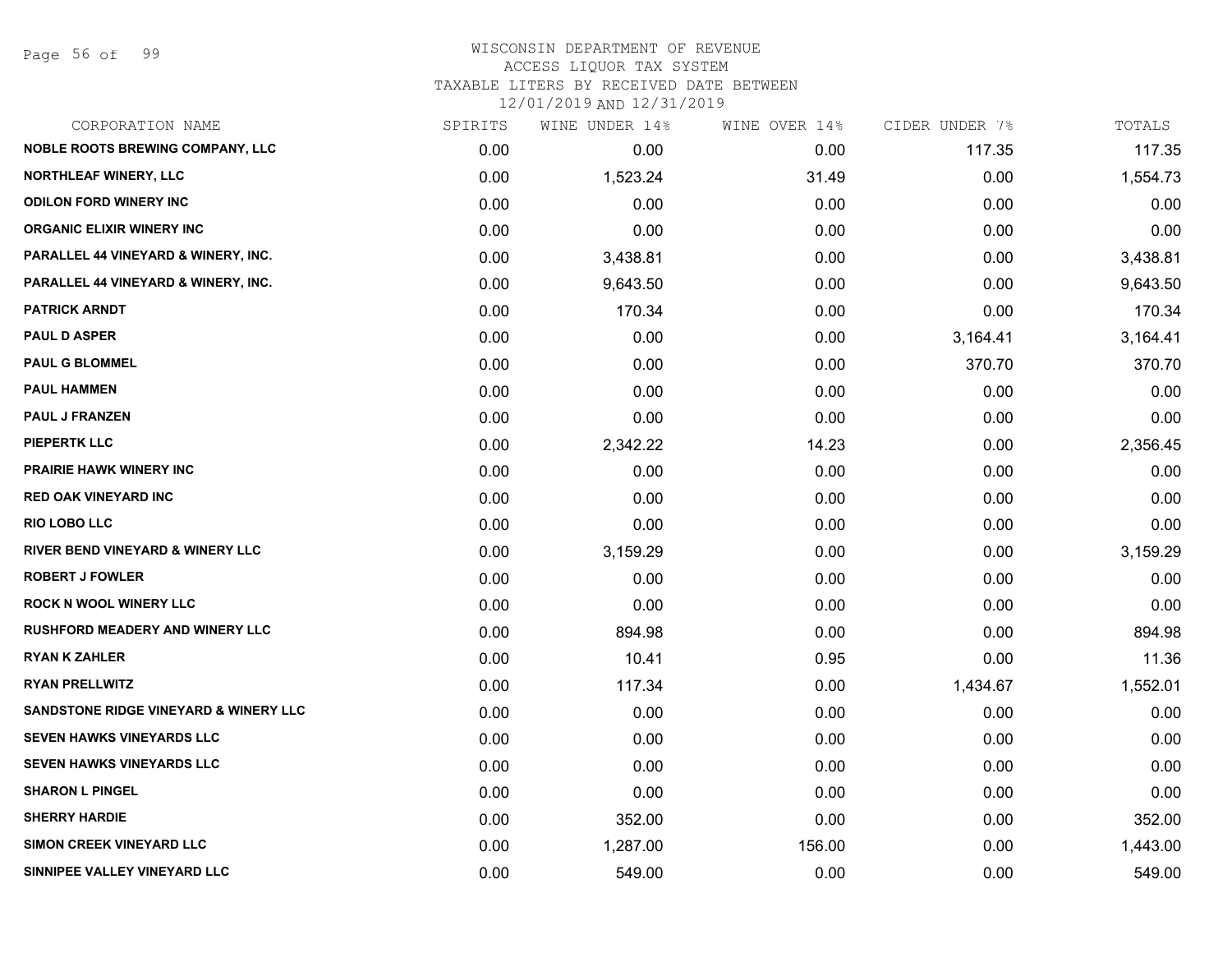Page 57 of 99

## WISCONSIN DEPARTMENT OF REVENUE ACCESS LIQUOR TAX SYSTEM

TAXABLE LITERS BY RECEIVED DATE BETWEEN

| CORPORATION NAME                           | SPIRITS | WINE UNDER 14% | WINE OVER 14% | CIDER UNDER 7% | TOTALS    |
|--------------------------------------------|---------|----------------|---------------|----------------|-----------|
| <b>SPB LLC</b>                             | 0.00    | 0.00           | 0.00          | 45,533.51      | 45,533.51 |
| <b>SPIRITS OF NORWAY VINEYARD LLC</b>      | 0.00    | 576.03         | 0.00          | 0.00           | 576.03    |
| <b>SPRECHER BREWING COMPANY, INC.</b>      | 0.00    | 0.00           | 0.00          | 0.00           | 0.00      |
| <b>SPURGEON VINEYARDS &amp; WINERY LLC</b> | 0.00    | 5,638.31       | 45.05         | 0.00           | 5,683.36  |
| <b>STEPHEN M KENNEDY</b>                   | 0.00    | 0.00           | 0.00          | 0.00           | 0.00      |
| <b>STEVEN DEBAKER</b>                      | 0.00    | 0.00           | 0.00          | 0.00           | 0.00      |
| STEVEN M & JUDITH A JACOBSON LLC           | 0.00    | 0.00           | 0.00          | 0.00           | 0.00      |
| <b>STILLMANK BREWING COMPANY</b>           | 0.00    | 0.00           | 0.00          | 0.00           | 0.00      |
| <b>STONES THROW WINERY INC</b>             | 0.00    | 0.00           | 0.00          | 0.00           | 0.00      |
| <b>SUNSET HOLLOW RANCH</b>                 | 0.00    | 105.23         | 0.00          | 0.00           | 105.23    |
| <b>SUNSET POINT WINERY LLC</b>             | 0.00    | 866.19         | 112.47        | 0.00           | 978.66    |
| <b>TENBA RIDGE WINERY LLC</b>              | 0.00    | 1,581.00       | 0.00          | 0.00           | 1,581.00  |
| THE RUM TREE, INC.                         | 0.00    | 0.00           | 0.00          | 0.00           | 0.00      |
| THE WINE VINEYARD LLC                      | 0.00    | 0.00           | 0.00          | 0.00           | 0.00      |
| THE WOODLAND TRAIL BEVERAGE COMPANY, INC.  | 0.00    | 619.29         | 0.00          | 0.00           | 619.29    |
| <b>TIMOTHY D GUILD</b>                     | 0.00    | 1,681.96       | 0.00          | 0.00           | 1,681.96  |
| <b>TIMOTHY P MCDONALD</b>                  | 0.00    | 0.00           | 0.00          | 0.00           | 0.00      |
| <b>TODD KUEHL</b>                          | 0.00    | 8,198.99       | 0.00          | 0.00           | 8,198.99  |
| <b>TOMMYS TOO HIGH WINES LLC</b>           | 0.00    | 768.44         | 0.00          | 0.00           | 768.44    |
| <b>TRACY A SOMERVILLE</b>                  | 0.00    | 0.00           | 0.00          | 0.00           | 0.00      |
| <b>TROY LANDWEHR</b>                       | 0.00    | 638.25         | 86.25         | 0.00           | 724.50    |
| <b>TWO BROTHERS WINES LLC</b>              | 0.00    | 332.51         | 270.01        | 0.00           | 602.52    |
| <b>UPSTREAM CIDER LLC</b>                  | 0.00    | 0.00           | 0.00          | $-239.91$      | $-239.91$ |
| VAN WYCHEN WINES INC.                      | 0.00    | 0.00           | 0.00          | 0.00           | 0.00      |
| <b>VERNON VINEYARDS LTD</b>                | 0.00    | 738.53         | 0.00          | 0.00           | 738.53    |
| <b>VINES TO CELLAR, INC.</b>               | 0.00    | 842.26         | 0.00          | 0.00           | 842.26    |
| <b>VON KLAUS WINERY LLC</b>                | 0.00    | 1,052.80       | 0.00          | 0.00           | 1,052.80  |
| <b>VON STIEHL WINERY LTD.</b>              | 0.00    | 0.00           | 0.00          | 0.00           | 0.00      |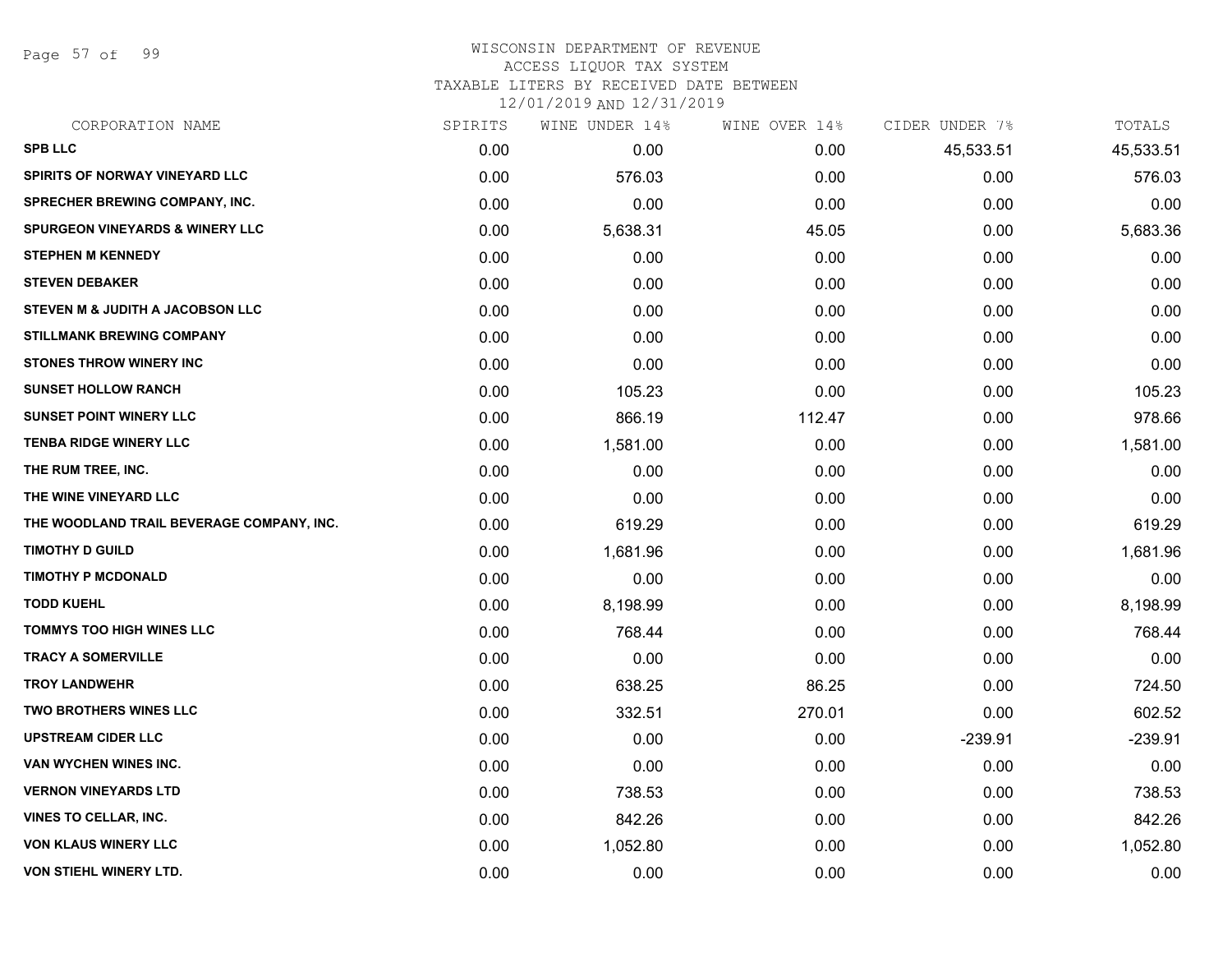Page 58 of 99

### WISCONSIN DEPARTMENT OF REVENUE

### ACCESS LIQUOR TAX SYSTEM

TAXABLE LITERS BY RECEIVED DATE BETWEEN

| CORPORATION NAME                                   | SPIRITS | UNDER 14%<br>WINE | WINE OVER 14% | CIDER UNDER 7% | TOTALS     |
|----------------------------------------------------|---------|-------------------|---------------|----------------|------------|
| <b>VON STIEHL WINERY LTD.</b>                      | 0.00    | 2,516.14          | $-251.12$     | 3,095.81       | 5,360.83   |
| VON STIEHL WINERY LTD.                             | 0.00    | 0.00              | 0.00          | 0.00           | 0.00       |
| <b>WEST PRAIRIE WINERY LLC</b>                     | 0.00    | 8,429.39          | 0.00          | 0.00           | 8,429.39   |
| <b>WHISPERING BLUFFS VINEYARD &amp; WINERY LTD</b> | 0.00    | $-13.50$          | 0.00          | 0.00           | $-13.50$   |
| <b>WHITE BEAR SPIRITS LLC</b>                      | 0.00    | 1.98              | 0.00          | 0.00           | 1.98       |
| WHITE WINTER WINERY INC                            | 0.00    | 1,883.24          | 0.00          | $-120.00$      | 1,763.24   |
| <b>WILD EPITOME LLC</b>                            | 0.00    | 0.00              | 0.00          | 0.00           | 0.00       |
| <b>WILD HARE LLC</b>                               | 0.00    | 0.00              | 0.00          | 0.00           | 0.00       |
| <b>WILLIAM F BLUHM</b>                             | 0.00    | 3,037.58          | $-0.75$       | 0.00           | 3,036.83   |
| <b>WINEMAKER'S DAUGHTER LLC</b>                    | 0.00    | 833.47            | 0.00          | 0.00           | 833.47     |
| <b>WINESITTER BREWHOUSE LLC</b>                    | 0.00    | 0.00              | 0.00          | 0.00           | 0.00       |
| <b>WOLLERSHEIM WINERY, INC.</b>                    | 0.00    | 13,604.06         | 1,045.60      | 0.00           | 14,649.66  |
| <b>WOLLERSHEIM WINERY, INC.</b>                    | 0.00    | 61,436.82         | 2,594.24      | 0.00           | 64,031.06  |
| TOTAL LITERS FOR 12/31/2019                        | 0.00    | 235,389.66        | 8,508.60      | 78,856.46      | 322,754.72 |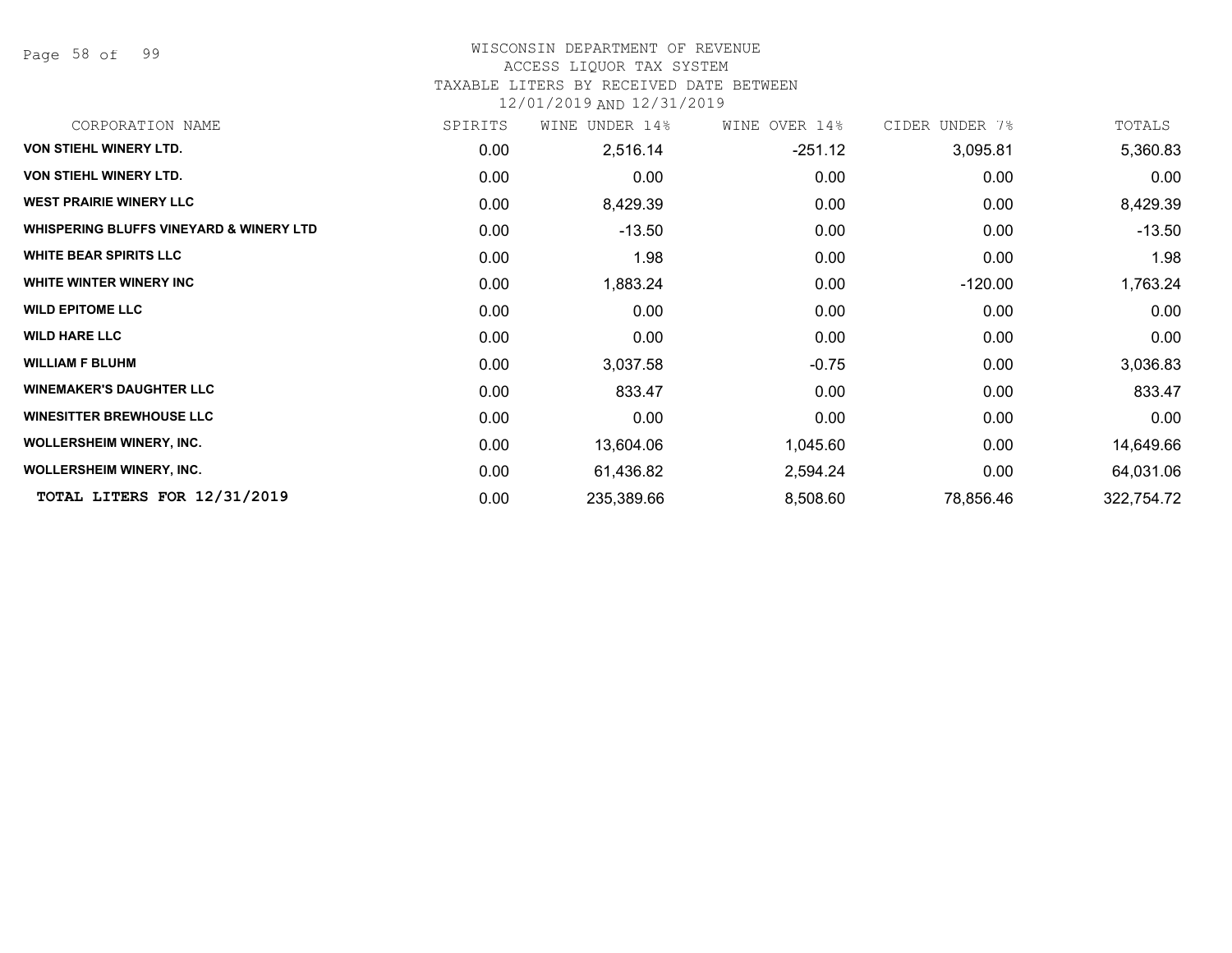Page 59 of 99

## WISCONSIN DEPARTMENT OF REVENUE ACCESS LIQUOR TAX SYSTEM TAXABLE LITERS BY RECEIVED DATE BETWEEN 12/01/2019 AND 12/31/2019

| CORPORATION NAME              | SPIRITS | WINE UNDER 14%            | WINE OVER 14% | CIDER UNDER 7% | TOTALS |
|-------------------------------|---------|---------------------------|---------------|----------------|--------|
|                               |         | WINE DIRECT SHIPPER (WDS) |               |                |        |
| <b>1-800 WINESHOP.COM INC</b> | 0.00    | 0.00                      | 0.00          | 0.00           | 0.00   |
| 2HAWK, LLC                    | 0.00    | 0.00                      | 0.00          | 0.00           | 0.00   |

|      |      |      |      | 0.00 |
|------|------|------|------|------|
| 0.00 | 0.00 | 0.00 | 0.00 | 0.00 |
| 0.00 | 0.00 | 0.00 | 0.00 | 0.00 |
| 0.00 | 0.00 | 0.00 | 0.00 | 0.00 |
| 0.00 | 0.00 | 0.00 | 0.00 | 0.00 |
| 0.00 | 0.00 | 0.00 | 0.00 | 0.00 |
| 0.00 | 0.00 | 0.00 | 0.00 | 0.00 |
| 0.00 | 0.00 | 0.00 | 0.00 | 0.00 |
| 0.00 | 0.00 | 0.00 | 0.00 | 0.00 |
| 0.00 | 0.00 | 0.00 | 0.00 | 0.00 |
| 0.00 | 0.00 | 0.00 | 0.00 | 0.00 |
| 0.00 | 0.00 | 0.00 | 0.00 | 0.00 |
| 0.00 | 0.00 | 0.00 | 0.00 | 0.00 |
| 0.00 | 0.00 | 0.00 | 0.00 | 0.00 |
| 0.00 | 0.00 | 0.00 | 0.00 | 0.00 |
| 0.00 | 0.00 | 0.00 | 0.00 | 0.00 |
| 0.00 | 0.00 | 0.00 | 0.00 | 0.00 |
| 0.00 | 0.00 | 0.00 | 0.00 | 0.00 |
| 0.00 | 0.00 | 0.00 | 0.00 | 0.00 |
| 0.00 | 0.00 | 0.00 | 0.00 | 0.00 |
| 0.00 | 0.00 | 0.00 | 0.00 | 0.00 |
|      | 0.00 | 0.00 | 0.00 | 0.00 |

**ALTBIER OPERATIONS LLC** 0.00 0.00 0.00 0.00 0.00 **ALVAREZ VINEYARDS LLC** 0.00 0.00 0.00 0.00 0.00 **AMANDA STEFL** 0.00 0.00 0.00 0.00 0.00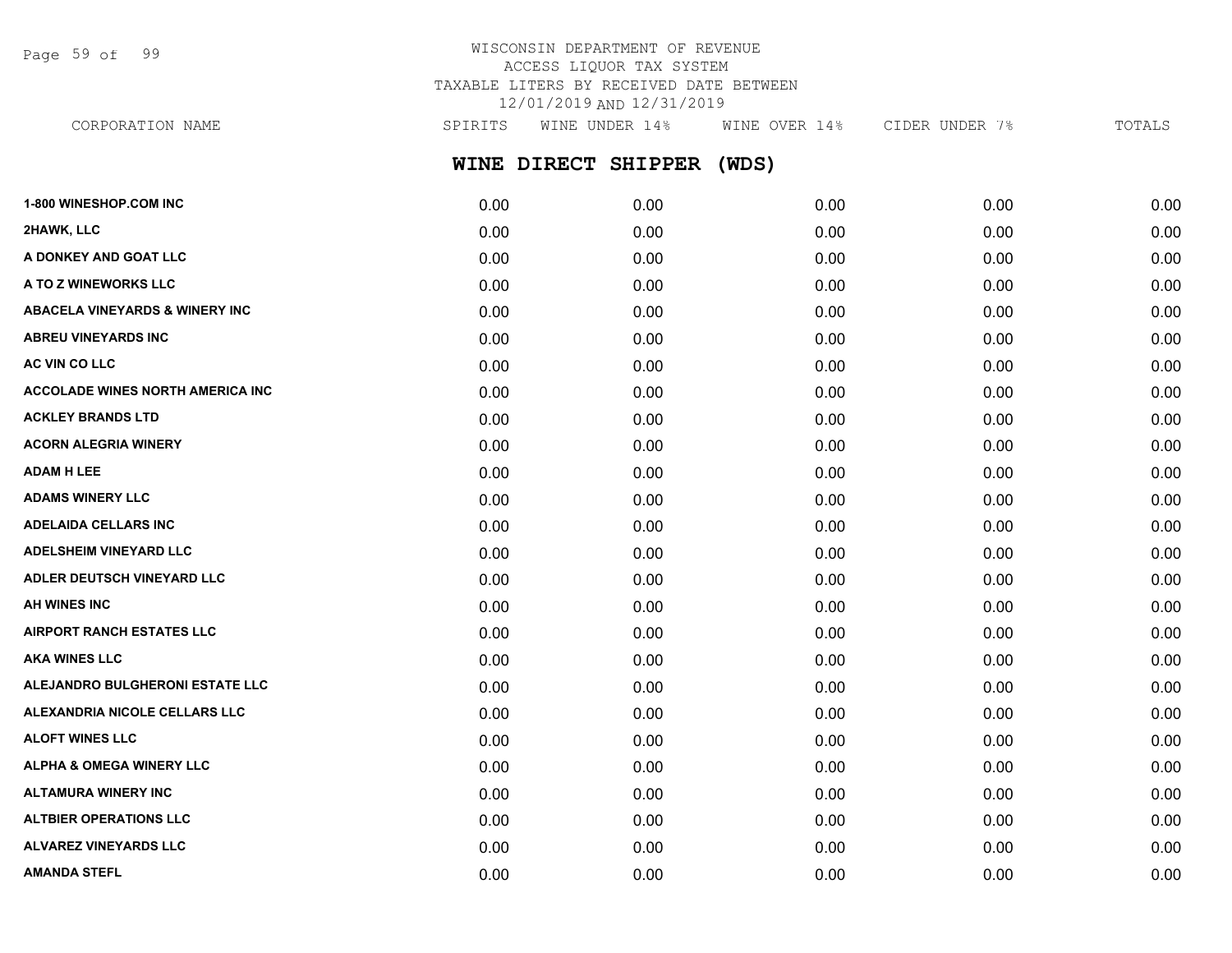Page 60 of 99

| CORPORATION NAME                            | SPIRITS | WINE UNDER 14% | WINE OVER 14% | CIDER UNDER 7% | TOTALS |
|---------------------------------------------|---------|----------------|---------------|----------------|--------|
| <b>AMAPOLA CREEK VINEYARDS &amp; WINERY</b> | 0.00    | 0.00           | 0.00          | 0.00           | 0.00   |
| <b>AMAVI CELLARS LLC</b>                    | 0.00    | 0.00           | 0.00          | 0.00           | 0.00   |
| <b>AMERICAN WINE TRADE INC</b>              | 0.00    | 0.00           | 0.00          | 0.00           | 0.00   |
| <b>AMICI CELLARS INC</b>                    | 0.00    | 0.00           | 0.00          | 0.00           | 0.00   |
| <b>AMIZETTA VINEYARDS WINERY LLC</b>        | 0.00    | 0.00           | 0.00          | 0.00           | 0.00   |
| <b>AMPELOS CELLARS INC</b>                  | 0.00    | 0.00           | 0.00          | 0.00           | 0.00   |
| <b>AMUSE BOUCHE LLC</b>                     | 0.00    | 0.00           | 0.00          | 0.00           | 0.00   |
| <b>ANCIEN WINES INC</b>                     | 0.00    | 0.00           | 0.00          | 0.00           | 0.00   |
| <b>ANCIENT PEAK INC</b>                     | 0.00    | 0.00           | 0.00          | 0.00           | 0.00   |
| ANDERSONS CONN VALLEY WINERY INC            | 0.00    | 0.00           | 0.00          | 0.00           | 0.00   |
| <b>ANDREW J HEINZL</b>                      | 0.00    | 0.00           | 0.00          | 0.00           | 0.00   |
| <b>ANDREW MURRAY, LLC</b>                   | 0.00    | 0.00           | 0.00          | 0.00           | 0.00   |
| <b>ANDREW TOW</b>                           | 0.00    | 0.00           | 0.00          | 0.00           | 0.00   |
| <b>ANIMO LP</b>                             | 0.00    | 0.00           | 0.00          | 0.00           | 0.00   |
| <b>ANOMALY VINEYARDS LLC</b>                | 0.00    | 0.00           | 0.00          | 0.00           | 0.00   |
| <b>ANTHILL FARMS LLC</b>                    | 0.00    | 0.00           | 0.00          | 0.00           | 0.00   |
| <b>ANTHONY M TRUCHARD</b>                   | 0.00    | 0.00           | 0.00          | 0.00           | 0.00   |
| <b>ANTHONY ROAD WINE CO INC</b>             | 0.00    | 0.00           | 0.00          | 0.00           | 0.00   |
| <b>APPELLATION TRADING COMPANY LLC</b>      | 0.00    | 0.00           | 0.00          | 0.00           | 0.00   |
| <b>AQUA PUMPKIN INC</b>                     | 0.00    | 0.00           | 0.00          | 0.00           | 0.00   |
| <b>ARC WINERY LLC</b>                       | 0.00    | 0.00           | 0.00          | 0.00           | 0.00   |
| <b>ARCHANGEL INVESTMENTS LLC</b>            | 0.00    | 0.00           | 0.00          | 0.00           | 0.00   |
| <b>ARETE WINES LLC</b>                      | 0.00    | 0.00           | 0.00          | 0.00           | 0.00   |
| <b>ARIETTA INC</b>                          | 0.00    | 0.00           | 0.00          | 0.00           | 0.00   |
| <b>ARISTA WINES LLC</b>                     | 0.00    | 0.00           | 0.00          | 0.00           | 0.00   |
| ARIZONA STRONGHOLD VINEYARDS LLC            | 0.00    | 0.00           | 0.00          | 0.00           | 0.00   |
| <b>ARKENSTONE VINEYARDS LLC</b>             | 0.00    | 0.00           | 0.00          | 0.00           | 0.00   |
| <b>ARMIDA WINERY INC</b>                    | 0.00    | 0.00           | 0.00          | 0.00           | 0.00   |
|                                             |         |                |               |                |        |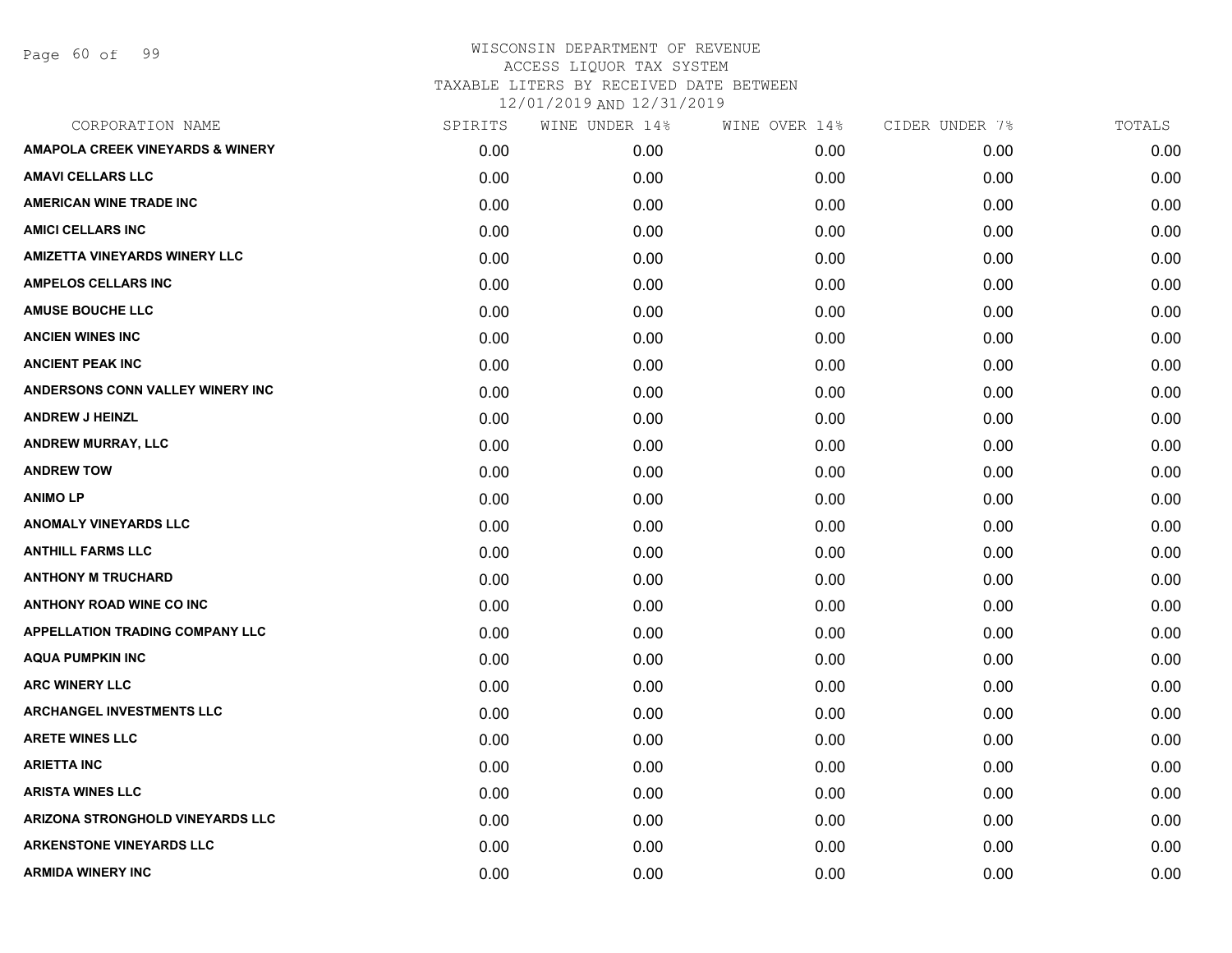Page 61 of 99

| CORPORATION NAME                       | SPIRITS | WINE UNDER 14% | WINE OVER 14% | CIDER UNDER 7% | TOTALS |
|----------------------------------------|---------|----------------|---------------|----------------|--------|
| <b>ARMSTRONG FAMILY WINERY LLC</b>     | 0.00    | 0.00           | 0.00          | 0.00           | 0.00   |
| <b>ARMSTRONG VINEYARDS INC</b>         | 0.00    | 0.00           | 0.00          | 0.00           | 0.00   |
| <b>ARRINGTON VINEYARDS LLC</b>         | 0.00    | 0.00           | 0.00          | 0.00           | 0.00   |
| <b>ARTISTE MANAGEMENT CO LLC</b>       | 0.00    | 0.00           | 0.00          | 0.00           | 0.00   |
| AU BON CLIMAT LLC                      | 0.00    | 0.00           | 0.00          | 0.00           | 0.00   |
| <b>AUBERT WINEGROWING INC</b>          | 0.00    | 0.00           | 0.00          | 0.00           | 0.00   |
| <b>AUGUST BRIGGS JR INC</b>            | 0.00    | 0.00           | 0.00          | 0.00           | 0.00   |
| <b>AUSTIN NICHOLS &amp; CO INC</b>     | 0.00    | 0.00           | 0.00          | 0.00           | 0.00   |
| <b>AVV WINERY CO LLC</b>               | 0.00    | 0.00           | 0.00          | 0.00           | 0.00   |
| <b>B &amp; B ORGANICS, LLC</b>         | 0.00    | 0.00           | 0.00          | 0.00           | 0.00   |
| <b>B WISE VINEYARDS LLC</b>            | 0.00    | 0.00           | 0.00          | 0.00           | 0.00   |
| <b>BABCOCK ENTERPRISES INC</b>         | 0.00    | 0.00           | 0.00          | 0.00           | 0.00   |
| <b>BADGER MOUNTAIN INC</b>             | 0.00    | 0.00           | 0.00          | 0.00           | 0.00   |
| <b>BALBOA WINERY LLC</b>               | 0.00    | 0.00           | 0.00          | 0.00           | 0.00   |
| <b>BALLENTINE VINEYARDS INC</b>        | 0.00    | 0.00           | 0.00          | 0.00           | 0.00   |
| <b>BALTIMORE BEND VINEYARD LLC</b>     | 0.00    | 0.00           | 0.00          | 0.00           | 0.00   |
| <b>BANSHEE WINES LLC</b>               | 0.00    | 0.00           | 0.00          | 0.00           | 0.00   |
| <b>BARGETTOS SANTA CRUZ WINERY INC</b> | 0.00    | 0.00           | 0.00          | 0.00           | 0.00   |
| <b>BARLOW VINEYARDS LLC</b>            | 0.00    | 0.00           | 0.00          | 0.00           | 0.00   |
| <b>BARNARD GRIFFIN INC</b>             | 0.00    | 0.00           | 0.00          | 0.00           | 0.00   |
| <b>BARNETT VINEYARDS LP</b>            | 0.00    | 0.00           | 0.00          | 0.00           | 0.00   |
| <b>BATTLE FAMILY VINEYARDS LLC</b>     | 0.00    | 0.00           | 0.00          | 0.00           | 0.00   |
| <b>BAW INC</b>                         | 0.00    | 0.00           | 0.00          | 0.00           | 0.00   |
| <b>BAYFIELD WINERY, LTD.</b>           | 0.00    | 0.00           | 0.00          | 0.00           | 0.00   |
| <b>BEAUX FRERES LLC</b>                | 0.00    | 0.00           | 0.00          | 0.00           | 0.00   |
| <b>BECKER FARMS INC</b>                | 0.00    | 0.00           | 0.00          | 0.00           | 0.00   |
| <b>BEDELL NORTH FORK LLC</b>           | 0.00    | 0.00           | 0.00          | 0.00           | 0.00   |
| <b>BEDROCK WINE COMPANY LP</b>         | 0.00    | 0.00           | 0.00          | 0.00           | 0.00   |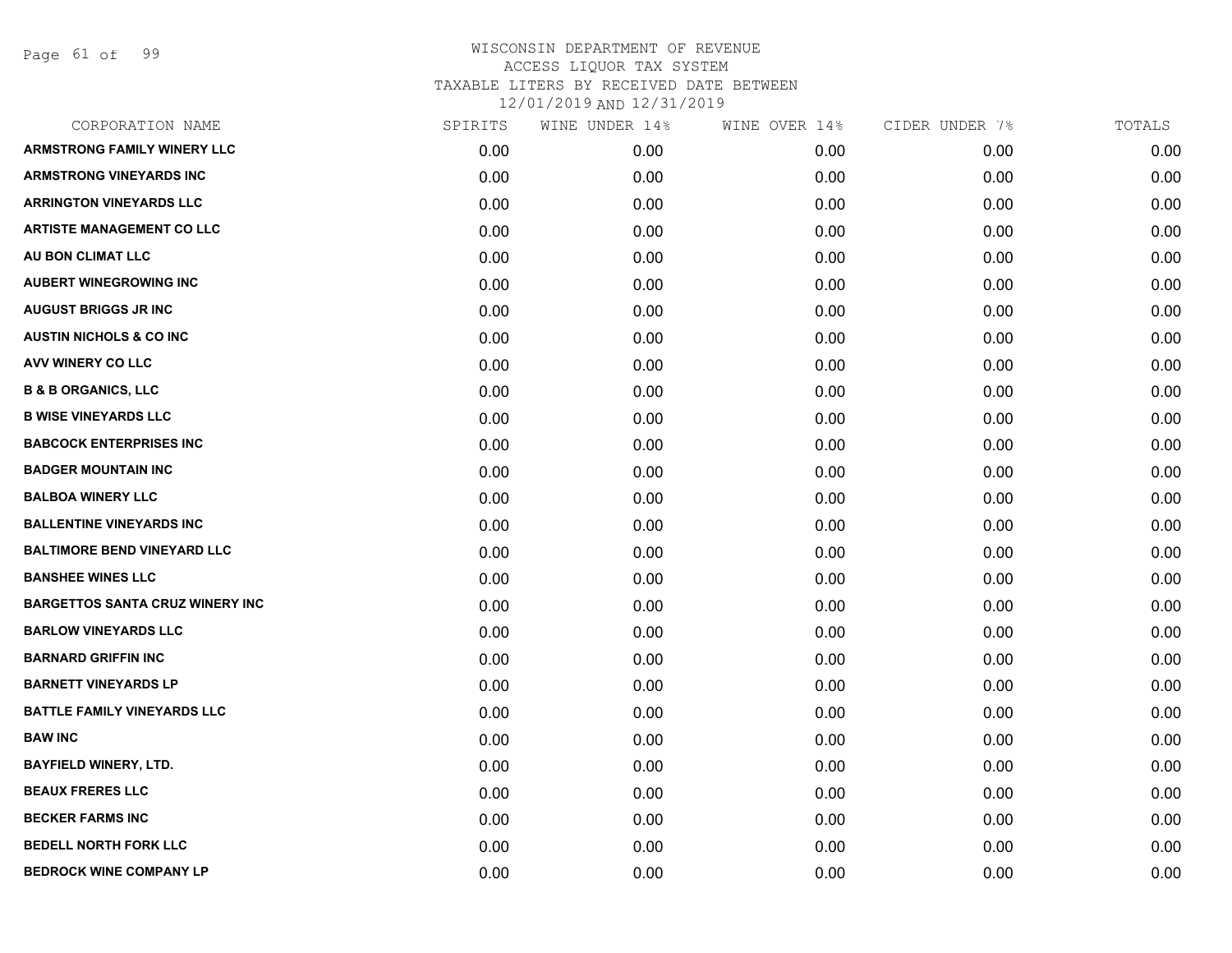Page 62 of 99

| CORPORATION NAME                                | SPIRITS | WINE UNDER 14% | WINE OVER 14% | CIDER UNDER 7% | TOTALS |
|-------------------------------------------------|---------|----------------|---------------|----------------|--------|
| <b>BEHRENS AND DRINKWARD</b>                    | 0.00    | 0.00           | 0.00          | 0.00           | 0.00   |
| <b>BEL VINO LLC</b>                             | 0.00    | 0.00           | 0.00          | 0.00           | 0.00   |
| <b>BELLAVINI WINERY</b>                         | 0.00    | 749.25         | 0.00          | 0.00           | 749.25 |
| <b>BELLEVINEZ LLC</b>                           | 0.00    | 0.00           | 0.00          | 0.00           | 0.00   |
| <b>BENESSERE VINEYARDS LTD</b>                  | 0.00    | 0.00           | 0.00          | 0.00           | 0.00   |
| <b>BENNETT LANE WINERY LLC</b>                  | 0.00    | 0.00           | 0.00          | 0.00           | 0.00   |
| <b>BENOVIA WINERY LLC</b>                       | 0.00    | 0.00           | 0.00          | 0.00           | 0.00   |
| <b>BENT CREEK WINERY LLC</b>                    | 0.00    | 0.00           | 0.00          | 0.00           | 0.00   |
| <b>BERGSTROM WINES LLC</b>                      | 0.00    | 0.00           | 0.00          | 0.00           | 0.00   |
| <b>BERNARDUS LLC</b>                            | 0.00    | 0.00           | 0.00          | 0.00           | 0.00   |
| BETHEL HEIGHTS VINEYARD INC                     | 0.00    | 0.00           | 0.00          | 0.00           | 0.00   |
| BETTER BRANDS INTERNATIONAL                     | 0.00    | 0.00           | 0.00          | 0.00           | 0.00   |
| <b>BETZ CELLARS LLC</b>                         | 0.00    | 0.00           | 0.00          | 0.00           | 0.00   |
| <b>BEVAN CELLARS, LLC</b>                       | 0.00    | 0.00           | 0.00          | 0.00           | 0.00   |
| BIEN NACIDO VINEYARDS OF RANCHO TEPUSQUET<br>LP | 0.00    | 0.00           | 0.00          | 0.00           | 0.00   |
| <b>BIG TABLE FARM, INC</b>                      | 0.00    | 0.00           | 0.00          | 0.00           | 0.00   |
| <b>BILTMORE ESTATE WINE COMPANY</b>             | 0.00    | 0.00           | 0.00          | 0.00           | 0.00   |
| <b>BLACK CAT VINEYARD LLC</b>                   | 0.00    | 0.00           | 0.00          | 0.00           | 0.00   |
| <b>BLACK MESA WINERY LLC</b>                    | 0.00    | 0.00           | 0.00          | 0.00           | 0.00   |
| <b>BLACKBIRD VINEYARDS LLC</b>                  | 0.00    | 0.00           | 0.00          | 0.00           | 0.00   |
| <b>BLAIR VINEYARDS LLC</b>                      | 0.00    | 0.00           | 0.00          | 0.00           | 0.00   |
| <b>BLANKIET ESTATE LLC</b>                      | 0.00    | 0.00           | 0.00          | 0.00           | 0.00   |
| <b>BLIND HORSE WINERY LLC</b>                   | 0.00    | 0.00           | 0.00          | 0.00           | 0.00   |
| <b>BLUE FARM, LLC</b>                           | 0.00    | 0.00           | 0.00          | 0.00           | 0.00   |
| <b>BLUE SKY VINTNERS LLC</b>                    | 0.00    | 0.00           | 0.00          | 0.00           | 0.00   |
| <b>BNA WINE GROUP LLC</b>                       | 0.00    | 0.00           | 0.00          | 0.00           | 0.00   |
| <b>BOARS VIEW LLC</b>                           | 0.00    | 0.00           | 0.00          | 0.00           | 0.00   |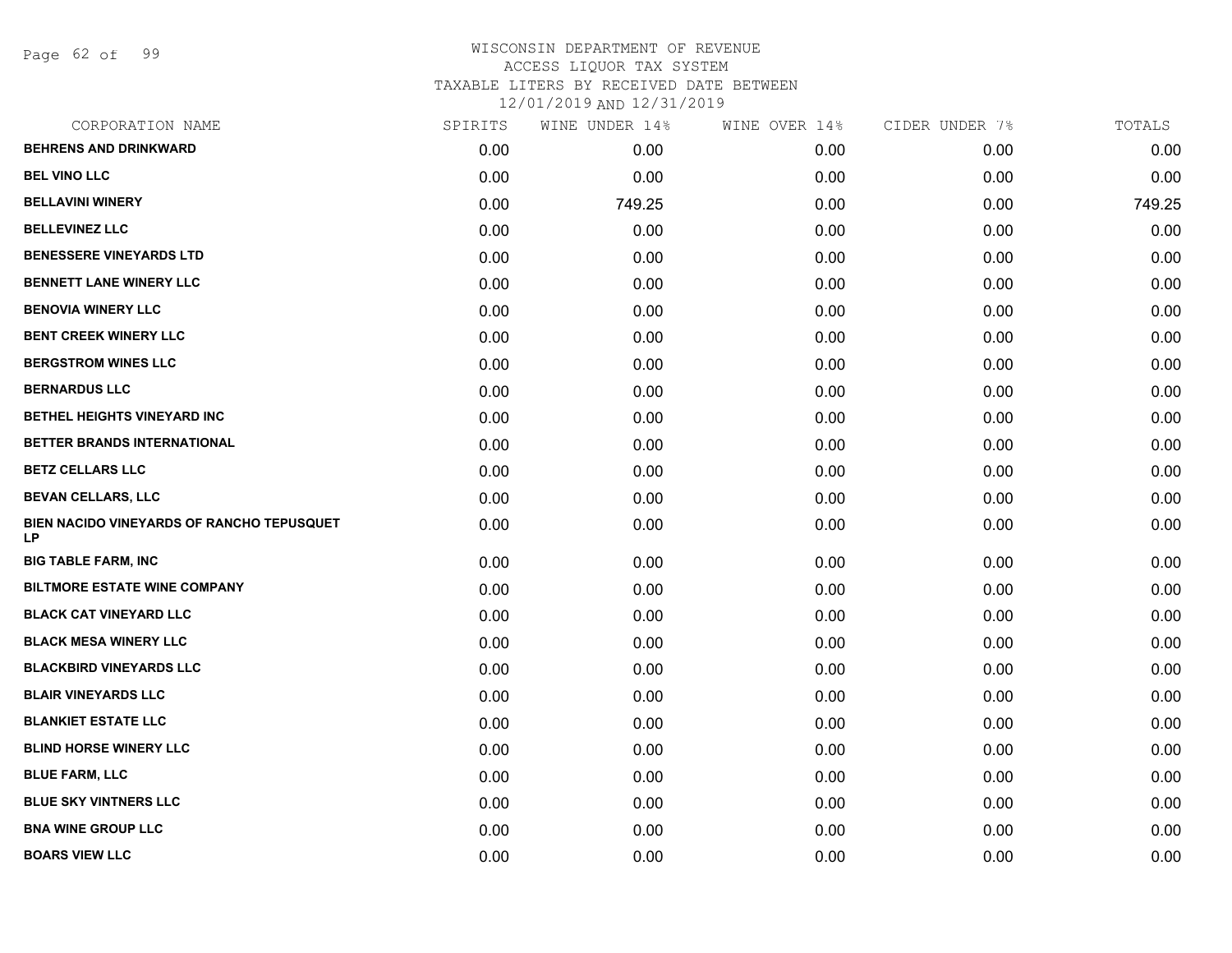Page 63 of 99

| CORPORATION NAME                               | SPIRITS | WINE UNDER 14% | WINE OVER 14% | CIDER UNDER 7% | TOTALS |
|------------------------------------------------|---------|----------------|---------------|----------------|--------|
| <b>BOEDECKER CELLARS, LLC</b>                  | 0.00    | 0.00           | 0.00          | 0.00           | 0.00   |
| <b>BOEGER WINERY INC</b>                       | 0.00    | 0.00           | 0.00          | 0.00           | 0.00   |
| <b>BOEKENOOGEN WINERY LLC</b>                  | 0.00    | 0.00           | 0.00          | 0.00           | 0.00   |
| <b>BOGLE VINEYARDS INC</b>                     | 0.00    | 0.00           | 0.00          | 0.00           | 0.00   |
| <b>BOLO CELLARS, LLC</b>                       | 0.00    | 0.00           | 0.00          | 0.00           | 0.00   |
| <b>BONNY DOON WINERY INC</b>                   | 0.00    | 0.00           | 0.00          | 0.00           | 0.00   |
| <b>BOOKWALTER WINERY LLC</b>                   | 0.00    | 0.00           | 0.00          | 0.00           | 0.00   |
| <b>BOTHAM BRANDS LLC</b>                       | 0.00    | 0.00           | 0.00          | 0.00           | 0.00   |
| <b>BOUCHAINE VINEYARDS INC</b>                 | 0.00    | 0.00           | 0.00          | 0.00           | 0.00   |
| <b>BOUNDARY BREAKS LLC</b>                     | 0.00    | 0.00           | 0.00          | 0.00           | 0.00   |
| <b>BOWERS HARBOR VINEYARDS AND WINERY INC.</b> | 0.00    | 0.00           | 0.00          | 0.00           | 0.00   |
| <b>BRADLEY GEARHART</b>                        | 0.00    | 0.00           | 0.00          | 0.00           | 0.00   |
| <b>BRADLEY L ALLEN</b>                         | 0.00    | 0.00           | 0.00          | 0.00           | 0.00   |
| <b>BRANCHES WINERY LLC</b>                     | 0.00    | 0.00           | 0.00          | 0.00           | 0.00   |
| <b>BRASSFIELD ESTATE WINERY LLC</b>            | 0.00    | 0.00           | 0.00          | 0.00           | 0.00   |
| <b>BRECON ESTATE INC</b>                       | 0.00    | 0.00           | 0.00          | 0.00           | 0.00   |
| <b>BRET LOPEZ</b>                              | 0.00    | 0.00           | 0.00          | 0.00           | 0.00   |
| <b>BRIAN C LOKRANTZ</b>                        | 0.00    | 0.00           | 0.00          | 0.00           | 0.00   |
| <b>BRIAN CARTER CELLARS LLC</b>                | 0.00    | 0.00           | 0.00          | 0.00           | 0.00   |
| <b>BRIAN M HEATH</b>                           | 0.00    | 0.00           | 0.00          | 0.00           | 0.00   |
| <b>BRICOLEUR VINEYARDS LLC</b>                 | 0.00    | 0.00           | 0.00          | 0.00           | 0.00   |
| <b>BRIDGEVIEW VINEYARDS INC</b>                | 0.00    | 0.00           | 0.00          | 0.00           | 0.00   |
| <b>BRIGADOON FARM &amp; WINERY LLC</b>         | 0.00    | 0.00           | 0.00          | 0.00           | 0.00   |
| <b>BRIGHT CELLARS INC</b>                      | 0.00    | 0.00           | 0.00          | 0.00           | 0.00   |
| <b>BRIX CIDER LLC</b>                          | 0.00    | 0.00           | 0.00          | 0.00           | 0.00   |
| <b>BRONCO WINE COMPANY</b>                     | 0.00    | 0.00           | 0.00          | 0.00           | 0.00   |
| BROWN COUNTY WINE COMPANY, INC.                | 0.00    | 0.00           | 0.00          | 0.00           | 0.00   |
| <b>BROWN ESTATE VINEYARDS LLC</b>              | 0.00    | 0.00           | 0.00          | 0.00           | 0.00   |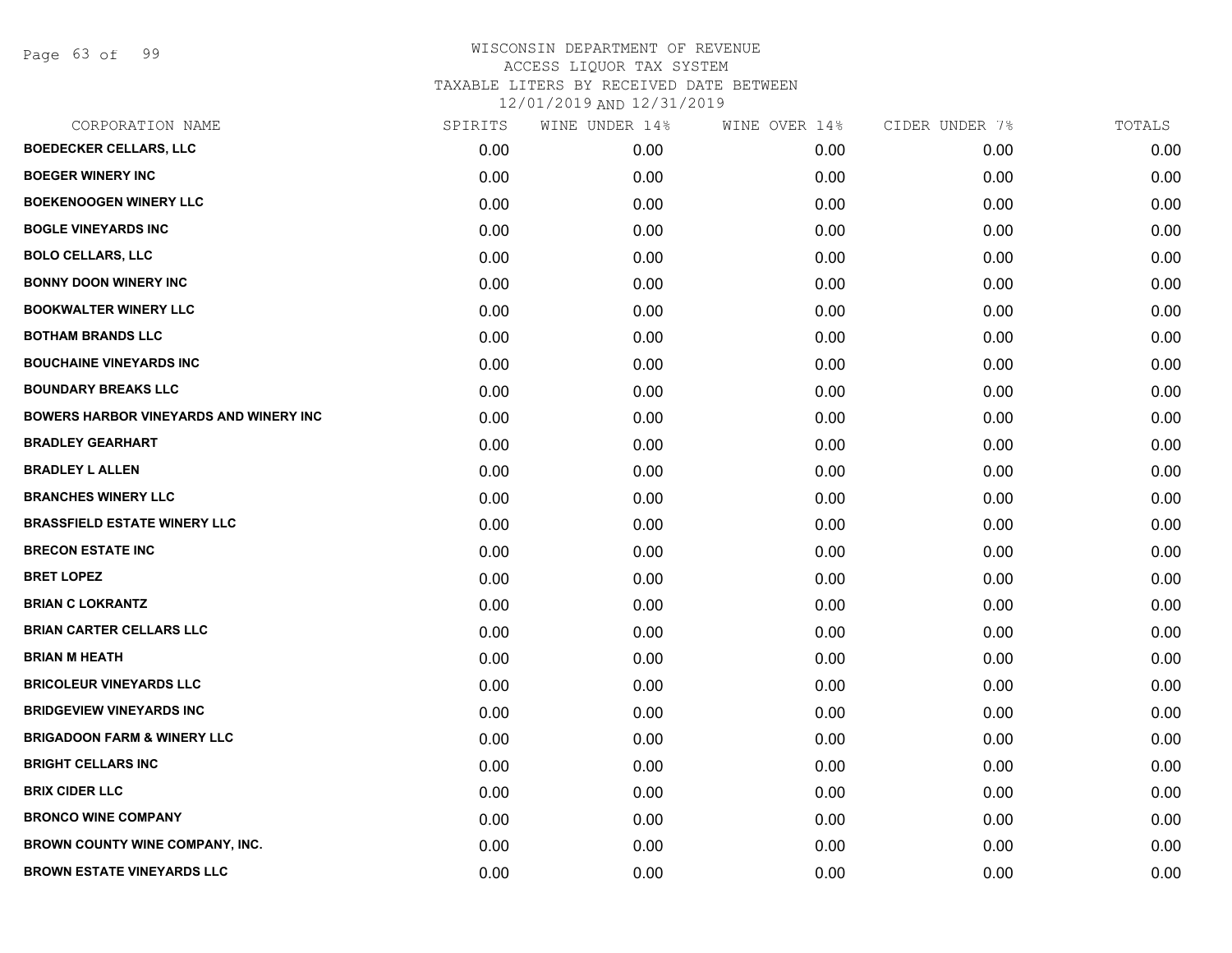Page 64 of 99

| CORPORATION NAME                           | SPIRITS | WINE UNDER 14% | WINE OVER 14% | CIDER UNDER 7% | TOTALS |
|--------------------------------------------|---------|----------------|---------------|----------------|--------|
| <b>BROWNE FAMILY WINES LLC</b>             | 0.00    | 0.00           | 0.00          | 0.00           | 0.00   |
| <b>BRUTOCAO CELLARS LP</b>                 | 0.00    | 0.00           | 0.00          | 0.00           | 0.00   |
| <b>BRYANT VINEYARDS INC</b>                | 0.00    | 0.00           | 0.00          | 0.00           | 0.00   |
| <b>BUCKLER FAMILY VINEYARDS LLC</b>        | 0.00    | 0.00           | 0.00          | 0.00           | 0.00   |
| <b>BUEHLER VINEYARDS INC</b>               | 0.00    | 0.00           | 0.00          | 0.00           | 0.00   |
| <b>BULLY HILL VINEYARDS INC</b>            | 0.00    | 0.00           | 0.00          | 0.00           | 0.00   |
| <b>BURGESS CELLARS INC</b>                 | 0.00    | 0.00           | 0.00          | 0.00           | 0.00   |
| <b>BURRELL SCHOOL VINEYARDS INC</b>        | 0.00    | 0.00           | 0.00          | 0.00           | 0.00   |
| <b>BUTTONWOOD FARM WINERY INC</b>          | 0.00    | 0.00           | 0.00          | 0.00           | 0.00   |
| <b>BWSC LLC</b>                            | 0.00    | 0.00           | 0.00          | 0.00           | 0.00   |
| <b>C &amp; C WINE SERVICES INC</b>         | 0.00    | 0.00           | 0.00          | 0.00           | 0.00   |
| <b>C &amp; N CORPORATION</b>               | 0.00    | 0.00           | 0.00          | 0.00           | 0.00   |
| C G DI ARIE VINEYARD & WINERY LLC          | 0.00    | 0.00           | 0.00          | 0.00           | 0.00   |
| <b>C MONDAVI &amp; SONS</b>                | 0.00    | 0.00           | 0.00          | 0.00           | 0.00   |
| <b>CADA LLC</b>                            | 0.00    | 0.00           | 0.00          | 0.00           | 0.00   |
| <b>CAIN CELLARS INC</b>                    | 0.00    | 0.00           | 0.00          | 0.00           | 0.00   |
| <b>CAKEBREAD CELLARS</b>                   | 0.00    | 0.00           | 0.00          | 0.00           | 0.00   |
| <b>CALCAREOUS VINEYARD LLC</b>             | 0.00    | 0.00           | 0.00          | 0.00           | 0.00   |
| <b>CALDWELL WINERY LLC</b>                 | 0.00    | 0.00           | 0.00          | 0.00           | 0.00   |
| <b>CALLAWAY TEMECULA LP</b>                | 0.00    | 0.00           | 0.00          | 0.00           | 0.00   |
| CALWD, INC.                                | 0.00    | 0.00           | 0.00          | 0.00           | 0.00   |
| <b>CAMARDA CORP</b>                        | 0.00    | 0.00           | 0.00          | 0.00           | 0.00   |
| <b>CARACCIOLI CELLARS INC</b>              | 0.00    | 0.00           | 0.00          | 0.00           | 0.00   |
| <b>CARHARTT VINEYARD, INC.</b>             | 0.00    | 0.00           | 0.00          | 0.00           | 0.00   |
| <b>CARL THOMA</b>                          | 0.00    | 0.00           | 0.00          | 0.00           | 0.00   |
| <b>CARLISLE WINERY &amp; VINEYARDS LLC</b> | 0.00    | 0.00           | 0.00          | 0.00           | 0.00   |
| <b>CARLSON VINEYARDS INC</b>               | 0.00    | 0.00           | 0.00          | 0.00           | 0.00   |
| <b>CARNEROS WINE COMPANY INC</b>           | 0.00    | 0.00           | 0.00          | 0.00           | 0.00   |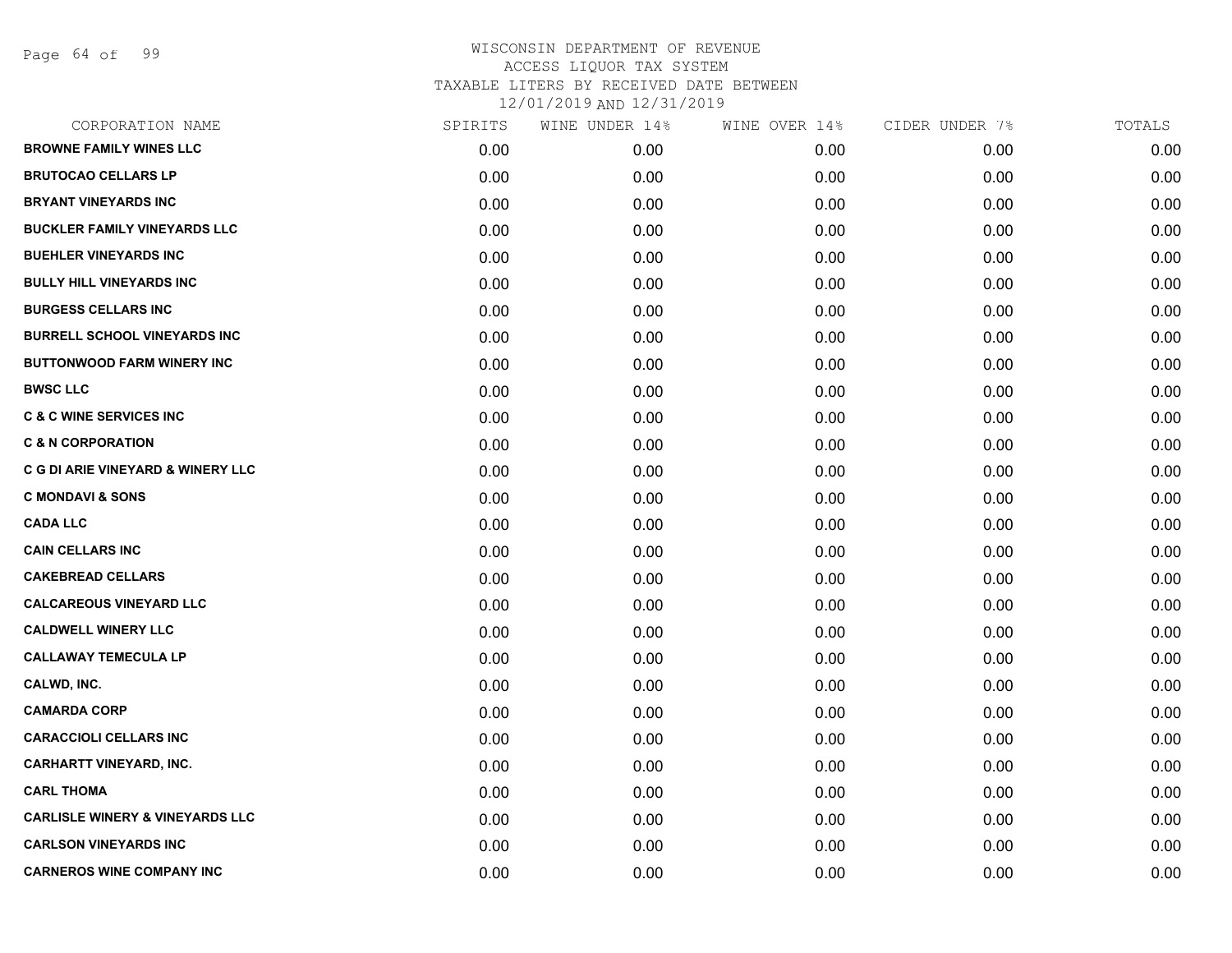Page 65 of 99

| CORPORATION NAME                                  | SPIRITS | WINE UNDER 14% | WINE OVER 14% | CIDER UNDER 7% | TOTALS |
|---------------------------------------------------|---------|----------------|---------------|----------------|--------|
| <b>CARR WINERY INC</b>                            | 0.00    | 0.00           | 0.00          | 0.00           | 0.00   |
| <b>CASTORO CELLARS</b>                            | 0.00    | 0.00           | 0.00          | 0.00           | 0.00   |
| <b>CATHERINE ELIZABETH INC</b>                    | 0.00    | 0.00           | 0.00          | 0.00           | 0.00   |
| <b>CAYMUS VINEYARDS INC</b>                       | 0.00    | 0.00           | 0.00          | 0.00           | 0.00   |
| <b>CECIL A ZERBA</b>                              | 0.00    | 0.00           | 0.00          | 0.00           | 0.00   |
| <b>CEDAR KNOLL VINEYARDS INC</b>                  | 0.00    | 0.00           | 0.00          | 0.00           | 0.00   |
| <b>CEJA VINEYARDS INC</b>                         | 0.00    | 0.00           | 0.00          | 0.00           | 0.00   |
| <b>CELLAR RAT CELLARS LLC</b>                     | 0.00    | 0.00           | 0.00          | 0.00           | 0.00   |
| <b>CHACEWATER LLC</b>                             | 0.00    | 0.00           | 0.00          | 0.00           | 0.00   |
| <b>CHAPPELLET WINERY INC</b>                      | 0.00    | 0.00           | 0.00          | 0.00           | 0.00   |
| <b>CHARLES &amp; MARTHA BARRA</b>                 | 0.00    | 0.00           | 0.00          | 0.00           | 0.00   |
| <b>CHARLES REININGER LLC</b>                      | 0.00    | 0.00           | 0.00          | 0.00           | 0.00   |
| <b>CHATEAU BIANCA INC</b>                         | 0.00    | 0.00           | 0.00          | 0.00           | 0.00   |
| <b>CHATEAU DIANA LLC</b>                          | 0.00    | 0.00           | 0.00          | 0.00           | 0.00   |
| <b>CHATEAU GRAND TRAVERSE LTD</b>                 | 0.00    | 0.00           | 0.00          | 0.00           | 0.00   |
| <b>CHATEAU MARGENE INC</b>                        | 0.00    | 0.00           | 0.00          | 0.00           | 0.00   |
| <b>CHATEAU MORRISETTE INC</b>                     | 0.00    | 0.00           | 0.00          | 0.00           | 0.00   |
| <b>CHATEAU OPERATIONS, LTD.</b>                   | 0.00    | 0.00           | 0.00          | 0.00           | 0.00   |
| <b>CHATEAU POTELLE HOLDINGS LLC</b>               | 0.00    | 0.00           | 0.00          | 0.00           | 0.00   |
| <b>CHATEAU ST CROIX WINERY &amp; VINEYARD LLC</b> | 0.00    | 0.00           | 0.00          | 0.00           | 0.00   |
| <b>CHERRY HILL LLC</b>                            | 0.00    | 0.00           | 0.00          | 0.00           | 0.00   |
| <b>CHIARELLO FAMILY VINEYARDS LLC</b>             | 0.00    | 0.00           | 0.00          | 0.00           | 0.00   |
| <b>CHILDRESS WINERY, LLC</b>                      | 0.00    | 0.00           | 0.00          | 0.00           | 0.00   |
| <b>CHIMNEY ROCK WINERY LLC</b>                    | 0.00    | 0.00           | 0.00          | 0.00           | 0.00   |
| <b>CHRISTOPHE BARON</b>                           | 0.00    | 0.00           | 0.00          | 0.00           | 0.00   |
| <b>CHRISTOPHER FIGGINS</b>                        | 0.00    | 0.00           | 0.00          | 0.00           | 0.00   |
| <b>CHRISTOPHER L SHOWN</b>                        | 0.00    | 0.00           | 0.00          | 0.00           | 0.00   |
| <b>CIDER HOUSE OF WISCONSIN LLC</b>               | 0.00    | 0.00           | 0.00          | 0.00           | 0.00   |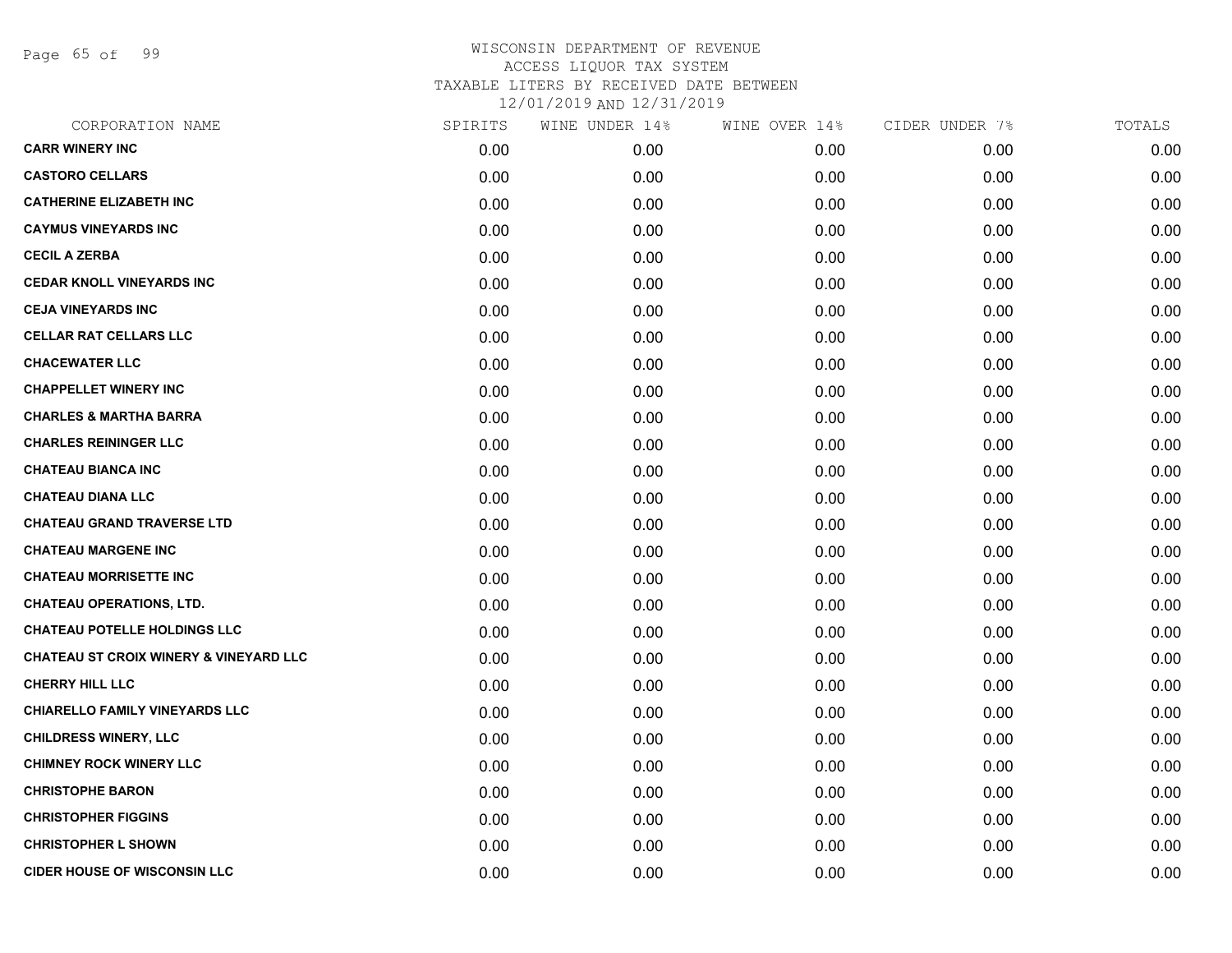Page 66 of 99

| CORPORATION NAME                             | SPIRITS | WINE UNDER 14% | WINE OVER 14% | CIDER UNDER 7% | TOTALS |
|----------------------------------------------|---------|----------------|---------------|----------------|--------|
| <b>CINNABAR WINERY LLC</b>                   | 0.00    | 0.00           | 0.00          | 0.00           | 0.00   |
| CIPCO INC.                                   | 0.00    | 0.00           | 0.00          | 0.00           | 0.00   |
| <b>CLAY JAR HOLDINGS LLC</b>                 | 0.00    | 0.00           | 0.00          | 0.00           | 0.00   |
| <b>CLEARWATER CANYON CELLARS LLC</b>         | 0.00    | 0.00           | 0.00          | 0.00           | 0.00   |
| <b>CLIF BAR FAMILY WINERY &amp; FARM LLC</b> | 0.00    | 0.00           | 0.00          | 0.00           | 0.00   |
| <b>CLINE CELLARS INC</b>                     | 0.00    | 0.00           | 0.00          | 0.00           | 0.00   |
| <b>CLOS DU VAL WINE CO LTD</b>               | 0.00    | 0.00           | 0.00          | 0.00           | 0.00   |
| <b>CLOS LACHANCE WINES LLC</b>               | 0.00    | 0.00           | 0.00          | 0.00           | 0.00   |
| <b>COCKERELL WINE CONSULTING LLC</b>         | 0.00    | 0.00           | 0.00          | 0.00           | 0.00   |
| <b>CODORNIU NAPA INC</b>                     | 0.00    | 0.00           | 0.00          | 0.00           | 0.00   |
| <b>COELHO WINERY INC</b>                     | 0.00    | 0.00           | 0.00          | 0.00           | 0.00   |
| <b>COL SOLARE, LLP</b>                       | 0.00    | 0.00           | 0.00          | 0.00           | 0.00   |
| <b>COLGIN PARTNERS LLC</b>                   | 0.00    | 0.00           | 0.00          | 0.00           | 0.00   |
| <b>COLLEEN M BOS</b>                         | 0.00    | 0.00           | 0.00          | 0.00           | 0.00   |
| <b>COLONIAL GREEN TRUST</b>                  | 0.00    | 0.00           | 0.00          | 0.00           | 0.00   |
| <b>COLUMBIA RIVER WINERY INC</b>             | 0.00    | 0.00           | 0.00          | 0.00           | 0.00   |
| <b>CONSTELLATION BRANDS U.S. OPERATIONS</b>  | 0.00    | 0.00           | 0.00          | 0.00           | 0.00   |
| <b>CONUNDRUM WINERY LLC</b>                  | 0.00    | 0.00           | 0.00          | 0.00           | 0.00   |
| <b>CONWAY VINEYARDS INC</b>                  | 0.00    | 0.00           | 0.00          | 0.00           | 0.00   |
| <b>COOL HAND VINEYARDS LLC</b>               | 0.00    | 0.00           | 0.00          | 0.00           | 0.00   |
| <b>COPPER CANE LLC</b>                       | 0.00    | 0.00           | 0.00          | 0.00           | 0.00   |
| <b>CORISON WINERY INC</b>                    | 0.00    | 0.00           | 0.00          | 0.00           | 0.00   |
| <b>CORNERSTONE CELLARS LLC</b>               | 0.00    | 0.00           | 0.00          | 0.00           | 0.00   |
| <b>CORY J MICHAL</b>                         | 0.00    | 0.00           | 0.00          | 0.00           | 0.00   |
| <b>COTE D'OR IMPORTS LLC</b>                 | 0.00    | 0.00           | 0.00          | 0.00           | 0.00   |
| <b>COURAGEOUS INC</b>                        | 0.00    | 0.00           | 0.00          | 0.00           | 0.00   |
| <b>CRAIG FLETCHER</b>                        | 0.00    | 0.00           | 0.00          | 0.00           | 0.00   |
| <b>CRAIG S HANDLY</b>                        | 0.00    | 0.00           | 0.00          | 0.00           | 0.00   |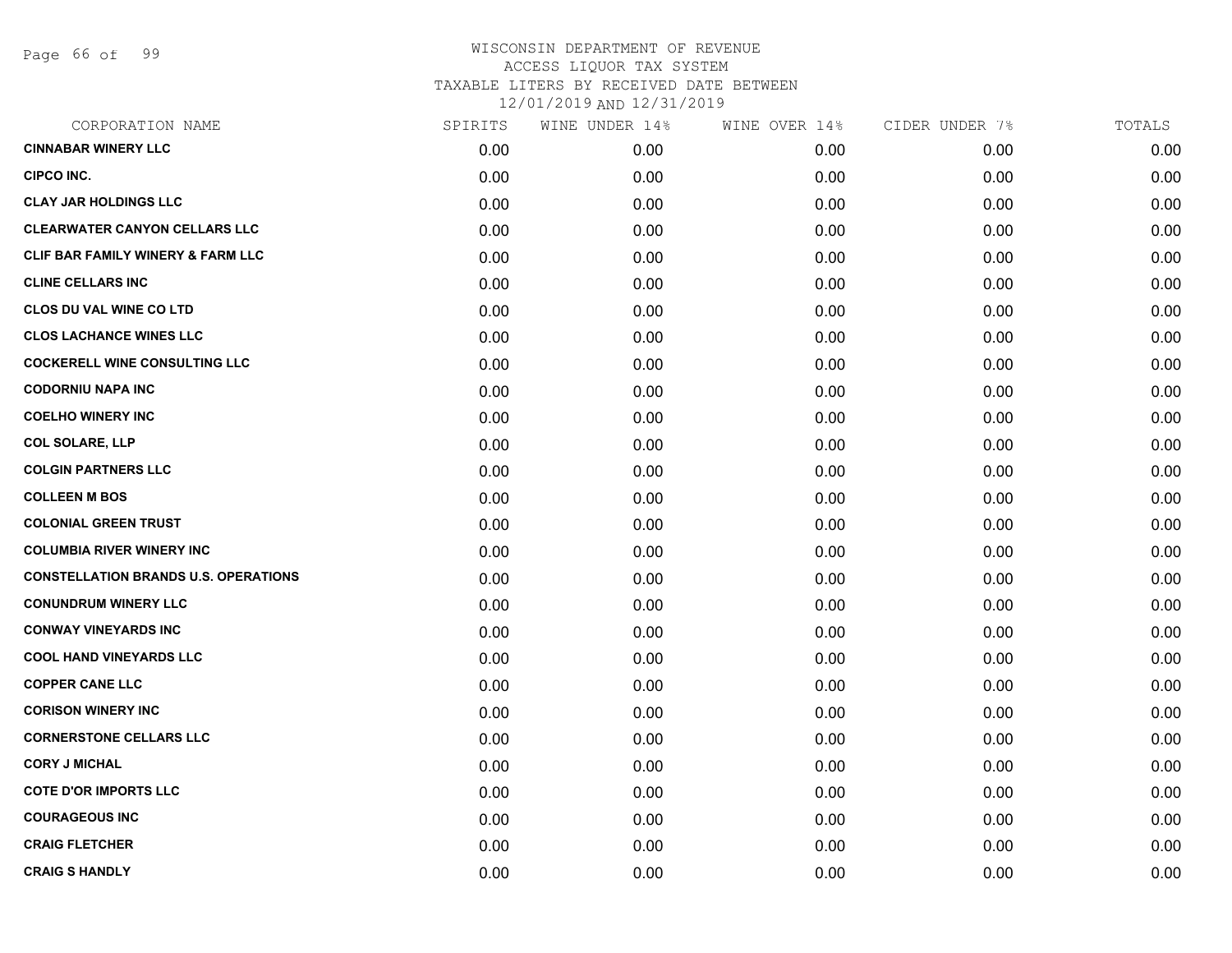Page 67 of 99

| CORPORATION NAME                       | SPIRITS | WINE UNDER 14% | WINE OVER 14% | CIDER UNDER 7% | TOTALS |
|----------------------------------------|---------|----------------|---------------|----------------|--------|
| <b>CREATIVE WINE CONCEPTS INC</b>      | 0.00    | 0.00           | 0.00          | 0.00           | 0.00   |
| <b>CREW WINE COMPANY LLC</b>           | 0.00    | 0.00           | 0.00          | 0.00           | 0.00   |
| <b>CRIMSON WINE GROUP LTD</b>          | 0.00    | 0.00           | 0.00          | 0.00           | 0.00   |
| <b>CRISTOM VINEYARDS INC</b>           | 0.00    | 0.00           | 0.00          | 0.00           | 0.00   |
| <b>CROCKER &amp; STARR WINE CO LLC</b> | 0.00    | 0.00           | 0.00          | 0.00           | 0.00   |
| <b>CROFT LLC</b>                       | 0.00    | 0.00           | 0.00          | 0.00           | 0.00   |
| <b>CROWN POINT WINERY LLC</b>          | 0.00    | 0.00           | 0.00          | 0.00           | 0.00   |
| <b>CRUSE WINE COMPANY, LLC</b>         | 0.00    | 0.00           | 0.00          | 0.00           | 0.00   |
| <b>CUNAT PREMIUM VINEYARDS LLC</b>     | 0.00    | 0.00           | 0.00          | 0.00           | 0.00   |
| <b>CUSHMAN WINERY CORPORATION</b>      | 0.00    | 0.00           | 0.00          | 0.00           | 0.00   |
| <b>CUVAISON INC</b>                    | 0.00    | 0.00           | 0.00          | 0.00           | 0.00   |
| <b>CWC WINERY LLC</b>                  | 0.00    | 0.00           | 0.00          | 0.00           | 0.00   |
| <b>D MYERS LLC</b>                     | 0.00    | 0.00           | 0.00          | 0.00           | 0.00   |
| <b>DADY CAPITAL LLLP</b>               | 0.00    | 0.00           | 0.00          | 0.00           | 0.00   |
| <b>DAMIANI WINE CELLARS, LLC</b>       | 0.00    | 0.00           | 0.00          | 0.00           | 0.00   |
| <b>DANA ESTATES INC</b>                | 0.00    | 0.00           | 0.00          | 0.00           | 0.00   |
| <b>DANICA PATRICK</b>                  | 0.00    | 0.00           | 0.00          | 0.00           | 0.00   |
| <b>DANIEL J KOEPKE</b>                 | 0.00    | 0.00           | 0.00          | 0.00           | 0.00   |
| DANZA DEL SOL WINERY INC               | 0.00    | 0.00           | 0.00          | 0.00           | 0.00   |
| <b>DANZINGER VINEYARDS LLC</b>         | 0.00    | 0.00           | 0.00          | 0.00           | 0.00   |
| <b>DAOU VINEYARDS LLC</b>              | 0.00    | 0.00           | 0.00          | 0.00           | 0.00   |
| <b>DARIOUSH KHALEDI WINERY LLC</b>     | 0.00    | 0.00           | 0.00          | 0.00           | 0.00   |
| <b>DAVERO SONOMA, INC</b>              | 0.00    | 0.00           | 0.00          | 0.00           | 0.00   |
| <b>DAVID BRUCE WINERY INC</b>          | 0.00    | 0.00           | 0.00          | 0.00           | 0.00   |
| <b>DAVID COFFARO</b>                   | 0.00    | 0.00           | 0.00          | 0.00           | 0.00   |
| <b>DAVID F MAHER</b>                   | 0.00    | 0.00           | 0.00          | 0.00           | 0.00   |
| <b>DAVID J ECKERT</b>                  | 0.00    | 0.00           | 0.00          | 0.00           | 0.00   |
| <b>DAVID J MATTHEWS</b>                | 0.00    | 0.00           | 0.00          | 0.00           | 0.00   |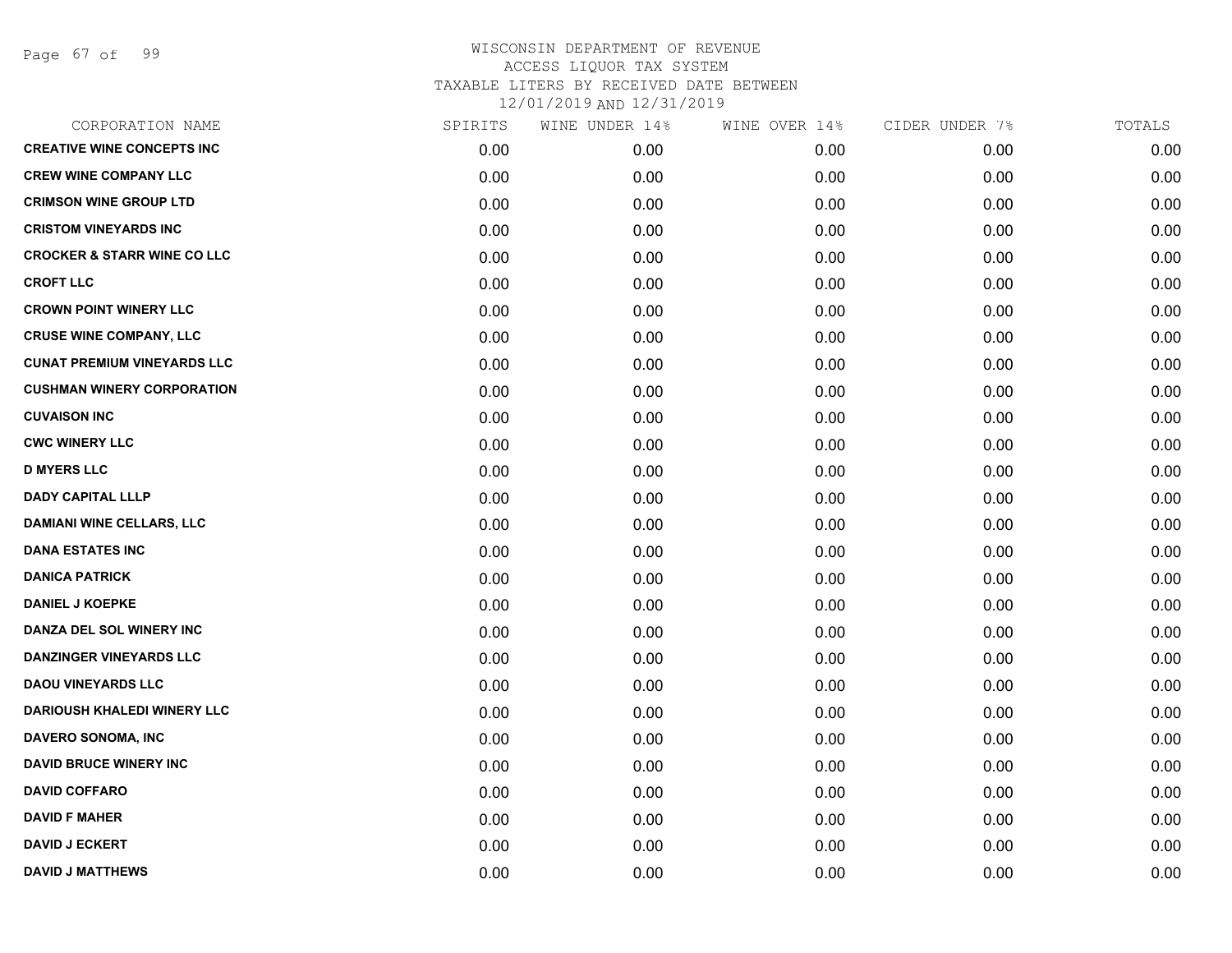Page 68 of 99

| CORPORATION NAME                                              | SPIRITS | WINE UNDER 14% | WINE OVER 14% | CIDER UNDER 7% | TOTALS |
|---------------------------------------------------------------|---------|----------------|---------------|----------------|--------|
| <b>DAVID JAMES LLC</b>                                        | 0.00    | 0.00           | 0.00          | 0.00           | 0.00   |
| <b>DAVID L MCGEE</b>                                          | 0.00    | 0.00           | 0.00          | 0.00           | 0.00   |
| <b>DAVIS ESTATES LLC</b>                                      | 0.00    | 0.00           | 0.00          | 0.00           | 0.00   |
| <b>DAWN'S DREAM LLC</b>                                       | 0.00    | 0.00           | 0.00          | 0.00           | 0.00   |
| DE LA MONTANYA WINERY INC                                     | 0.00    | 0.00           | 0.00          | 0.00           | 0.00   |
| <b>DEAN VINCENT BORDIGIONI</b>                                | 0.00    | 0.00           | 0.00          | 0.00           | 0.00   |
| <b>DEERFIELD RANCH WINERY LLC</b>                             | 0.00    | 21.00          | 55.50         | 0.00           | 76.50  |
| <b>DEL DOTTO VINEYARDS INC</b>                                | 0.00    | 0.00           | 33.00         | 0.00           | 33.00  |
| <b>DELICATO VINEYARDS INC</b>                                 | 0.00    | 0.00           | 0.00          | 0.00           | 0.00   |
| <b>DELILLE CELLARS LLC</b>                                    | 0.00    | 0.00           | 0.00          | 0.00           | 0.00   |
| <b>DELLA TERRA LLC</b>                                        | 0.00    | 0.00           | 0.00          | 0.00           | 0.00   |
| <b>DENNIS R ONEIL</b>                                         | 0.00    | 0.00           | 0.00          | 0.00           | 0.00   |
| DH GUSTAFSON FAMILY VINEYARDS LLC                             | 0.00    | 0.00           | 0.00          | 0.00           | 0.00   |
| <b>DIANA HOBSON</b>                                           | 0.00    | 0.00           | 0.00          | 0.00           | 0.00   |
| <b>DOMAINE CARNEROS LTD</b>                                   | 0.00    | 0.00           | 0.00          | 0.00           | 0.00   |
| <b>DOMAINE CHANDON INC</b>                                    | 0.00    | 0.00           | 0.00          | 0.00           | 0.00   |
| <b>DOMAINE DE MARIA SOTER LLC</b>                             | 0.00    | 0.00           | 0.00          | 0.00           | 0.00   |
| <b>DOMAINE DROUHIN OREGON LLC</b>                             | 0.00    | 0.00           | 0.00          | 0.00           | 0.00   |
| <b>DOMAINE SERENE VINEYARDS &amp; WINERY INC</b>              | 0.00    | 0.00           | 0.00          | 0.00           | 0.00   |
| <b>DOMINICK CHIRICHILLO</b>                                   | 0.00    | 0.00           | 0.00          | 0.00           | 0.00   |
| <b>DON GRASSE</b>                                             | 0.00    | 0.00           | 0.00          | 0.00           | 0.00   |
| DON SEBASTIANI & SONS INTERNATIONAL WINE<br><b>NEGOCIANTS</b> | 0.00    | 0.00           | 0.00          | 0.00           | 0.00   |
| <b>DONALD PHILLIPS HILL JR</b>                                | 0.00    | 0.00           | 0.00          | 0.00           | 0.00   |
| DONATI FAMILY VINEYARD INC                                    | 0.00    | 0.00           | 0.00          | 0.00           | 0.00   |
| DONATI FAMILY VINEYARD, INC                                   | 0.00    | 0.00           | 0.00          | 0.00           | 0.00   |
| <b>DONELAN FAMILY WINE CELLARS LLC</b>                        | 0.00    | 0.00           | 0.00          | 0.00           | 0.00   |
| DONGYI INTERNATIONAL LLC                                      | 0.00    | 0.00           | 0.00          | 0.00           | 0.00   |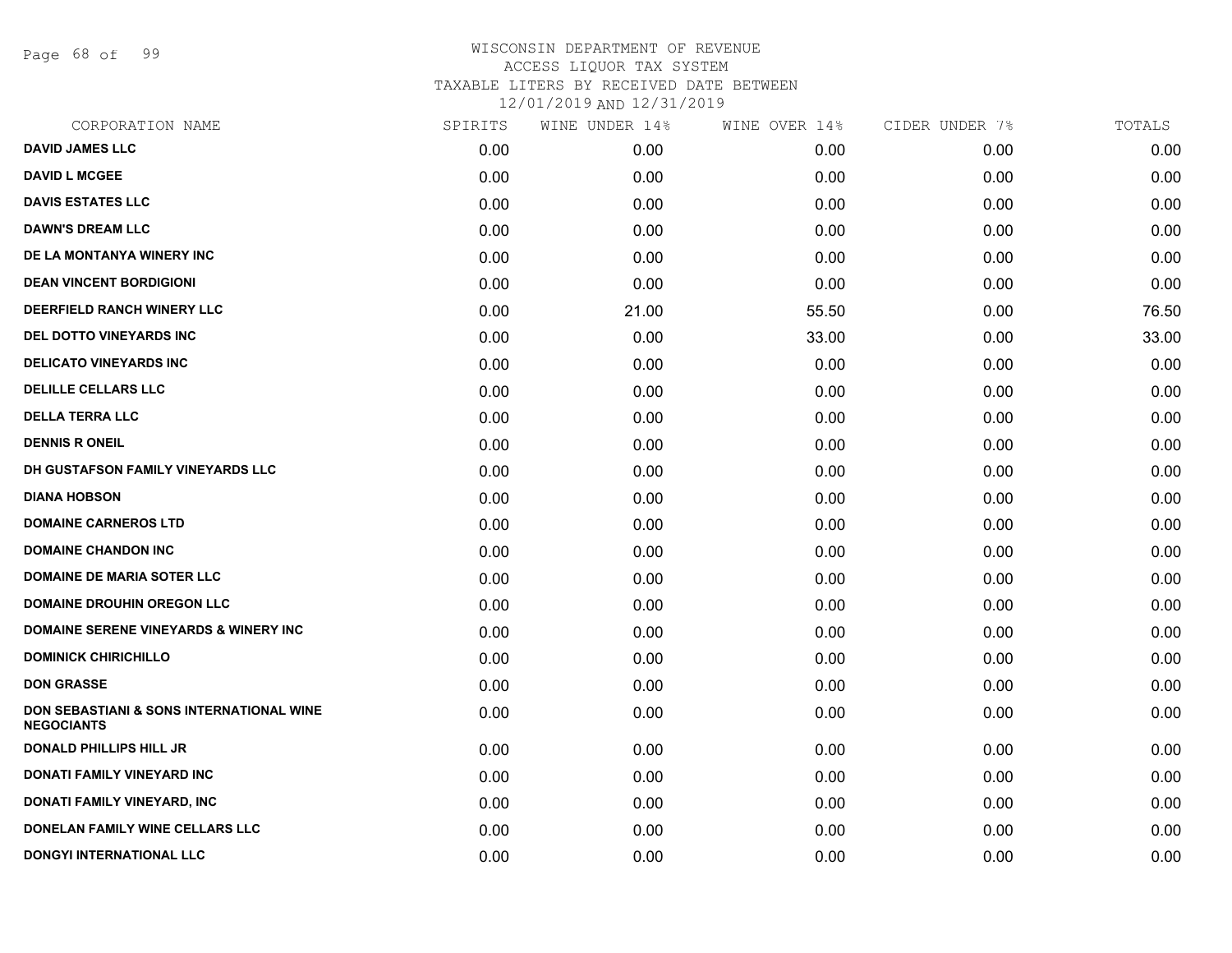Page 69 of 99

| CORPORATION NAME                    | SPIRITS | WINE UNDER 14% | WINE OVER 14% | CIDER UNDER 7% | TOTALS |
|-------------------------------------|---------|----------------|---------------|----------------|--------|
| <b>DOROTHY PANELLA</b>              | 0.00    | 0.00           | 0.00          | 0.00           | 0.00   |
| <b>DOSSEY VINEYARDS LLC</b>         | 0.00    | 0.00           | 0.00          | 0.00           | 0.00   |
| <b>DOUBLE CANYON VINEYARDS LLC</b>  | 0.00    | 0.00           | 0.00          | 0.00           | 0.00   |
| DRAGONETTE CELLARS LLC              | 0.00    | 0.00           | 0.00          | 0.00           | 0.00   |
| <b>DRAKE MAKES WINE, INC.</b>       | 0.00    | 0.00           | 0.00          | 0.00           | 0.00   |
| DRUMLIN RIDGE WINERY LLC            | 0.00    | 0.00           | 0.00          | 0.00           | 0.00   |
| DRY CREEK VINEYARD INC              | 0.00    | 0.00           | 0.00          | 0.00           | 0.00   |
| <b>DSC INVESTORS INC</b>            | 0.00    | 0.00           | 0.00          | 0.00           | 0.00   |
| <b>DUCKHORN WINE COMPANY</b>        | 0.00    | 0.00           | 0.00          | 0.00           | 0.00   |
| <b>DUMOL WINERY LLC</b>             | 0.00    | 0.00           | 0.00          | 0.00           | 0.00   |
| <b>DUNHAM CELLARS LLC</b>           | 0.00    | 0.00           | 0.00          | 0.00           | 0.00   |
| <b>DUNN VINEYARDS LLC</b>           | 0.00    | 0.00           | 0.00          | 0.00           | 0.00   |
| DUPLIN WINE CELLARS INC             | 0.00    | 0.00           | 0.00          | 0.00           | 0.00   |
| DUTTON GOLDFIELD WINERY LLC         | 0.00    | 0.00           | 0.00          | 0.00           | 0.00   |
| <b>E &amp; J GALLO WINERY</b>       | 0.00    | 0.00           | 0.00          | 0.00           | 0.00   |
| <b>E STRING CELLARS LLC</b>         | 0.00    | 0.00           | 0.00          | 0.00           | 0.00   |
| <b>EAGLES LANDING WINERY LLC</b>    | 0.00    | 0.00           | 0.00          | 0.00           | 0.00   |
| <b>EAST BRANCH WINERY, INC.</b>     | 0.00    | 0.00           | 0.00          | 0.00           | 0.00   |
| <b>EASTERN RIDGES VINEYARD, LLC</b> | 0.00    | 0.00           | 0.00          | 0.00           | 0.00   |
| <b>EBERLE WINERY LP</b>             | 0.00    | 0.00           | 0.00          | 0.00           | 0.00   |
| EDEN ICE CIDER COMPANY INC.         | 0.00    | 0.00           | 0.00          | 0.00           | 0.00   |
| <b>EDWARD J RINK</b>                | 0.00    | 0.00           | 0.00          | 0.00           | 0.00   |
| EHREN JORDAN WINE CELLARS LLC       | 0.00    | 0.00           | 0.00          | 0.00           | 0.00   |
| <b>EILEEN BRYS</b>                  | 0.00    | 0.00           | 0.00          | 0.00           | 0.00   |
| <b>ELEGANCE PROPERTIES LLC</b>      | 0.00    | 0.00           | 0.00          | 0.00           | 0.00   |
| <b>ELISABETH W KLEIN</b>            | 0.00    | 0.00           | 0.00          | 0.00           | 0.00   |
| ELK COVE VINEYARDS INC              | 0.00    | 0.00           | 0.00          | 0.00           | 0.00   |
| <b>ELV-OREGON LLC</b>               | 0.00    | 0.00           | 0.00          | 0.00           | 0.00   |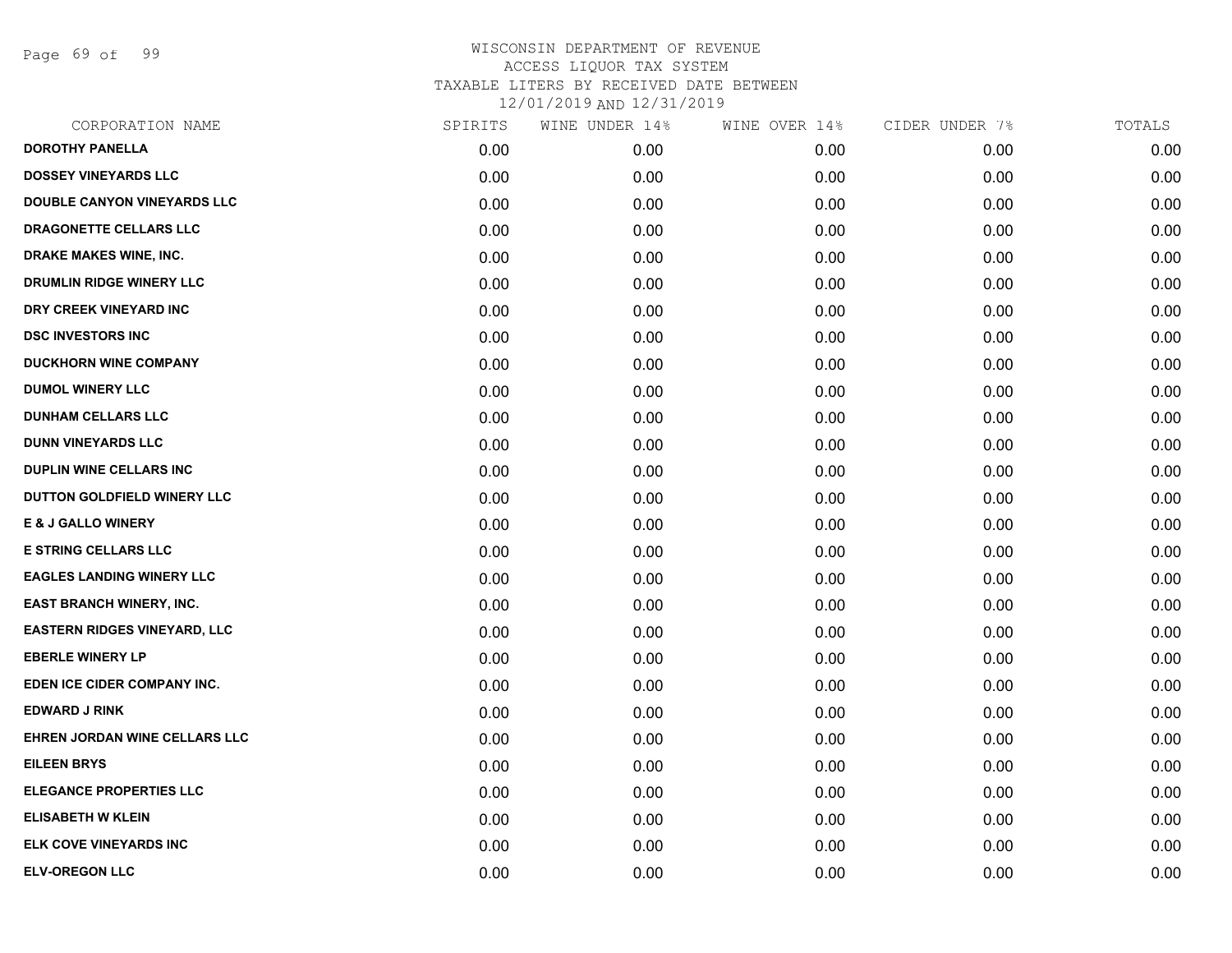| CORPORATION NAME                        | SPIRITS | WINE UNDER 14% | WINE OVER 14% | CIDER UNDER 7% | TOTALS |
|-----------------------------------------|---------|----------------|---------------|----------------|--------|
| <b>EMILIO GUGLIELMO WINERY INC</b>      | 0.00    | 0.00           | 0.00          | 0.00           | 0.00   |
| <b>EMMOLO RIVER RANCH LLC</b>           | 0.00    | 0.00           | 0.00          | 0.00           | 0.00   |
| <b>ENTENTE SPIRITS LLC</b>              | 0.00    | 0.00           | 0.00          | 0.00           | 0.00   |
| <b>EOLA HILLS WINE CELLARS INC</b>      | 0.00    | 0.00           | 0.00          | 0.00           | 0.00   |
| ERIC TRUMP WINE MANUFACTURING LLC       | 0.00    | 0.00           | 0.00          | 0.00           | 0.00   |
| <b>ERNEST VINEYARDS LLC</b>             | 0.00    | 0.00           | 0.00          | 0.00           | 0.00   |
| <b>EUGENE PERATA</b>                    | 0.00    | 0.00           | 0.00          | 0.00           | 0.00   |
| <b>F KORBEL &amp; BROS INC</b>          | 0.00    | 0.00           | 0.00          | 0.00           | 0.00   |
| <b>FAETHM INC</b>                       | 0.00    | 0.00           | 0.00          | 0.00           | 0.00   |
| <b>FANTESCA LLC</b>                     | 0.00    | 0.00           | 0.00          | 0.00           | 0.00   |
| <b>FAT BOYS INC</b>                     | 0.00    | 0.00           | 0.00          | 0.00           | 0.00   |
| <b>FAWN CREEK WINERY LLC</b>            | 0.00    | 0.00           | 0.00          | 0.00           | 0.00   |
| <b>FAZELI VINEYARDS, LLC</b>            | 0.00    | 0.00           | 0.00          | 0.00           | 0.00   |
| <b>FENESTRA WINERY INC</b>              | 0.00    | 0.00           | 0.00          | 0.00           | 0.00   |
| FENN VALLEY VINEYARDS, INC.             | 0.00    | 0.00           | 0.00          | 0.00           | 0.00   |
| <b>FERMENTING CELLARS LLC</b>           | 0.00    | 0.00           | 0.00          | 0.00           | 0.00   |
| <b>FERNRAY LLC</b>                      | 0.00    | 0.00           | 0.00          | 0.00           | 0.00   |
| FERRARI CARANO VINEYARDS & WINERY LLC   | 0.00    | 0.00           | 0.00          | 0.00           | 0.00   |
| <b>FETZER VINEYARDS</b>                 | 0.00    | 0.00           | 0.00          | 0.00           | 0.00   |
| <b>FICKLIN VINEYARDS INC</b>            | 0.00    | 0.00           | 0.00          | 0.00           | 0.00   |
| <b>FIDDLEHEAD CELLARS LP</b>            | 0.00    | 0.00           | 0.00          | 0.00           | 0.00   |
| <b>FIDELITAS WINES LLC</b>              | 0.00    | 0.00           | 0.00          | 0.00           | 0.00   |
| <b>FIESTA VINEYARD &amp; WINERY LLC</b> | 0.00    | 0.00           | 0.00          | 0.00           | 0.00   |
| <b>FINKELSTEIN VINEYARDS INC</b>        | 0.00    | 0.00           | 0.00          | 0.00           | 0.00   |
| <b>FIRESTEED CORPORATION</b>            | 0.00    | 0.00           | 0.00          | 0.00           | 0.00   |
| FISHER KING WINERY, LLC                 | 0.00    | 0.00           | 0.00          | 0.00           | 0.00   |
| <b>FISHER VINEYARDS</b>                 | 0.00    | 0.00           | 0.00          | 0.00           | 0.00   |
| <b>FITVINE LLC</b>                      | 0.00    | 0.00           | 0.00          | 0.00           | 0.00   |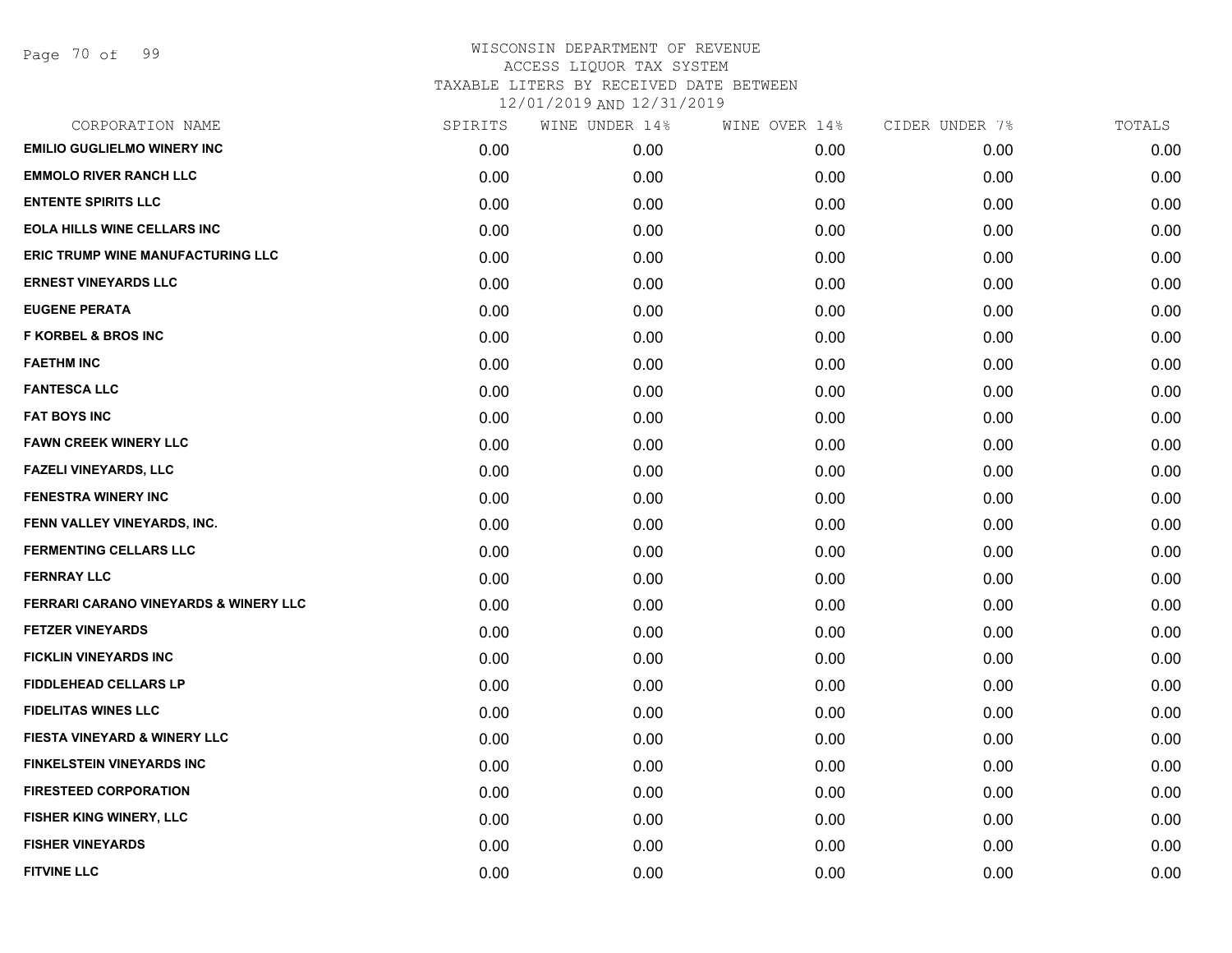Page 71 of 99

| CORPORATION NAME                        | SPIRITS | WINE UNDER 14% | WINE OVER 14% | CIDER UNDER 7% | TOTALS |
|-----------------------------------------|---------|----------------|---------------|----------------|--------|
| <b>FIVE VINES LLC</b>                   | 0.00    | 0.00           | 0.00          | 0.00           | 0.00   |
| <b>FLOOD RANCH COMPANY</b>              | 0.00    | 0.00           | 0.00          | 0.00           | 0.00   |
| <b>FLORA SPRINGS WINE COMPANY</b>       | 0.00    | 0.00           | 0.00          | 0.00           | 0.00   |
| <b>FLORIDA ORANGE GROVES INC</b>        | 0.00    | 0.00           | 0.00          | 0.00           | 0.00   |
| <b>FLOWERS VINEYARD AND WINERY, LLC</b> | 0.00    | 0.00           | 0.00          | 0.00           | 0.00   |
| <b>FLYING B VINEYARD LP</b>             | 0.00    | 0.00           | 0.00          | 0.00           | 0.00   |
| <b>FN CELLARS LLC</b>                   | 0.00    | 0.00           | 0.00          | 0.00           | 0.00   |
| FOLEY ESTATES VINEYARD & WINERY LLC     | 0.00    | 0.00           | 0.00          | 0.00           | 0.00   |
| <b>FOLEY FAMILY WINES INC</b>           | 0.00    | 0.00           | 0.00          | 0.00           | 0.00   |
| FOLIO WINE COMPANY LLC                  | 0.00    | 0.00           | 0.00          | 0.00           | 0.00   |
| <b>FONTANELLA WINES LLC</b>             | 0.00    | 0.00           | 0.00          | 0.00           | 0.00   |
| FORT ROSS VINEYARD & WINERY LLC         | 0.00    | 0.00           | 0.00          | 0.00           | 0.00   |
| <b>FORWARD CIDER LLC</b>                | 0.00    | 0.00           | 0.00          | 0.00           | 0.00   |
| <b>FOUR BEARS WINERY LLC</b>            | 0.00    | 0.00           | 0.00          | 0.00           | 0.00   |
| FOUR DAUGHTERS VINEYARD AND WINERY LLC  | 0.00    | 0.00           | 0.00          | 0.00           | 0.00   |
| FOX RUN VINEYARDS INC                   | 0.00    | 0.00           | 0.00          | 0.00           | 0.00   |
| <b>FOXEN VINEYARD INC</b>               | 0.00    | 0.00           | 0.00          | 0.00           | 0.00   |
| <b>FRANCIS COPPOLA WINERY LLC</b>       | 0.00    | 0.00           | 0.00          | 0.00           | 0.00   |
| <b>FRANCISCAN VINEYARDS INC</b>         | 0.00    | 0.00           | 0.00          | 0.00           | 0.00   |
| <b>FRANK FAMILY VINEYARDS LLC</b>       | 0.00    | 0.00           | 0.00          | 0.00           | 0.00   |
| <b>FRED C SCHERRER</b>                  | 0.00    | 0.00           | 0.00          | 0.00           | 0.00   |
| <b>FREDERICK QUANDT</b>                 | 0.00    | 0.00           | 0.00          | 0.00           | 0.00   |
| <b>FREIXENET SONOMA CAVES INC</b>       | 0.00    | 0.00           | 0.00          | 0.00           | 0.00   |
| <b>FREY FAMILY WINERY LLC</b>           | 0.00    | 84.75          | 0.00          | 0.00           | 84.75  |
| <b>FREY VINEYARDS LTD</b>               | 0.00    | 0.00           | 0.00          | 0.00           | 0.00   |
| <b>FROGS LEAP WINERY</b>                | 0.00    | 0.00           | 0.00          | 0.00           | 0.00   |
| <b>FROGTOWN CELLARS LLP</b>             | 0.00    | 0.00           | 0.00          | 0.00           | 0.00   |
| <b>FROST WINES LLC</b>                  | 0.00    | 0.00           | 0.00          | 0.00           | 0.00   |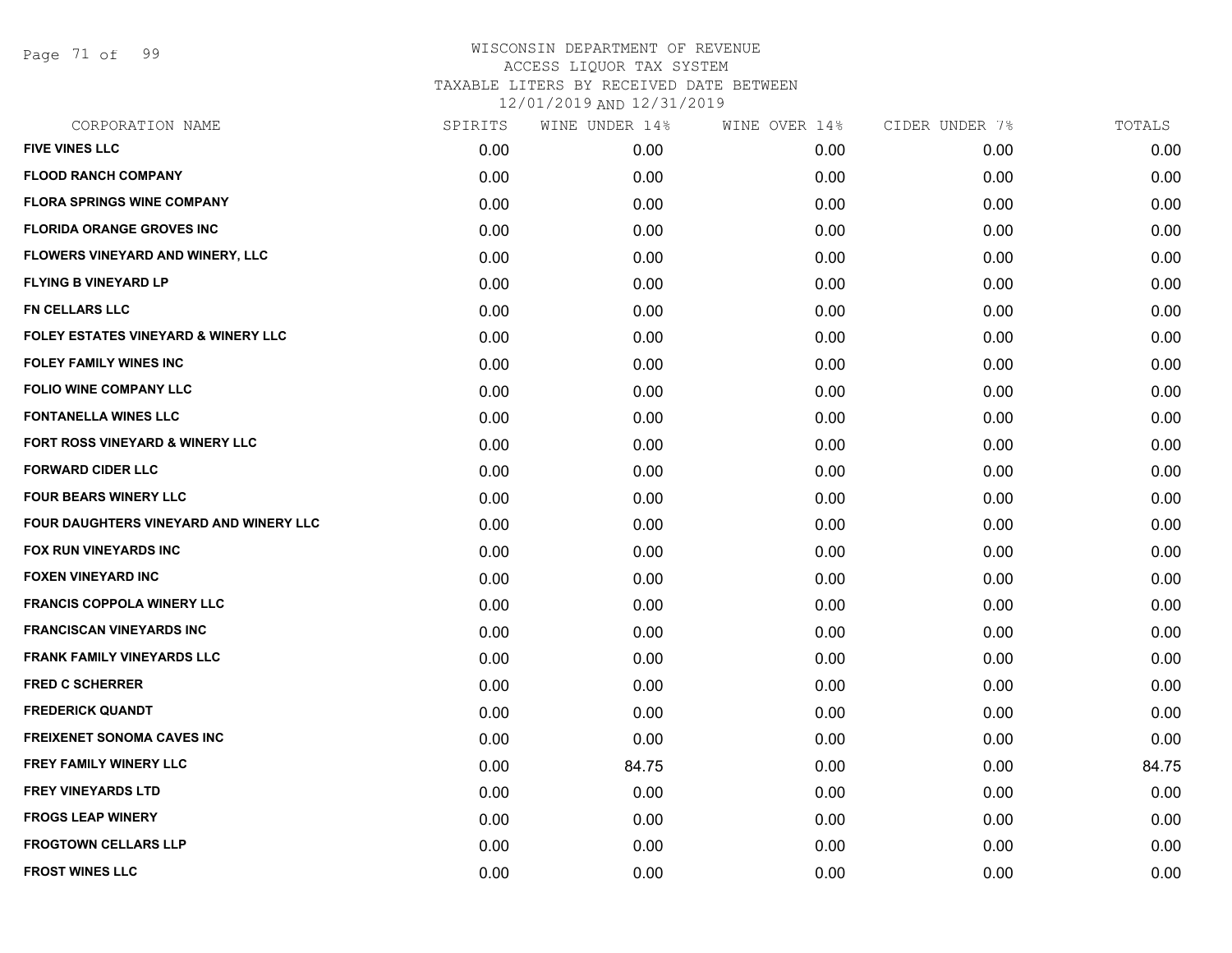Page 72 of 99

| CORPORATION NAME                                    | SPIRITS | WINE UNDER 14% | WINE OVER 14% | CIDER UNDER 7% | TOTALS |
|-----------------------------------------------------|---------|----------------|---------------|----------------|--------|
| FRUIT OF THE WOODS WINE CELLAR, INC.                | 0.00    | 0.00           | 0.00          | 0.00           | 0.00   |
| <b>FULCRUM WINES LLC</b>                            | 0.00    | 0.00           | 0.00          | 0.00           | 0.00   |
| <b>FULKERSON WINE CELLARS LLC</b>                   | 0.00    | 0.00           | 0.00          | 0.00           | 0.00   |
| <b>FULLERTON WINES, INC</b>                         | 0.00    | 0.00           | 0.00          | 0.00           | 0.00   |
| <b>FURTHERMORE LLC</b>                              | 0.00    | 0.00           | 0.00          | 0.00           | 0.00   |
| <b>G GRAHAM WINES INC</b>                           | 0.00    | 0.00           | 0.00          | 0.00           | 0.00   |
| <b>GALANTE FAMILY WINERY INC</b>                    | 0.00    | 0.00           | 0.00          | 0.00           | 0.00   |
| <b>GALENA CELLARS INC</b>                           | 0.00    | 0.00           | 0.00          | 0.00           | 0.00   |
| <b>GALLICA WINES LLC</b>                            | 0.00    | 0.00           | 0.00          | 0.00           | 0.00   |
| <b>GAMBLE FAMILY VINEYARDS LLC</b>                  | 0.00    | 0.00           | 0.00          | 0.00           | 0.00   |
| <b>GANDONA INC</b>                                  | 0.00    | 0.00           | 0.00          | 0.00           | 0.00   |
| <b>GARGIULO VINEYARD LLC</b>                        | 0.00    | 0.00           | 0.00          | 0.00           | 0.00   |
| <b>GARROD TRUST</b>                                 | 0.00    | 0.00           | 0.00          | 0.00           | 0.00   |
| <b>GARVIN HEIGHTS VINEYARDS, LLC</b>                | 0.00    | 0.00           | 0.00          | 0.00           | 0.00   |
| <b>GARY FRANSCIONI, INC.</b>                        | 0.00    | 0.00           | 0.00          | 0.00           | 0.00   |
| <b>GEARY MARKET INVESTMENT COMPANY LTD</b>          | 0.00    | 0.00           | 0.00          | 0.00           | 0.00   |
| <b>GEMSTONE VINEYARDS LLC</b>                       | 0.00    | 0.00           | 0.00          | 0.00           | 0.00   |
| <b>GENERATIONS OF SONOMA LLC</b>                    | 0.00    | 0.00           | 0.00          | 0.00           | 0.00   |
| <b>GENESEO PARTNERS LP</b>                          | 0.00    | 0.00           | 0.00          | 0.00           | 0.00   |
| <b>GEORGE O HENDRY</b>                              | 0.00    | 0.00           | 0.00          | 0.00           | 0.00   |
| <b>GEORGE RONALD DENNER</b>                         | 0.00    | 0.00           | 0.00          | 0.00           | 0.00   |
| <b>GERALD E FORTH</b>                               | 0.00    | 0.00           | 0.00          | 0.00           | 0.00   |
| <b>GERBER, GERBER &amp; GERBER DISCLAIMER TRUST</b> | 0.00    | 0.00           | 0.00          | 0.00           | 0.00   |
| <b>GF WINES LLC</b>                                 | 0.00    | 0.00           | 0.00          | 0.00           | 0.00   |
| <b>GHOST HILL CELLARS LLC</b>                       | 0.00    | 0.00           | 0.00          | 0.00           | 0.00   |
| <b>GIFT SERVICES INC</b>                            | 0.00    | 0.00           | 0.00          | 0.00           | 0.00   |
| <b>GLOBAL UNIVERSAL SRL</b>                         | 0.00    | 0.00           | 0.00          | 0.00           | 0.00   |
| <b>GOLDIN INVESTMENT II INC</b>                     | 0.00    | 0.00           | 0.00          | 0.00           | 0.00   |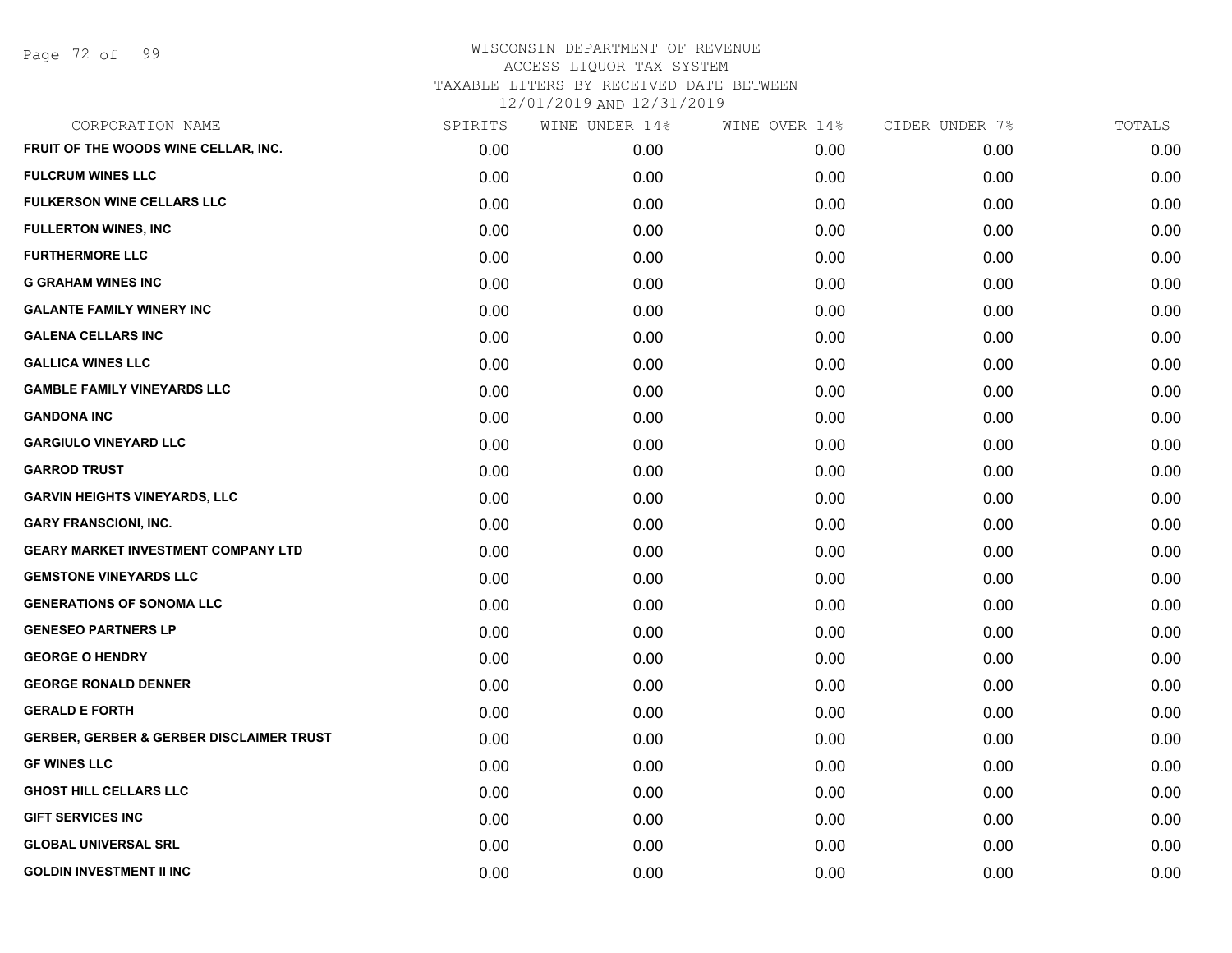Page 73 of 99

| CORPORATION NAME                        | SPIRITS | WINE UNDER 14% | WINE OVER 14% | CIDER UNDER 7% | TOTALS |
|-----------------------------------------|---------|----------------|---------------|----------------|--------|
| <b>GOLDRIDGEPINOT.COM LLC</b>           | 0.00    | 0.00           | 0.00          | 0.00           | 0.00   |
| <b>GOOD FOUNDATIONS INC</b>             | 0.00    | 0.00           | 0.00          | 0.00           | 0.00   |
| <b>GOOSE EGG, LLC</b>                   | 0.00    | 0.00           | 0.00          | 0.00           | 0.00   |
| <b>GOOSE RIDGE LLC</b>                  | 0.00    | 0.00           | 0.00          | 0.00           | 0.00   |
| <b>GRAPE VISIONS LLC</b>                | 0.00    | 0.00           | 0.00          | 0.00           | 0.00   |
| <b>GRAPESEED WINE FUND LLC</b>          | 0.00    | 0.00           | 0.00          | 0.00           | 0.00   |
| <b>GRASSINI FAMILY VINEYARDS LLC</b>    | 0.00    | 0.00           | 0.00          | 0.00           | 0.00   |
| <b>GREEN &amp; RED VINEYARD LLC</b>     | 0.00    | 0.00           | 0.00          | 0.00           | 0.00   |
| <b>GREEN FAMILY WINERY LLC</b>          | 0.00    | 0.00           | 0.00          | 0.00           | 0.00   |
| <b>GREG SANDERS</b>                     | 0.00    | 0.00           | 0.00          | 0.00           | 0.00   |
| <b>GREGORY GRAZIANO</b>                 | 0.00    | 0.00           | 0.00          | 0.00           | 0.00   |
| <b>GRGICH HILLS CELLAR</b>              | 0.00    | 0.00           | 0.00          | 0.00           | 0.00   |
| <b>GRIEB OPTIMAL WINECRAFTING LLC</b>   | 0.00    | 0.00           | 0.00          | 0.00           | 0.00   |
| <b>GROTH VINEYARDS &amp; WINERY LLC</b> | 0.00    | 0.00           | 0.00          | 0.00           | 0.00   |
| <b>GULLETT &amp; GULLETT</b>            | 0.00    | 0.00           | 0.00          | 0.00           | 0.00   |
| <b>H DE V LLC</b>                       | 0.00    | 0.00           | 0.00          | 0.00           | 0.00   |
| <b>HAFNER VINEYARD LLC</b>              | 0.00    | 0.00           | 0.00          | 0.00           | 0.00   |
| <b>HAGAFEN CELLARS INC</b>              | 0.00    | 0.00           | 0.00          | 0.00           | 0.00   |
| <b>HAHN ESTATE</b>                      | 0.00    | 0.00           | 0.00          | 0.00           | 0.00   |
| <b>HALF KRAKT LLC</b>                   | 0.00    | 0.00           | 0.00          | 0.00           | 0.00   |
| <b>HALF MOON HILL LLC</b>               | 0.00    | 0.00           | 0.00          | 0.00           | 0.00   |
| <b>HALL WINES LLC</b>                   | 0.00    | 0.00           | 0.00          | 0.00           | 0.00   |
| <b>HAMEL FAMILY WINES LLC</b>           | 0.00    | 0.00           | 0.00          | 0.00           | 0.00   |
| <b>HAMMLER WINE CORP</b>                | 0.00    | 0.00           | 0.00          | 0.00           | 0.00   |
| HANDLEY CELLARS LIMITED PARTNERSHIP     | 0.00    | 0.00           | 0.00          | 0.00           | 0.00   |
| <b>HANNA WINERY INC</b>                 | 0.00    | 0.00           | 0.00          | 0.00           | 0.00   |
| <b>HANSJOERG WYSS</b>                   | 0.00    | 0.00           | 0.00          | 0.00           | 0.00   |
| <b>HARALD TOMESCH</b>                   | 0.00    | 0.00           | 0.00          | 0.00           | 0.00   |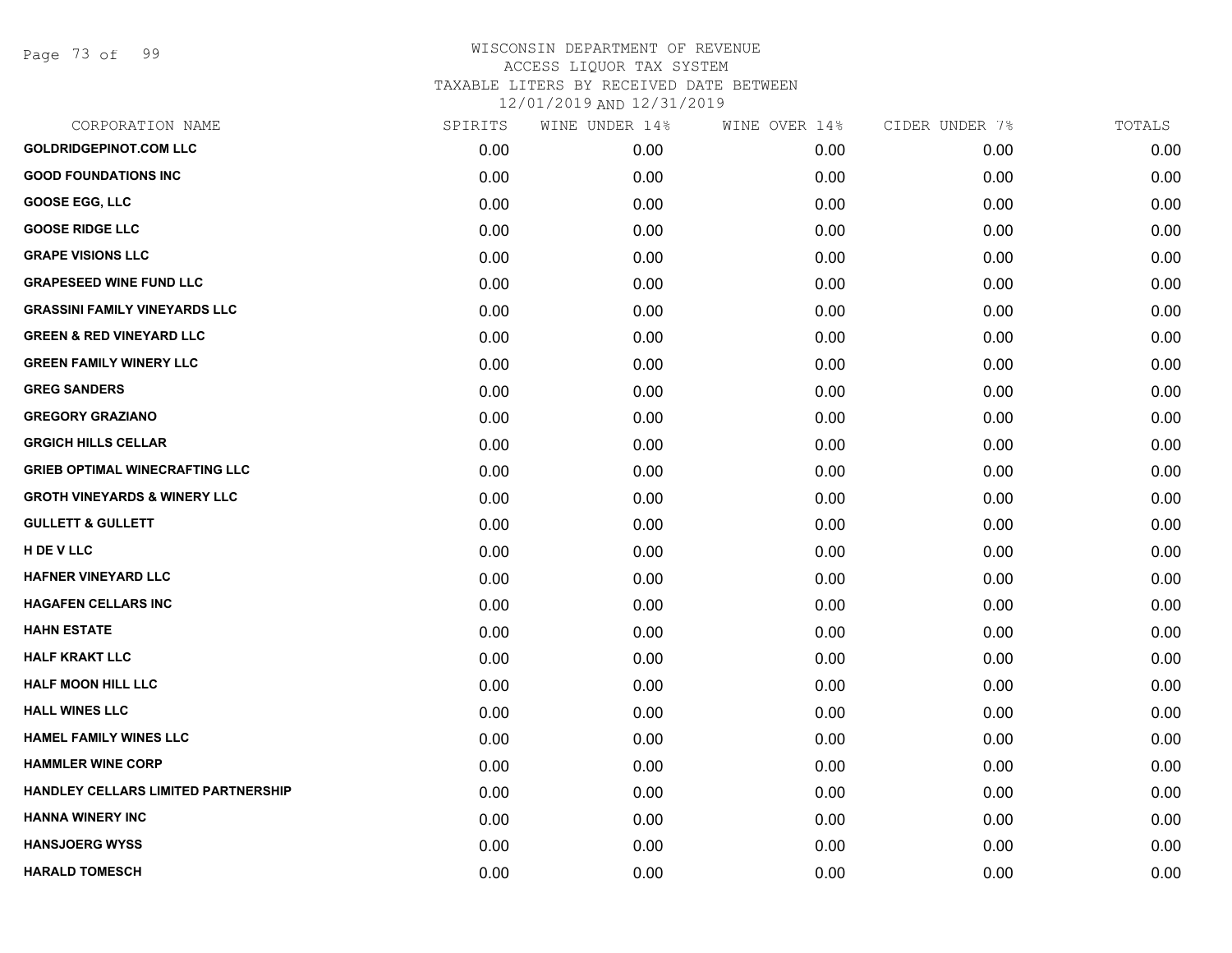Page 74 of 99

| CORPORATION NAME                      | SPIRITS | WINE UNDER 14% | WINE OVER 14% | CIDER UNDER 7% | TOTALS |
|---------------------------------------|---------|----------------|---------------|----------------|--------|
| <b>HARBOR RIDGE WINERY INC.</b>       | 0.00    | 0.00           | 0.00          | 0.00           | 0.00   |
| <b>HARLAN ESTATE WINERY INC</b>       | 0.00    | 0.00           | 0.00          | 0.00           | 0.00   |
| <b>HARMELL CELLARS LLC</b>            | 0.00    | 0.00           | 0.00          | 0.00           | 0.00   |
| <b>HARRIS &amp; HARRIS</b>            | 0.00    | 0.00           | 0.00          | 0.00           | 0.00   |
| <b>HARRY &amp; DAVID HOLDINGS INC</b> | 0.00    | 0.00           | 0.00          | 0.00           | 0.00   |
| <b>HAUS BEVERAGE, INC</b>             | 0.00    | 0.00           | 0.00          | 0.00           | 0.00   |
| <b>HAWK AND HORSE VINEYARDS LLC</b>   | 0.00    | 0.00           | 0.00          | 0.00           | 0.00   |
| <b>HAWKES LLC</b>                     | 0.00    | 0.00           | 0.00          | 0.00           | 0.00   |
| <b>HAZLITT 1852 VINEYARDS INC</b>     | 0.00    | 0.00           | 0.00          | 0.00           | 0.00   |
| <b>HDD LLC</b>                        | 0.00    | 0.00           | 0.00          | 0.00           | 0.00   |
| <b>HEITZ WINE CELLARS</b>             | 0.00    | 0.00           | 0.00          | 0.00           | 0.00   |
| <b>HEMISPHERE WINE COMPANY INC</b>    | 0.00    | 0.00           | 0.00          | 0.00           | 0.00   |
| <b>HEMISPHERES LLC</b>                | 0.00    | 0.00           | 0.00          | 0.00           | 0.00   |
| HERB LAMB VINEYARDS, LLC              | 0.00    | 0.00           | 0.00          | 0.00           | 0.00   |
| <b>HERDIE BAISDEN</b>                 | 0.00    | 0.00           | 0.00          | 0.00           | 0.00   |
| <b>HERMAN STORY WINES INC</b>         | 0.00    | 0.00           | 0.00          | 0.00           | 0.00   |
| <b>HERON HILL VINEYARDS INC</b>       | 0.00    | 0.00           | 0.00          | 0.00           | 0.00   |
| <b>HERRERA &amp; HERRERA</b>          | 0.00    | 0.00           | 0.00          | 0.00           | 0.00   |
| <b>HESTAN VINEYARDS LLC</b>           | 0.00    | 0.00           | 0.00          | 0.00           | 0.00   |
| <b>HICKORY FARMS LLC</b>              | 0.00    | 0.00           | 0.00          | 0.00           | 0.00   |
| HIDDEN RIDGE VINEYARD LLC             | 0.00    | 0.00           | 0.00          | 0.00           | 0.00   |
| <b>HILL ESTATES INC</b>               | 0.00    | 0.00           | 0.00          | 0.00           | 0.00   |
| <b>HILLSIDE WINERY</b>                | 0.00    | 0.00           | 0.00          | 0.00           | 0.00   |
| <b>HIRSCH WINERY LLC</b>              | 0.00    | 0.00           | 0.00          | 0.00           | 0.00   |
| HOLLYS HILL VINEYARDS LLC             | 0.00    | 0.00           | 0.00          | 0.00           | 0.00   |
| HONIG VINEYARD AND WINERY LLC         | 0.00    | 0.00           | 0.00          | 0.00           | 0.00   |
| <b>HOPE WINE LLC</b>                  | 0.00    | 0.00           | 0.00          | 0.00           | 0.00   |
| <b>HOUDINI INC</b>                    | 0.00    | 0.00           | 0.00          | 0.00           | 0.00   |
|                                       |         |                |               |                |        |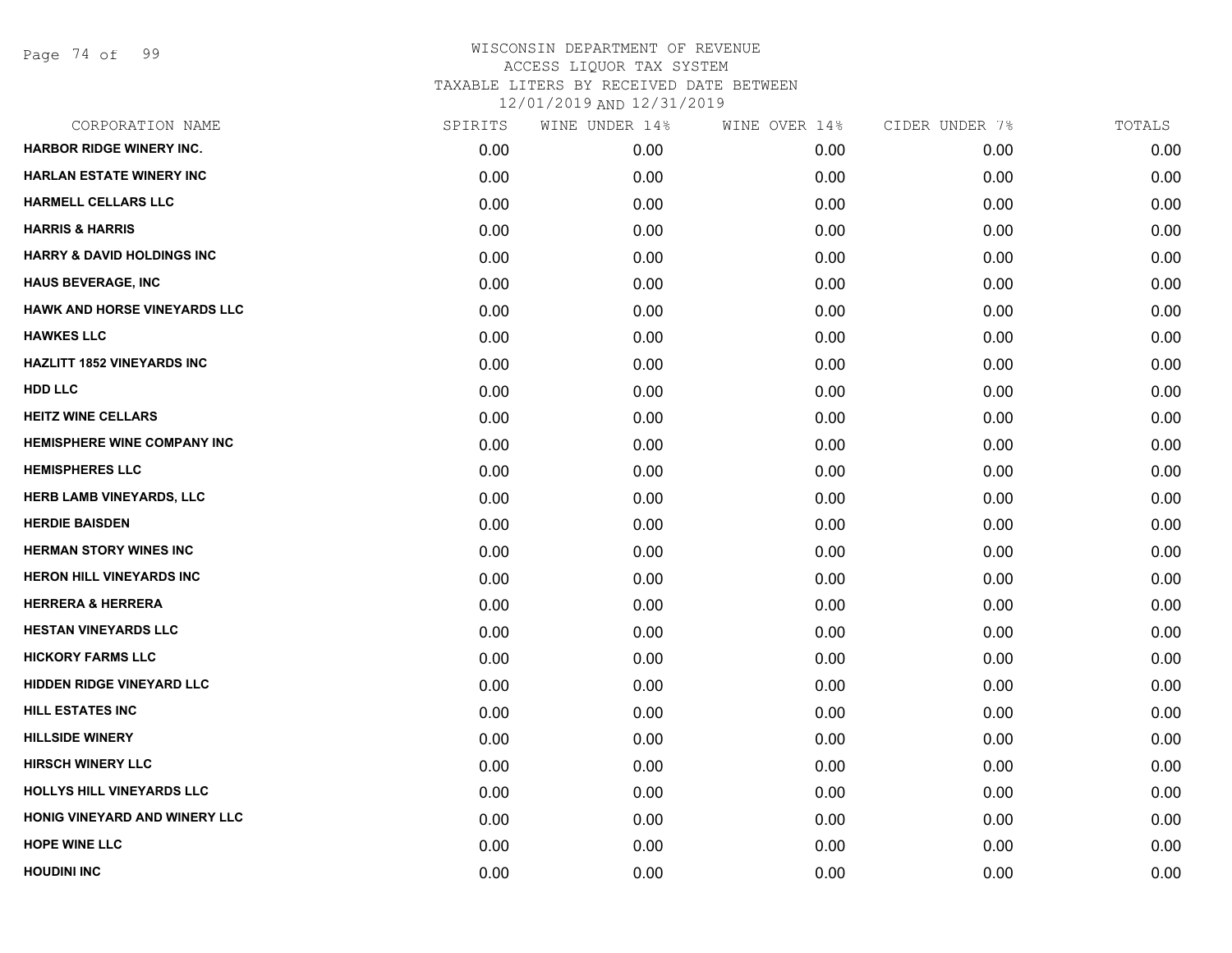| CORPORATION NAME                             | SPIRITS | WINE UNDER 14% | WINE OVER 14% | CIDER UNDER 7% | TOTALS |
|----------------------------------------------|---------|----------------|---------------|----------------|--------|
| <b>HOURGLASS WINE COMPANY INC</b>            | 0.00    | 0.00           | 0.00          | 0.00           | 0.00   |
| <b>HUA YUAN</b>                              | 0.00    | 0.00           | 0.00          | 0.00           | 0.00   |
| HUNEEUS VINTNERS LLC                         | 0.00    | 0.00           | 0.00          | 0.00           | 0.00   |
| HUNT COUNTRY VINEYARDS LLC                   | 0.00    | 0.00           | 0.00          | 0.00           | 0.00   |
| <b>HUSCH VINEYARDS INC</b>                   | 0.00    | 0.00           | 0.00          | 0.00           | 0.00   |
| <b>INCEPTION WINES LLC</b>                   | 0.00    | 0.00           | 0.00          | 0.00           | 0.00   |
| <b>INMAN FAMILY WINES LLC</b>                | 0.00    | 0.00           | 0.00          | 0.00           | 0.00   |
| <b>INVESTOR'S OF AMERICA LP</b>              | 0.00    | 0.00           | 0.00          | 0.00           | 0.00   |
| <b>IRON HORSE VINEYARDS LP</b>               | 0.00    | 0.00           | 0.00          | 0.00           | 0.00   |
| <b>ISENHOWER CELLARS LLC</b>                 | 0.00    | 0.00           | 0.00          | 0.00           | 0.00   |
| <b>ISLAND ORCHARD CIDER LLC</b>              | 0.00    | 0.00           | 0.00          | 0.00           | 0.00   |
| <b>ISR VINEYARDS ASSOCIATION</b>             | 0.00    | 0.00           | 0.00          | 0.00           | 0.00   |
| J BLAIR PENCE, TRUSTEE OF PENCE FAMILY TRUST | 0.00    | 0.00           | 0.00          | 0.00           | 0.00   |
| <b>J CELLARS INVESTMENTS LLC</b>             | 0.00    | 0.00           | 0.00          | 0.00           | 0.00   |
| <b>J LOHR WINERY CORP</b>                    | 0.00    | 0.00           | 0.00          | 0.00           | 0.00   |
| <b>J PEDRONCELLI WINERY</b>                  | 0.00    | 0.00           | 0.00          | 0.00           | 0.00   |
| <b>J RICKARDS WINERY LLC</b>                 | 0.00    | 0.00           | 0.00          | 0.00           | 0.00   |
| <b>J WILLETT COMPANIES</b>                   | 0.00    | 0.00           | 0.00          | 0.00           | 0.00   |
| <b>J.W. THOMAS LLC</b>                       | 0.00    | 0.00           | 0.00          | 0.00           | 0.00   |
| <b>J3 WINE PARTNERS LLC</b>                  | 0.00    | 0.00           | 0.00          | 0.00           | 0.00   |
| <b>JACK JOHN INVESTMENTS INC</b>             | 0.00    | 0.00           | 0.00          | 0.00           | 0.00   |
| JACKSON FAMILY WINES INC                     | 0.00    | 0.00           | 0.00          | 0.00           | 0.00   |
| <b>JACKSON WINE LLC</b>                      | 0.00    | 0.00           | 0.00          | 0.00           | 0.00   |
| <b>JACKSON WINERY &amp; VINEYARDS</b>        | 0.00    | 0.00           | 0.00          | 0.00           | 0.00   |
| <b>JACUZZI FAMILY VINEYARDS LLC</b>          | 0.00    | 0.00           | 0.00          | 0.00           | 0.00   |
| <b>JAM CELLARS INC</b>                       | 0.00    | 0.00           | 0.00          | 0.00           | 0.00   |
| <b>JAMES L LAMBERT</b>                       | 0.00    | 0.00           | 0.00          | 0.00           | 0.00   |
| <b>JAMES P PROSSER</b>                       | 0.00    | 0.00           | 0.00          | 0.00           | 0.00   |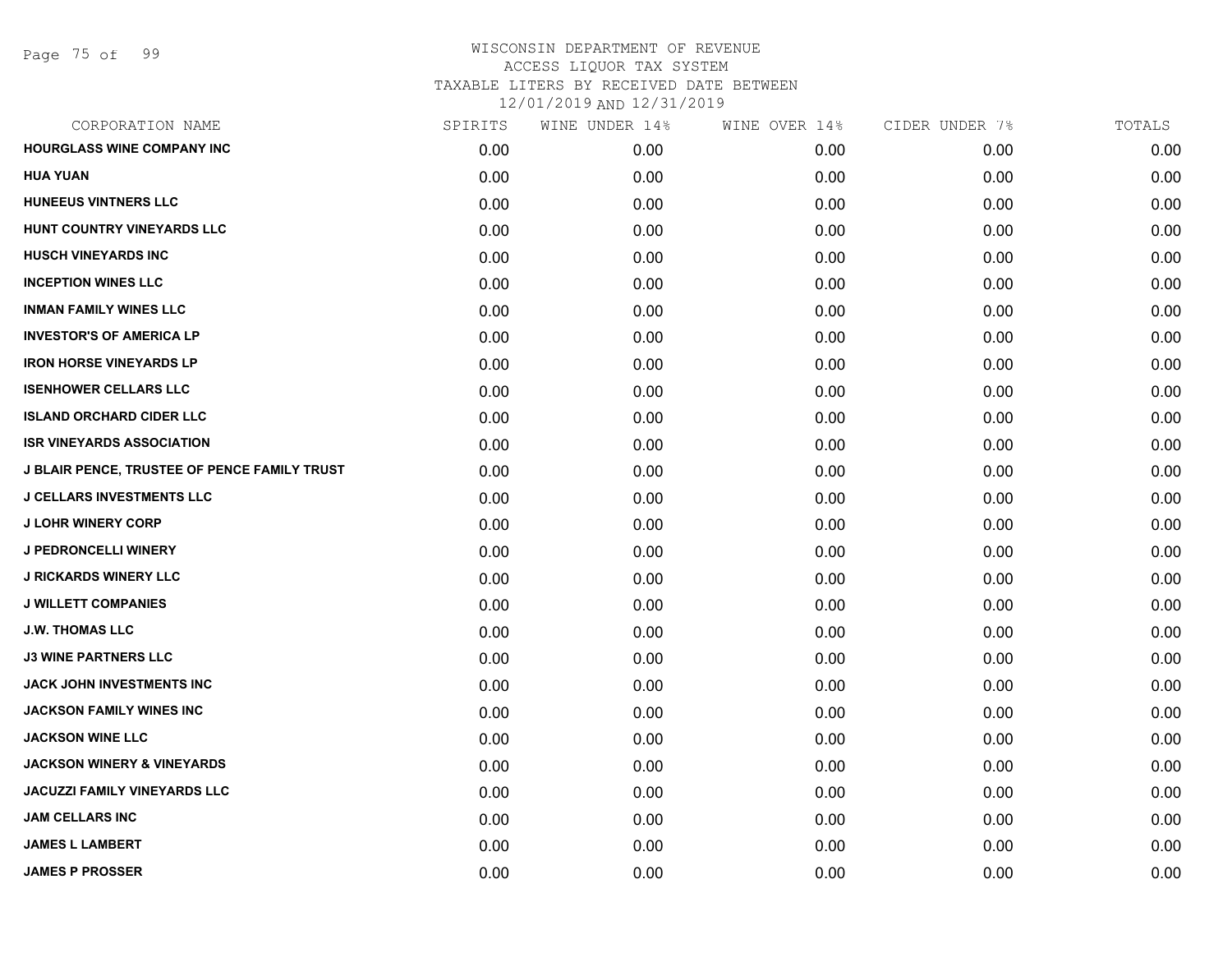Page 76 of 99

| CORPORATION NAME                         | SPIRITS | WINE UNDER 14% | WINE OVER 14% | CIDER UNDER 7% | TOTALS |
|------------------------------------------|---------|----------------|---------------|----------------|--------|
| <b>JARVIS</b>                            | 0.00    | 0.00           | 0.00          | 0.00           | 0.00   |
| <b>JB GEORGE LLC</b>                     | 0.00    | 0.00           | 0.00          | 0.00           | 0.00   |
| <b>JC CELLARS INC</b>                    | 0.00    | 0.00           | 0.00          | 0.00           | 0.00   |
| <b>JEFFERY BEMIS</b>                     | 0.00    | 0.00           | 0.00          | 0.00           | 0.00   |
| <b>JEFFERY M GORDON</b>                  | 0.00    | 0.00           | 0.00          | 0.00           | 0.00   |
| <b>JEFFREY L STOEGER</b>                 | 0.00    | 0.00           | 0.00          | 0.00           | 0.00   |
| <b>JENNIFER L JACKSON-HARTFORD</b>       | 0.00    | 0.00           | 0.00          | 0.00           | 0.00   |
| <b>JESSIES GROVE WINERY INC</b>          | 0.00    | 0.00           | 0.00          | 0.00           | 0.00   |
| JESSUP CELLARS HOLDING CO LLC            | 0.00    | 0.00           | 0.00          | 0.00           | 0.00   |
| <b>JM CELLARS COMPANY</b>                | 0.00    | 0.00           | 0.00          | 0.00           | 0.00   |
| <b>J-NH WINE GROUP LLC</b>               | 0.00    | 0.00           | 0.00          | 0.00           | 0.00   |
| JOHN ANTHONY VINEYARDS LLC               | 0.00    | 0.00           | 0.00          | 0.00           | 0.00   |
| <b>JOHNSON ESTATE WINERY LLC</b>         | 0.00    | 0.00           | 0.00          | 0.00           | 0.00   |
| <b>JONATHAN DALE</b>                     | 0.00    | 0.00           | 0.00          | 0.00           | 0.00   |
| <b>JONES FAMILY WINERY LLC</b>           | 0.00    | 0.00           | 0.00          | 0.00           | 0.00   |
| <b>JORNY'S END LLC</b>                   | 0.00    | 0.00           | 0.00          | 0.00           | 0.00   |
| JOSEPH ALEXANDER VILLICANA II            | 0.00    | 0.00           | 0.00          | 0.00           | 0.00   |
| <b>JOSEPH CALLOW</b>                     | 0.00    | 0.00           | 0.00          | 0.00           | 0.00   |
| JOSEPH PHELPS VINEYARDS LLC              | 0.00    | 0.00           | 0.00          | 0.00           | 0.00   |
| <b>JOSEPH STALLER</b>                    | 0.00    | 0.00           | 0.00          | 0.00           | 0.00   |
| <b>JOSEPH WYNIMKO</b>                    | 0.00    | 0.00           | 0.00          | 0.00           | 0.00   |
| <b>JOYCE VINEYARDS LLC</b>               | 0.00    | 0.00           | 0.00          | 0.00           | 0.00   |
| <b>JULIE A ANDRZEJCZAK</b>               | 0.00    | 0.00           | 0.00          | 0.00           | 0.00   |
| <b>JUSTIN VINEYARDS &amp; WINERY LLC</b> | 0.00    | 0.00           | 0.00          | 0.00           | 0.00   |
| <b>JVW CORPORATION</b>                   | 0.00    | 0.00           | 0.00          | 0.00           | 0.00   |
| <b>K VINTNERS LLC</b>                    | 0.00    | 0.00           | 0.00          | 0.00           | 0.00   |
| <b>KACHINA CELLARS LLC</b>               | 0.00    | 0.00           | 0.00          | 0.00           | 0.00   |
| <b>KALYRA WINERY LLC</b>                 | 0.00    | 0.00           | 0.00          | 0.00           | 0.00   |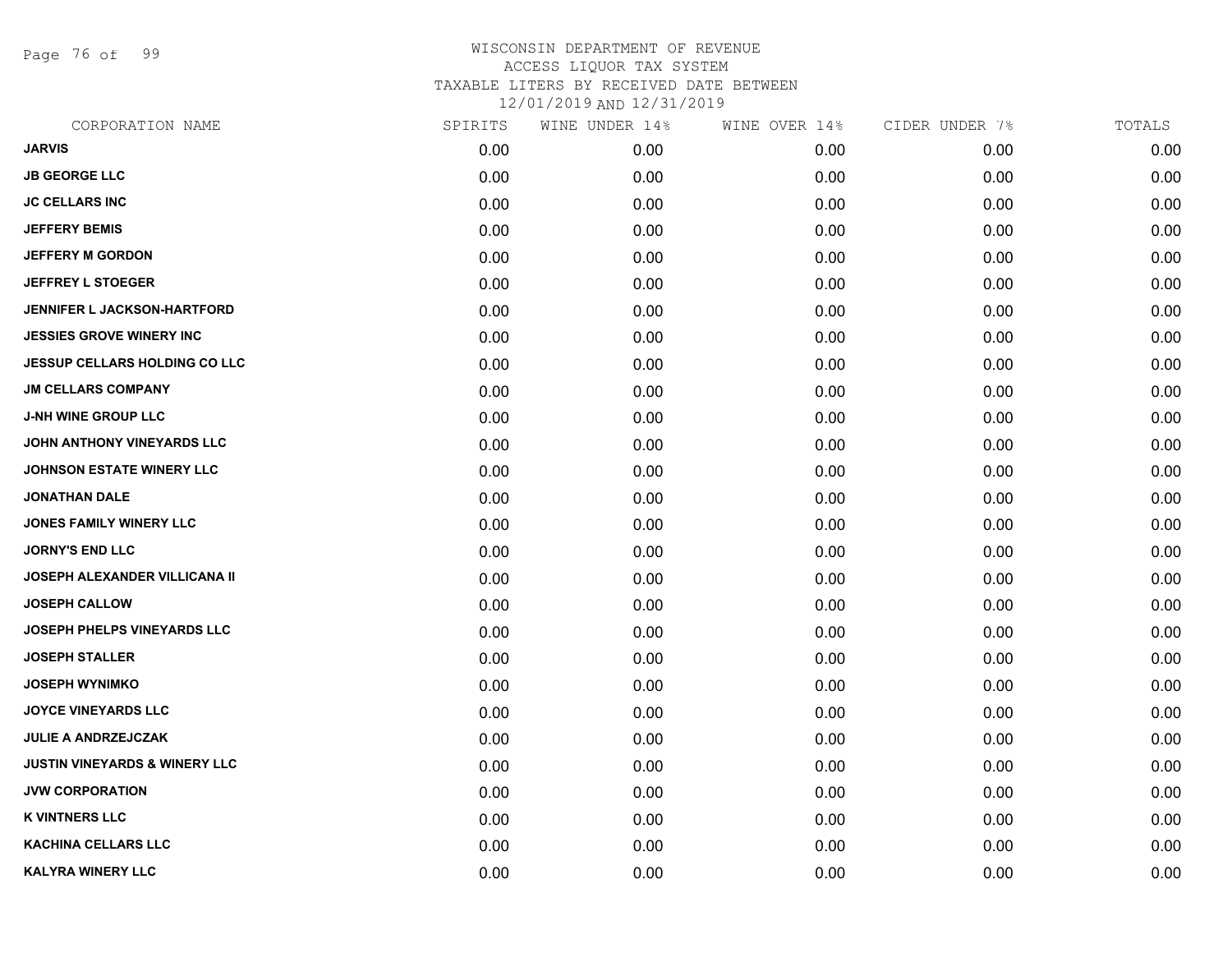Page 77 of 99

| CORPORATION NAME                     | SPIRITS | WINE UNDER 14% | WINE OVER 14% | CIDER UNDER 7% | TOTALS |
|--------------------------------------|---------|----------------|---------------|----------------|--------|
| <b>KAMEN WINES LLC</b>               | 0.00    | 0.00           | 0.00          | 0.00           | 0.00   |
| <b>KANGARU ENTERPRISES LLC</b>       | 0.00    | 0.00           | 0.00          | 0.00           | 0.00   |
| <b>KDS LLC</b>                       | 0.00    | 0.00           | 0.00          | 0.00           | 0.00   |
| <b>KEEVER VINEYARDS LLC</b>          | 0.00    | 0.00           | 0.00          | 0.00           | 0.00   |
| <b>KEN BROWN WINES LLC</b>           | 0.00    | 0.00           | 0.00          | 0.00           | 0.00   |
| <b>KENEFICK RANCHES WINERY LLC</b>   | 0.00    | 0.00           | 0.00          | 0.00           | 0.00   |
| <b>KENT HUMPHREY</b>                 | 0.00    | 0.00           | 0.00          | 0.00           | 0.00   |
| <b>KENWARD FAMILY VINEYARDS, LLC</b> | 0.00    | 0.00           | 0.00          | 0.00           | 0.00   |
| <b>KENZO ESTATE INC</b>              | 0.00    | 0.00           | 0.00          | 0.00           | 0.00   |
| <b>KERWIN ESTATE LLC</b>             | 0.00    | 0.00           | 0.00          | 0.00           | 0.00   |
| <b>KESTREL PROPERTIES LLC</b>        | 0.00    | 0.00           | 0.00          | 0.00           | 0.00   |
| <b>KEVIN BEHNKE</b>                  | 0.00    | 0.00           | 0.00          | 0.00           | 0.00   |
| <b>KEVIN C MILLER</b>                | 0.00    | 0.00           | 0.00          | 0.00           | 0.00   |
| <b>KING ESTATE WINERY LP</b>         | 0.00    | 0.00           | 0.00          | 0.00           | 0.00   |
| KISMET WINE, INC.                    | 0.00    | 0.00           | 0.00          | 0.00           | 0.00   |
| KISTLER VINEYARDS, LLC               | 0.00    | 0.00           | 0.00          | 0.00           | 0.00   |
| <b>KLEIN FOODS INC</b>               | 0.00    | 0.00           | 0.00          | 0.00           | 0.00   |
| <b>KNIGHTS BRIDGE WINERY LLC</b>     | 0.00    | 0.00           | 0.00          | 0.00           | 0.00   |
| <b>KOEHLER WINERY LLC</b>            | 0.00    | 0.00           | 0.00          | 0.00           | 0.00   |
| <b>KONSTANTIN D FRANK &amp; SONS</b> | 0.00    | 0.00           | 0.00          | 0.00           | 0.00   |
| <b>KOPRI INC</b>                     | 0.00    | 0.00           | 0.00          | 0.00           | 0.00   |
| <b>KRAUSE FAMILY CELLARS LLC</b>     | 0.00    | 0.00           | 0.00          | 0.00           | 0.00   |
| <b>KRISTIN HARRINGTON-BOEGNER</b>    | 0.00    | 0.00           | 0.00          | 0.00           | 0.00   |
| <b>KRUPP BROTHERS LLC</b>            | 0.00    | 0.00           | 0.00          | 0.00           | 0.00   |
| <b>KSSM LLC</b>                      | 0.00    | 0.00           | 0.00          | 0.00           | 0.00   |
| <b>KT WINECO LLC</b>                 | 0.00    | 0.00           | 0.00          | 0.00           | 0.00   |
| <b>KULETO VILLA LLC</b>              | 0.00    | 0.00           | 0.00          | 0.00           | 0.00   |
| <b>KUNDE ENTERPRISES INC</b>         | 0.00    | 0.00           | 0.00          | 0.00           | 0.00   |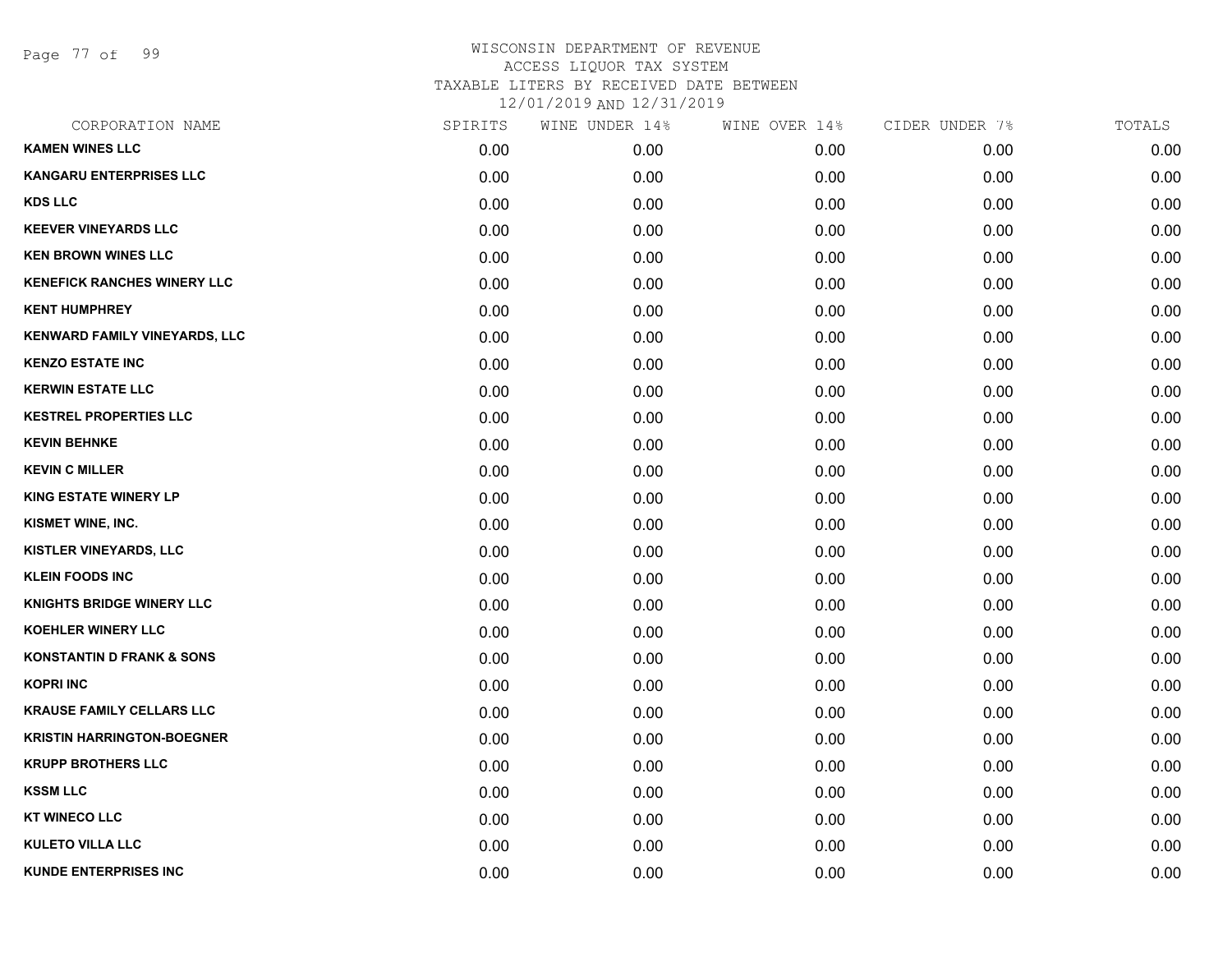Page 78 of 99

| CORPORATION NAME                                  | SPIRITS | WINE UNDER 14% | WINE OVER 14% | CIDER UNDER 7% | TOTALS |
|---------------------------------------------------|---------|----------------|---------------|----------------|--------|
| <b>L C WINE</b>                                   | 0.00    | 0.00           | 0.00          | 0.00           | 0.00   |
| L FOPPIANO WINE CO INC                            | 0.00    | 0.00           | 0.00          | 0.00           | 0.00   |
| <b>L18 HOLDINGS, INC.</b>                         | 0.00    | 0.00           | 0.00          | 0.00           | 0.00   |
| <b>LADERA WINERY LLC</b>                          | 0.00    | 0.00           | 0.00          | 0.00           | 0.00   |
| <b>LAETITIA VINEYARD &amp; WINERY INC</b>         | 0.00    | 0.00           | 0.00          | 0.00           | 0.00   |
| <b>LAGUNA OAKS VINEYARD &amp; WINERY INC</b>      | 0.00    | 0.00           | 0.00          | 0.00           | 0.00   |
| <b>LAIL VINEYARDS LLC</b>                         | 0.00    | 0.00           | 0.00          | 0.00           | 0.00   |
| <b>LAIRD FAMILY ESTATE LLC</b>                    | 0.00    | 0.00           | 0.00          | 0.00           | 0.00   |
| <b>LAKE NOKOMIS CRANBERRIES INC</b>               | 0.00    | 0.00           | 0.00          | 0.00           | 0.00   |
| <b>LAMBERT BRIDGE WINERY INC</b>                  | 0.00    | 0.00           | 0.00          | 0.00           | 0.00   |
| <b>LAMBORN FAMILY WINE COMPANY LP</b>             | 0.00    | 0.00           | 0.00          | 0.00           | 0.00   |
| <b>LAMOREAUX LANDING WINE CELLARS LLC</b>         | 0.00    | 0.00           | 0.00          | 0.00           | 0.00   |
| <b>LANCASTER ESTATE VINEYARD &amp; WINERY LLC</b> | 0.00    | 0.00           | 0.00          | 0.00           | 0.00   |
| <b>LANGE WINERY LLC</b>                           | 0.00    | 0.00           | 0.00          | 0.00           | 0.00   |
| <b>LANGETWINS WINE CO INC</b>                     | 0.00    | 0.00           | 0.00          | 0.00           | 0.00   |
| <b>LANGTRY VINEYARD &amp; WINERY, LLC</b>         | 0.00    | 0.00           | 0.00          | 0.00           | 0.00   |
| <b>LARKMEAD VINEYARDS INC</b>                     | 0.00    | 0.00           | 0.00          | 0.00           | 0.00   |
| <b>LARSON FAMILY WINERY INC</b>                   | 0.00    | 0.00           | 0.00          | 0.00           | 0.00   |
| <b>LASSETER FAMILY WINERY LLC</b>                 | 0.00    | 0.00           | 0.00          | 0.00           | 0.00   |
| <b>LATAH CREEK WINE CELLARS LTD</b>               | 0.00    | 0.00           | 0.00          | 0.00           | 0.00   |
| <b>LAURO GUERRA</b>                               | 0.00    | 0.00           | 0.00          | 0.00           | 0.00   |
| LAUTENBACH'S ORCHARD COUNTRY INC                  | 0.00    | 0.00           | 0.00          | 0.00           | 0.00   |
| <b>LAVA SPRINGS INC</b>                           | 0.00    | 0.00           | 0.00          | 0.00           | 0.00   |
| <b>LAW ESTATE WINES</b>                           | 0.00    | 0.00           | 0.00          | 0.00           | 0.00   |
| <b>LAWER FAMILY WINERY INC</b>                    | 0.00    | 0.00           | 0.00          | 0.00           | 0.00   |
| LE CEP II INC                                     | 0.00    | 0.00           | 0.00          | 0.00           | 0.00   |
| <b>LEAL VINEYARDS INC</b>                         | 0.00    | 0.00           | 0.00          | 0.00           | 0.00   |
| <b>LEDGESTONE ESTATE LLC</b>                      | 0.00    | 0.00           | 0.00          | 0.00           | 0.00   |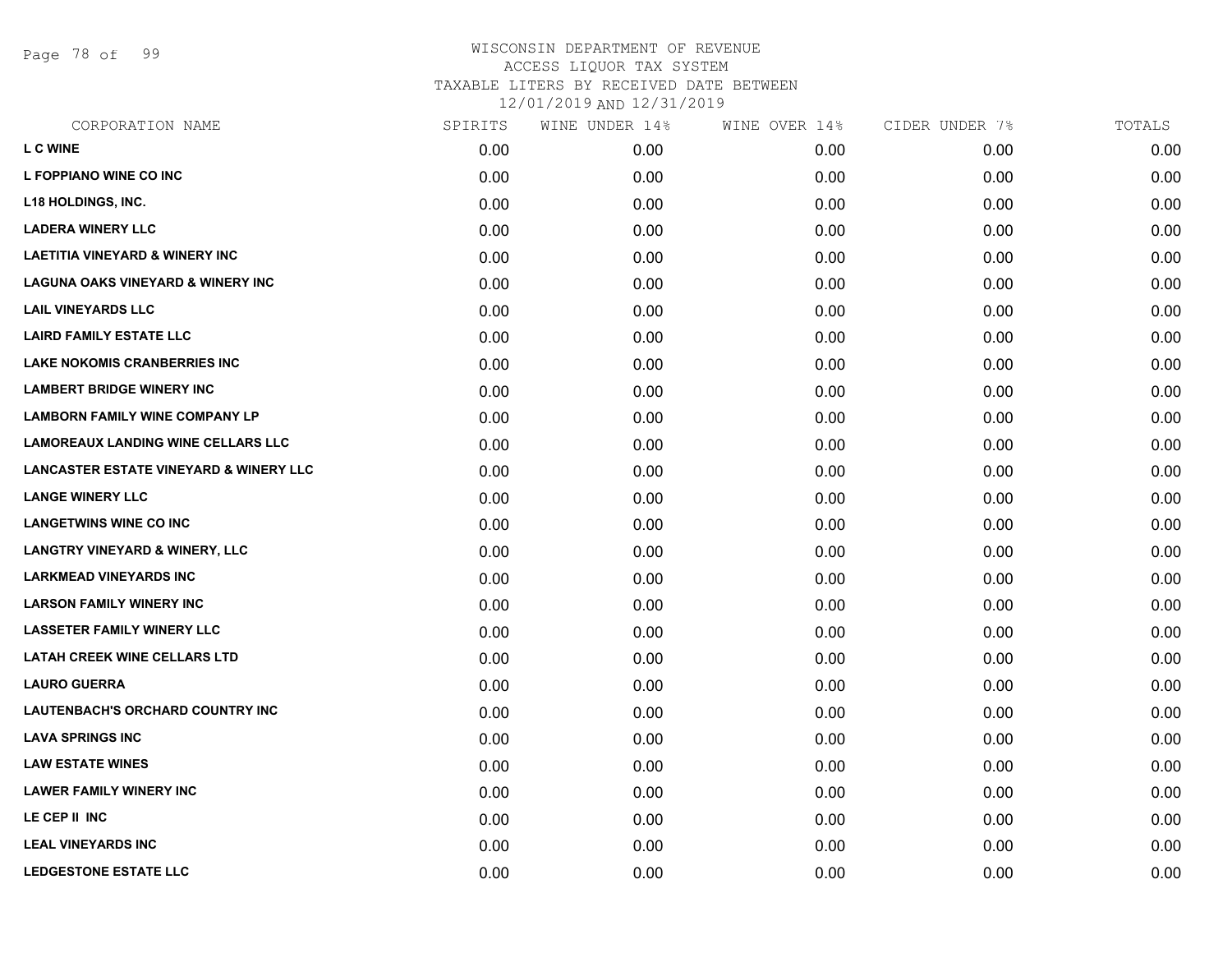| CORPORATION NAME                          | SPIRITS | WINE UNDER 14% | WINE OVER 14% | CIDER UNDER 7% | TOTALS |
|-------------------------------------------|---------|----------------|---------------|----------------|--------|
| LEELANAU WINE CELLARS, LTD.               | 0.00    | 0.00           | 0.00          | 0.00           | 0.00   |
| LEFT COAST CELLARS LLC                    | 0.00    | 0.00           | 0.00          | 0.00           | 0.00   |
| <b>LEMELSON WINERY LLC</b>                | 0.00    | 0.00           | 0.00          | 0.00           | 0.00   |
| <b>LEONARDINI FAMILY WINERY LLC</b>       | 0.00    | 0.00           | 0.00          | 0.00           | 0.00   |
| <b>LEONESSE CELLARS LLC</b>               | 0.00    | 0.00           | 0.00          | 0.00           | 0.00   |
| <b>LEONETTI CELLAR LLC</b>                | 0.00    | 0.00           | 0.00          | 0.00           | 0.00   |
| LIFE IS SHORT! LLC                        | 0.00    | 0.00           | 0.00          | 0.00           | 0.00   |
| LIL' OLE WINEMAKER SHOPPE LLC             | 0.00    | 0.00           | 0.00          | 0.00           | 0.00   |
| <b>LIMERICK LANE CELLARS INC</b>          | 0.00    | 0.00           | 0.00          | 0.00           | 0.00   |
| LINGUA FRANCA-LS VINEYARDS HOLDINGS, LLC  | 0.00    | 0.00           | 0.00          | 0.00           | 0.00   |
| LINSFIELD WINE CO., LLC                   | 0.00    | 0.00           | 0.00          | 0.00           | 0.00   |
| <b>LION NATHAN USA INC</b>                | 0.00    | 0.00           | 0.00          | 0.00           | 0.00   |
| <b>LIONS PEAK</b>                         | 0.00    | 0.00           | 0.00          | 0.00           | 0.00   |
| <b>LLOYD CELLARS INC</b>                  | 0.00    | 0.00           | 0.00          | 0.00           | 0.00   |
| <b>LLOYD W DAVIS</b>                      | 0.00    | 0.00           | 0.00          | 0.00           | 0.00   |
| <b>LOBO WINES LLC</b>                     | 0.00    | 0.00           | 0.00          | 0.00           | 0.00   |
| <b>LONG MEADOW RANCH WINERY INC</b>       | 0.00    | 0.00           | 0.00          | 0.00           | 0.00   |
| <b>LONG SHADOWS VINTNERS LLC</b>          | 0.00    | 0.00           | 0.00          | 0.00           | 0.00   |
| <b>LONGBOARD VINEYARDS LLC</b>            | 0.00    | 0.00           | 0.00          | 0.00           | 0.00   |
| <b>LONGORIA &amp; LONGORIA</b>            | 0.00    | 0.00           | 0.00          | 0.00           | 0.00   |
| <b>LORIMAR WINERY INC</b>                 | 0.00    | 0.00           | 0.00          | 0.00           | 0.00   |
| <b>LOST ISLAND WINE LLC</b>               | 0.00    | 0.00           | 0.00          | 0.00           | 0.00   |
| <b>LOUIDAR LLC</b>                        | 0.00    | 0.00           | 0.00          | 0.00           | 0.00   |
| <b>LOWDEN SCHOOLHOUSE CORPORATION</b>     | 0.00    | 0.00           | 0.00          | 0.00           | 0.00   |
| <b>LUCAS &amp; LEWELLEN VINEYARDS INC</b> | 0.00    | 0.00           | 0.00          | 0.00           | 0.00   |
| <b>LUNA VINEYARDS INC</b>                 | 0.00    | 0.00           | 0.00          | 0.00           | 0.00   |
| <b>LYNFRED WINERY INC</b>                 | 0.00    | 0.00           | 0.00          | 0.00           | 0.00   |
| <b>LYNMAR WINERY LLC</b>                  | 0.00    | 0.00           | 0.00          | 0.00           | 0.00   |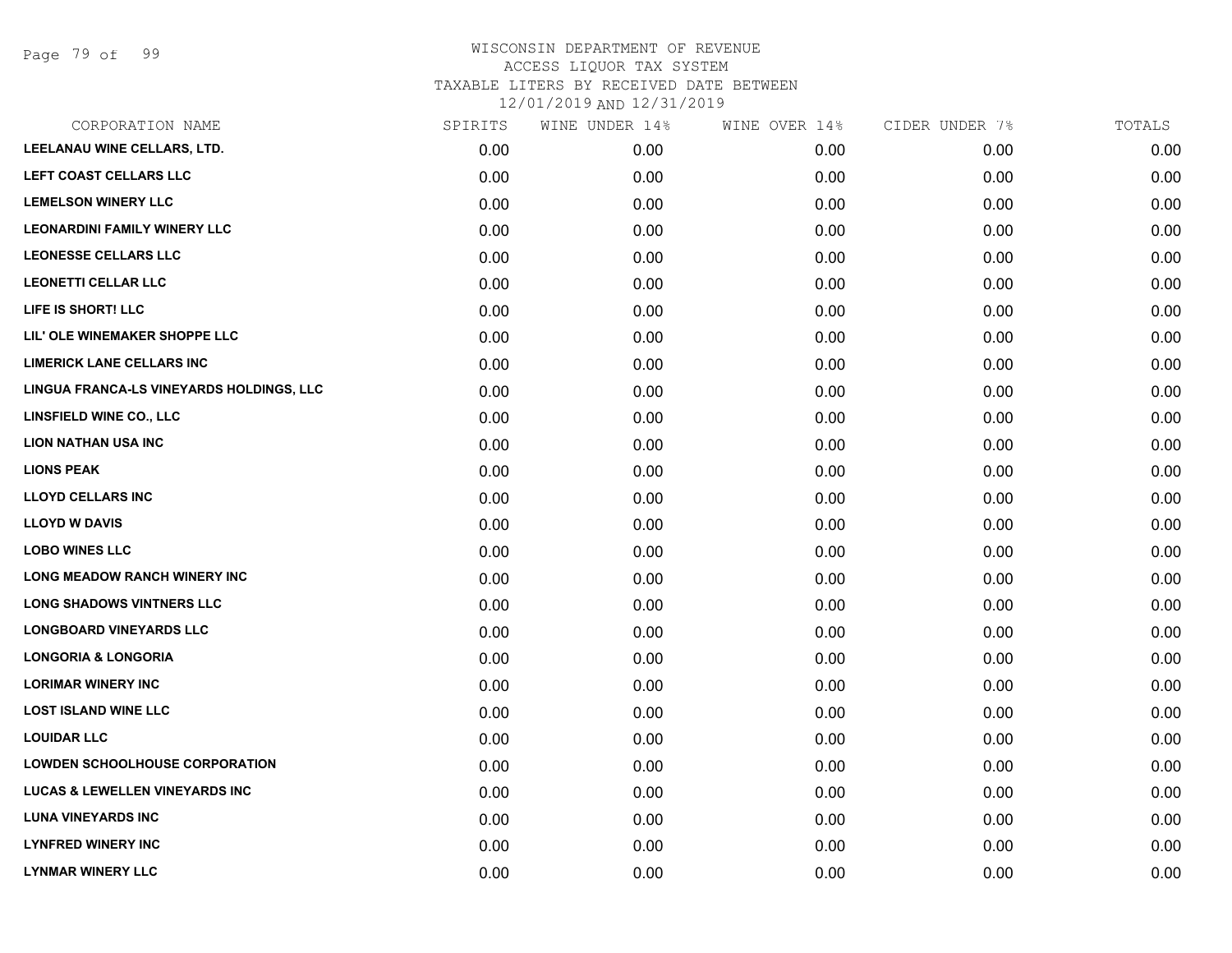Page 80 of 99

| CORPORATION NAME                              | SPIRITS | WINE UNDER 14% | WINE OVER 14% | CIDER UNDER 7% | TOTALS |
|-----------------------------------------------|---------|----------------|---------------|----------------|--------|
| <b>M &amp; J MONDAVI FAMILY LLC</b>           | 0.00    | 0.00           | 0.00          | 0.00           | 0.00   |
| M.A.C. WINES, LLC                             | 0.00    | 0.00           | 0.00          | 0.00           | 0.00   |
| <b>MADRIGAL FAMILY WINERY LLC</b>             | 0.00    | 0.00           | 0.00          | 0.00           | 0.00   |
| <b>MADRONA VINEYARDS LP</b>                   | 0.00    | 0.00           | 0.00          | 0.00           | 0.00   |
| <b>MAKK WINE LLC</b>                          | 0.00    | 0.00           | 0.00          | 0.00           | 0.00   |
| <b>MANO'S INC</b>                             | 0.00    | 0.00           | 0.00          | 0.00           | 0.00   |
| <b>MARGERUM WINE COMPANY INC</b>              | 0.00    | 0.00           | 0.00          | 0.00           | 0.00   |
| <b>MARIETTA CELLARS INC</b>                   | 0.00    | 0.00           | 0.00          | 0.00           | 0.00   |
| <b>MARK HEROLD</b>                            | 0.00    | 0.00           | 0.00          | 0.00           | 0.00   |
| <b>MARK RYAN WINERY, LLC</b>                  | 0.00    | 0.00           | 0.00          | 0.00           | 0.00   |
| <b>MARKHAM VINEYARDS</b>                      | 0.00    | 0.00           | 0.00          | 0.00           | 0.00   |
| <b>MARTIN E SELL</b>                          | 0.00    | 0.00           | 0.00          | 0.00           | 0.00   |
| <b>MARTIN RAY WINERY INC</b>                  | 0.00    | 0.00           | 0.00          | 0.00           | 0.00   |
| <b>MARTINELLI WINERY INC</b>                  | 0.00    | 0.00           | 0.00          | 0.00           | 0.00   |
| <b>MARYANN MCNALLY</b>                        | 0.00    | 0.00           | 0.00          | 0.00           | 0.00   |
| <b>MATHY WINERY LLC</b>                       | 0.00    | 0.00           | 0.00          | 0.00           | 0.00   |
| <b>MATRICK HOLDINGS CORPORATION</b>           | 0.00    | 0.00           | 0.00          | 0.00           | 0.00   |
| <b>MATT PREIS</b>                             | 0.00    | 0.00           | 0.00          | 0.00           | 0.00   |
| <b>MATTHEW RICK</b>                           | 0.00    | 0.00           | 0.00          | 0.00           | 0.00   |
| <b>MATTHIAS A PIPPIG &amp; JAMIE M KINSER</b> | 0.00    | 0.00           | 0.00          | 0.00           | 0.00   |
| <b>MAUI WINE LTD</b>                          | 0.00    | 0.00           | 0.00          | 0.00           | 0.00   |
| <b>MAURITSON FAMILY WINERY</b>                | 0.00    | 0.00           | 0.00          | 0.00           | 0.00   |
| <b>MAYACAMAS VINEYARDS INC</b>                | 0.00    | 0.00           | 0.00          | 0.00           | 0.00   |
| <b>MAYNARD JAMES KEENAN</b>                   | 0.00    | 0.00           | 0.00          | 0.00           | 0.00   |
| <b>MCBRIDE SISTERS COLLECTIONS INC</b>        | 0.00    | 0.00           | 0.00          | 0.00           | 0.00   |
| <b>MCILQUHAM LLC</b>                          | 0.00    | 0.00           | 0.00          | 0.00           | 0.00   |
| <b>MCKAHN FAMILY CELLARS, LLC</b>             | 0.00    | 0.00           | 0.00          | 0.00           | 0.00   |
| <b>MCMENAMINS INC</b>                         | 0.00    | 0.00           | 0.00          | 0.00           | 0.00   |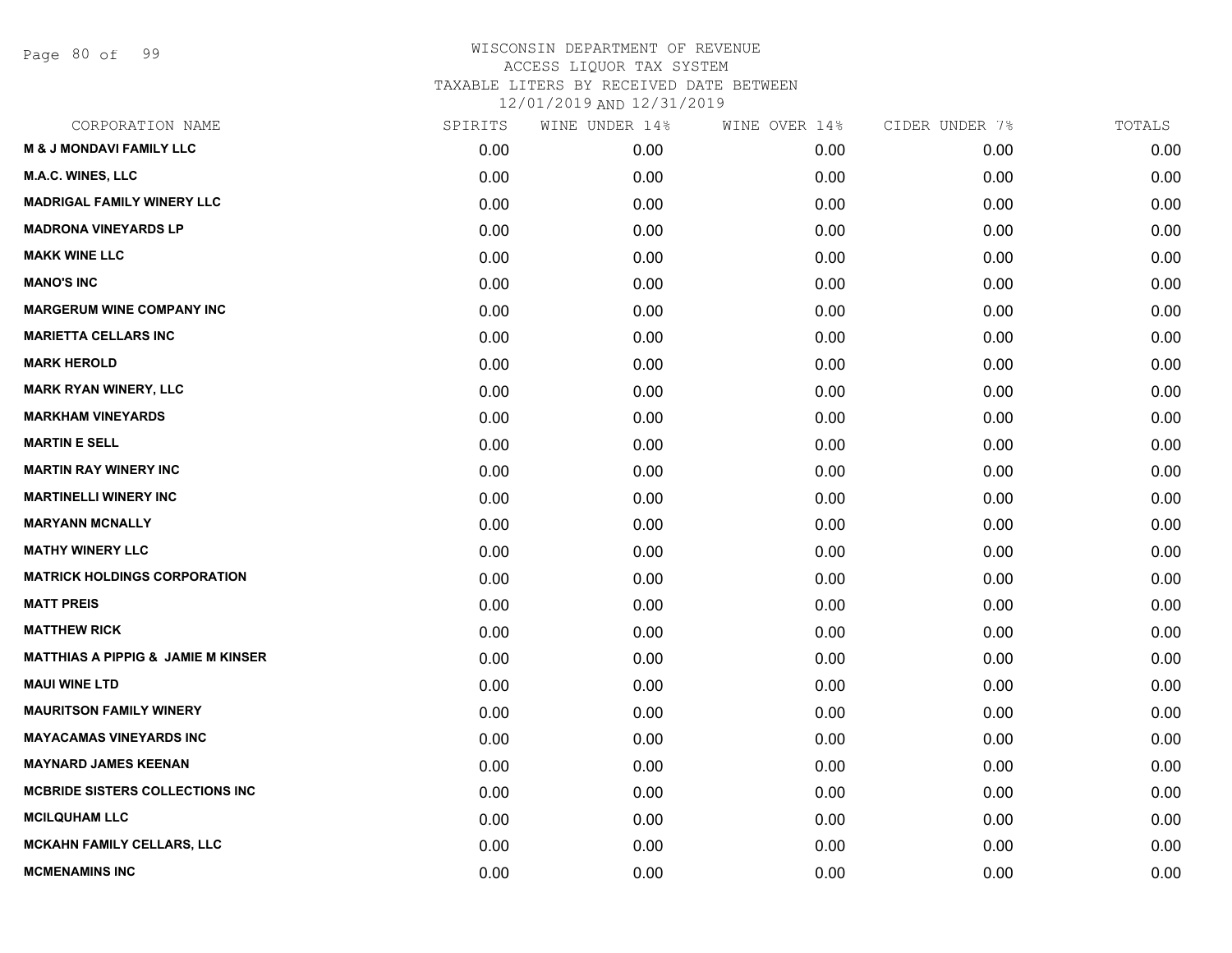Page 81 of 99

| CORPORATION NAME                                  | SPIRITS | WINE UNDER 14% | WINE OVER 14% | CIDER UNDER 7% | TOTALS |
|---------------------------------------------------|---------|----------------|---------------|----------------|--------|
| <b>MCNAB RIDGE WINERY LLC</b>                     | 0.00    | 0.00           | 0.00          | 0.00           | 0.00   |
| <b>MELROSE CELLARS LLC</b>                        | 0.00    | 0.00           | 0.00          | 0.00           | 0.00   |
| <b>MELVILLE VINEYARDS SOUTH LLC</b>               | 0.00    | 0.00           | 0.00          | 0.00           | 0.00   |
| <b>MENDOCINO WINE GROUP LLC</b>                   | 0.00    | 0.00           | 0.00          | 0.00           | 0.00   |
| <b>MER ET SOLEIL LLC</b>                          | 0.00    | 0.00           | 0.00          | 0.00           | 0.00   |
| <b>MERCER WINE ESTATES LLC</b>                    | 0.00    | 0.00           | 0.00          | 0.00           | 0.00   |
| <b>MERRYVALE VINEYARDS LLC</b>                    | 0.00    | 0.00           | 0.00          | 0.00           | 0.00   |
| <b>MERSHONIAN CIDERY LLC</b>                      | 0.00    | 0.00           | 0.00          | 0.00           | 0.00   |
| <b>MESSINA HOF WINE CELLARS INC</b>               | 0.00    | 0.00           | 0.00          | 0.00           | 0.00   |
| <b>METAMORPHOSIS WINES LLC</b>                    | 0.00    | 0.00           | 0.00          | 0.00           | 0.00   |
| <b>METEOR VINEYARD LLC</b>                        | 0.00    | 0.00           | 0.00          | 0.00           | 0.00   |
| <b>METROPOLITAN WINES LLC</b>                     | 0.00    | 0.00           | 0.00          | 0.00           | 0.00   |
| <b>METTLER WINES LLC</b>                          | 0.00    | 0.00           | 0.00          | 0.00           | 0.00   |
| <b>MEV CORPORATION</b>                            | 0.00    | 0.00           | 0.00          | 0.00           | 0.00   |
| <b>MEYER CELLARS LLC</b>                          | 0.00    | 0.00           | 0.00          | 0.00           | 0.00   |
| <b>MICHEAL DASHE</b>                              | 0.00    | 0.00           | 0.00          | 0.00           | 0.00   |
| <b>MIDDLETON FAMILY WINES LLC</b>                 | 0.00    | 0.00           | 0.00          | 0.00           | 0.00   |
| <b>MIDNIGHT CELLARS INC</b>                       | 0.00    | 0.00           | 0.00          | 0.00           | 0.00   |
| <b>MILBRANDT FAMILY WINES LLC</b>                 | 0.00    | 0.00           | 0.00          | 0.00           | 0.00   |
| <b>MILDARA BLASS INC</b>                          | 0.00    | 0.00           | 0.00          | 0.00           | 0.00   |
| <b>MILL CREEK VINEYARDS</b>                       | 0.00    | 0.00           | 0.00          | 0.00           | 0.00   |
| <b>MILLBROOK WINERY INC</b>                       | 0.00    | 0.00           | 0.00          | 0.00           | 0.00   |
| <b>MINER FAMILY WINERY LLC</b>                    | 0.00    | 0.00           | 0.00          | 0.00           | 0.00   |
| <b>MINNESOTAS FINEST FERMENTED PRODUCTS</b>       | 0.00    | 0.00           | 0.00          | 0.00           | 0.00   |
| <b>MIRA WINERY LLC</b>                            | 0.00    | 0.00           | 0.00          | 0.00           | 0.00   |
| <b>MIRAMONT ESTATE VINEYARDS &amp; WINERY INC</b> | 0.00    | 0.00           | 0.00          | 0.00           | 0.00   |
| <b>MIRASOL WINE LLC</b>                           | 0.00    | 0.00           | 0.00          | 0.00           | 0.00   |
| <b>MOBCRAFT BEER INC</b>                          | 0.00    | 0.00           | 0.00          | 0.00           | 0.00   |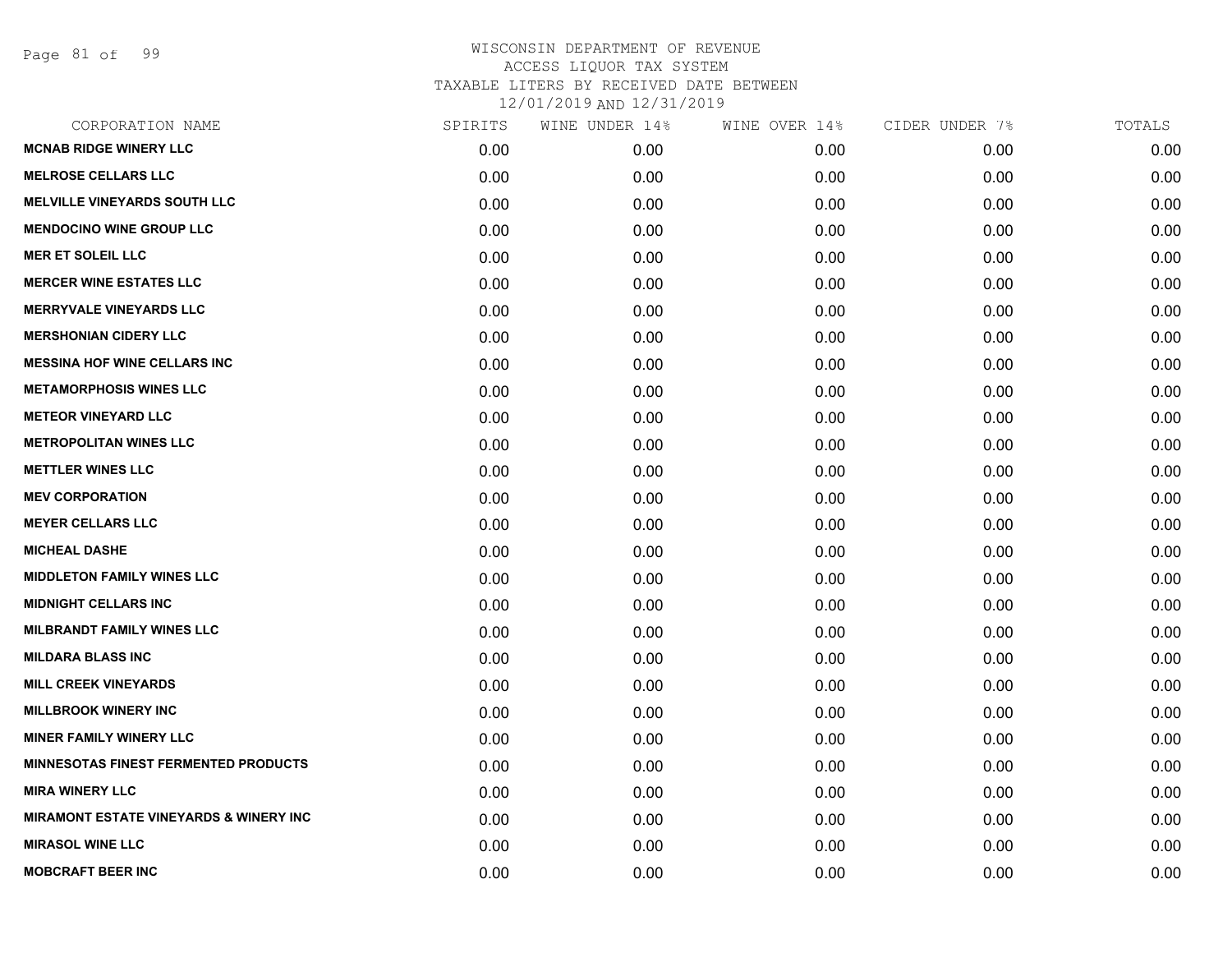| CORPORATION NAME                      | SPIRITS | WINE UNDER 14% | WINE OVER 14% | CIDER UNDER 7% | TOTALS |
|---------------------------------------|---------|----------------|---------------|----------------|--------|
| <b>MODERN DEVELOPMENT COMPANY</b>     | 0.00    | 0.00           | 0.00          | 0.00           | 0.00   |
| <b>MOLLY AIDA INC</b>                 | 0.00    | 0.00           | 0.00          | 0.00           | 0.00   |
| <b>MOLLYDOOKER INTERNATIONAL LLC</b>  | 0.00    | 0.00           | 0.00          | 0.00           | 0.00   |
| <b>MONTEREY WINE AND PRODUCE CORP</b> | 0.00    | 0.00           | 0.00          | 0.00           | 0.00   |
| <b>MONTICELLO CELLARS INC</b>         | 0.00    | 0.00           | 0.00          | 0.00           | 0.00   |
| <b>MOONDANCER LLC</b>                 | 0.00    | 0.00           | 0.00          | 0.00           | 0.00   |
| <b>MORCHELLA WINE CELLARS LLC</b>     | 0.00    | 0.00           | 0.00          | 0.00           | 0.00   |
| <b>MORGAN WINERY INC</b>              | 0.00    | 0.00           | 0.00          | 0.00           | 0.00   |
| <b>MOSHIN VINEYARDS INC</b>           | 0.00    | 0.00           | 0.00          | 0.00           | 0.00   |
| <b>MULLIGAN &amp; MULLIGAN</b>        | 0.00    | 0.00           | 0.00          | 0.00           | 0.00   |
| <b>MUNCH &amp; FOX</b>                | 0.00    | 0.00           | 0.00          | 0.00           | 0.00   |
| <b>MUNSON BRIDGE WINERY INC</b>       | 0.00    | 0.00           | 0.00          | 0.00           | 0.00   |
| MUSCARDINI CELLARS, LLC               | 0.00    | 0.00           | 0.00          | 0.00           | 0.00   |
| <b>MUSETTA WINERY, LLC</b>            | 0.00    | 0.00           | 0.00          | 0.00           | 0.00   |
| <b>NCWGINC</b>                        | 0.00    | 0.00           | 0.00          | 0.00           | 0.00   |
| <b>NABOR WINES LLC</b>                | 0.00    | 0.00           | 0.00          | 0.00           | 0.00   |
| <b>NAKED WINES LLC</b>                | 0.00    | 0.00           | 0.00          | 0.00           | 0.00   |
| <b>NAKED WINES LLC</b>                | 0.00    | 0.00           | 0.00          | 0.00           | 0.00   |
| <b>NAKEDWINES.COM INC</b>             | 0.00    | 0.00           | 0.00          | 0.00           | 0.00   |
| NAPA WINE CELLAR, INC.                | 0.00    | 0.00           | 0.00          | 0.00           | 0.00   |
| NAPA WINERY GROUP, LLC                | 0.00    | 0.00           | 0.00          | 0.00           | 0.00   |
| <b>NAVARRE CELLARS LTD</b>            | 0.00    | 0.00           | 0.00          | 0.00           | 0.00   |
| <b>NAVARRO VINEYARDS, LLC</b>         | 0.00    | 0.00           | 0.00          | 0.00           | 0.00   |
| <b>NEFF CELLARS LLC</b>               | 0.00    | 0.00           | 0.00          | 0.00           | 0.00   |
| <b>NEVADA WINE CELLARS INC</b>        | 0.00    | 0.00           | 0.00          | 0.00           | 0.00   |
| <b>NEW VAVIN INC</b>                  | 0.00    | 0.00           | 0.00          | 0.00           | 0.00   |
| <b>NEWBERG MAIL ROOM INC</b>          | 0.00    | 0.00           | 0.00          | 0.00           | 0.00   |
| <b>NEWTON VINEYARD LLC</b>            | 0.00    | 0.00           | 0.00          | 0.00           | 0.00   |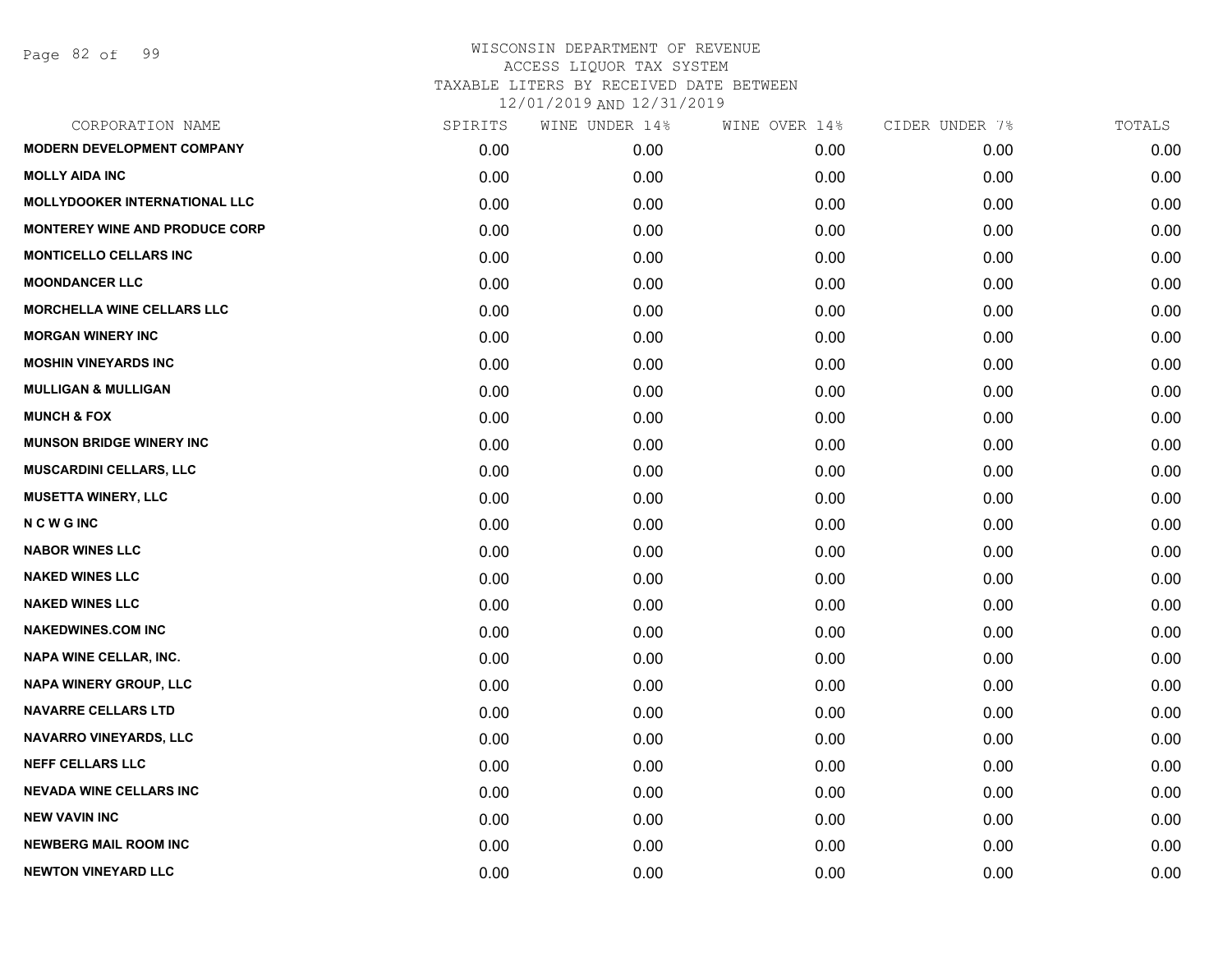Page 83 of 99

| CORPORATION NAME                    | SPIRITS | WINE UNDER 14% | WINE OVER 14% | CIDER UNDER 7% | TOTALS |
|-------------------------------------|---------|----------------|---------------|----------------|--------|
| <b>NICALI, LLC</b>                  | 0.00    | 0.00           | 0.00          | 0.00           | 0.00   |
| <b>NICHOLSON RANCH LLC</b>          | 0.00    | 0.00           | 0.00          | 0.00           | 0.00   |
| NIEBAUM-COPPOLA ESTATE WINERY LP    | 0.00    | 0.00           | 0.00          | 0.00           | 0.00   |
| <b>NINER WINE ESTATES LLC</b>       | 0.00    | 0.00           | 0.00          | 0.00           | 0.00   |
| <b>NOAH DORRANCE</b>                | 0.00    | 0.00           | 0.00          | 0.00           | 0.00   |
| <b>NORMAN LEE WILLIAMS</b>          | 0.00    | 0.00           | 0.00          | 0.00           | 0.00   |
| NORTHLEAF WINERY, LLC               | 0.00    | 0.00           | 0.00          | 0.00           | 0.00   |
| NOTRE VUE ESTATE WINE GROUP, INC.   | 0.00    | 0.00           | 0.00          | 0.00           | 0.00   |
| <b>NOVA WINES, INC.</b>             | 0.00    | 0.00           | 0.00          | 0.00           | 0.00   |
| <b>NV AWG LTD</b>                   | 0.00    | 0.00           | 0.00          | 0.00           | 0.00   |
| <b>NW WINE COMPANY LLC</b>          | 0.00    | 0.00           | 0.00          | 0.00           | 0.00   |
| OAK RIDGE WINERY LLC                | 0.00    | 0.00           | 0.00          | 0.00           | 0.00   |
| <b>OAKVILLE HILLS CELLARS INC</b>   | 0.00    | 0.00           | 0.00          | 0.00           | 0.00   |
| <b>OAKVILLE RANCH WINERY INC</b>    | 0.00    | 0.00           | 0.00          | 0.00           | 0.00   |
| OAT HILL CORPORATION                | 0.00    | 0.00           | 0.00          | 0.00           | 0.00   |
| OBLOQUY, INC.                       | 0.00    | 0.00           | 0.00          | 0.00           | 0.00   |
| <b>OBRIEN FAMILY VINEYARD LLC</b>   | 0.00    | 0.00           | 0.00          | 0.00           | 0.00   |
| <b>ODILON FORD WINERY INC</b>       | 0.00    | 0.00           | 0.00          | 0.00           | 0.00   |
| <b>OGB PARTNERS LLC</b>             | 0.00    | 0.00           | 0.00          | 0.00           | 0.00   |
| <b>OGILVIE MERWIN VENTURES, LLC</b> | 0.00    | 0.00           | 0.00          | 0.00           | 0.00   |
| OLD VINE WINE PARTNERS LLC          | 0.00    | 0.00           | 0.00          | 0.00           | 0.00   |
| OLIVER WINE COMPANY INC             | 0.00    | 0.00           | 0.00          | 0.00           | 0.00   |
| ON Q WINES, LLC                     | 0.00    | 0.00           | 0.00          | 0.00           | 0.00   |
| O'NEILL BEVERAGES CO LLC            | 0.00    | 0.00           | 0.00          | 0.00           | 0.00   |
| OPAL WEST WINES, LLC                | 0.00    | 0.00           | 0.00          | 0.00           | 0.00   |
| OPOLO WINES LP                      | 0.00    | 0.00           | 0.00          | 0.00           | 0.00   |
| <b>OPUS ONE WINERY LLC</b>          | 0.00    | 0.00           | 0.00          | 0.00           | 0.00   |
| ORCA PROPERTIES LLC                 | 0.00    | 0.00           | 0.00          | 0.00           | 0.00   |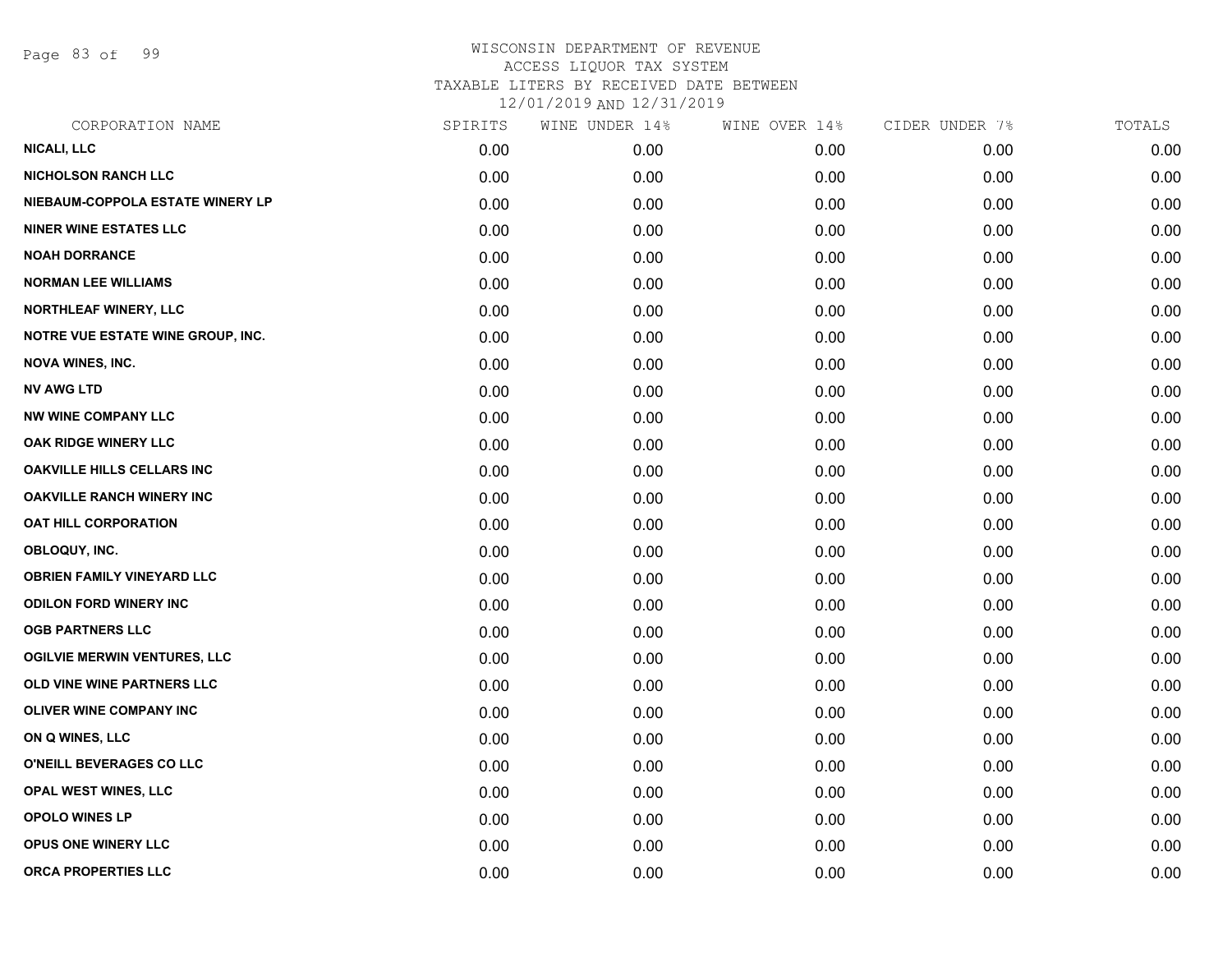Page 84 of 99

| SPIRITS | WINE UNDER 14% | WINE OVER 14% | CIDER UNDER 7% | TOTALS |
|---------|----------------|---------------|----------------|--------|
| 0.00    | 0.00           | 0.00          | 0.00           | 0.00   |
| 0.00    | 0.00           | 0.00          | 0.00           | 0.00   |
| 0.00    | 0.00           | 0.00          | 0.00           | 0.00   |
| 0.00    | 0.00           | 0.00          | 0.00           | 0.00   |
| 0.00    | 0.00           | 0.00          | 0.00           | 0.00   |
| 0.00    | 0.00           | 0.00          | 0.00           | 0.00   |
| 0.00    | 0.00           | 0.00          | 0.00           | 0.00   |
| 0.00    | 0.00           | 0.00          | 0.00           | 0.00   |
| 0.00    | 0.00           | 0.00          | 0.00           | 0.00   |
| 0.00    | 0.00           | 0.00          | 0.00           | 0.00   |
| 0.00    | 0.00           | 0.00          | 0.00           | 0.00   |
| 0.00    | 0.00           | 0.00          | 0.00           | 0.00   |
| 0.00    | 0.00           | 0.00          | 0.00           | 0.00   |
| 0.00    | 0.00           | 0.00          | 0.00           | 0.00   |
| 0.00    | 0.00           | 0.00          | 0.00           | 0.00   |
| 0.00    | 0.00           | 0.00          | 0.00           | 0.00   |
| 0.00    | 0.00           | 0.00          | 0.00           | 0.00   |
| 0.00    | 0.00           | 0.00          | 0.00           | 0.00   |
| 0.00    | 0.00           | 0.00          | 0.00           | 0.00   |
| 0.00    | 0.00           | 0.00          | 0.00           | 0.00   |
| 0.00    | 0.00           | 0.00          | 0.00           | 0.00   |
| 0.00    | 0.00           | 0.00          | 0.00           | 0.00   |
| 0.00    | 0.00           | 0.00          | 0.00           | 0.00   |
| 0.00    | 0.00           | 0.00          | 0.00           | 0.00   |
| 0.00    | 0.00           | 0.00          | 0.00           | 0.00   |
| 0.00    | 0.00           | 0.00          | 0.00           | 0.00   |
| 0.00    | 0.00           | 0.00          | 0.00           | 0.00   |
| 0.00    | 0.00           | 0.00          | 0.00           | 0.00   |
|         |                |               |                |        |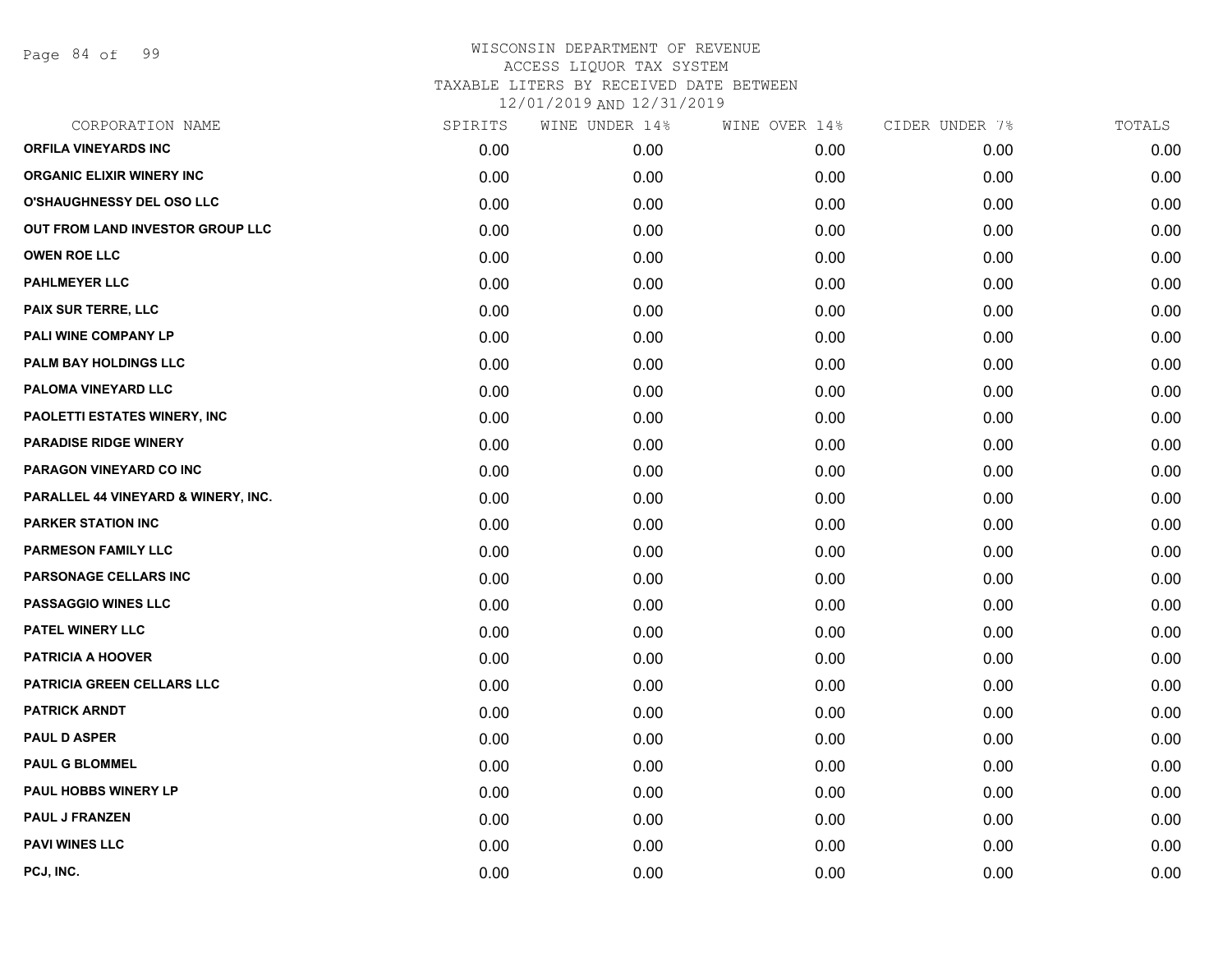| CORPORATION NAME                     | SPIRITS | WINE UNDER 14% | WINE OVER 14% | CIDER UNDER 7% | TOTALS |
|--------------------------------------|---------|----------------|---------------|----------------|--------|
| <b>PEACHY CANYON WINERY</b>          | 0.00    | 0.00           | 0.00          | 0.00           | 0.00   |
| PEAR VALLEY VINEYARD, INC.           | 0.00    | 0.00           | 0.00          | 0.00           | 0.00   |
| PEAY VINEYARDS LLC                   | 0.00    | 0.00           | 0.00          | 0.00           | 0.00   |
| PEJU FAMILY OPERATING PARTNERSHIP LP | 0.00    | 0.00           | 0.00          | 0.00           | 0.00   |
| PELLEGRINI RANCHES INC               | 0.00    | 0.00           | 0.00          | 0.00           | 0.00   |
| PENROSE HILL, LIMITED                | 0.00    | 0.00           | 0.00          | 0.00           | 0.00   |
| PEPPER BRIDGE WINERY LLC             | 0.00    | 0.00           | 0.00          | 0.00           | 0.00   |
| PERNOD RICARD KENWOOD HOLDING LLC    | 0.00    | 0.00           | 0.00          | 0.00           | 0.00   |
| <b>PERVINO INC</b>                   | 0.00    | 0.00           | 0.00          | 0.00           | 0.00   |
| PETER FRANUS WINE COMPANY INC        | 0.00    | 0.00           | 0.00          | 0.00           | 0.00   |
| PETER MICHAEL WINERY                 | 0.00    | 0.00           | 0.00          | 0.00           | 0.00   |
| PETERSON WINERY LLC                  | 0.00    | 0.00           | 0.00          | 0.00           | 0.00   |
| PETROGLYPH WINERY LLC                | 0.00    | 0.00           | 0.00          | 0.00           | 0.00   |
| PETRONI VINEYARDS LLC                | 0.00    | 0.00           | 0.00          | 0.00           | 0.00   |
| PHASE 2 CELLARS LLC                  | 0.00    | 0.00           | 0.00          | 0.00           | 0.00   |
| PHILIP TOGNI VINEYARD LP             | 0.00    | 0.00           | 0.00          | 0.00           | 0.00   |
| PHILLIPS FARMS LLC                   | 0.00    | 0.00           | 0.00          | 0.00           | 0.00   |
| <b>PIEPERTK LLC</b>                  | 0.00    | 0.00           | 0.00          | 0.00           | 0.00   |
| <b>PINA CELLARS LP</b>               | 0.00    | 0.00           | 0.00          | 0.00           | 0.00   |
| PINE RIDGE WINERY LLC                | 0.00    | 0.00           | 0.00          | 0.00           | 0.00   |
| PINK SANDS, INC.                     | 0.00    | 0.00           | 0.00          | 0.00           | 0.00   |
| <b>PJK WINERY LLC</b>                | 0.00    | 0.00           | 0.00          | 0.00           | 0.00   |
| PLYMOUTH ROCKS WINE, LLC             | 0.00    | 0.00           | 0.00          | 0.00           | 0.00   |
| <b>PONZI VINEYARDS, LLC</b>          | 0.00    | 0.00           | 0.00          | 0.00           | 0.00   |
| POPE VALLEY WINERY LLC               | 0.00    | 0.00           | 0.00          | 0.00           | 0.00   |
| PORTER FAMILY VINEYARDS LLC          | 0.00    | 0.00           | 0.00          | 0.00           | 0.00   |
| <b>POTT WINE</b>                     | 0.00    | 0.00           | 0.00          | 0.00           | 0.00   |
| PRAGER WINERY & PORT WORKS, INC.     | 0.00    | 0.00           | 0.00          | 0.00           | 0.00   |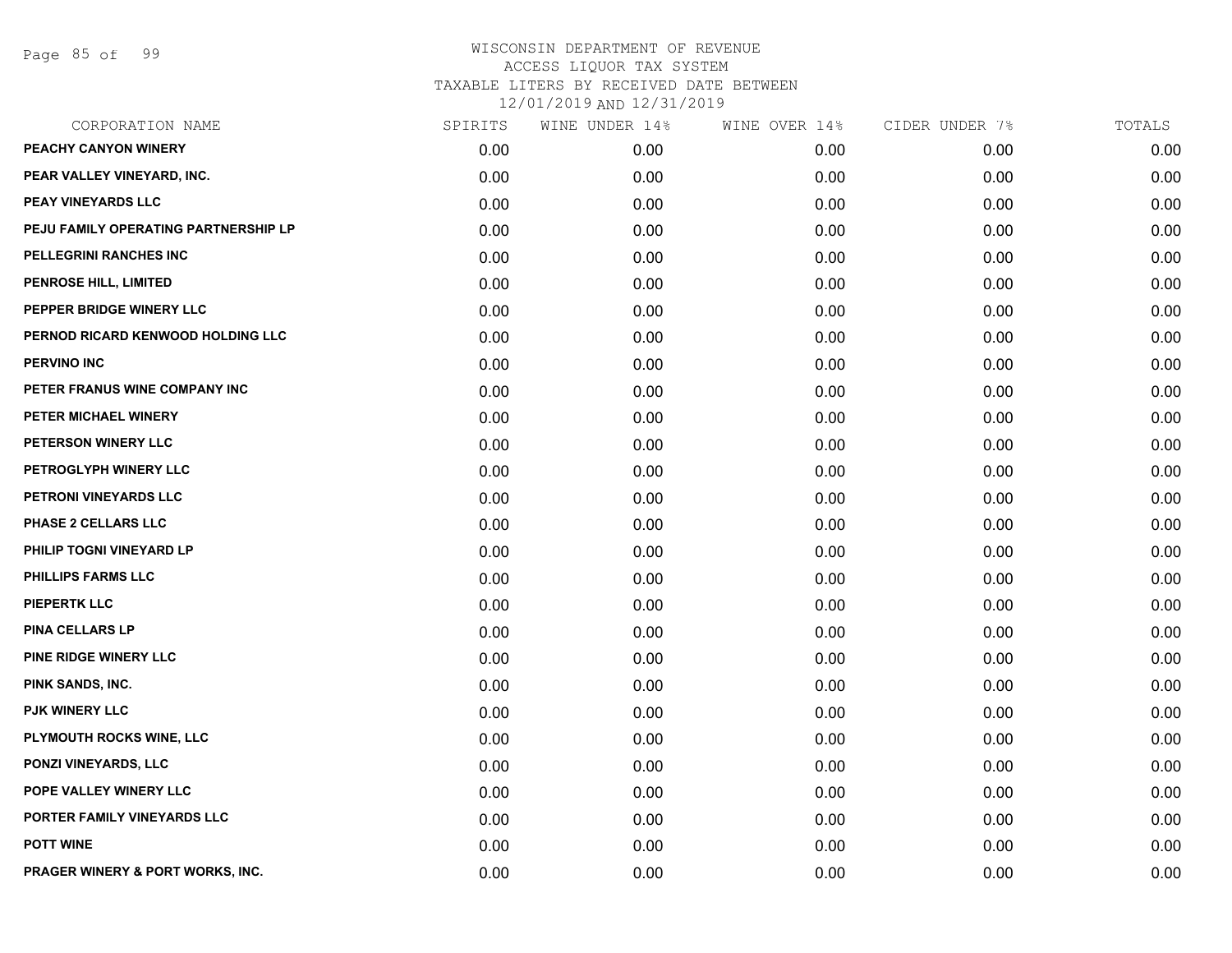Page 86 of 99

| CORPORATION NAME                         | SPIRITS | WINE UNDER 14% | WINE OVER 14% | CIDER UNDER 7% | TOTALS |
|------------------------------------------|---------|----------------|---------------|----------------|--------|
| <b>PRAIRIE BERRY LLC</b>                 | 0.00    | 0.00           | 0.00          | 0.00           | 0.00   |
| <b>PRAIRIE HAWK WINERY INC</b>           | 0.00    | 0.00           | 0.00          | 0.00           | 0.00   |
| PRECEPT BRANDS LLC                       | 0.00    | 0.00           | 0.00          | 0.00           | 0.00   |
| <b>PREMIUM VINTNERS LLC</b>              | 0.00    | 0.00           | 0.00          | 0.00           | 0.00   |
| PRESQU'ILE WINERY                        | 0.00    | 0.00           | 0.00          | 0.00           | 0.00   |
| PRIDE MOUNTAIN VINEYARDS LLC             | 0.00    | 0.00           | 0.00          | 0.00           | 0.00   |
| <b>PRINCE MICHEL LLC</b>                 | 0.00    | 0.00           | 0.00          | 0.00           | 0.00   |
| <b>PROMONTORY LLC</b>                    | 0.00    | 0.00           | 0.00          | 0.00           | 0.00   |
| <b>PWG LLC</b>                           | 0.00    | 0.00           | 0.00          | 0.00           | 0.00   |
| <b>QUADY SOUTH WINERY LLC</b>            | 0.00    | 0.00           | 0.00          | 0.00           | 0.00   |
| <b>QUILCEDA CREEK VINTNERS INC</b>       | 0.00    | 0.00           | 0.00          | 0.00           | 0.00   |
| <b>QUIXOTE WINERY, LLC</b>               | 0.00    | 0.00           | 0.00          | 0.00           | 0.00   |
| RADIO-COTEAU WINE CELLARS LLC            | 0.00    | 0.00           | 0.00          | 0.00           | 0.00   |
| <b>RAMAZZOTTI WINES LLC</b>              | 0.00    | 0.00           | 0.00          | 0.00           | 0.00   |
| <b>RAMEY WINE CELLARS INC</b>            | 0.00    | 0.00           | 0.00          | 0.00           | 0.00   |
| <b>RAPTOR RIDGE WINERY LLC</b>           | 0.00    | 0.00           | 0.00          | 0.00           | 0.00   |
| <b>RASA VINEYARDS, LLC</b>               | 0.00    | 0.00           | 0.00          | 0.00           | 0.00   |
| <b>RAYMOND SIGNORELLO</b>                | 0.00    | 0.00           | 0.00          | 0.00           | 0.00   |
| <b>RAYMOND VINEYARD &amp; CELLAR INC</b> | 0.00    | 0.00           | 0.00          | 0.00           | 0.00   |
| <b>RB WINE ASSOCIATES LLC</b>            | 0.00    | 0.00           | 0.00          | 0.00           | 0.00   |
| <b>RBZ VINEYARDS LLC</b>                 | 0.00    | 0.00           | 0.00          | 0.00           | 0.00   |
| <b>RED CAR WINE COMPANY LLC</b>          | 0.00    | 0.00           | 0.00          | 0.00           | 0.00   |
| <b>RED MARE WINES LLC</b>                | 0.00    | 0.00           | 0.00          | 0.00           | 0.00   |
| <b>RED OAK VINEYARD INC</b>              | 0.00    | 0.00           | 0.00          | 0.00           | 0.00   |
| <b>REGENERATIVE GIFT, LLC</b>            | 0.00    | 0.00           | 0.00          | 0.00           | 0.00   |
| <b>REGUSCI WINERY INC</b>                | 0.00    | 0.00           | 0.00          | 0.00           | 0.00   |
| REVANA FAMILY PARTNERS LP                | 0.00    | 0.00           | 0.00          | 0.00           | 0.00   |
| <b>REVANA FAMILY PARTNERS LP</b>         | 0.00    | 0.00           | 0.00          | 0.00           | 0.00   |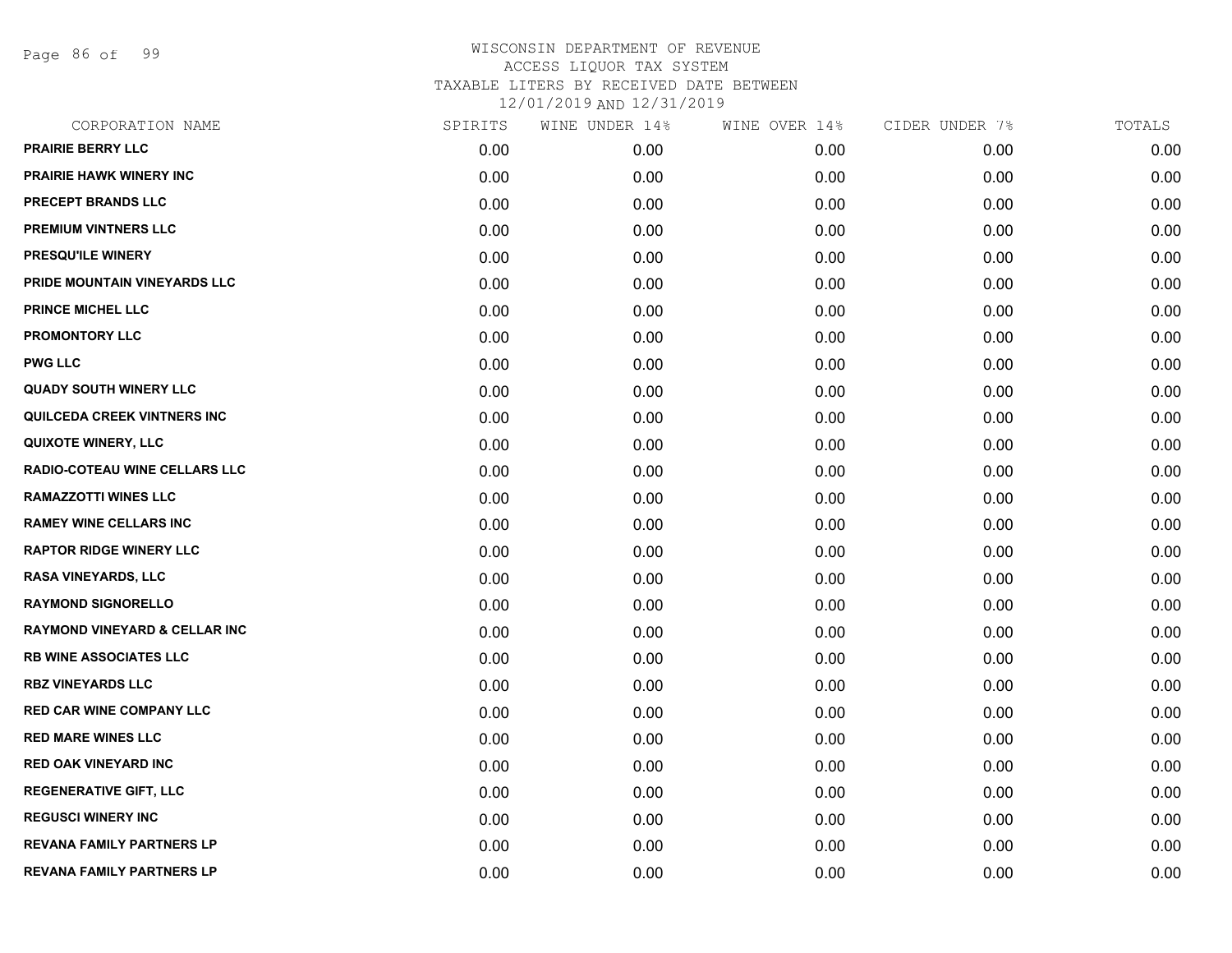Page 87 of 99

| CORPORATION NAME                            | SPIRITS | WINE UNDER 14% | WINE OVER 14% | CIDER UNDER 7% | TOTALS   |
|---------------------------------------------|---------|----------------|---------------|----------------|----------|
| <b>REVELRY VINTNERS LLC</b>                 | 0.00    | 0.00           | 0.00          | 0.00           | 0.00     |
| <b>REYNOLDS CREATIVE PRODUCTS INC</b>       | 0.00    | 0.00           | 0.00          | 0.00           | 0.00     |
| <b>RH WINERY LLC</b>                        | 0.00    | 0.00           | 0.00          | 0.00           | 0.00     |
| <b>RHYS VINEYARDS LLC</b>                   | 0.00    | 0.00           | 0.00          | 0.00           | 0.00     |
| <b>RICHARD A LUMPKIN</b>                    | 0.00    | 0.00           | 0.00          | 0.00           | 0.00     |
| <b>RICHARD E LIBBY</b>                      | 0.00    | 4,161.00       | 1,249.50      | 0.00           | 5,410.50 |
| <b>RICHARD FORTUNE</b>                      | 0.00    | 0.00           | 0.00          | 0.00           | 0.00     |
| <b>RIDGE VINEYARDS INC</b>                  | 0.00    | 0.00           | 0.00          | 0.00           | 0.00     |
| <b>RIGHT SIDE LLC</b>                       | 0.00    | 0.00           | 0.00          | 0.00           | 0.00     |
| <b>RIO LOBO LLC</b>                         | 0.00    | 0.00           | 0.00          | 0.00           | 0.00     |
| <b>RIVER BEND VINEYARD &amp; WINERY LLC</b> | 0.00    | 0.00           | 0.00          | 0.00           | 0.00     |
| RIVER VALLEY VINEYARD INC                   | 0.00    | 0.00           | 0.00          | 0.00           | 0.00     |
| <b>RIVERBENCH LLC</b>                       | 0.00    | 0.00           | 0.00          | 0.00           | 0.00     |
| <b>ROBERT CRAIG WINERY LP</b>               | 0.00    | 0.00           | 0.00          | 0.00           | 0.00     |
| <b>ROBERT DUNNING</b>                       | 0.00    | 0.00           | 0.00          | 0.00           | 0.00     |
| <b>ROBERT FOLEY LLC</b>                     | 0.00    | 0.00           | 0.00          | 0.00           | 0.00     |
| <b>ROBERT J BRAKESMAN</b>                   | 0.00    | 0.00           | 0.00          | 0.00           | 0.00     |
| <b>ROBERT MUELLER CELLARS</b>               | 0.00    | 0.00           | 0.00          | 0.00           | 0.00     |
| ROBERT YOUNG ESTATE WINERY LLC              | 0.00    | 0.00           | 0.00          | 0.00           | 0.00     |
| <b>ROBIN PFEIFFER</b>                       | 0.00    | 88.50          | 0.00          | 0.00           | 88.50    |
| <b>ROBLAR LLC</b>                           | 0.00    | 0.00           | 0.00          | 0.00           | 0.00     |
| ROCCA FAMILY VINEYARDS INC                  | 0.00    | 0.00           | 0.00          | 0.00           | 0.00     |
| <b>ROCHE WINERY LLC</b>                     | 0.00    | 0.00           | 0.00          | 0.00           | 0.00     |
| <b>ROCK N WOOL WINERY LLC</b>               | 0.00    | 0.00           | 0.00          | 0.00           | 0.00     |
| ROCK WALL WINE COMPANY INC                  | 0.00    | 0.00           | 0.00          | 0.00           | 0.00     |
| ROEDERER ESTATE INC                         | 0.00    | 0.00           | 0.00          | 0.00           | 0.00     |
| <b>ROGER PENG</b>                           | 0.00    | 0.00           | 0.00          | 0.00           | 0.00     |
| ROMBAUER VINEYARDS INC                      | 0.00    | 0.00           | 0.00          | 0.00           | 0.00     |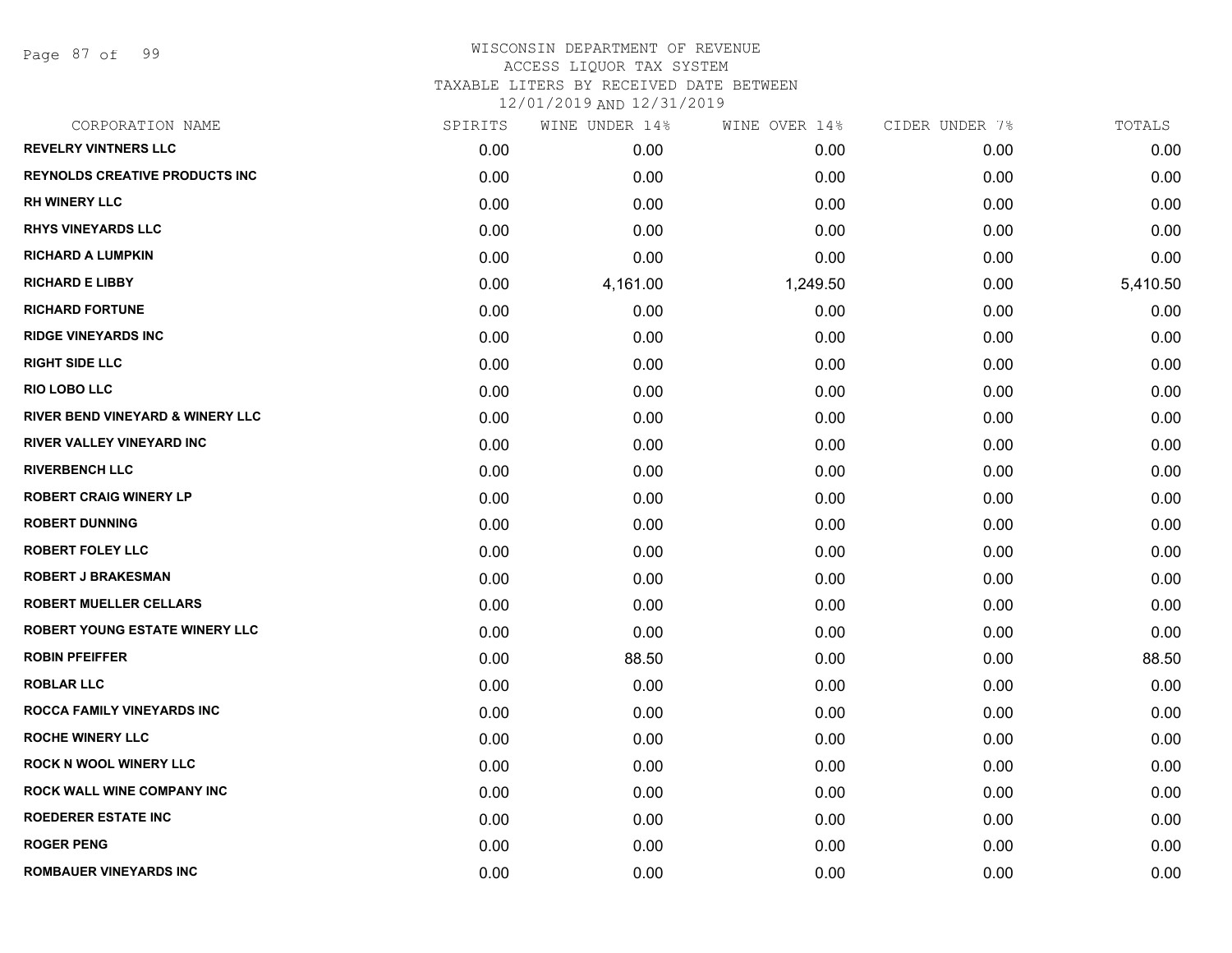Page 88 of 99

| CORPORATION NAME                       | SPIRITS | WINE UNDER 14% | WINE OVER 14% | CIDER UNDER 7% | TOTALS |
|----------------------------------------|---------|----------------|---------------|----------------|--------|
| <b>RONALD L FENOLIO</b>                | 0.00    | 0.00           | 0.00          | 0.00           | 0.00   |
| <b>RONALD T RUBIN</b>                  | 0.00    | 0.00           | 0.00          | 0.00           | 0.00   |
| <b>ROUND HILL CELLARS</b>              | 0.00    | 0.00           | 0.00          | 0.00           | 0.00   |
| <b>ROUND POND ESTATE LLC</b>           | 0.00    | 0.00           | 0.00          | 0.00           | 0.00   |
| <b>ROWLEY ESTATES LLC</b>              | 0.00    | 0.00           | 0.00          | 0.00           | 0.00   |
| <b>RRJ REAL PROPERTIES LLC</b>         | 0.00    | 0.00           | 0.00          | 0.00           | 0.00   |
| <b>RUDD WINES INC</b>                  | 0.00    | 0.00           | 0.00          | 0.00           | 0.00   |
| <b>RUDIUS WINES, LLC</b>               | 0.00    | 0.00           | 0.00          | 0.00           | 0.00   |
| RUSHFORD MEADERY AND WINERY LLC        | 0.00    | 0.00           | 0.00          | 0.00           | 0.00   |
| <b>RUSSIAN RIVER WINES, LLC</b>        | 0.00    | 0.00           | 0.00          | 0.00           | 0.00   |
| <b>RUTHERFORD HILL WINERY LLC</b>      | 0.00    | 0.00           | 0.00          | 0.00           | 0.00   |
| <b>RYAN K ZAHLER</b>                   | 0.00    | 0.00           | 0.00          | 0.00           | 0.00   |
| <b>RYAN PRELLWITZ</b>                  | 0.00    | 0.00           | 0.00          | 0.00           | 0.00   |
| <b>SLJ GROUP INC</b>                   | 0.00    | 0.00           | 0.00          | 0.00           | 0.00   |
| <b>SAARLOOS ESTATE VINEYARDS LLC</b>   | 0.00    | 0.00           | 0.00          | 0.00           | 0.00   |
| <b>SAINTSBURY LLC</b>                  | 0.00    | 0.00           | 0.00          | 0.00           | 0.00   |
| <b>SAMUEL P BAXTER</b>                 | 0.00    | 0.00           | 0.00          | 0.00           | 0.00   |
| <b>SANDHI VINTNERS LLC</b>             | 0.00    | 0.00           | 0.00          | 0.00           | 0.00   |
| <b>SANDPOINT WINES</b>                 | 0.00    | 0.00           | 0.00          | 0.00           | 0.00   |
| <b>SANFORD WINERY COMPANY LP</b>       | 0.00    | 0.00           | 0.00          | 0.00           | 0.00   |
| <b>SANS LIEGE INC</b>                  | 0.00    | 0.00           | 0.00          | 0.00           | 0.00   |
| <b>SARAH J SHADONIX</b>                | 0.00    | 0.00           | 0.00          | 0.00           | 0.00   |
| <b>SAUCELITO CANYON LP</b>             | 0.00    | 0.00           | 0.00          | 0.00           | 0.00   |
| SAVANNAH CHANELLE VINEYARDS INC        | 0.00    | 0.00           | 0.00          | 0.00           | 0.00   |
| <b>SAVIAH ROSE WINERY LLC</b>          | 0.00    | 0.00           | 0.00          | 0.00           | 0.00   |
| <b>SAXUM VINEYARDS INC</b>             | 0.00    | 0.00           | 0.00          | 0.00           | 0.00   |
| <b>SBRAGIA FAMILY VINEYARDS LLC</b>    | 0.00    | 0.00           | 0.00          | 0.00           | 0.00   |
| <b>SCHEID VINEYARDS CALIFORNIA INC</b> | 0.00    | 0.00           | 0.00          | 0.00           | 0.00   |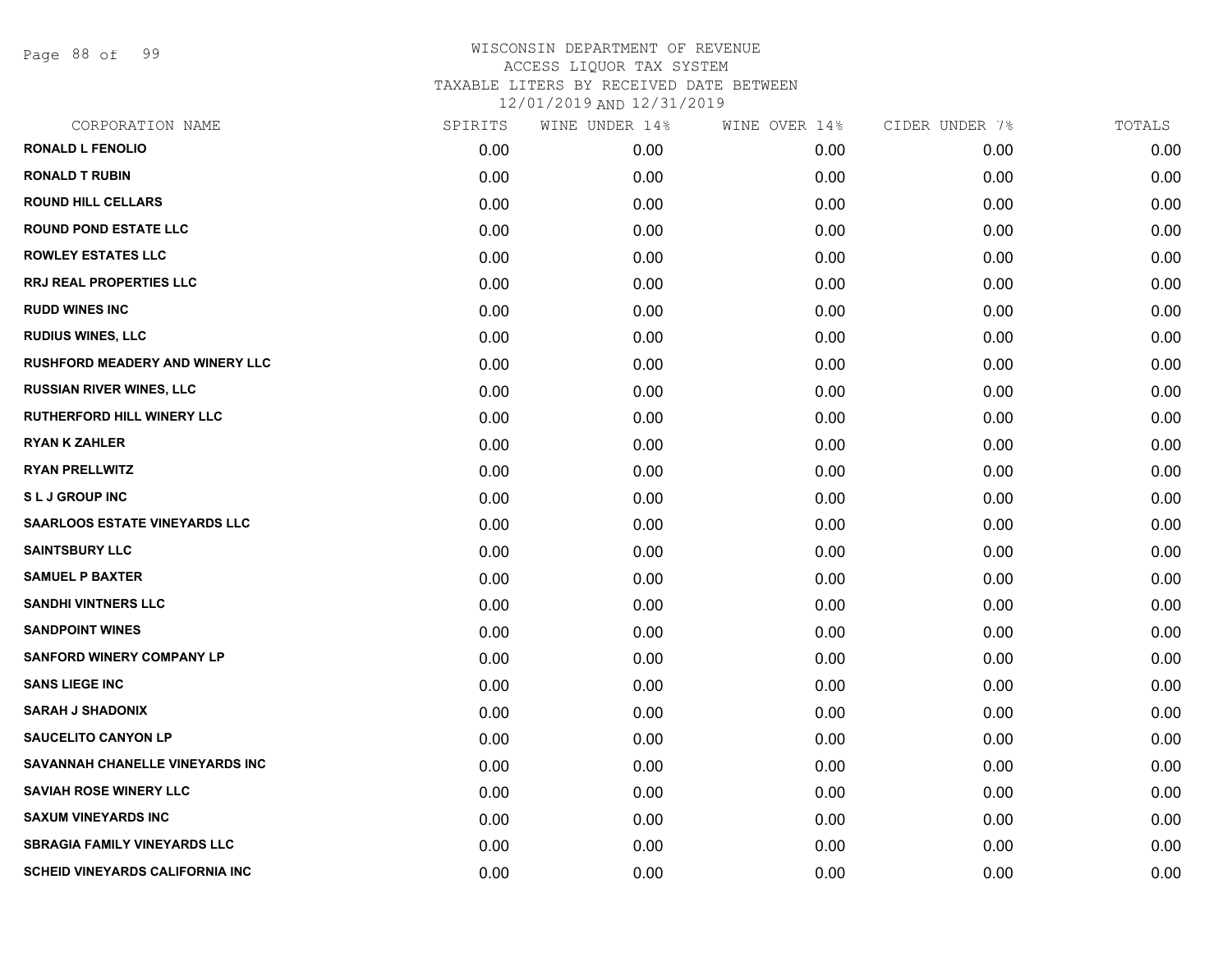Page 89 of 99

| CORPORATION NAME                              | SPIRITS | WINE UNDER 14% | WINE OVER 14% | CIDER UNDER 7% | TOTALS |
|-----------------------------------------------|---------|----------------|---------------|----------------|--------|
| <b>SCHLOSSADLER INC</b>                       | 0.00    | 0.00           | 0.00          | 0.00           | 0.00   |
| <b>SCHRADER CELLARS LLC</b>                   | 0.00    | 0.00           | 0.00          | 0.00           | 0.00   |
| <b>SCHRAMSBERG VINEYARDS CO INC</b>           | 0.00    | 0.00           | 0.00          | 0.00           | 0.00   |
| <b>SCHUG WINERY LLC</b>                       | 0.00    | 0.00           | 0.00          | 0.00           | 0.00   |
| <b>SCHWEIGER VINEYARDS INC</b>                | 0.00    | 0.00           | 0.00          | 0.00           | 0.00   |
| <b>SCREAMING EAGLE LLC</b>                    | 0.00    | 0.00           | 0.00          | 0.00           | 0.00   |
| <b>SEA SMOKE INC</b>                          | 0.00    | 0.00           | 0.00          | 0.00           | 0.00   |
| <b>SEAVER VINEYARDS LLC</b>                   | 0.00    | 0.00           | 0.00          | 0.00           | 0.00   |
| <b>SEAVEY VINEYARD LP</b>                     | 0.00    | 0.00           | 0.00          | 0.00           | 0.00   |
| <b>SEBASTOPOL VINEYARDS &amp; WINERY CORP</b> | 0.00    | 0.00           | 0.00          | 0.00           | 0.00   |
| <b>SELBY ENTERPRISES INC</b>                  | 0.00    | 0.00           | 0.00          | 0.00           | 0.00   |
| <b>SEQUOIA GROVE VINEYARDS LP</b>             | 0.00    | 0.00           | 0.00          | 0.00           | 0.00   |
| <b>SEVEN STONES WINERY LLC</b>                | 0.00    | 0.00           | 0.00          | 0.00           | 0.00   |
| <b>SFW, LLC</b>                               | 0.00    | 0.00           | 0.00          | 0.00           | 0.00   |
| <b>SHADY LADIES LLC</b>                       | 0.00    | 0.00           | 0.00          | 0.00           | 0.00   |
| <b>SHADYBROOK ESTATE LLC</b>                  | 0.00    | 0.00           | 0.00          | 0.00           | 0.00   |
| <b>SHAFER VINEYARDS INC</b>                   | 0.00    | 0.00           | 0.00          | 0.00           | 0.00   |
| <b>SHANNON RIDGE INC</b>                      | 0.00    | 0.00           | 0.00          | 0.00           | 0.00   |
| <b>SHARON L PINGEL</b>                        | 0.00    | 0.00           | 0.00          | 0.00           | 0.00   |
| SHELDRAKE POINT VINEYARD LLC                  | 0.00    | 0.00           | 0.00          | 0.00           | 0.00   |
| SHELTON-MACKENZIE WINE COMPANY                | 0.00    | 0.00           | 0.00          | 0.00           | 0.00   |
| <b>SHERRY HARDIE</b>                          | 0.00    | 0.00           | 0.00          | 0.00           | 0.00   |
| SHERWIN FAMILY VINEYARDS LLC                  | 0.00    | 0.00           | 0.00          | 0.00           | 0.00   |
| <b>SIERRA SUNRISE VINEYARDS</b>               | 0.00    | 0.00           | 0.00          | 0.00           | 0.00   |
| SILVER OAK WINE CELLARS LLC                   | 0.00    | 0.00           | 0.00          | 0.00           | 0.00   |
| SILVER TRIDENT WINERY LLC                     | 0.00    | 0.00           | 0.00          | 0.00           | 0.00   |
| <b>SINE QUA NON INC</b>                       | 0.00    | 0.00           | 0.00          | 0.00           | 0.00   |
| SINNIPEE VALLEY VINEYARD LLC                  | 0.00    | 0.00           | 0.00          | 0.00           | 0.00   |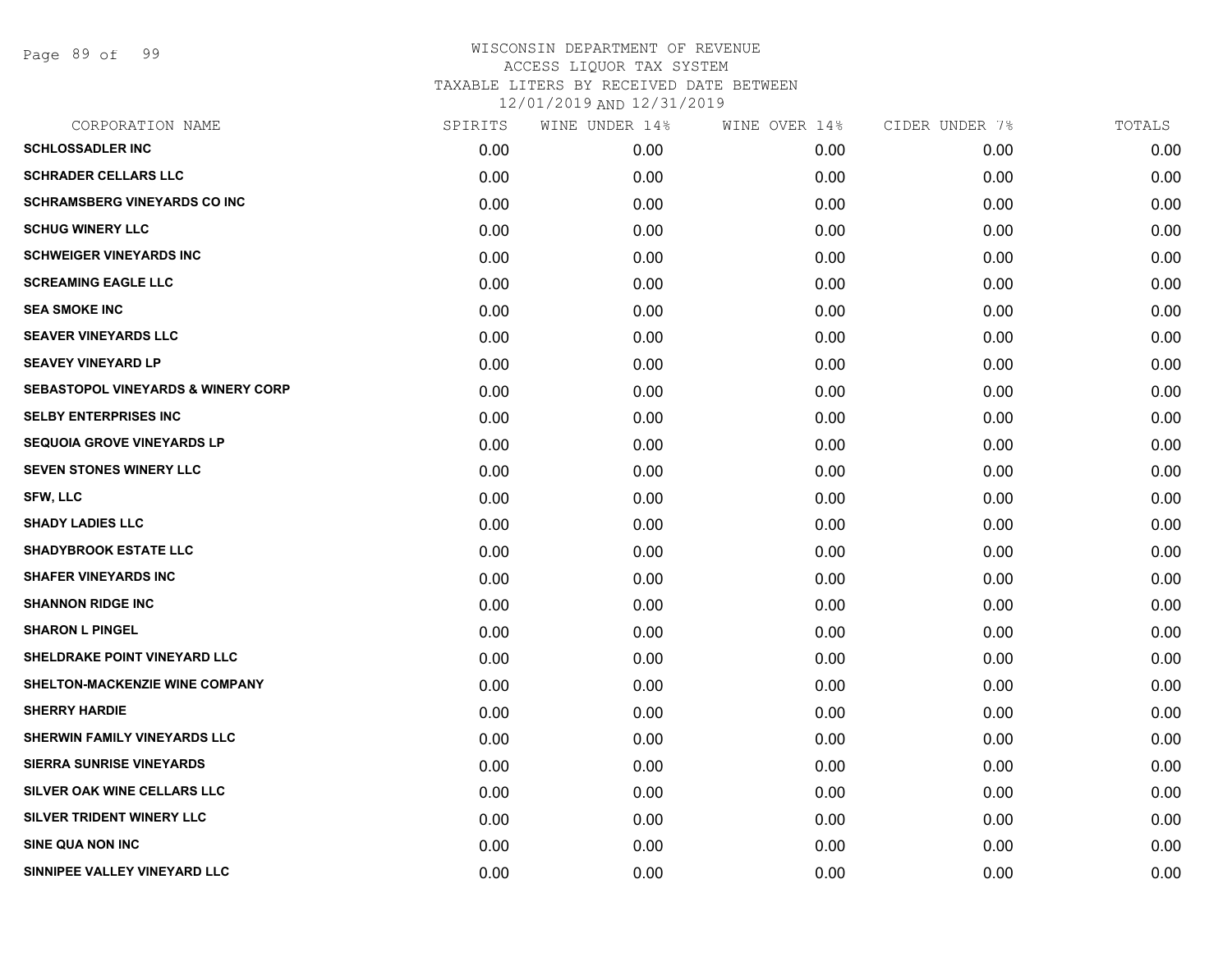Page 90 of 99

| CORPORATION NAME                           | SPIRITS | WINE UNDER 14% | WINE OVER 14% | CIDER UNDER 7% | TOTALS |
|--------------------------------------------|---------|----------------|---------------|----------------|--------|
| <b>SINSKEY VINEYARDS INC</b>               | 0.00    | 0.00           | 0.00          | 0.00           | 0.00   |
| <b>SIX SIGMA WINERY LLC</b>                | 0.00    | 0.00           | 0.00          | 0.00           | 0.00   |
| <b>SKYWALKER VINEYARDS, LLC</b>            | 0.00    | 0.00           | 0.00          | 0.00           | 0.00   |
| SLEIGHT OF HAND CELLARS, LLC               | 0.00    | 0.00           | 0.00          | 0.00           | 0.00   |
| <b>SMALL VINES WINES INC</b>               | 0.00    | 0.00           | 0.00          | 0.00           | 0.00   |
| SMITH ANDERSON ENTERPRISES INC             | 0.00    | 0.00           | 0.00          | 0.00           | 0.00   |
| <b>SOCIAL ENJOYMENTS LLC</b>               | 0.00    | 0.00           | 0.00          | 0.00           | 0.00   |
| <b>SOKOL BLOSSER LTD</b>                   | 0.00    | 0.00           | 0.00          | 0.00           | 0.00   |
| SOMERSTON WINE COMPANY, LLC                | 0.00    | 0.00           | 0.00          | 0.00           | 0.00   |
| <b>SONJA MAGDEVSKI</b>                     | 0.00    | 0.00           | 0.00          | 0.00           | 0.00   |
| <b>SONOMA-CUTRER VINEYARDS INC</b>         | 0.00    | 0.00           | 0.00          | 0.00           | 0.00   |
| SOUTH COAST WINERY INC                     | 0.00    | 0.00           | 0.00          | 0.00           | 0.00   |
| <b>SP GROSSNICKLE LLC</b>                  | 0.00    | 0.00           | 0.00          | 0.00           | 0.00   |
| <b>SPANOS BERBERIAN WINERY LLC</b>         | 0.00    | 0.00           | 0.00          | 0.00           | 0.00   |
| <b>SPARKLING OREGON LLC</b>                | 0.00    | 0.00           | 0.00          | 0.00           | 0.00   |
| SPIRITS OF NORWAY VINEYARD LLC             | 0.00    | 0.00           | 0.00          | 0.00           | 0.00   |
| <b>SPOTTSWOODE WINERY INC</b>              | 0.00    | 0.00           | 0.00          | 0.00           | 0.00   |
| SPRECHER BREWING COMPANY, INC.             | 0.00    | 0.00           | 0.00          | 0.00           | 0.00   |
| <b>SPRING MOUNTAIN VINEYARD INC</b>        | 0.00    | 0.00           | 0.00          | 0.00           | 0.00   |
| <b>SPURGEON VINEYARDS &amp; WINERY LLC</b> | 0.00    | 0.00           | 0.00          | 0.00           | 0.00   |
| <b>SQUIX LLC</b>                           | 0.00    | 0.00           | 0.00          | 0.00           | 0.00   |
| <b>ST HELENA ESTATE LLC</b>                | 0.00    | 0.00           | 0.00          | 0.00           | 0.00   |
| <b>ST JAMES WINERY INC</b>                 | 0.00    | 0.00           | 0.00          | 0.00           | 0.00   |
| ST JULIAN WINE COMPANY INC                 | 0.00    | 0.00           | 0.00          | 0.00           | 0.00   |
| <b>ST SUPERY INC</b>                       | 0.00    | 0.00           | 0.00          | 0.00           | 0.00   |
| ST. FRANCIS WINERY & VINEYARD L.P.         | 0.00    | 0.00           | 0.00          | 0.00           | 0.00   |
| <b>STAGLIN FAMILY VINEYARD LLC</b>         | 0.00    | 0.00           | 0.00          | 0.00           | 0.00   |
| <b>STAG'S LEAP WINE CELLARS LLC</b>        | 0.00    | 0.00           | 0.00          | 0.00           | 0.00   |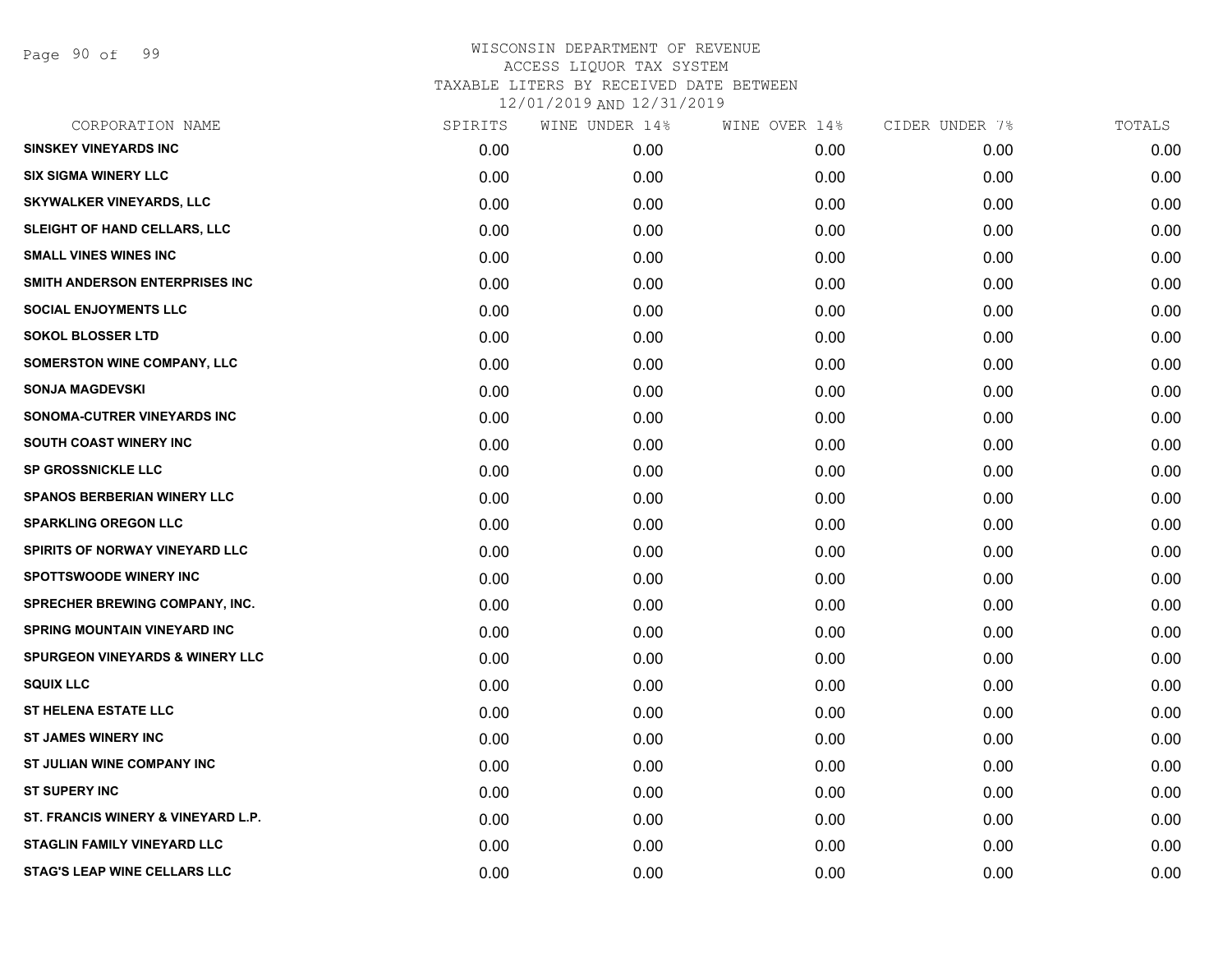Page 91 of 99

| CORPORATION NAME                       | SPIRITS | WINE UNDER 14% | WINE OVER 14% | CIDER UNDER 7% | TOTALS |
|----------------------------------------|---------|----------------|---------------|----------------|--------|
| <b>STANDING JOURNEY LLC</b>            | 0.00    | 0.00           | 0.00          | 0.00           | 0.00   |
| STE. MICHELLE WINE ESTATES LTD.        | 0.00    | 0.00           | 0.00          | 0.00           | 0.00   |
| <b>STEDUM PROPERTIES LLC</b>           | 0.00    | 0.00           | 0.00          | 0.00           | 0.00   |
| <b>STEFFENS FAMILY WINES LLC</b>       | 0.00    | 0.00           | 0.00          | 0.00           | 0.00   |
| <b>STEPHAN VINEYARD INC</b>            | 0.00    | 0.00           | 0.00          | 0.00           | 0.00   |
| <b>STEPHEN A MCPHERSON</b>             | 0.00    | 0.00           | 0.00          | 0.00           | 0.00   |
| <b>STEPHEN M KENNEDY</b>               | 0.00    | 0.00           | 0.00          | 0.00           | 0.00   |
| <b>STEPHEN M REUSTLE</b>               | 0.00    | 0.00           | 0.00          | 0.00           | 0.00   |
| <b>STEVE MANNEBACH</b>                 | 0.00    | 0.00           | 0.00          | 0.00           | 0.00   |
| <b>STEVEN DEBAKER</b>                  | 0.00    | 0.00           | 0.00          | 0.00           | 0.00   |
| STEVEN M & JUDITH A JACOBSON LLC       | 0.00    | 0.00           | 0.00          | 0.00           | 0.00   |
| <b>STEVEN N LEDSON</b>                 | 0.00    | 0.00           | 0.00          | 0.00           | 0.00   |
| <b>STEVEN TONELLA</b>                  | 0.00    | 0.00           | 0.00          | 0.00           | 0.00   |
| <b>STEWART CELLARS, LLC</b>            | 0.00    | 0.00           | 0.00          | 0.00           | 0.00   |
| <b>STOLLER VINEYARDS INC</b>           | 0.00    | 0.00           | 0.00          | 0.00           | 0.00   |
| STOLPMAN VINEYARDS LLC                 | 0.00    | 0.00           | 0.00          | 0.00           | 0.00   |
| <b>STONE EDGE WINERY LLC</b>           | 0.00    | 0.00           | 0.00          | 0.00           | 0.00   |
| STONE HILL WINE CO INC                 | 0.00    | 0.00           | 0.00          | 0.00           | 0.00   |
| STONE WOLF VINEYARDS, LLC              | 0.00    | 0.00           | 0.00          | 0.00           | 0.00   |
| <b>STONECUSHION INC</b>                | 0.00    | 0.00           | 0.00          | 0.00           | 0.00   |
| STONEHAUS WINERY, INC.                 | 0.00    | 0.00           | 0.00          | 0.00           | 0.00   |
| <b>STONES THROW WINERY INC</b>         | 0.00    | 0.00           | 0.00          | 0.00           | 0.00   |
| <b>STONY HILL VINEYARD INC</b>         | 0.00    | 0.00           | 0.00          | 0.00           | 0.00   |
| STORYBOOK MOUNTAIN WINERY INC          | 0.00    | 0.00           | 0.00          | 0.00           | 0.00   |
| <b>STRALA VINEYARDS, LLC</b>           | 0.00    | 0.00           | 0.00          | 0.00           | 0.00   |
| <b>STRATEGY PARTNERS INTERNATIONAL</b> | 0.00    | 0.00           | 0.00          | 0.00           | 0.00   |
| SULPHUR SPRINGS WINERY LLC             | 0.00    | 0.00           | 0.00          | 0.00           | 0.00   |
| <b>SUMMERS WINERY LLC</b>              | 0.00    | 0.00           | 0.00          | 0.00           | 0.00   |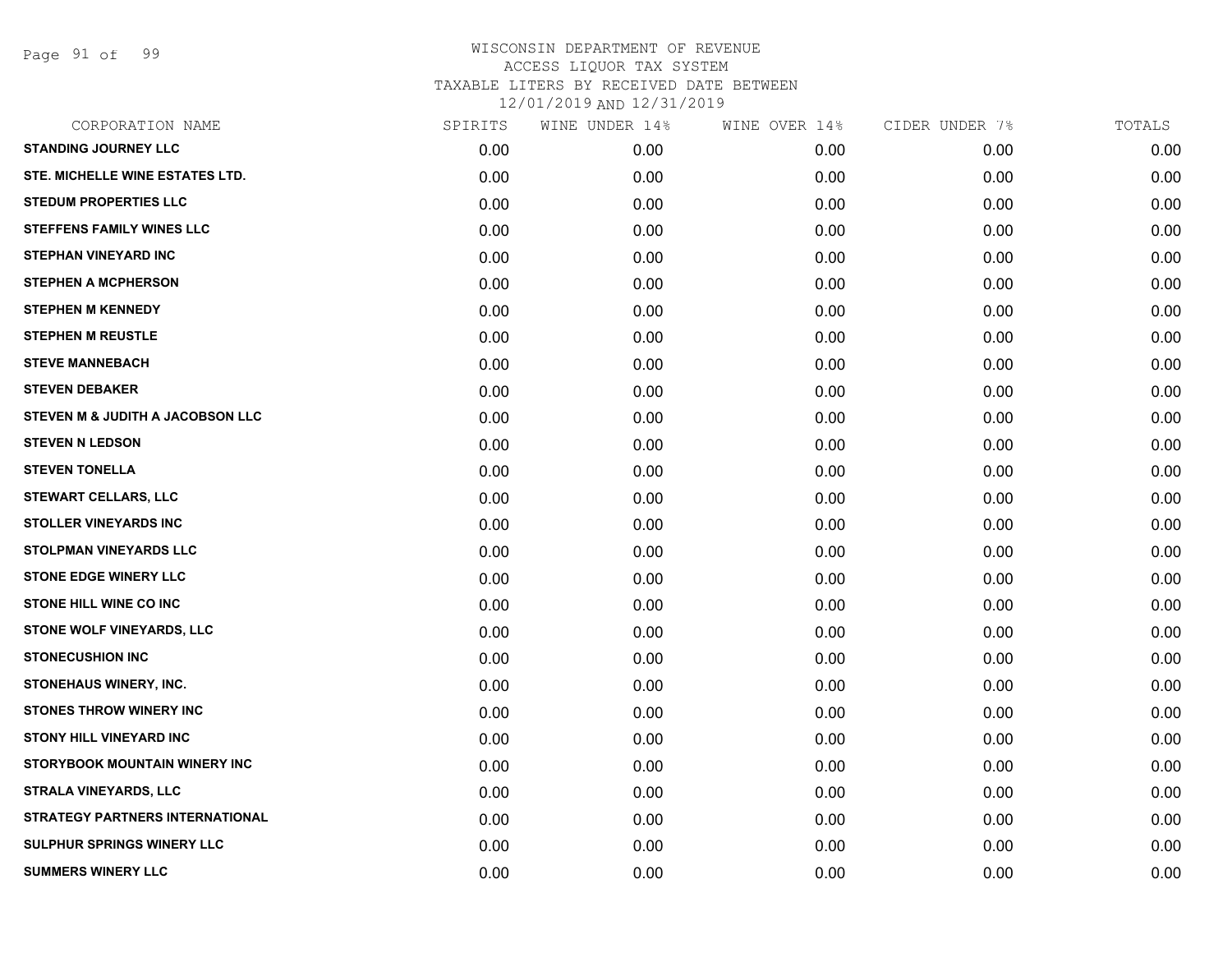| CORPORATION NAME                           | SPIRITS | WINE UNDER 14% | WINE OVER 14% | CIDER UNDER 7% | TOTALS |
|--------------------------------------------|---------|----------------|---------------|----------------|--------|
| <b>SUMMERWOOD WINERY &amp; INN INC</b>     | 0.00    | 0.00           | 0.00          | 0.00           | 0.00   |
| <b>SUNSET HOLLOW RANCH</b>                 | 0.00    | 0.00           | 0.00          | 0.00           | 0.00   |
| <b>SUNSET POINT WINERY LLC</b>             | 0.00    | 0.00           | 0.00          | 0.00           | 0.00   |
| <b>SUNSTONE VINEYARDS &amp; WINERY INC</b> | 0.00    | 0.00           | 0.00          | 0.00           | 0.00   |
| <b>SUSAN M BOSWELL</b>                     | 0.00    | 0.00           | 0.00          | 0.00           | 0.00   |
| <b>SUTTER HOME WINERY INC</b>              | 0.00    | 0.00           | 0.00          | 0.00           | 0.00   |
| SWEAZEY WINERY INVESTMENT LLC              | 0.00    | 0.00           | 0.00          | 0.00           | 0.00   |
| <b>SWEET CHEEKS VINEYARDS INC</b>          | 0.00    | 0.00           | 0.00          | 0.00           | 0.00   |
| <b>TABLAS CREEK VINEYARD LP</b>            | 0.00    | 0.00           | 0.00          | 0.00           | 0.00   |
| <b>TAFT STREET INC</b>                     | 0.00    | 0.00           | 0.00          | 0.00           | 0.00   |
| <b>TAKARA SAKE USA INC</b>                 | 0.00    | 0.00           | 0.00          | 0.00           | 0.00   |
| <b>TALLEY VINEYARDS INC</b>                | 0.00    | 0.00           | 0.00          | 0.00           | 0.00   |
| <b>TAMBER BEY VINEYARDS LLC</b>            | 0.00    | 0.00           | 0.00          | 0.00           | 0.00   |
| <b>TANDEM WINES LLC</b>                    | 0.00    | 0.00           | 0.00          | 0.00           | 0.00   |
| <b>TARA BELLA WINERY LLC</b>               | 0.00    | 0.00           | 0.00          | 0.00           | 0.00   |
| <b>TEALE CREEK ASSOCIATES</b>              | 0.00    | 0.00           | 0.00          | 0.00           | 0.00   |
| <b>TENBA RIDGE WINERY LLC</b>              | 0.00    | 0.00           | 0.00          | 0.00           | 0.00   |
| <b>TERRA VINUM LLC</b>                     | 0.00    | 0.00           | 0.00          | 0.00           | 0.00   |
| <b>TERRAVANT WINE COMPANY LLC</b>          | 0.00    | 0.00           | 0.00          | 0.00           | 0.00   |
| <b>TESTAROSSA VINEYARDS LLC</b>            | 0.00    | 0.00           | 0.00          | 0.00           | 0.00   |
| <b>TEXAS FULFILLMENT SERVICES</b>          | 0.00    | 0.00           | 0.00          | 0.00           | 0.00   |
| THE ALIXIR COMPANY                         | 0.00    | 0.00           | 0.00          | 0.00           | 0.00   |
| THE BIALE ESTATE                           | 0.00    | 0.00           | 0.00          | 0.00           | 0.00   |
| THE BLEECHER FAMILY TRUST                  | 0.00    | 0.00           | 0.00          | 0.00           | 0.00   |
| THE BRANDER VINEYARD                       | 0.00    | 0.00           | 0.00          | 0.00           | 0.00   |
| THE CELLAR LLC                             | 0.00    | 0.00           | 0.00          | 0.00           | 0.00   |
| THE GAINEY VINEYARD                        | 0.00    | 0.00           | 0.00          | 0.00           | 0.00   |
| THE HARDER GROUP INC                       | 0.00    | 0.00           | 0.00          | 0.00           | 0.00   |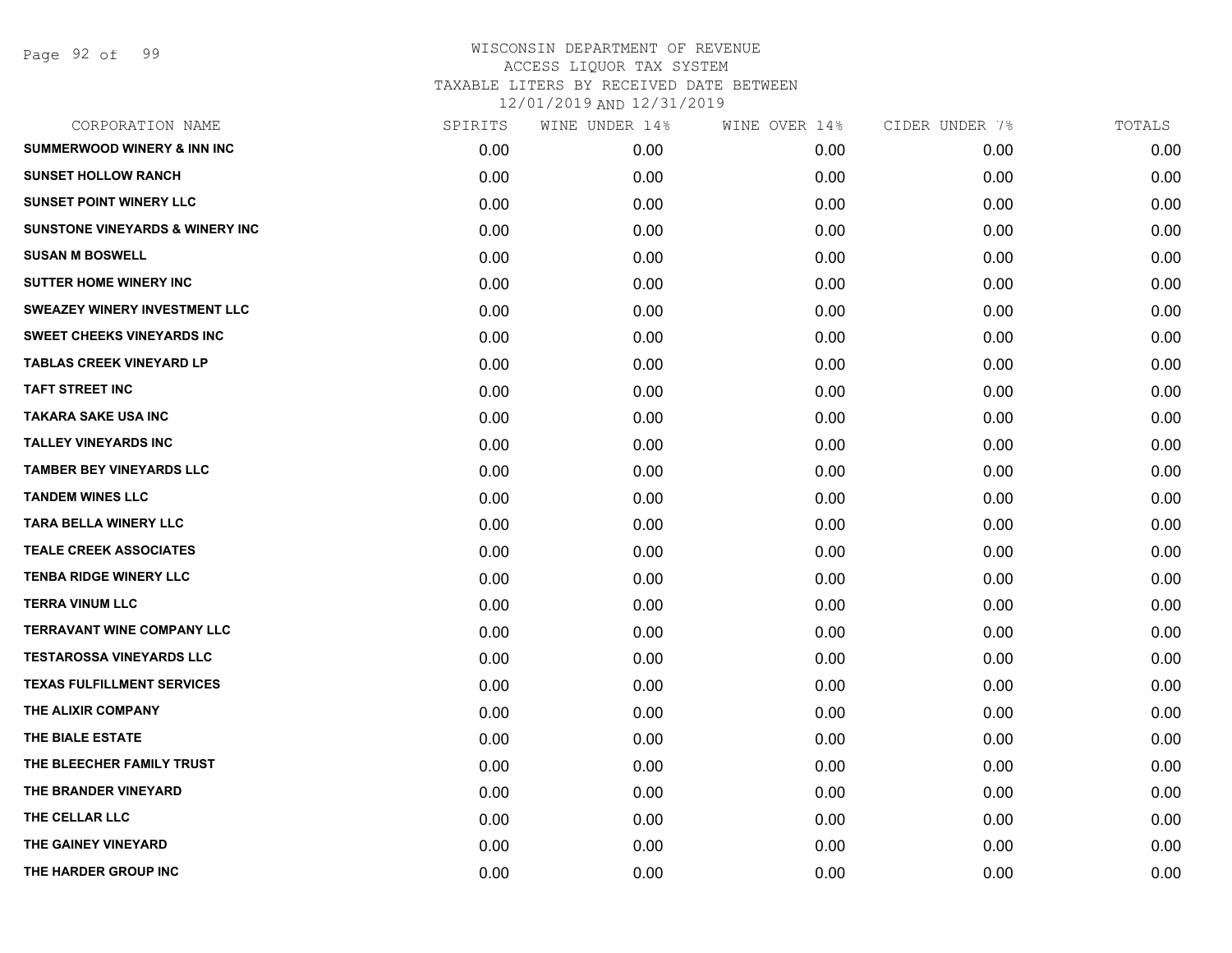| CORPORATION NAME                          | SPIRITS | WINE UNDER 14% | WINE OVER 14% | CIDER UNDER 7% | TOTALS |
|-------------------------------------------|---------|----------------|---------------|----------------|--------|
| THE HESS COLLECTION WINERY                | 0.00    | 0.00           | 0.00          | 0.00           | 0.00   |
| THE HOGUE CELLARS LTD                     | 0.00    | 0.00           | 0.00          | 0.00           | 0.00   |
| THE INFINITE MONKEY THEOREM INC           | 0.00    | 0.00           | 0.00          | 0.00           | 0.00   |
| THE LITTORAI WINES                        | 0.00    | 0.00           | 0.00          | 0.00           | 0.00   |
| THE LOCK AGRICULTURAL VENTURES LLC        | 0.00    | 0.00           | 0.00          | 0.00           | 0.00   |
| THE MASCOT WINE, LLC                      | 0.00    | 0.00           | 0.00          | 0.00           | 0.00   |
| THE MEEKER VINEYARD                       | 0.00    | 0.00           | 0.00          | 0.00           | 0.00   |
| THE MORLET SELECTION INC                  | 0.00    | 0.00           | 0.00          | 0.00           | 0.00   |
| THE MORNE WINE COMPANY                    | 0.00    | 0.00           | 0.00          | 0.00           | 0.00   |
| THE RED STITCH WINE GROUP, LLC            | 0.00    | 0.00           | 0.00          | 0.00           | 0.00   |
| THE RUM TREE, INC.                        | 0.00    | 0.00           | 0.00          | 0.00           | 0.00   |
| THE SHORES OF FAIRHAVEN INC               | 0.00    | 0.00           | 0.00          | 0.00           | 0.00   |
| THE SILVERADO VINEYARDS                   | 0.00    | 0.00           | 0.00          | 0.00           | 0.00   |
| THE VINEYARD LLC                          | 0.00    | 0.00           | 0.00          | 0.00           | 0.00   |
| THE WILLIAMSBURG WINERY LTD               | 0.00    | 0.00           | 0.00          | 0.00           | 0.00   |
| THE WINE GROUP INC                        | 0.00    | 0.00           | 0.00          | 0.00           | 0.00   |
| THE WINE VINEYARD LLC                     | 0.00    | 0.00           | 0.00          | 0.00           | 0.00   |
| THE WOODLAND TRAIL BEVERAGE COMPANY, INC. | 0.00    | 0.00           | 0.00          | 0.00           | 0.00   |
| <b>THERESA HIGH</b>                       | 0.00    | 0.00           | 0.00          | 0.00           | 0.00   |
| THIRTY-ONE PRODUCTION LLC                 | 0.00    | 0.00           | 0.00          | 0.00           | 0.00   |
| THIS REALM LLC                            | 0.00    | 0.00           | 0.00          | 0.00           | 0.00   |
| <b>THOMAS C HOFFMAN</b>                   | 0.00    | 0.00           | 0.00          | 0.00           | 0.00   |
| THOMAS FOGARTY WINERY LLC                 | 0.00    | 0.00           | 0.00          | 0.00           | 0.00   |
| THOMAS L BECKMEN & JUDITH F BECKMEN       | 0.00    | 0.00           | 0.00          | 0.00           | 0.00   |
| <b>THURMAN J RODGERS</b>                  | 0.00    | 0.00           | 0.00          | 0.00           | 0.00   |
| <b>THVS CORP</b>                          | 0.00    | 0.00           | 0.00          | 0.00           | 0.00   |
| TIM BLUE WINES LLC                        | 0.00    | 0.00           | 0.00          | 0.00           | 0.00   |
| <b>TIM SLATER</b>                         | 0.00    | 0.00           | 0.00          | 0.00           | 0.00   |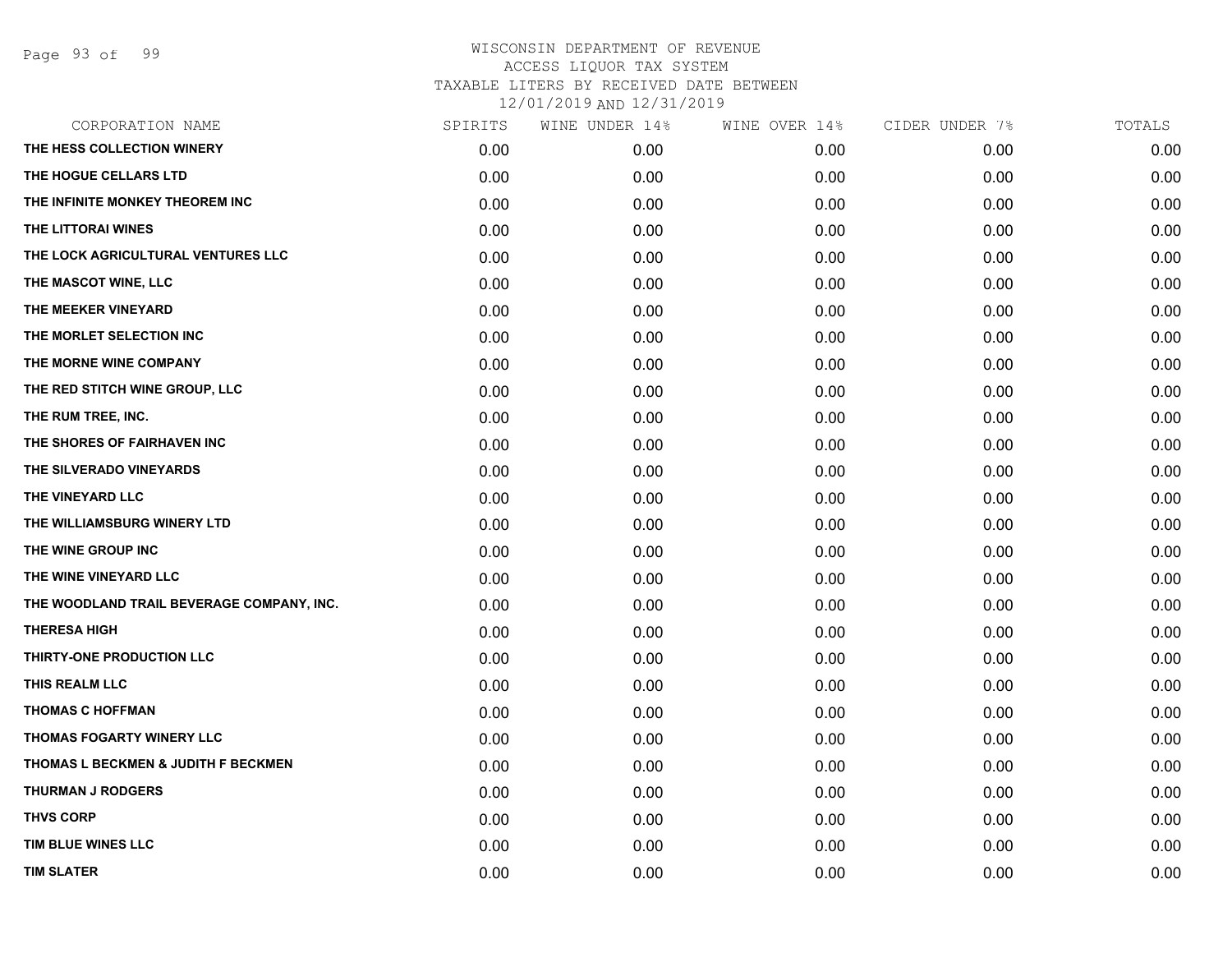Page 94 of 99

| CORPORATION NAME                       | SPIRITS | WINE UNDER 14% | WINE OVER 14% | CIDER UNDER 7% | TOTALS |
|----------------------------------------|---------|----------------|---------------|----------------|--------|
| <b>TIMOTHY D GUILD</b>                 | 0.00    | 0.00           | 0.00          | 0.00           | 0.00   |
| <b>TIMOTHY P MCDONALD</b>              | 0.00    | 0.00           | 0.00          | 0.00           | 0.00   |
| TMR WINE COMPANY LLC                   | 0.00    | 0.00           | 0.00          | 0.00           | 0.00   |
| TOAD HOLLOW VINEYARDS INC              | 0.00    | 0.00           | 0.00          | 0.00           | 0.00   |
| <b>TOBIN JAMES CELLARS</b>             | 0.00    | 0.00           | 0.00          | 0.00           | 0.00   |
| <b>TODD KUEHL</b>                      | 0.00    | 0.00           | 0.00          | 0.00           | 0.00   |
| <b>TOLLIVER RANCH BRANDS LLC</b>       | 0.00    | 0.00           | 0.00          | 0.00           | 0.00   |
| <b>TOM MEADOWCROFT</b>                 | 0.00    | 0.00           | 0.00          | 0.00           | 0.00   |
| <b>TOMMYS TOO HIGH WINES LLC</b>       | 0.00    | 0.00           | 0.00          | 0.00           | 0.00   |
| TOUR DE FORCE WINE COMPANY LLC         | 0.00    | 0.00           | 0.00          | 0.00           | 0.00   |
| <b>TRACY A SOMERVILLE</b>              | 0.00    | 0.00           | 0.00          | 0.00           | 0.00   |
| <b>TREANA WINERY LLC</b>               | 0.00    | 0.00           | 0.00          | 0.00           | 0.00   |
| TREASURY WINE ESTATES AMERICAS COMPANY | 0.00    | 0.00           | 0.00          | 0.00           | 0.00   |
| TREFETHEN VINEYARDS WINERY INC         | 0.00    | 0.00           | 0.00          | 0.00           | 0.00   |
| <b>TRENTADUE WINERY LLC</b>            | 0.00    | 0.00           | 0.00          | 0.00           | 0.00   |
| <b>TRESPASS VINEYARDS INC.</b>         | 0.00    | 0.00           | 0.00          | 0.00           | 0.00   |
| <b>TRINITAS CELLARS LLC</b>            | 0.00    | 0.00           | 0.00          | 0.00           | 0.00   |
| <b>TRIONE VINEYARDS LLC</b>            | 0.00    | 0.00           | 0.00          | 0.00           | 0.00   |
| <b>TROY LANDWEHR</b>                   | 0.00    | 0.00           | 0.00          | 0.00           | 0.00   |
| <b>TSG LLC</b>                         | 0.00    | 0.00           | 0.00          | 0.00           | 0.00   |
| <b>TURKOVICH FAMILY WINES LLC</b>      | 0.00    | 0.00           | 0.00          | 0.00           | 0.00   |
| <b>TURLEY WINE CELLARS INC</b>         | 0.00    | 0.00           | 0.00          | 0.00           | 0.00   |
| <b>TURNBULL WINE CELLARS</b>           | 0.00    | 0.00           | 0.00          | 0.00           | 0.00   |
| <b>TUSK ESTATES LLC</b>                | 0.00    | 0.00           | 0.00          | 0.00           | 0.00   |
| <b>TWIN PEAKS WINERY INC</b>           | 0.00    | 0.00           | 0.00          | 0.00           | 0.00   |
| <b>TWIN RIDGE ESTATES LLC</b>          | 0.00    | 0.00           | 0.00          | 0.00           | 0.00   |
| <b>TWISTED OAK WINERY LLC</b>          | 0.00    | 0.00           | 0.00          | 0.00           | 0.00   |
| <b>TWO LADS LLC</b>                    | 0.00    | 0.00           | 0.00          | 0.00           | 0.00   |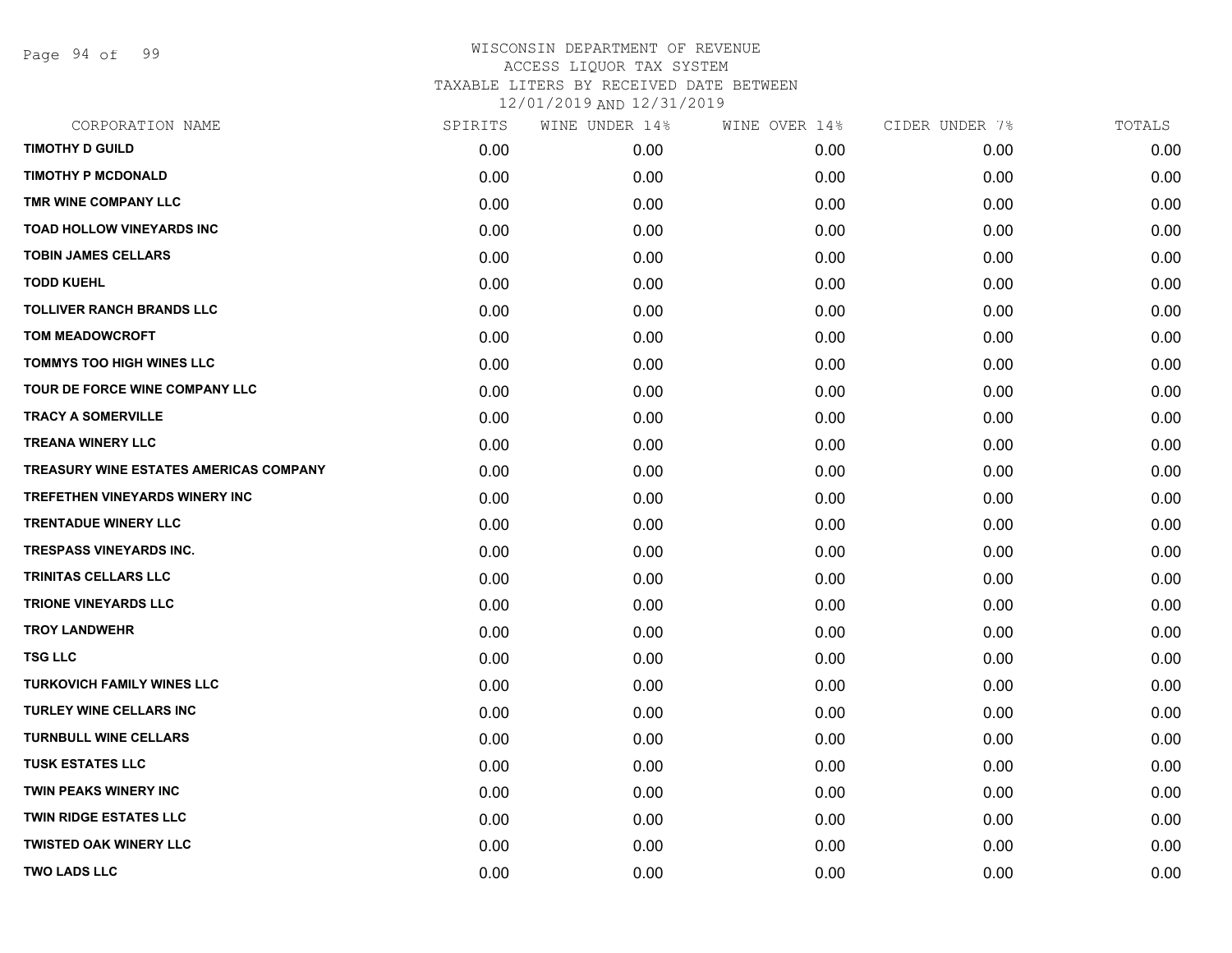Page 95 of 99

| CORPORATION NAME                 | SPIRITS | WINE UNDER 14% | WINE OVER 14% | CIDER UNDER 7% | TOTALS |
|----------------------------------|---------|----------------|---------------|----------------|--------|
| <b>TY R CATON</b>                | 0.00    | 0.00           | 0.00          | 0.00           | 0.00   |
| <b>UNION WINE COMPANY</b>        | 0.00    | 0.00           | 0.00          | 0.00           | 0.00   |
| UNTI WINE CO LLC                 | 0.00    | 0.00           | 0.00          | 0.00           | 0.00   |
| <b>UPSTREAM CIDER LLC</b>        | 0.00    | 0.00           | 0.00          | 0.00           | 0.00   |
| URBAN CELLARS LLC                | 0.00    | 0.00           | 0.00          | 0.00           | 0.00   |
| V & C LLC                        | 0.00    | 0.00           | 0.00          | 0.00           | 0.00   |
| <b>V SATTUI WINERY INC</b>       | 0.00    | 0.00           | 0.00          | 0.00           | 0.00   |
| <b>V2 WINE GROUP LLC</b>         | 0.00    | 0.00           | 0.00          | 0.00           | 0.00   |
| <b>VALIANT VINEYARDS INC</b>     | 0.00    | 0.00           | 0.00          | 0.00           | 0.00   |
| VAN RUITEN FAMILY WINERY LLC     | 0.00    | 0.00           | 0.00          | 0.00           | 0.00   |
| VAN WYCHEN WINES INC.            | 0.00    | 0.00           | 0.00          | 0.00           | 0.00   |
| <b>VERMEIL WINE GROUP LLC</b>    | 0.00    | 0.00           | 0.00          | 0.00           | 0.00   |
| <b>VERNON VINEYARDS LTD</b>      | 0.00    | 0.00           | 0.00          | 0.00           | 0.00   |
| <b>VICINI ENTERPRISES LLC</b>    | 0.00    | 0.00           | 0.00          | 0.00           | 0.00   |
| <b>VICTOR ROBERTS</b>            | 0.00    | 0.00           | 0.00          | 0.00           | 0.00   |
| <b>VIGNETTE WINERY LLC</b>       | 0.00    | 0.00           | 0.00          | 0.00           | 0.00   |
| <b>VILLA AMOROSA INC</b>         | 0.00    | 0.00           | 0.00          | 0.00           | 0.00   |
| <b>VILLA ENCINAL PARTNERS LP</b> | 0.00    | 0.00           | 0.00          | 0.00           | 0.00   |
| <b>VILLA SAN JULIETTE INC</b>    | 0.00    | 0.00           | 0.00          | 0.00           | 0.00   |
| <b>VILLA TOSCANO INC</b>         | 0.00    | 0.00           | 0.00          | 0.00           | 0.00   |
| VIN DE ZO LLC                    | 0.00    | 0.00           | 0.00          | 0.00           | 0.00   |
| <b>VINA ROBLES INC</b>           | 0.00    | 0.00           | 0.00          | 0.00           | 0.00   |
| <b>VINCENT ARROYO WINERY INC</b> | 0.00    | 0.00           | 0.00          | 0.00           | 0.00   |
| <b>VINE &amp; SUN LLC</b>        | 0.00    | 0.00           | 0.00          | 0.00           | 0.00   |
| <b>VINE CLIFF WINERY INC</b>     | 0.00    | 0.00           | 0.00          | 0.00           | 0.00   |
| <b>VINEBURG LLC</b>              | 0.00    | 0.00           | 0.00          | 0.00           | 0.00   |
| <b>VINES TO CELLAR, INC.</b>     | 0.00    | 0.00           | 0.00          | 0.00           | 0.00   |
| <b>VINESSE LLC</b>               | 0.00    | 0.00           | 0.00          | 0.00           | 0.00   |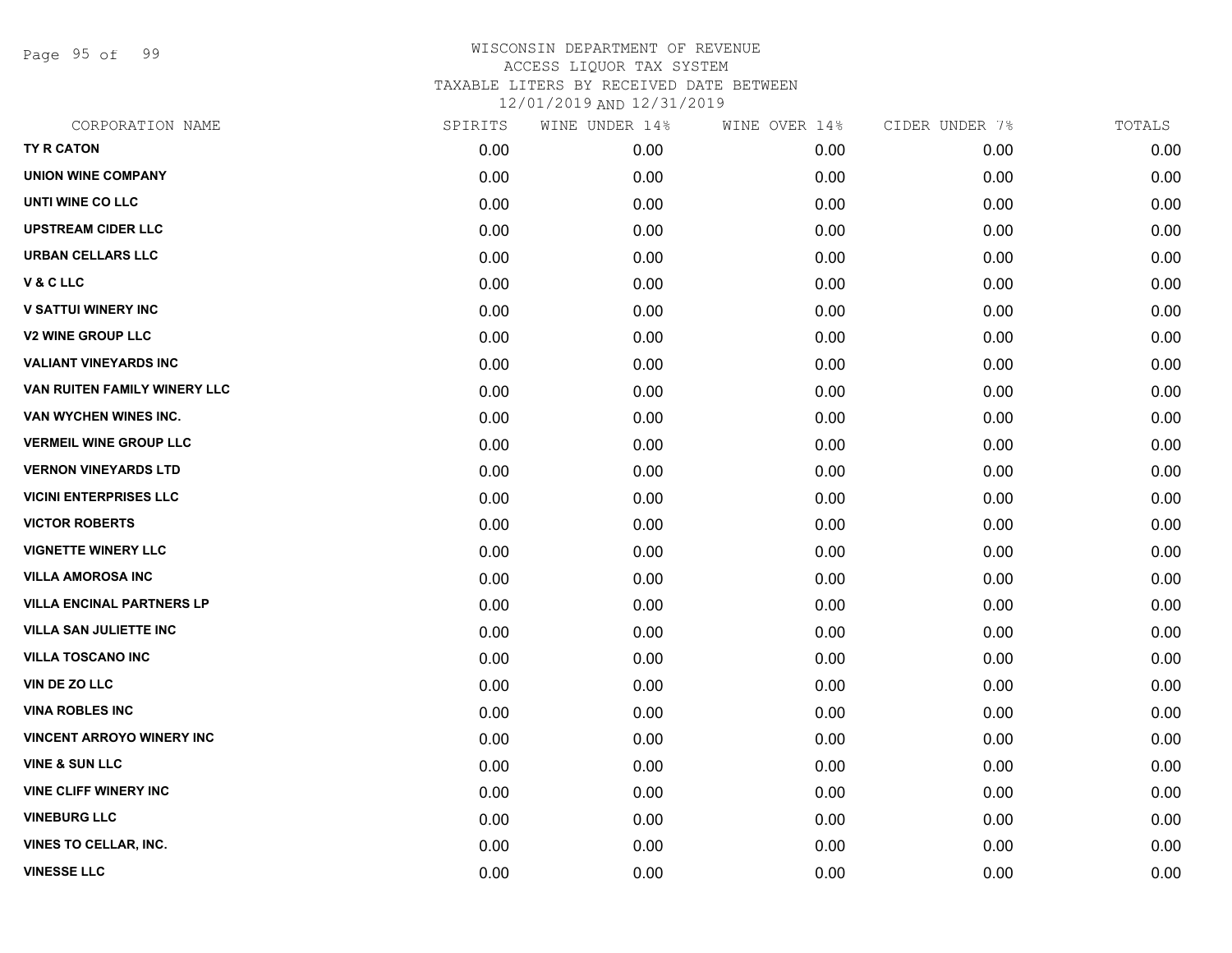Page 96 of 99

| CORPORATION NAME                     | SPIRITS | WINE UNDER 14% | WINE OVER 14% | CIDER UNDER 7% | TOTALS |
|--------------------------------------|---------|----------------|---------------|----------------|--------|
| <b>VINEYARD 29 LLC</b>               | 0.00    | 0.00           | 0.00          | 0.00           | 0.00   |
| VIN-GO, LLC                          | 0.00    | 0.00           | 0.00          | 0.00           | 0.00   |
| <b>VINTAGE WINE ESTATES, INC.</b>    | 0.00    | 0.00           | 0.00          | 0.00           | 0.00   |
| <b>VINTAGE WINE ESTATES, INC.</b>    | 0.00    | 0.00           | 0.00          | 0.00           | 0.00   |
| <b>VINTAGE WINE ESTATES, INC.</b>    | 0.00    | 0.00           | 0.00          | 0.00           | 0.00   |
| <b>VINTAGE WINE ESTATES, INC.</b>    | 0.00    | 0.00           | 0.00          | 0.00           | 0.00   |
| <b>VINTAGE WINE ESTATES, INC.</b>    | 0.00    | 0.00           | 0.00          | 0.00           | 0.00   |
| <b>VINTAGE WINE ESTATES, INC.</b>    | 0.00    | 0.00           | 0.00          | 0.00           | 0.00   |
| <b>VINTAGE WINE ESTATES, INC.</b>    | 0.00    | 0.00           | 0.00          | 0.00           | 0.00   |
| <b>VINTAGE WINE ESTATES, INC.</b>    | 0.00    | 0.00           | 0.00          | 0.00           | 0.00   |
| <b>VINTAGE WINE ESTATES, INC.</b>    | 0.00    | 0.00           | 0.00          | 0.00           | 0.00   |
| <b>VINTAGE WINE ESTATES, INC.</b>    | 0.00    | 0.00           | 0.00          | 0.00           | 0.00   |
| <b>VINUM CELLARS INC</b>             | 0.00    | 0.00           | 0.00          | 0.00           | 0.00   |
| <b>VITE GALLERON ASSETS CORP</b>     | 0.00    | 0.00           | 0.00          | 0.00           | 0.00   |
| <b>VON KLAUS WINERY LLC</b>          | 0.00    | 0.00           | 0.00          | 0.00           | 0.00   |
| VON STIEHL WINERY LTD.               | 0.00    | 0.00           | 0.00          | 0.00           | 0.00   |
| W G BEST WEINKELLEREI INC            | 0.00    | 0.00           | 0.00          | 0.00           | 0.00   |
| <b>W J DEUTSCH &amp; SONS LTD</b>    | 0.00    | 0.00           | 0.00          | 0.00           | 0.00   |
| <b>WAGNER WINERY LLC</b>             | 0.00    | 0.00           | 0.00          | 0.00           | 0.00   |
| <b>WAITS-MAST FAMILY CELLARS LLC</b> | 0.00    | 3.00           | 0.00          | 0.00           | 3.00   |
| <b>WASHINGTON VINTNERS LLC</b>       | 0.00    | 0.00           | 0.00          | 0.00           | 0.00   |
| <b>WEIBEL INCORPORATED</b>           | 0.00    | 0.00           | 0.00          | 0.00           | 0.00   |
| <b>WENTE BROS</b>                    | 0.00    | 0.00           | 0.00          | 0.00           | 0.00   |
| <b>WEST COAST WINE PARTNERS LLC</b>  | 0.00    | 0.00           | 0.00          | 0.00           | 0.00   |
| <b>WEST PRAIRIE WINERY LLC</b>       | 0.00    | 0.00           | 0.00          | 0.00           | 0.00   |
| <b>WESTFALL WINERY LLC</b>           | 0.00    | 0.00           | 0.00          | 0.00           | 0.00   |
| <b>WESTPORT WINERY LLC</b>           | 0.00    | 0.00           | 0.00          | 0.00           | 0.00   |
| <b>WHEELER WINERY INC</b>            | 0.00    | 0.00           | 0.00          | 0.00           | 0.00   |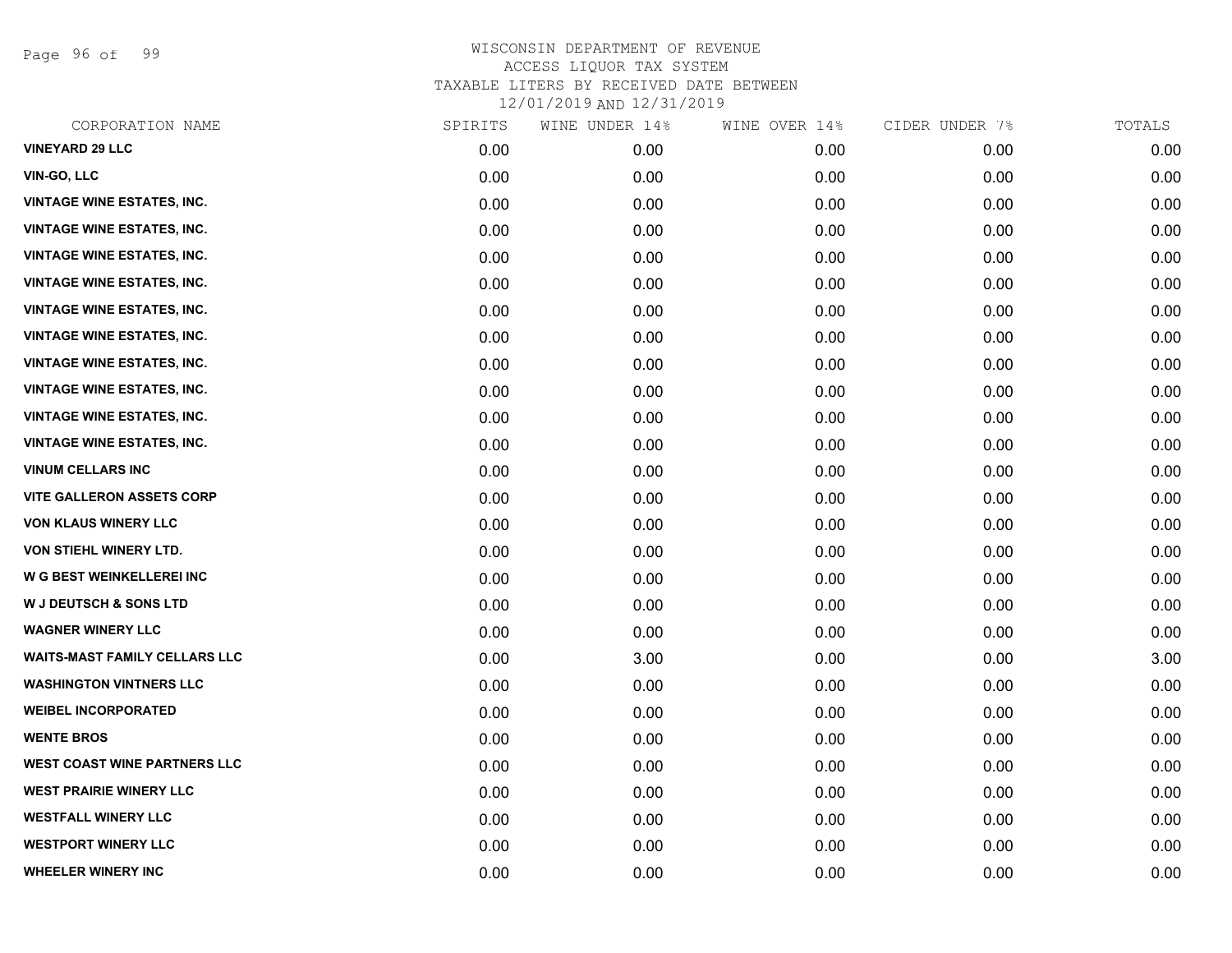| CORPORATION NAME                                   | SPIRITS | WINE UNDER 14% | WINE OVER 14% | CIDER UNDER 7% | TOTALS |
|----------------------------------------------------|---------|----------------|---------------|----------------|--------|
| <b>WHETSTONE WINE CELLARS LLC</b>                  | 0.00    | 0.00           | 0.00          | 0.00           | 0.00   |
| <b>WHISPERING BLUFFS VINEYARD &amp; WINERY LTD</b> | 0.00    | 0.00           | 0.00          | 0.00           | 0.00   |
| <b>WHITE BEAR SPIRITS LLC</b>                      | 0.00    | 0.00           | 0.00          | 0.00           | 0.00   |
| <b>WHITE OAK VINEYARDS &amp; WINERY LLC</b>        | 0.00    | 0.00           | 0.00          | 0.00           | 0.00   |
| WHITE WINTER WINERY INC                            | 0.00    | 0.00           | 0.00          | 0.00           | 0.00   |
| <b>WIENS CELLARS LLC</b>                           | 0.00    | 0.00           | 0.00          | 0.00           | 0.00   |
| <b>WILD EPITOME LLC</b>                            | 0.00    | 0.00           | 0.00          | 0.00           | 0.00   |
| <b>WILDEROTTER WINERY LLC</b>                      | 0.00    | 0.00           | 0.00          | 0.00           | 0.00   |
| <b>WILLAMETTE VALLEY VINEYARDS INC</b>             | 0.00    | 0.00           | 0.00          | 0.00           | 0.00   |
| <b>WILLIAM F BLUHM</b>                             | 0.00    | 0.00           | 0.00          | 0.00           | 0.00   |
| <b>WILLIAM MOSBY</b>                               | 0.00    | 0.00           | 0.00          | 0.00           | 0.00   |
| <b>WILLIAM PRICE III</b>                           | 0.00    | 0.00           | 0.00          | 0.00           | 0.00   |
| <b>WILLIAMS &amp; SELYEM LLC</b>                   | 0.00    | 0.00           | 0.00          | 0.00           | 0.00   |
| <b>WILRONA LLC</b>                                 | 0.00    | 0.00           | 0.00          | 0.00           | 0.00   |
| <b>WILSON CREEK WINERY &amp; VINEYARDS INC</b>     | 0.00    | 0.00           | 0.00          | 0.00           | 0.00   |
| <b>WINDERLEA WINE COMPANY LLC</b>                  | 0.00    | 0.00           | 0.00          | 0.00           | 0.00   |
| <b>WINDWARD VINEYARD LLC</b>                       | 0.00    | 0.00           | 0.00          | 0.00           | 0.00   |
| <b>WINE BY JOE LLC</b>                             | 0.00    | 0.00           | 0.00          | 0.00           | 0.00   |
| <b>WINE EXPEDITE</b>                               | 0.00    | 0.00           | 0.00          | 0.00           | 0.00   |
| WINE OF THE MONTH CLUB, INC.                       | 0.00    | 0.00           | 0.00          | 0.00           | 0.00   |
| <b>WINE ROAD VINTNERS LLC</b>                      | 0.00    | 0.00           | 0.00          | 0.00           | 0.00   |
| <b>WINE SOCIETY LLC</b>                            | 0.00    | 0.00           | 0.00          | 0.00           | 0.00   |
| <b>WINE.COM OF TEXAS LLC</b>                       | 0.00    | 0.00           | 0.00          | 0.00           | 0.00   |
| <b>WINERY AT BLACK STAR FARMS LLC</b>              | 0.00    | 0.00           | 0.00          | 0.00           | 0.00   |
| <b>WINERY EXCHANGE, INC.</b>                       | 0.00    | 0.00           | 0.00          | 0.00           | 0.00   |
| <b>WINERY FULFILLMENT SERVICES LLC</b>             | 0.00    | 0.00           | 0.00          | 0.00           | 0.00   |
| <b>WINESITTER BREWHOUSE LLC</b>                    | 0.00    | 0.00           | 0.00          | 0.00           | 0.00   |
| WINNESHIEK WILDBERRY WINERY LLC                    | 0.00    | 0.00           | 0.00          | 0.00           | 0.00   |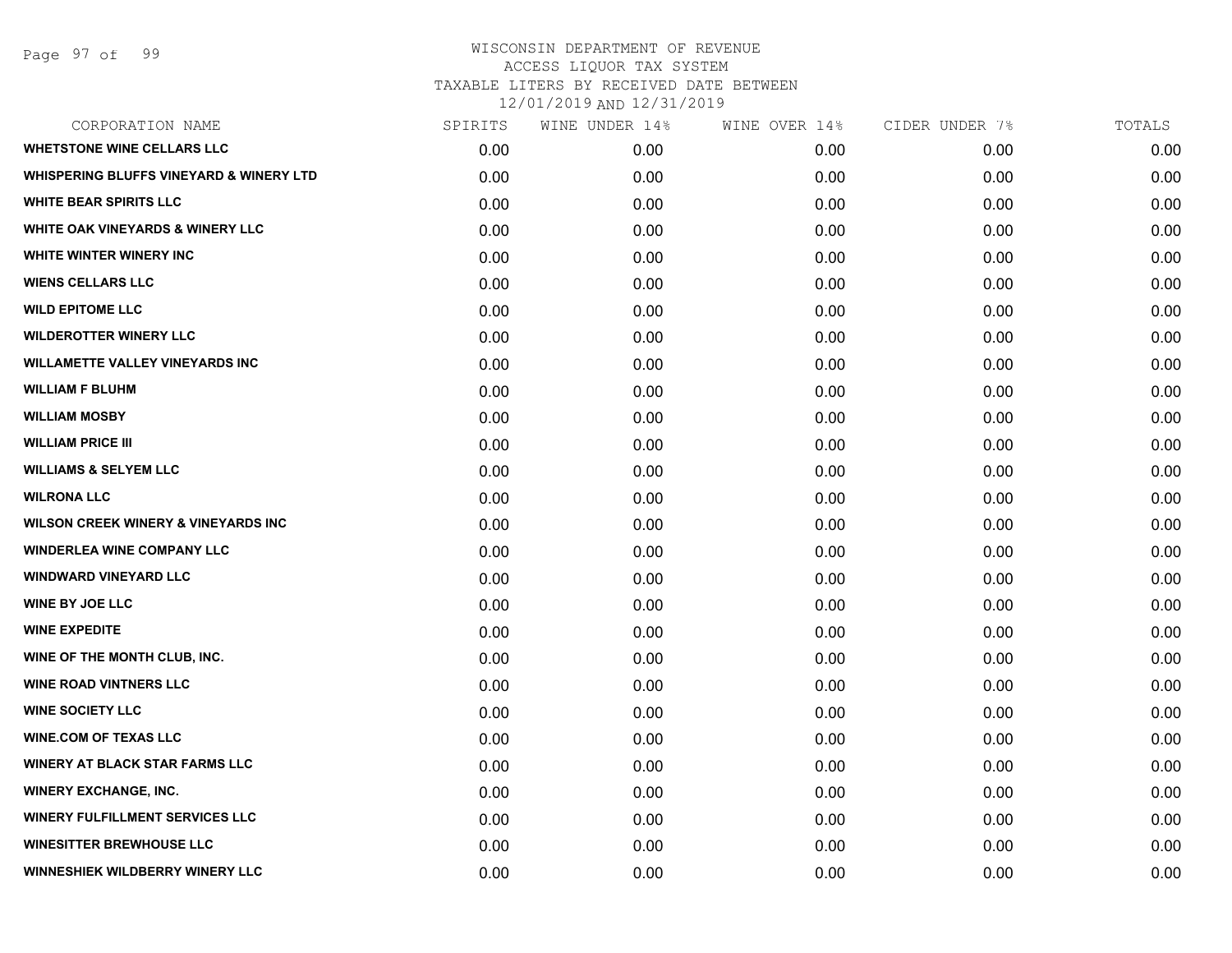Page 98 of 99

| CORPORATION NAME                    | SPIRITS | WINE UNDER 14% | WINE OVER 14% | CIDER UNDER 7% | TOTALS   |
|-------------------------------------|---------|----------------|---------------|----------------|----------|
| <b>WINSIDE USA INC</b>              | 0.00    | 0.00           | 0.00          | 0.00           | 0.00     |
| <b>WOLFF VINEYARD LLC</b>           | 0.00    | 0.00           | 0.00          | 0.00           | 0.00     |
| <b>WOLFFER ESTATE VINEYARDS INC</b> | 0.00    | 0.00           | 0.00          | 0.00           | 0.00     |
| <b>WOLLERSHEIM WINERY, INC.</b>     | 0.00    | 0.00           | 0.00          | 0.00           | 0.00     |
| <b>WOLLERSHEIM WINERY, INC.</b>     | 0.00    | 0.00           | 0.00          | 0.00           | 0.00     |
| <b>WOODSON WINES LLC</b>            | 0.00    | 0.00           | 0.00          | 0.00           | 0.00     |
| <b>WOODWARD CANYON WINERY INC</b>   | 0.00    | 0.00           | 0.00          | 0.00           | 0.00     |
| <b>WORLD OF WINE, LTD</b>           | 0.00    | 0.00           | 0.00          | 0.00           | 0.00     |
| <b>YIANNIS CHOUTRIS</b>             | 0.00    | 0.00           | 0.00          | 0.00           | 0.00     |
| YORKVILLE CELLARS INC               | 0.00    | 0.00           | 0.00          | 0.00           | 0.00     |
| <b>ZD WINES LLC</b>                 | 0.00    | 0.00           | 0.00          | 0.00           | 0.00     |
| <b>ZERO LINK MARKETS INC</b>        | 0.00    | 0.00           | 0.00          | 0.00           | 0.00     |
| TOTAL LITERS FOR 12/31/2019         | 0.00    | 5,107.50       | 1,338.00      | 0.00           | 6,445.50 |